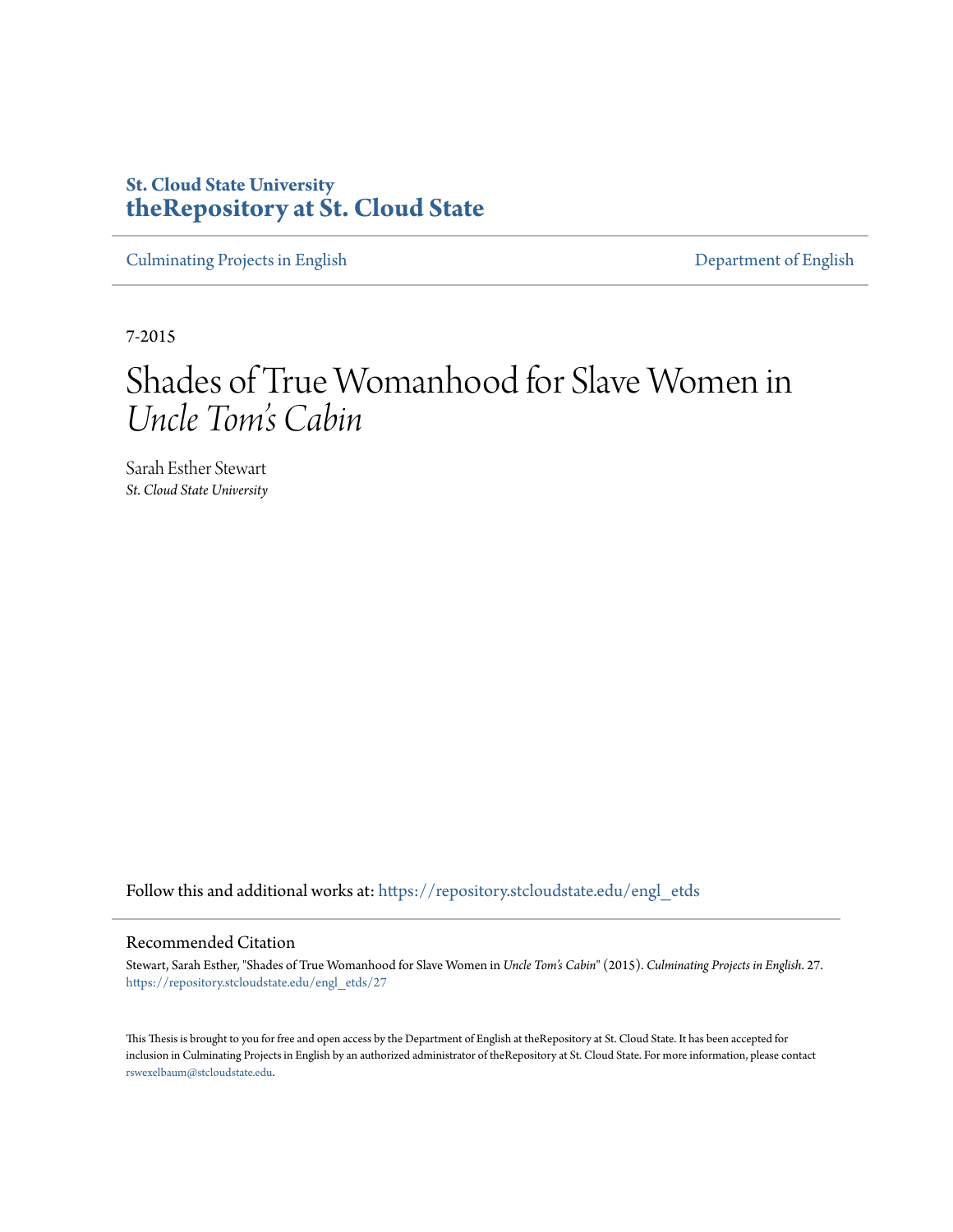### **Shades of True Womanhood for Slave Women in** *Uncle Tom's Cabin*

by

Sarah Esther Stewart

A Thesis

Submitted to the Graduate Faculty of

St. Cloud State University

in Partial Fulfillment of the Requirements

for the Degree

Master of Arts in

English

July, 2015

Thesis Committee: Monica Pelaez, Chairperson Betsy Glade Glenn Davis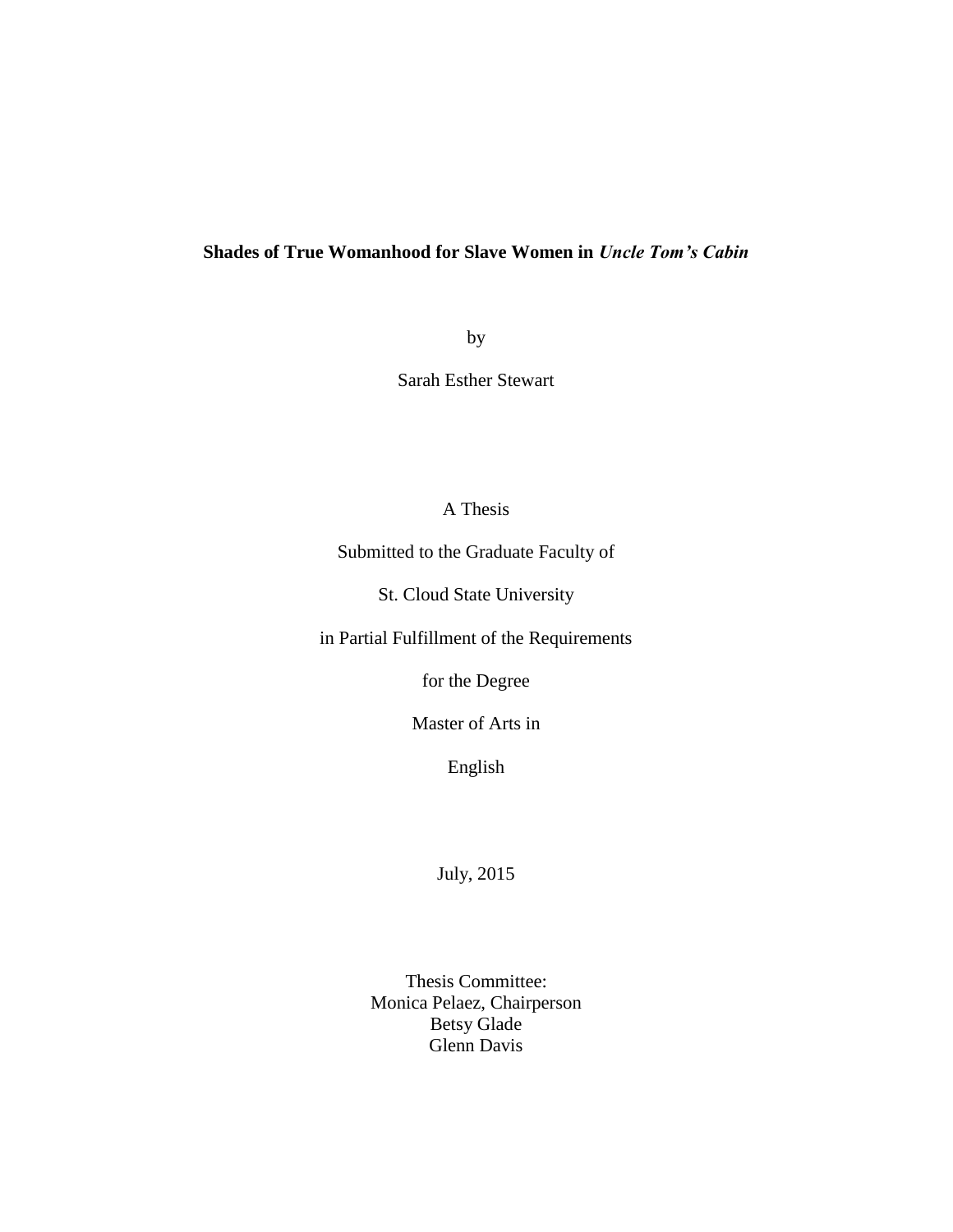#### **Abstract**

Harriet Beecher Stowe's *Uncle Tom's Cabin* is a racially problematic novel, despite her goals to advocate for teaching Christianity to black people, eliminate slavery, and bring Christianity to Africa. In pursuing these goals, Stowe recreates a paternalistic whiteness modeled on paternalistic slavery.

Critics have long accused Stowe of romantic racialism and using well-known minstrel show stock characters as the inspiration for the slave characters, but I argue that these problems are a natural result of Stowe's goals for the novel. If black people can be seen as naturally subordinate to white people and reliant on white people for their Christian salvation, it can be said that they are not equipped for or suited to an equal place in American society, even if slavery is abolished. At the same time, because of white Christians' duties, slavery cannot continue to exist. Given this conflict, emigrating and bringing Christianity to Africa becomes the only option for free black people. As a result of Stowe's goals and her approach to them, sympathetic whites throughout the novel replace slave owners as representatives of the patriarchy without the sin of slavery.

In order to explore the novel's paternalistic whiteness, I will use white Christian womanhood as a lens to discuss the ways in which slave women are portrayed, perceived, and treated by Stowe. She uses white women as the standard for femininity and Christian womanhood, while slave women are split into two groups, based on the shades of their skin, each one fitting the description of a minstrel character. The minstrelsy serves as a distracting measure of intelligence and beauty, taking away the female slaves' humanity, equality, and womanhood, and making them into characters rather than people. My argument offers a new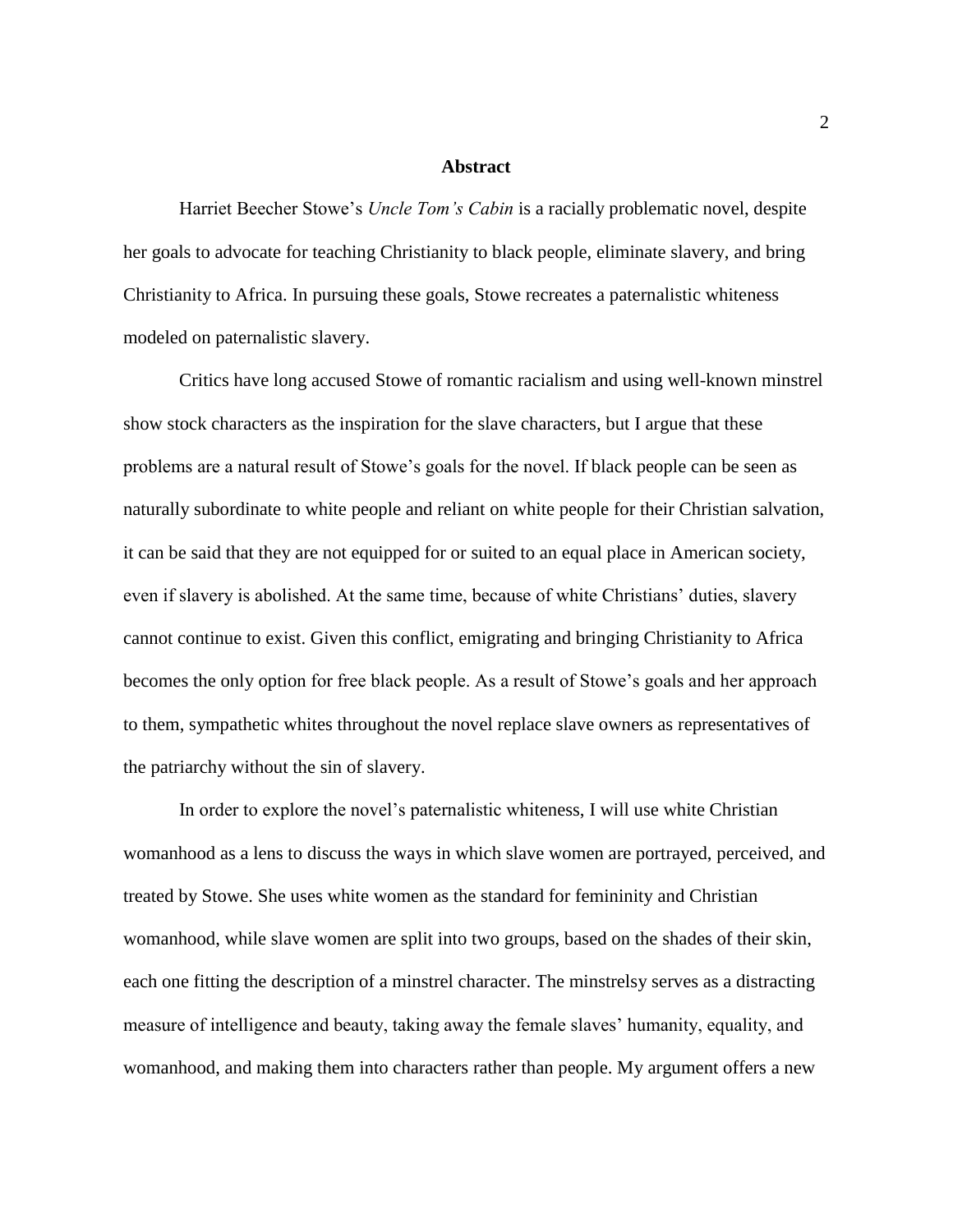viewpoint on both Stowe and the novel, acknowledging Stowe's anti-slavery intentions while recognizing the racial problems created by the way in which she attempts to achieve her goals.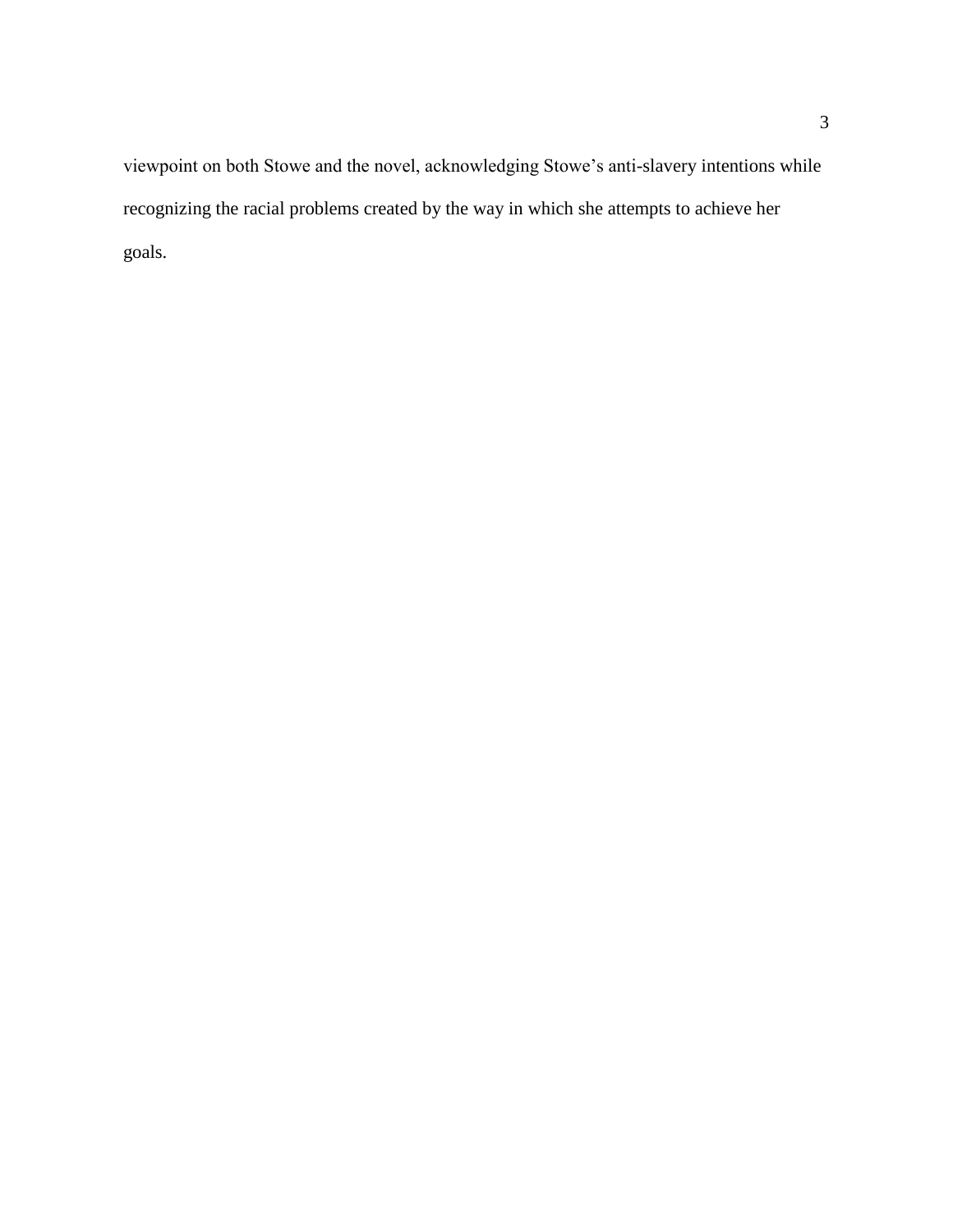## **Table of Contents**

| Chapter |  | Page |
|---------|--|------|
|         |  |      |
|         |  | 19   |
| 2.      |  | 53   |
|         |  | 88   |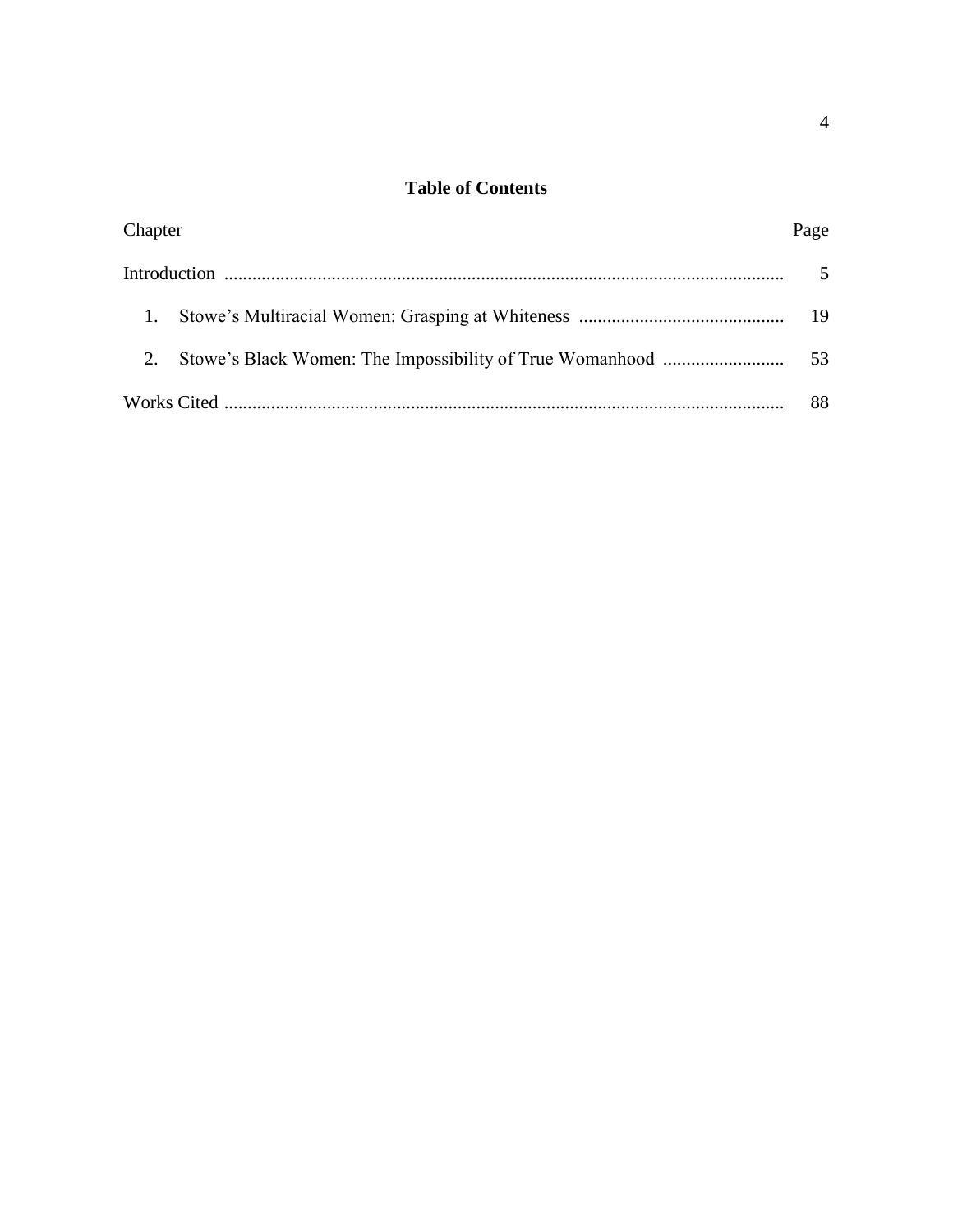#### **Introduction**

In 1851, Harriet Beecher Stowe writes a letter to Frederick Douglass as part of an ongoing correspondence, asking for his help in a series she is writing. The letter shows that one of her main concerns with slavery, or the problem that she hopes to solve by writing this series, is the way that white people understand and practice Christianity. Stowe begins the letter by telling Douglass that she is writing *Uncle Tom's Cabin; or, Life Among the Lowly*, and follows this with a request for his assistance in finding someone who has been a slave on a plantation and is willing to converse with her. After the request to communicate with a slave or former slave, Stowe spends the majority of the letter expressing her disappointment in Douglass's beliefs and explaining why he is wrong about the church's role in slavery. She conveys her regret concerning Douglass's "sentiments on two subjects—the church—& African colonization," and goes on to describe the church as she sees it and its place of power in the abolitionist struggle (Stowe). In the article "Heroines in *Uncle Tom's Cabin*," Elizabeth Ammons points out that after the novel is published, Stowe herself states, "This story is to show how Jesus Christ, who liveth and was dead, and now is alive and forevermore, has still a mother's love for the poor and lowly" (169). This is the description of the novel with which most readers are familiar.

The underlying reason for Stowe's focus on Douglass's view of the church as proslavery is her belief that slavery ultimately corrupts white people. Ammons addresses how Stowe came to her solutions for slavery, explaining, "In 1852, Stowe, thoroughly Romantic in this, locates the solution to slavery in a revolution of white values which will honor emotional verities above rationalized materialist schemes" (173). In writing the novel, Stowe uses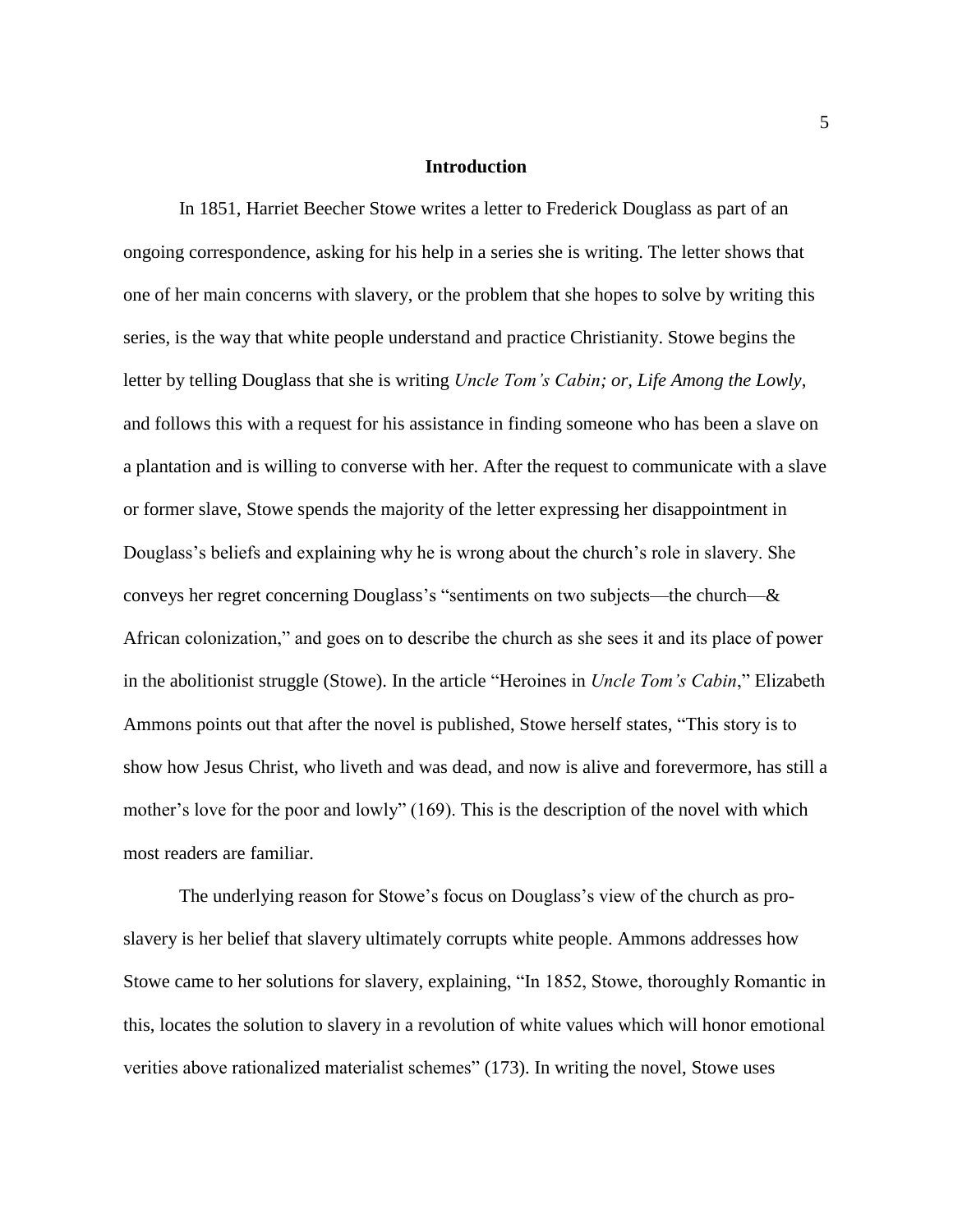sentiment heavily, in part because of her own Romantic writing style but also because she believes the economy of slavery to be materialist while Christians should focus on the importance of the heart and emotion. Stowe believes the economy of slavery to be the downfall of white people, drawing them away from Christian values. In order to fix this, white people must restore those Christian values. Unlike Douglass, Stowe does not believe that Christianity and slavery are or can be complicit with each other. With her novel, Stowe advocates that white people's simple responsibility is to look inside himself or herself to see that they are each doing what is morally right.

The problem with Stowe writing *Uncle Tom's Cabin* from the standpoint that slavery puts white people's souls at stake is that black people become secondary. The focus is on white people's actions, on how they do or do not reflect Christianity, and on how those actions affect them as white people. Black people, on the other hand, are written as minstrel show stock characters, overshadowed by sentimental romantic racialism, rather than as rounded characters with believable human characteristics. And while this would have been a common belief and practice at the time, it is problematic that a novel so emblematic of the abolitionist movement would have lengthy but often flat and unrealistic character descriptions of black people. Critics have argued over whether it was Stowe's own racism or a common argument at the time, intended to make white people pay attention.

I argue that Stowe herself has a sense of white superiority over the slaves; very similar to patriarchal slave-owners who believed that they were white saviors and caretakers of black people. This attitude comes through in the novel in her voice and ultimately, in the voices and actions of all the white people in the novel, as well as in the way the black people are

6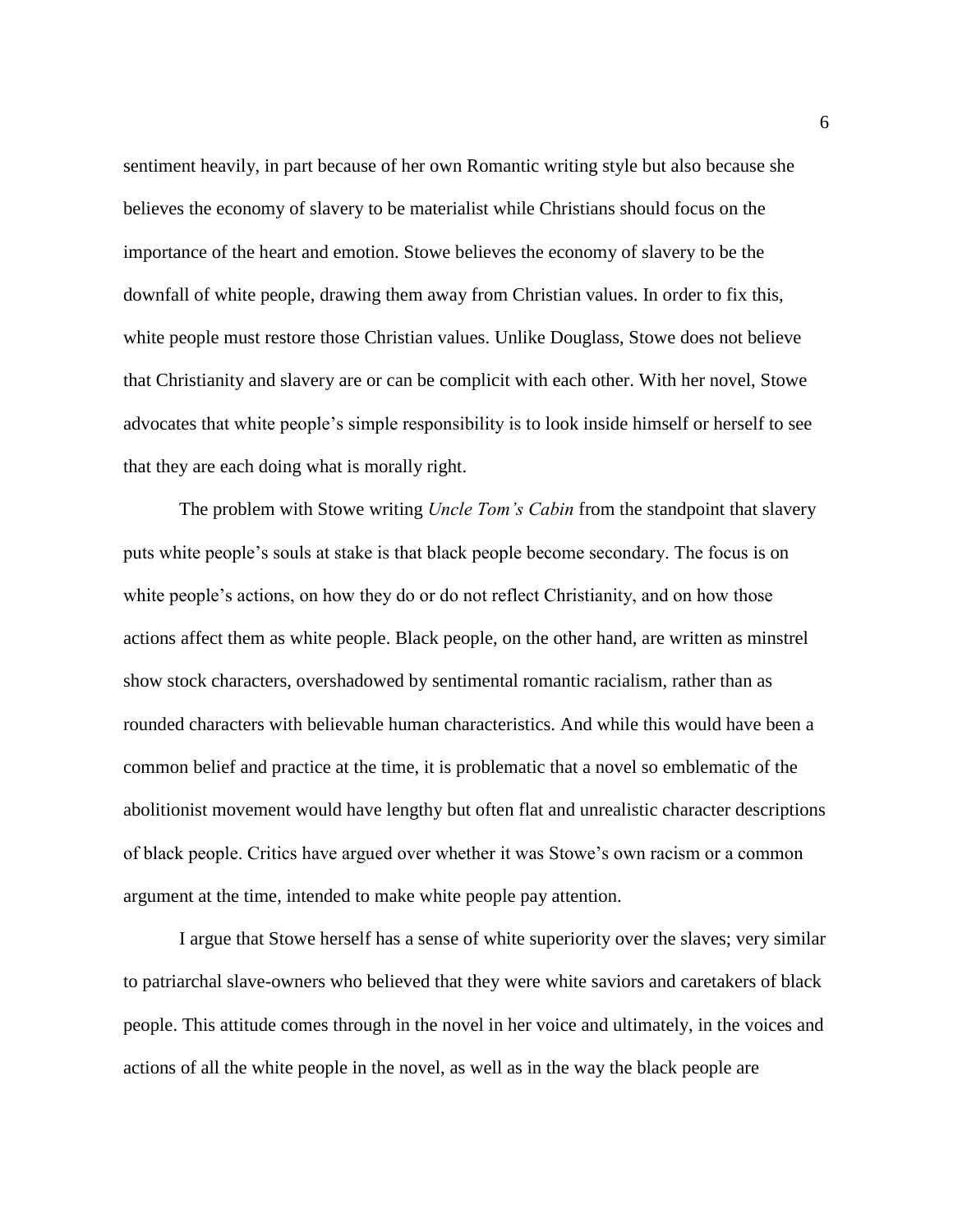portrayed and rendered essentially voiceless and used for their stories. Even when the slaves are the focus, they are secondary to their surroundings and what is happening to them, with little to no focus on how they might actually feel about it.

Stowe asks for Douglass's help in finding a former slave who has worked on a plantation because there are scenes in the novel that "will fall upon a cotton plantation" and she wants to write an accurate description of what that would look like (Stowe). She is not concerned with the personal story of her informant, but rather with getting the details of the stories right. Because of this narrow focus, the novel turns away from the slaves as people and toward the institution of slavery and its place within Christianity.

By focusing so heavily on the state of Christianity, how white people practice it, and how they can evangelize to black people, rather than dealing with the actual humanity of slaves, Stowe relies on a model of patriarchal slavery to gain the trust of white readers and to maintain a hierarchy between white and black people. Throughout the novel, the white characters are either inherently good or bad in response to their situation, but even good white people are still shown as benevolent guardians over the black people in their care, whether slavery is a factor or not.

In a hierarchy where white people are can be morally wrong but well meaning, the humanity that Stowe is striving for gets lost when she describes black people. Part of the problem is that while Stowe is fairly unknowledgeable about black people, she is knowledgeable about Christianity, so that is where her focus goes. In an article titled, "Education and Access to Christian Thought in the Writing of Harriet Beecher Stowe and Anna Julia Cooper," JoJo Magno explains that while "Stowe was no expert in Southern life or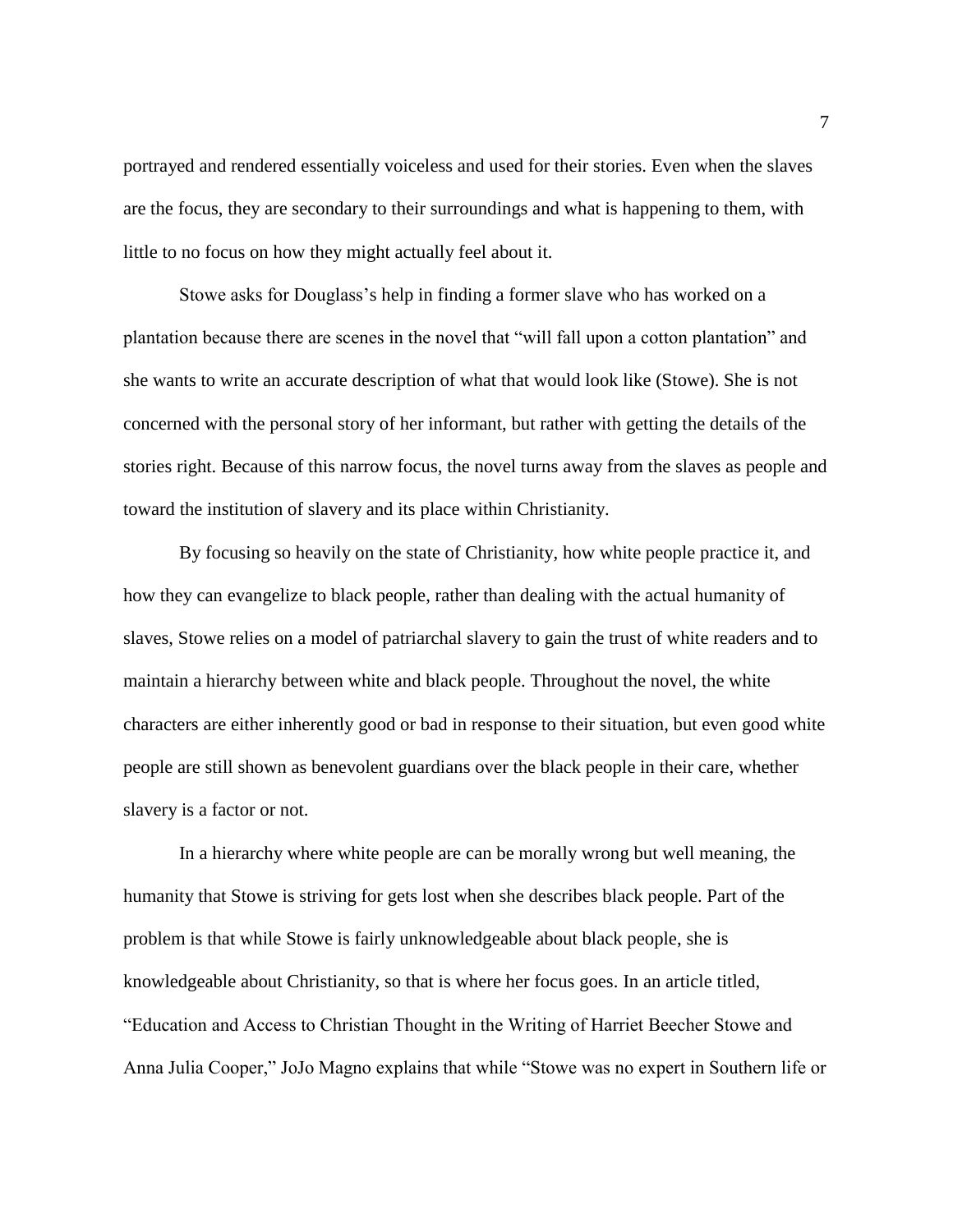the true lot of the slave, she was undoubtedly an expert in Christian thought" (2). Magno goes on to discuss Stowe's goals for black people to learn to read for the purpose of reading the Bible on their own. What Stowe writes is a system in which white people bring Christianity to black people, as they would in the best-case scenario of slavery or in colonial ventures outside of Europe. Unlike usual colonial efforts, however, in the case of antebellum slavery, black people are not on another continent, so Stowe's efforts are to bring Christianity to black people in order for them to leave and take Christianity to Africa, as Topsy does.

Writing from a perspective in which Christianity trumps everything, Stowe both attacks and mimics patriarchal slavery. Severn Duvall's article "*Uncle Tom's Cabin*: The Sinister Side of the Patriarchy" explains the history behind patriarchal slavery and its Biblical roots. From the beginning of American slavery, the slave owner was expected to Christianize the African. And yet, converting slaves to Christianity inevitably moved them higher up in the hierarchy, leading slave owners to stop their efforts. However, Duvall explains, "To make the master responsible for his religious education, colonial clergymen taught that the slave was engrafted into the master's family" (7). American slavery was turned into a form of paternalism, with slave owners believing themselves to be taking on a Christian responsibility to save the African and to care for him as they would a child. Duvall continues, "For the next fifty years the familial image (not, be it noted, without considerable foundation in the existing social order) became more and more central in the defences of "'our peculiar institution'" (7). It is this institution and it's twisting of Christian duty that Stowe is fighting back against. Carolyn Vellenga Berman writes about Stowe's own views on patriarchal slavery in "Creole Family Politics in *Uncle Tom's Cabin* and *Incidents in the Life of a Slave Girl*." Berman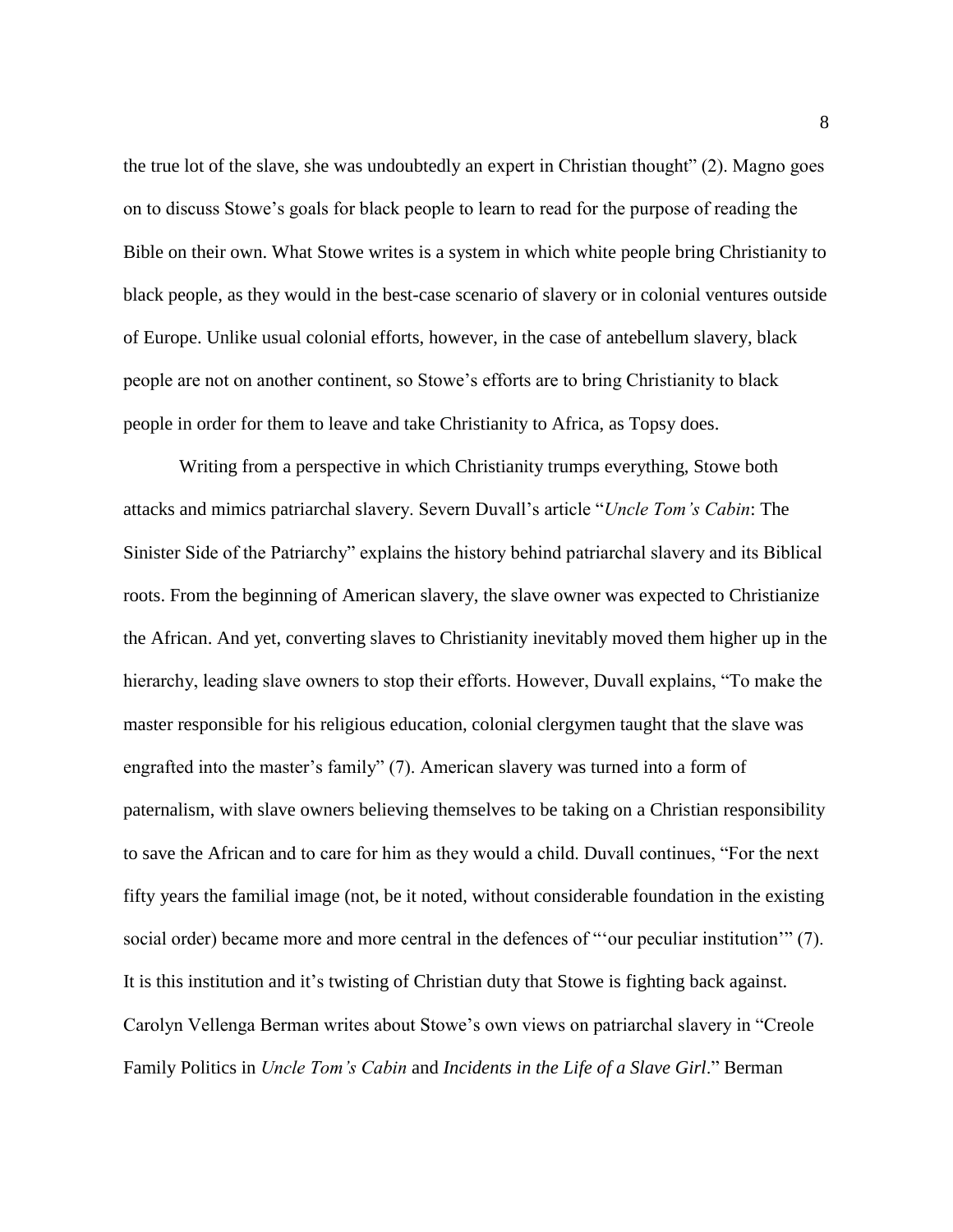states, "Depicting the "patriarchal institution in its most benign light in Kentucky, Stowe nonetheless unmasks the sentimental claims of slaveholders about the moral influences flowing from the relation of master and slave, and the moral feelings engendered and cultivated by it" (332). Even while using a best-case scenario of slavery, Stowe attacks the entire patriarchal institution, attempting to prove that the patriarchy is the main problem surrounding slavery, and that slavery is the biggest problem in American society.

While Stowe attempts to replace patriarchal slavery, her other focus, other than ending slavery, is elevating women's place in society. She attempts to do this by maintaining the family structure even as it is changing. With this in mind, she replaces patriarchal slavery with matriarchal domesticity. In doing so, she takes on many of the same attitudes of patriarchal slavery, and instead of replacing the system with an equal one she replaces white men and the economy with white women and domesticity. In this system, Stowe uses key elements of slavery, such as the importance of owning property, hierarchies, and Eurocentric color consciousness to create a hierarchy among the women. White women are placed at the top, followed by multiracial slave women, with black slave women at the bottom. White women are then used as markers of True Womanhood with multiracial women grasping at their whiteness and womanhood, and black women left completely out of the equation with no chance at True Womanhood. Realizing this hierarchy is important because Stowe's novel is often credited for the Civil War, the abolition of slavery, and ending racism. However, Stowe herself believes in ending slavery as it pertains to the home and family, particularly white homes and families. Contrary to traditional popular belief, she does not write or attempt to write a novel about true equality beyond the home.

9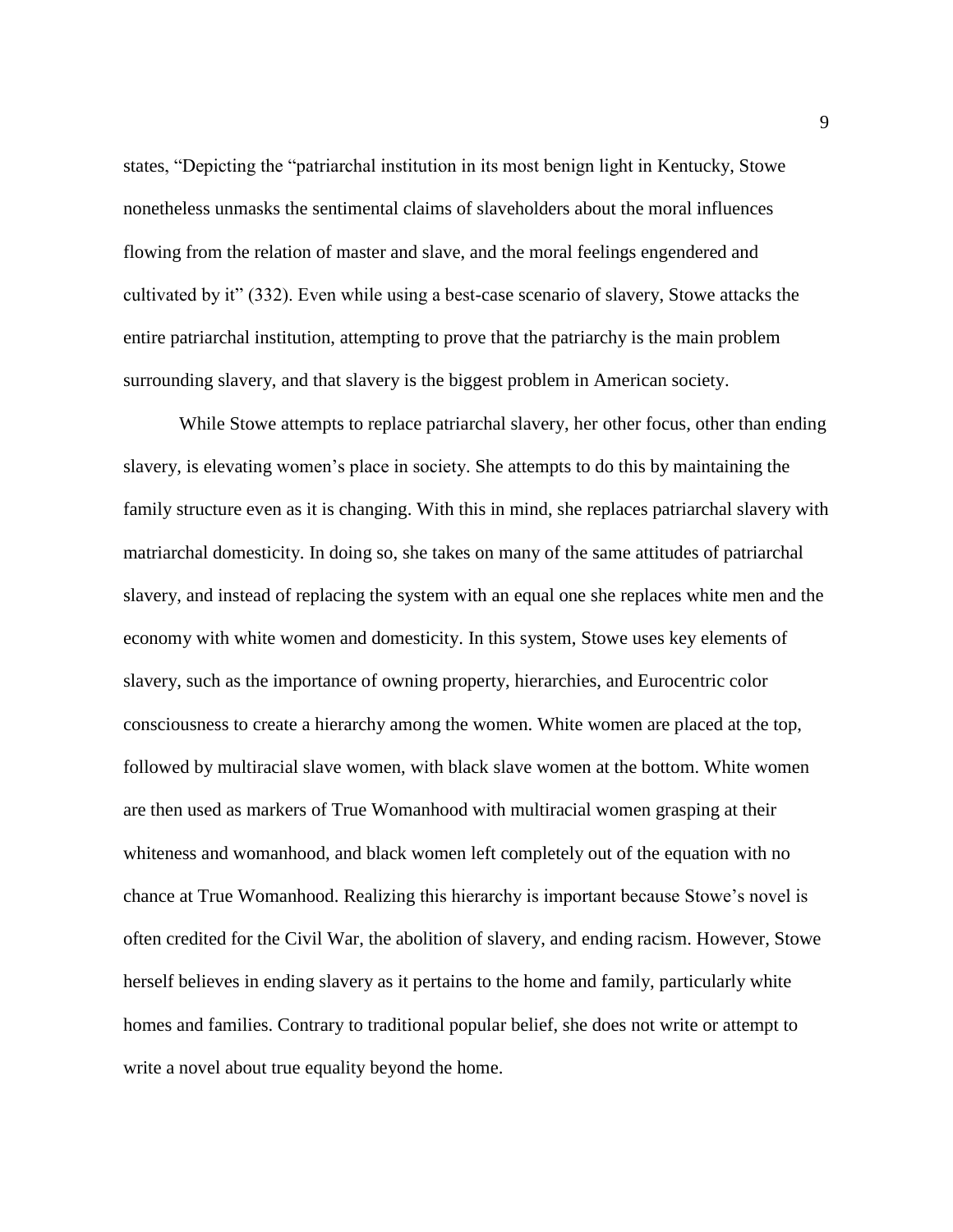When Stowe replaces white slave owning men with white women who see themselves as guardians of womanhood, and replaces the economy of slavery with the system of domesticity, multiracial and black women are inevitably kept in a form of slavery. Without a place in domesticity, slave women cannot achieve True Womanhood and remain subservient to white women. Freedom is assumed to be for those who are human, which Stowe attempts to say is all people. And yet, the system she has in place throughout the novel, specifically with regard to the women, shows that she does not see all humans as equal.

Stowe ends up attempting to fix the Christian family by ending slavery while also trying to create a place for white women that is equal to white men. As a result, white feminists become the guardians of domestic politics. Matriarchal domesticity places white women in a position of power as Christian teachers and guardians over the family and black women. Gillian Brown's article "Getting in the Kitchen with Dinah: Domestic Politics in *Uncle Tom's Cabin*" explains where the feminist movement was at the time and how it affected Stowe's writing: "Contemporary activist women like Elizabeth Cady Stanton and Susan B. Anthony also discerned the bonds of patriarchal domesticity in the patriarchal institution and thus defined abolition as a feminist cause" (514). Stowe, on the other hand, attempts to use existing patriarchal domesticity and elevate white women's position within the patriarchy. This leaves no room for slave women to exist as women. Throughout *Uncle Tom's Cabin* and other feminist literature of the time, the terms "American" and "Christian" are made synonymous with "white," though modern scholars have interpreted white antebellum feminists as working in tandem with their "black sisters" (514). Truthfully, nowhere in *Uncle Tom's Cabin* does Stowe advocate for white and black women working together. White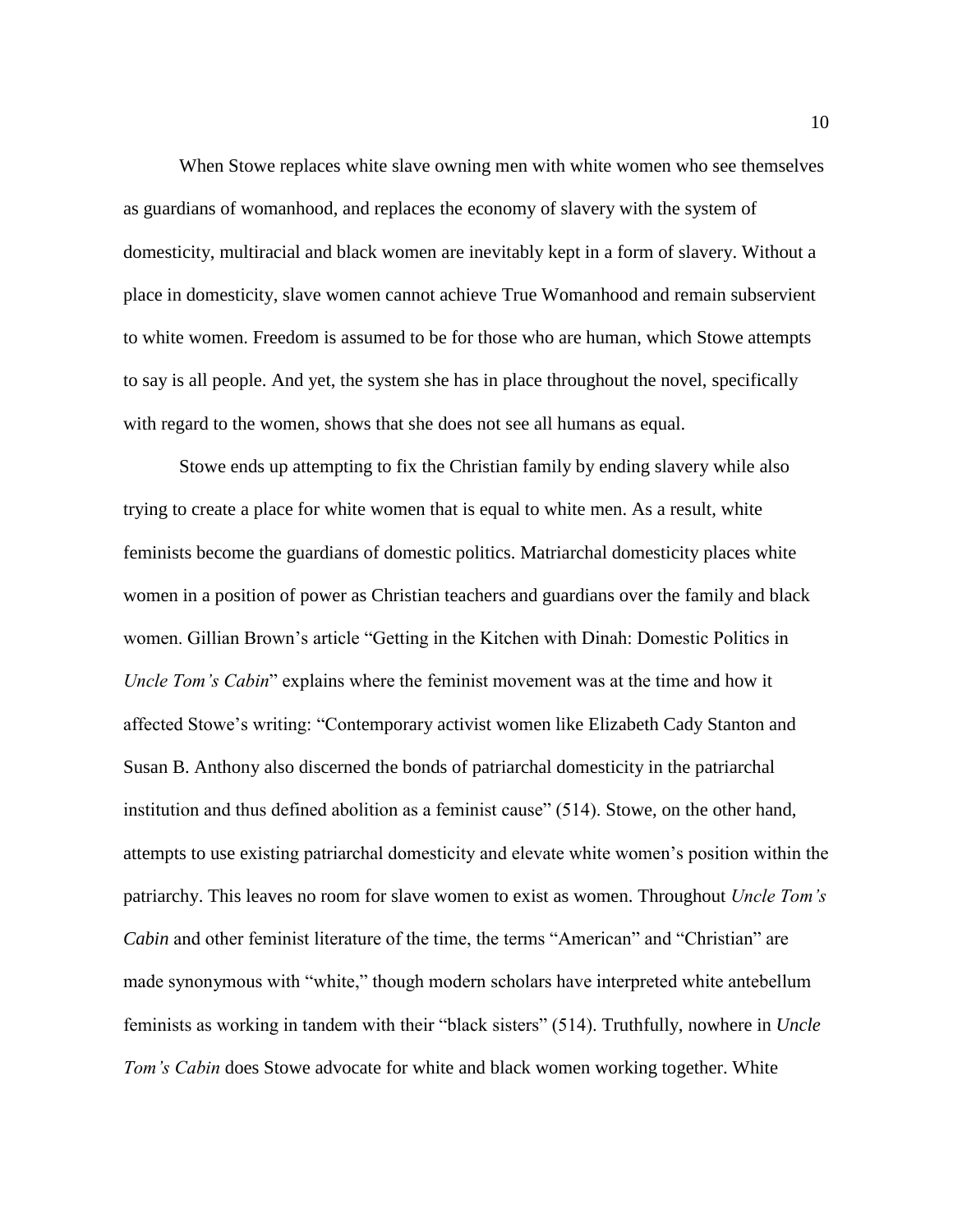women can provide guardianship, but the situation cannot be switched and the two will never work together on an equal plane.

From the time of its publication, *Uncle Tom's Cabin* was understood to be a feminist text, which showed the value Stowe placed on womanhood and motherhood. White women in the novel cover a range of personalities and attitudes toward Christianity. The two women who show an understanding of Christianity are Mrs. Shelby, who acts as the benevolent wife, and the misguided, inadvertently racist Miss Ophelia. Both women exist to address issues with how Christianity is taught and what it demands of white women. However, both women are also shown in a position of ownership or guardianship over the slave women, whether literally or as spiritual mothers. The problem is that the characteristics in Mrs. Shelby and Miss Ophelia, which show a sense of benevolent superiority, are what make them good Christians.

Theodore Hovet explains in "Christian Revolution: Harriet Beecher Stowe's Response to Slavery and the Civil War" that Stowe wrote *Uncle Tom's Cabin* as an expression of her beliefs about Christian perfection and how it affected slavery, which she alludes to in her letter to Douglass. In the article, Hovet explains, "perfectionism in general was a religious revolution which touched almost all major reform movements in antebellum America," and he quotes John L. Thomas, who states, "social evils were simply acts of selfishness compounded," and who believed it was "the duty of the true reformer" to educate others, "making them models of good behavior" (Hovet 537). Religious perfectionism explains why Stowe writes certain white women in the novel as models of Christian behavior. It is their duty in striving for Christian perfection to educate those around them in order to create a more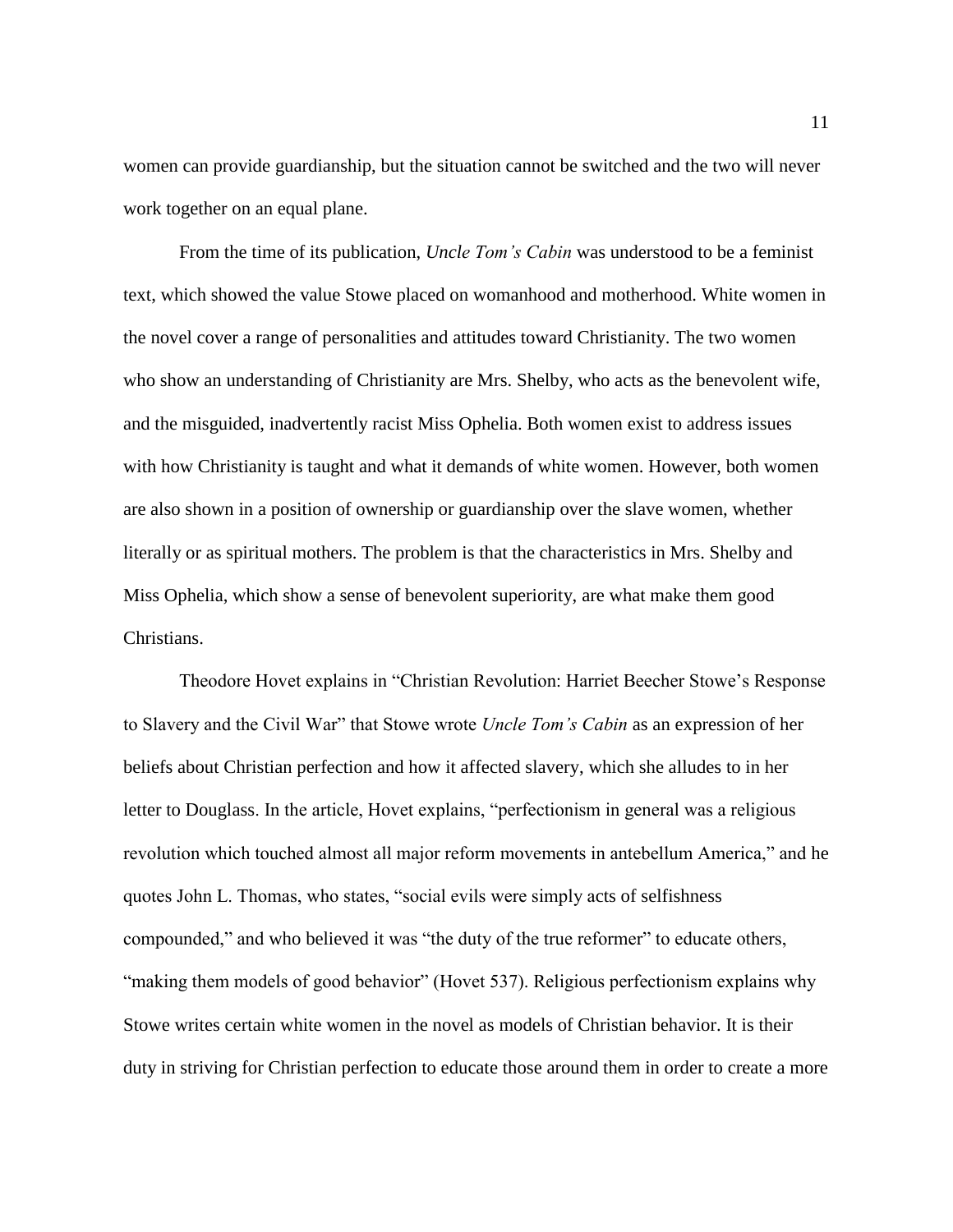perfect society. As religious perfectionism was a revolution that spanned the country, from pro-slavery Christians to abolitionist Christians, I believe that that is easy for Stowe to write well-meaning white women who believe themselves to be matriarchs over the slaves in their care, even after freedom.

Stowe's portrayals of good white women, multiracial slave women who aspire to be white, and childlike black slave women are continuous throughout the novel in the descriptions of a white matriarchy, flowing from good white women to slave women. While these character descriptions stem from Stowe's goals of eliminating slavery, bringing Christianity to black people, and using black people to take Christianity to Africa, they are also problematic for women as a whole because of the divisions that they create between them.

The women in *Uncle Tom's Cabin* are all connected and affected by one recurring theme, which is Stowe's idea of a natural order. While Stowe writes for the purpose of the abolition of slavery, her descriptions of the seemingly natural differences between the women are problematic. White women are introduced first and used thereafter to embody True Womanhood. Multiracial slave women are introduced next, and lastly, black slave women are introduced, creating a hierarchy of those able to achieve True Womanhood, those who can strive for it, and those who will never achieve it.

In order to maintain a hierarchy between the women, Stowe uses her characters as visual representations of certain groups. They are each labeled, some of the labels being more problematic than others. In Ellen J. Goldner's "Arguing With Pictures: Race, Class, and the Formation of Popular Abolitionism through *Uncle Tom's Cabin*," she describes how some of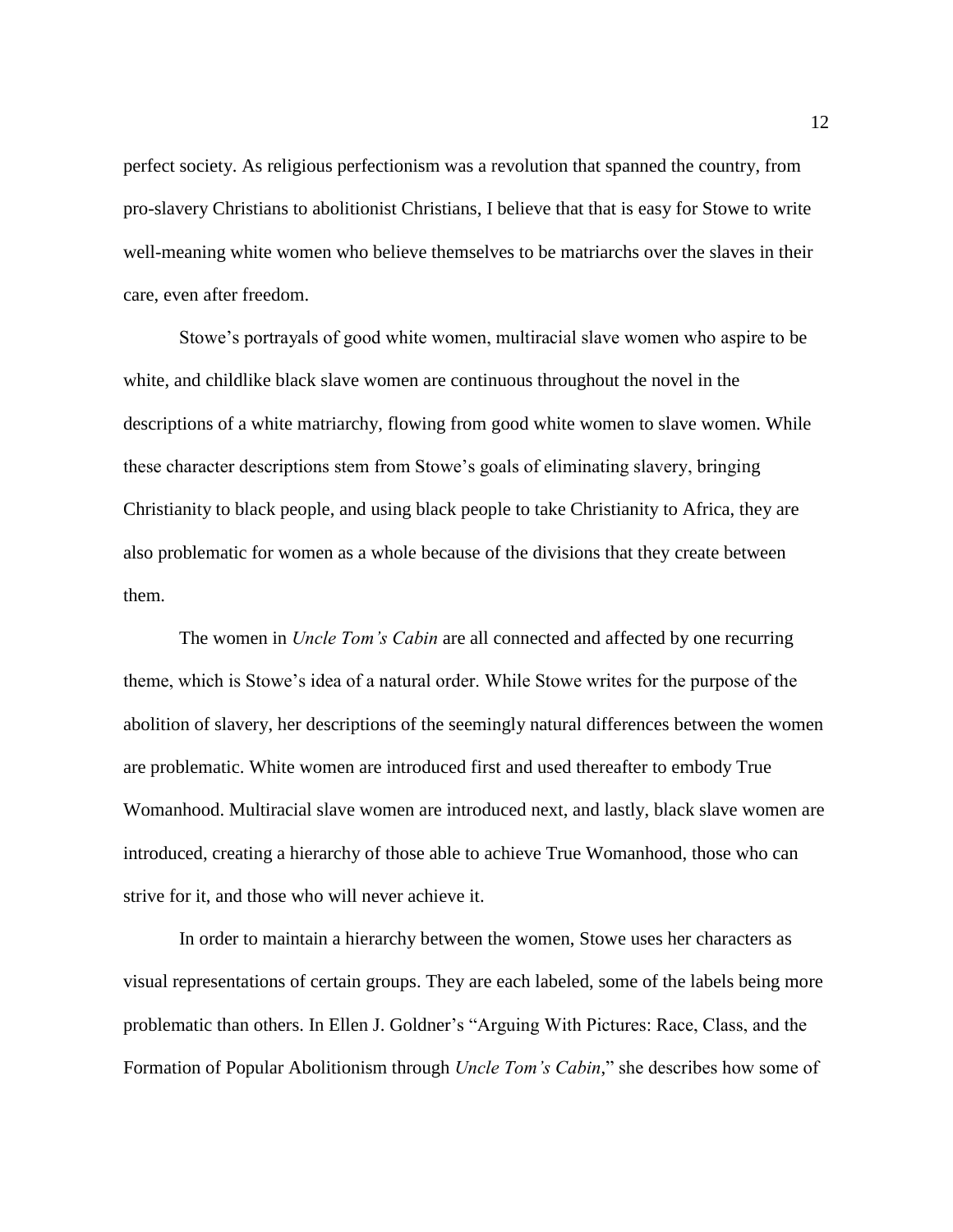"Stowe's racialized images became fetishes—magnets for antebellum cultural fascination because they dramatized highly charged ambivalences about 'race' and nation, including anxieties over the increasingly national scope of politics and mass culture in a nation under strain" (73). Goldner describes a country in the midst of change, with people looking for answers to political questions that have the power to change the entire culture of the United States. Slave women particularly are used relentlessly to appeal to cultural fascination and to attract attention to the issue of slavery. In using the slave women as vehicles for individual stories to push her larger agenda, Stowe continues to perpetuate a system of inequality in which white people are naturally superior to black people, whether the latter group be enslaved or free. All of the slave women are lower than the white women in the novel, and regardless of their status as slaves or freed women they are inherently lesser than white women.

In his article, "Harriet Beecher Stowe and the Question of Race," Thomas Graham argues that Stowe's intention was to make her white readers see black people as human beings, rather than animals. He also makes the argument that she wanted them to see black people as equals, rather than lower forms of humans, stating that she, hoped to make her readers see Negroes as fellow human beings and to dispute the widely held belief that the Negro was either a separate species of man or some intermediate link between man and animal. She realized that the reason white Americans did not see slavery as cruel and unjust was their denial of the humanity of the Negro and their inability to sympathize with his plight (615).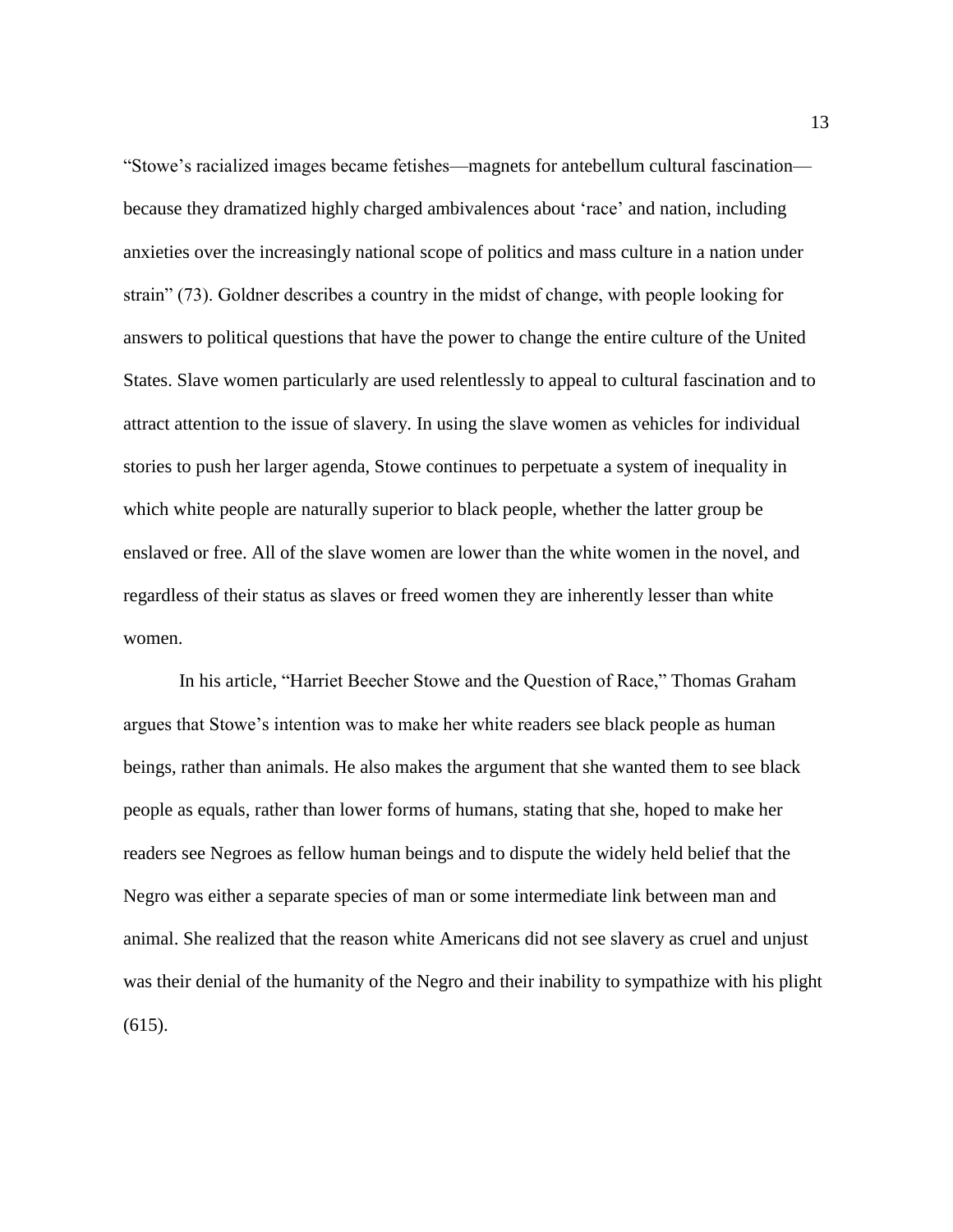While this is a popular belief for Stowe apologists, it is a stretch from what she actually believes. Stowe never says that black people are equal to white people. She says that black people are human and white people are wrong for owning them as property. Her goal is to help white people sympathize with black people, but not necessarily for them to interact as equals.

Graham's interpretation of Stowe's intention assumes ideas that are not there and in doing so, adds to the interpretation in a way that I do not believe Stowe intended. Graham includes an excerpt from Stowe's *Key to Uncle Tom's Cabin*, in which she writes, It is because the negro is considered an inferior animal and not worthy of any better treatment, that the system which relates to him and the treatment which falls to him are considered humane. Take any class of white men, however uneducated, and place them under the same system of laws and make their civil condition in all respects like that of the negro and would it not be considered the most outrageous cruelty (615).

Here, Stowe very clearly argues that black people are humans and not animals. However, she does not argue that they are "fellow human beings," as Graham suggests. Her point is that white people's action in owning slaves is wrong. Instead of making claims of equality, Stowe then moves to the topic of "cruelty," which we see often in the novel. This is an appeal to empathy, a popular abolitionist tactic of asking white people to literally put themselves in the space of black people, as if that is a different space than white people occupy. It is this tactic that Stowe relies on in place of a conversation on equality.

Because of the way in which inequality and hierarchical separations between characters in the novel clash with Stowe's efforts to bring freedom to the slaves, readers have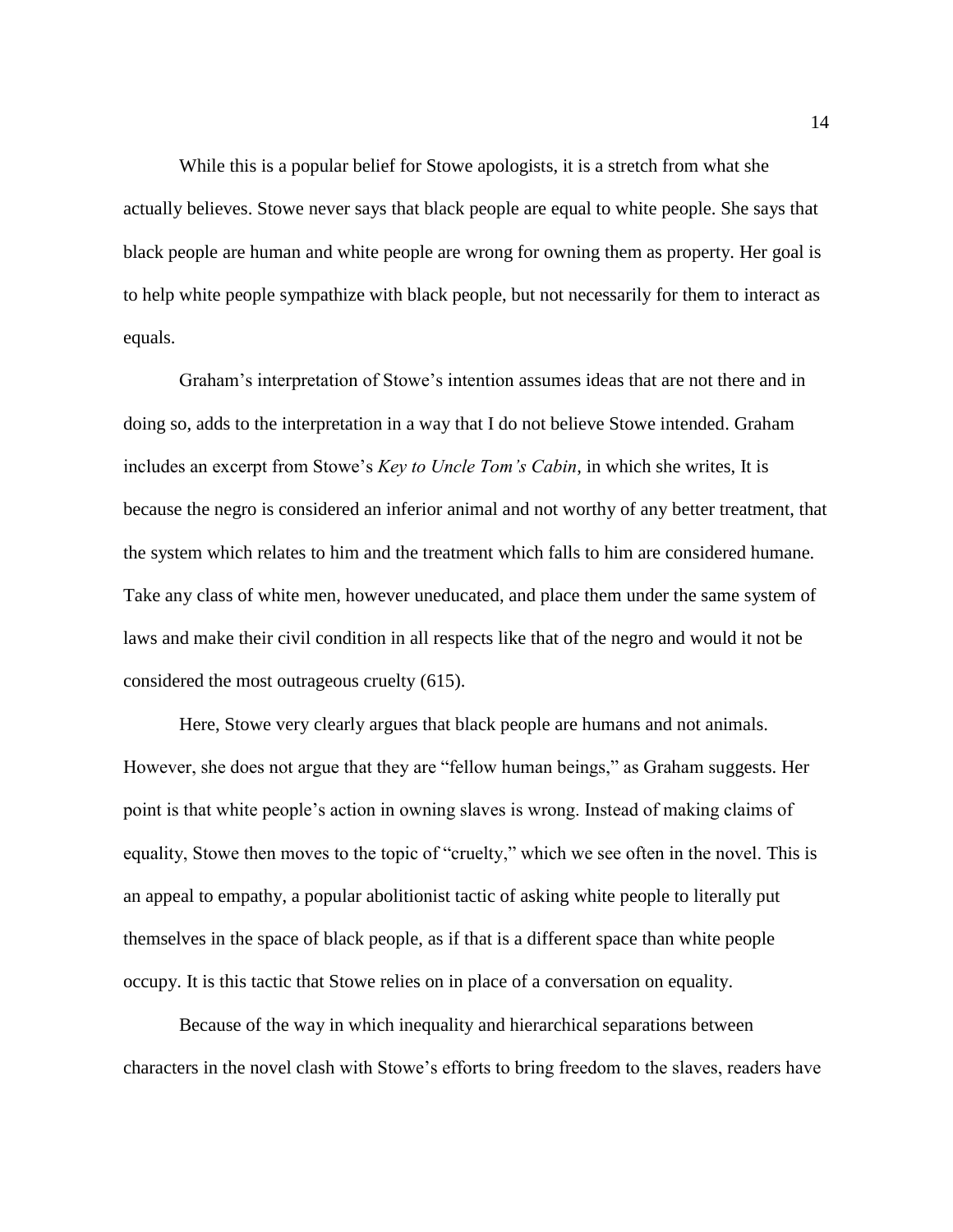had a difficult time understanding what makes the novel racially problematic and why. It is important to note that Thomas Graham wrote "Harriet Beecher Stowe and the Question of Race" in 1973 because in it, he states, "For most of this century Harriet Beecher Stowe's reputation as a humanitarian reformer has been in decline" (614). While the novel was untouchable for years, later movements began to push it out of its unquestionable spot as the most important abolitionist novel.

It is likely that Stowe's description of a hierarchy among the slaves and a fear of black people living in a free American society is due to her own Colonization beliefs at the time. In an article titled, "The Making of the North's 'Stark Mad Abolitionists': Anti-Slavery Conversion in the United States, 1824-154," Jonathan Earle details the difference between those who were anti-slavery and those who were abolitionists. According to Earle, "Americans who did not consider themselves front-line abolitionists came to view slavery as the gravest threat facing the republic, a threat requiting their personal action" (4). In the footnotes, he explains that, "Historians have traditionally separated those proposing the immediate cessation of slavery as "abolitionists" and those favoring slavery's eventual overthrow (or its geographical containment en route to its extinction) as "anti-slavery" (4). And while the novel clearly shows Stowe's abolitionist goals, she was actually a Colonizationist at the time of its publication and therefore, likely to be influenced by antislavery sentiment. Typical of the contradictions Stowe often embodied, she cannot be contained to one group. Many abolitionists came out of the revivals of The Great Revival and the Second Great Awakening and "did so for religious reasons" (3) after religious conversions. Stowe, however, does not seem to have ever had any of those personal revival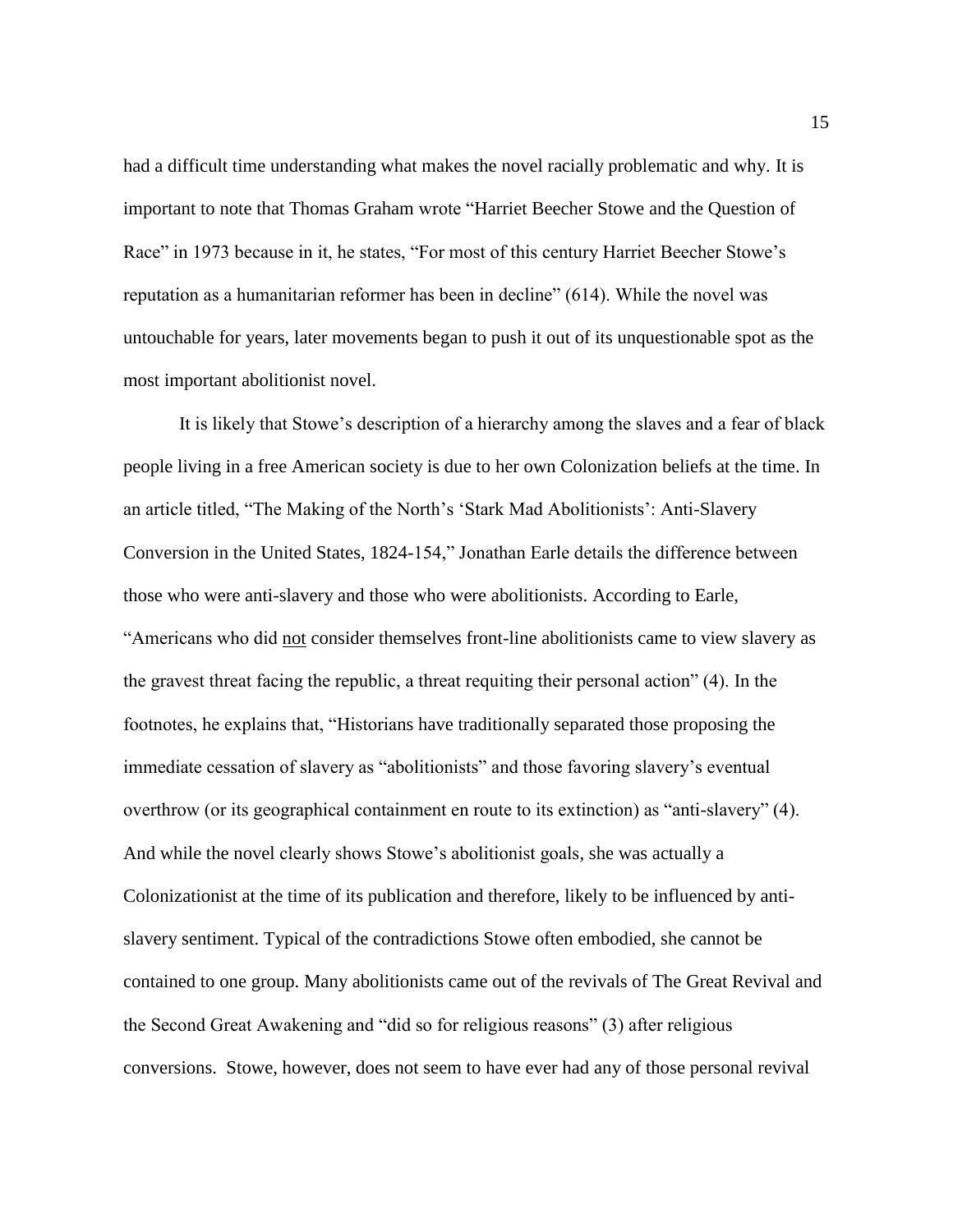experiences, despite her knowledge of Christianity and her own father's place in the Second Great Awakening. This most likely explains why Stowe would create a hierarchy between white women, multiracial women, and black women. She did not have an extreme experience to motivate her to believe in complete equality. Rather, she was attempting to make a reasonable argument against slavery, using Christian values and perfectionism. In contrast, people like Theodore Dwight Welds started out as Colonizationists but experienced religious revival and "embraced a religious philosophy based in opposition to the hierarchical structures and deference" (6). Because Stowe did not have an experience like this, she was likely in the group of those who still believed in a hierarchy and that free black people would eventually be a threat to the United States.

Jason Richards writes about the stagnant nature of the conversation surrounding *Uncle Tom's Cabin* in his article titled "Imitation Nation: Blackface Minstrelsy and the Making of African American Selfhood in *Uncle Tom's Cabin.*" In the article, Richards points out that previous scholarship argues primarily about whether or not the novel is racist. One of the reasons I find his argument so interesting is because in researching the novel, it quickly becomes futile to argue whether or not Stowe is racist. Her views and her writing change at times and she sometimes seems to address her own previous behavior and writing, but without an outright apology. So while she was a product of the times, she was also a real person who seemed to struggle with her own beliefs and what freedom would look like for everyone involved. Arguing about whether or not she was racist is difficult because she did not see herself as racist.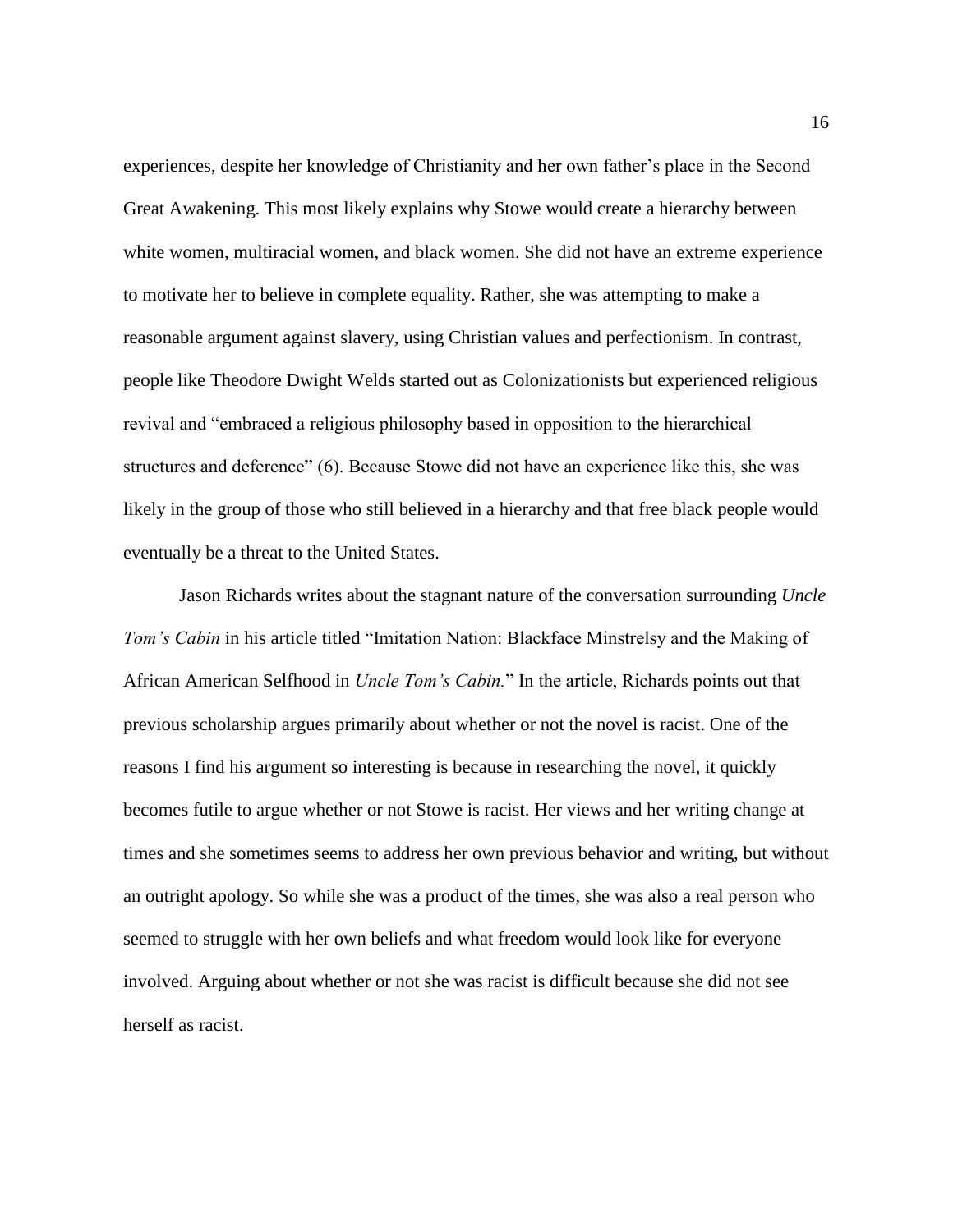Much of the lingering discomfort with *Uncle Tom's Cabin* stems from the problematic reproductions, such as plays and commercial portrayals of characters that sprang up after the novel was published. In her article "(In) Famous Spirituality: Harriet Beecher Stowe's Uncle Tom," Irene Visser describes not only the early reception and popularity of the novel, but also its many reproductions, which were often racist and boiled Uncle Tom down to a racist caricature. I argue that it was Stowe's hierarchical, slavery-inspired writing of the slave characters that left room for racist interpretations of all the slave characters, particularly the women.

Visser's article is a good example of the tendency among academics who write about Stowe to portray her as an inspired writer who knew exactly what she was doing and made controversial moves with a full understanding of how and why she made them. Visser states that by choosing not to write the novel from a place of white superiority, "Stowe took the risk of compromising her own respectability" (6). This argument is similar to that of other critics like Linda Williams, author of "Playing the Race Card," who believe that black critics like James Baldwin misunderstand Stowe and how she is "reacting against contemporary stereotyping such as the comic minstrel shows" (4). However, there is not enough evidence that Baldwin and others misunderstand Stowe, and definitely not in a novel where Stowe often interjects with her own opinions to make sure that the reader understands how they are supposed to read a passage. The stereotypes and minstrel characters are not addressed in the novel, and the slave women's only way to escape them is through the Christianity that is brought to them largely by white women.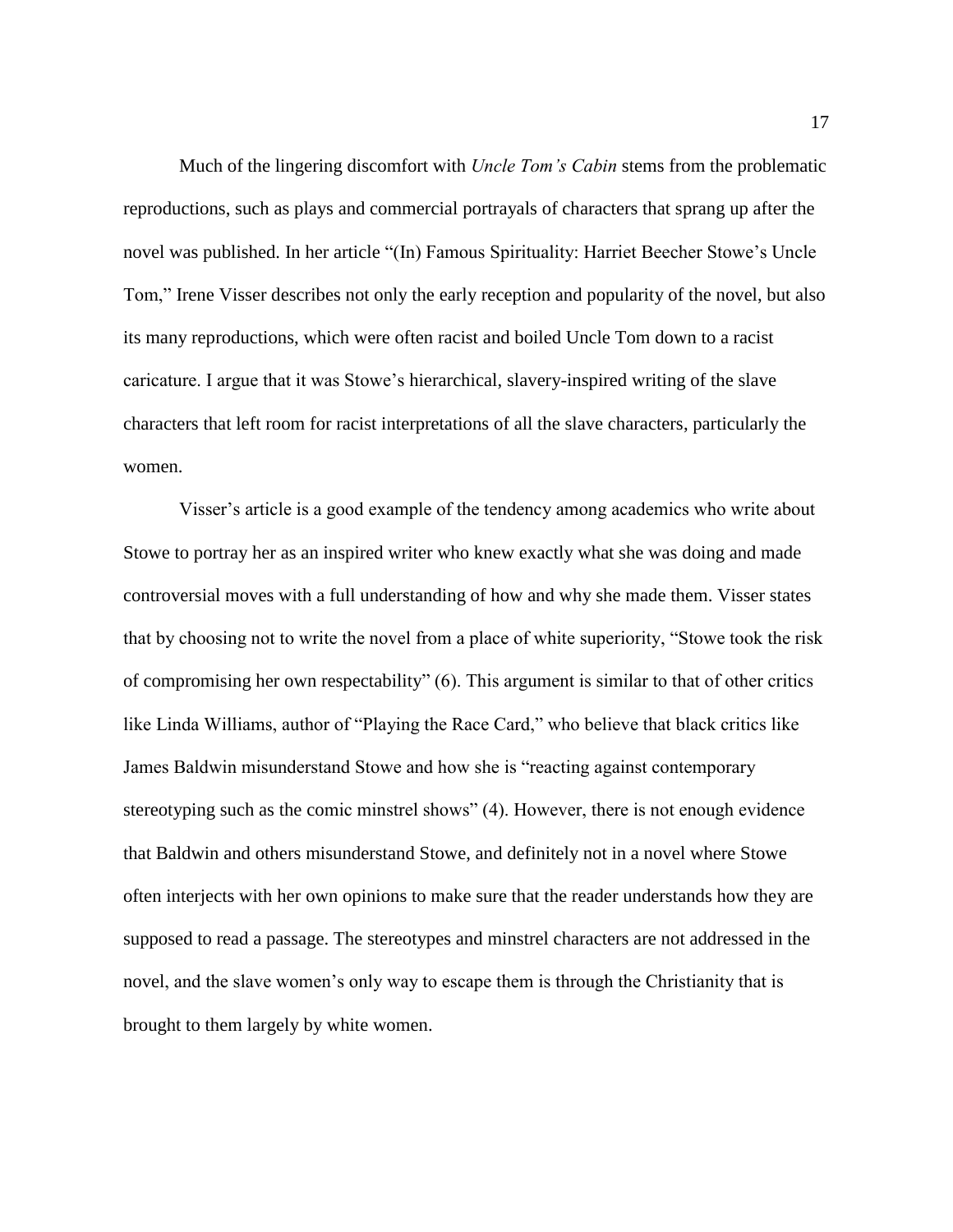A far more likely explanation for the novel and for Stowe's clearly delineated hierarchy is her sense of duty in, and disappointment with, her own domestic life. While Stowe was a mother with a husband and six children who lived past childhood, her life was often more chaotic than tranquil. In the article, "At War With Herself: Harriet Beecher Stowe as Woman in Conflict within the Home," Mary Kelley explains that Stowe attempted to create a perfect domestic life, but was often disappointed with the results (28, 29). Knowing the amount of disappointment Stowe sometimes felt with her family life and the many people that she cared for, it is possible that she was writing out her anxieties and domestic fantasies in her characters.

Ultimately, Stowe writes the women to fit on a color scale resulting in a hierarchy among them. Richards's response to this circular discussion on race is a proposal "that we consider the novel as a product of the racially ambivalent antebellum movement" (Richards 204). He proposes thinking beyond whether or not the novel is racist and describes the characters and issues that inspired Stowe's writing. I take Richards's argument a step further and say that while some of the issues in the novel are a product of the times, they are also used in a way that resembles more of a hierarchical slave system than a free society. Like Richards, I will be addressing the problem of race in the novel, but will discuss why the problematic parts happen and how they impact the slave women.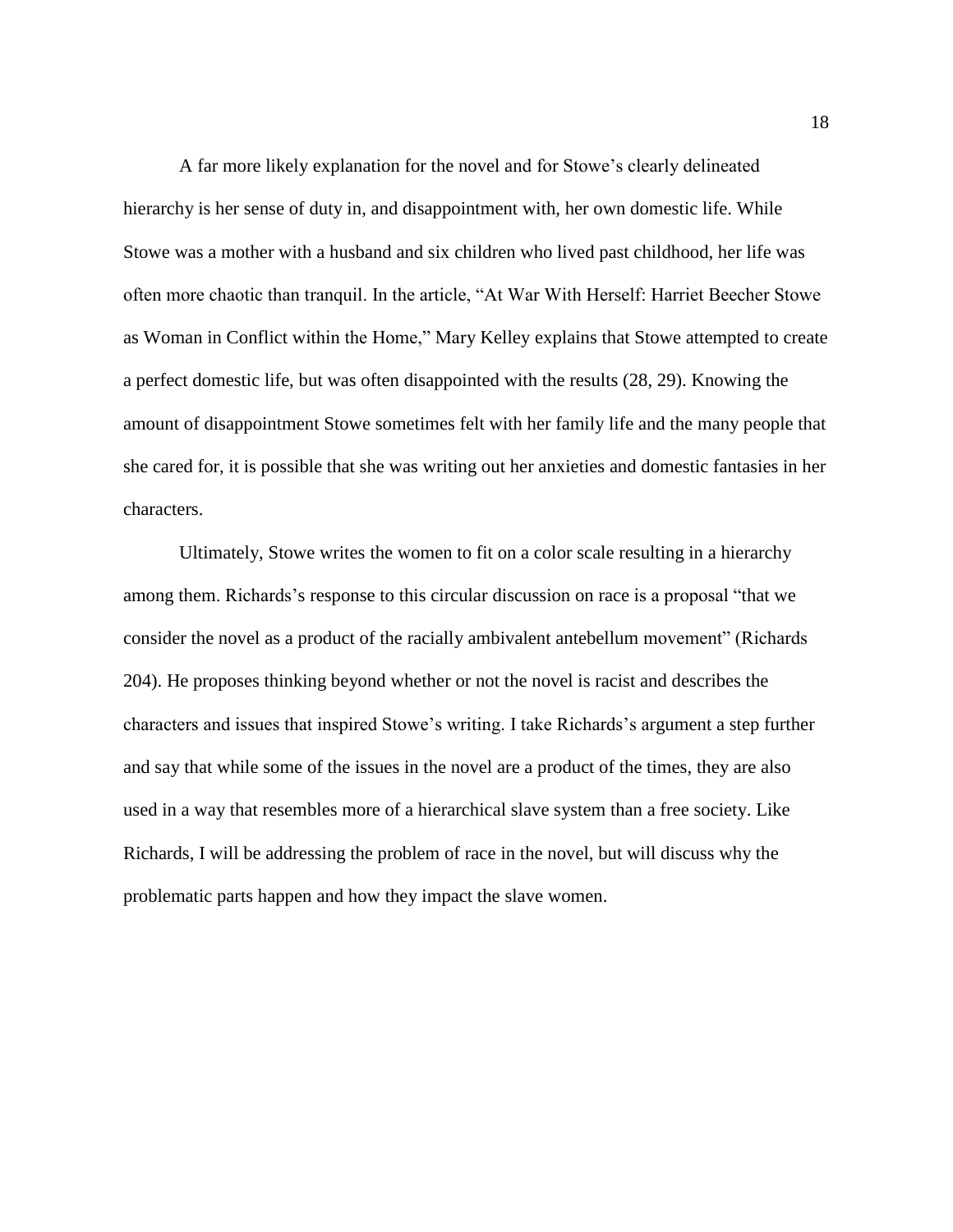#### **Chapter 1: Stowe's Multiracial Women: Grasping at Whiteness**

In this chapter, I will focus on multiracial women in comparison to white women. Stowe writes these two groups very differently, resulting in a narrow but significant gap between them. She dehumanizes female multiracial characters although her overall goal is to humanize the slaves and she does this by making them seem whiter, while their blackness nevertheless constrains them so that they can't achieve true womanhood. Thus, their proximity to whiteness is false and they are not quite women. Stowe treats them as though they could be like white women, but their blackness is what prevents them from being real women. Mrs. Shelby will be used to show Stowe's ideal woman. Eliza and Cassy will be used to show how Stowe perceives multiracial women and their place in society, as well as to foreshadow a difference between them and black slave women. While Stowe uses multiracial slave women as the heroines and as a method for gaining white readers' support, she also writes them in a way that compares them to white women and finds the multiracial women to be lacking in comparison. By doing this, Stowe creates characters who can be seen as white for the purpose of abolitionism, but who will not make white people uncomfortable. Multiracial slave women are safe characters for white readers to respond to because they cannot ever rise to the status of white women.

While readers have long interpreted the novel as an example of Stowe's desire to put the slaves on an equal plane with white people, this difference between the women shows that abolition and colonization are her main goals and that she uses the slave women to write toward those goals. As a result of being used for Stowe's specific purposes, the slave women are neatly kept out of the Cult of True Womanhood. In Barbara Welter's article titled, "The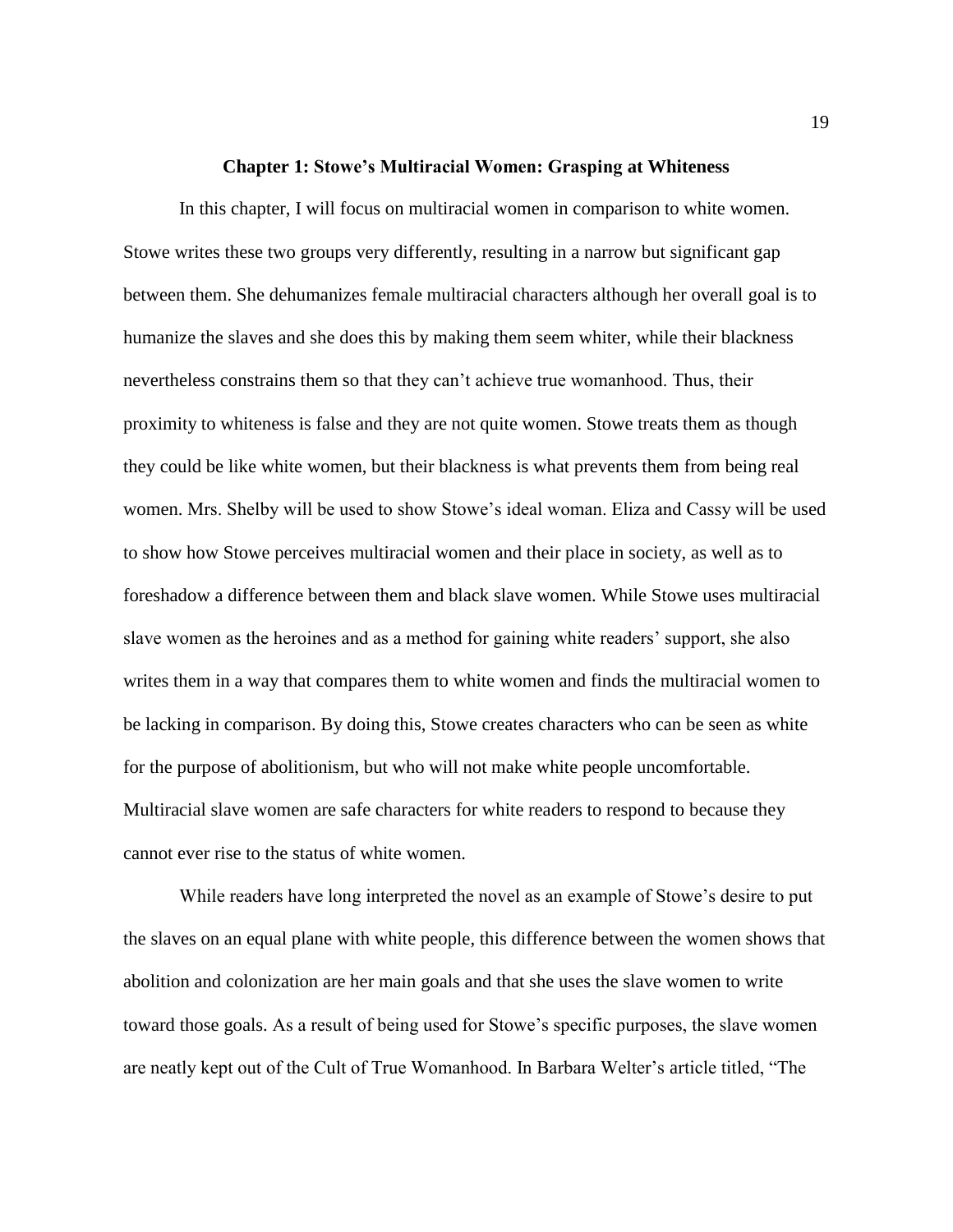Cult of True Womanhood," she explains that "The attributes of True Womanhood, by which a woman judged herself and was judged by her husband, her neighbors and society could be divided into four cardinal virtues--piety, purity, submissiveness and domesticity (152). While none of the slave women are able to meet all of these virtues, the multiracial slave women meet some of them and in more ways than do the black slave women.

While Stowe does describe the multiracial women as very beautiful, they cannot compare to Mrs. Shelby's comprehensive model of True Womanhood, upon investigation into their sexual histories, salvation, statuses, whiteness, intelligence, and maternal instincts. Even their beauty, though not inferior to white women's beauty, is still problematic; it is different, and therefore suspect, and puts them at risk of abuse in a slave society. Stowe writes a world in which slave women have no place in a free America, regardless of whether they have white blood or not. And yet, multiracial women are convenient heroines for the novel because Stowe is able to use them as white slaves, as Nancy Bentley describes in her article, "White Slaves: The Mulatto Hero in Antebellum Fiction." In the article, Bentley describes multiracial men as being white slave heroes. Multiracial women, on the other hand, are generally tragic heroines. But Stowe does not make Eliza and Cassy into tragic mulattas. Instead, they take on the characteristics of the white slave hero, generally reserved for multiracial men. A number of abolitionist tactics from the time show that it was normal to use slaves who appeared white in order to gain the attention of white people. By using multiracial women as white slave heroes, the particular desire to protect white women was used in order to make white people understand the horrors of slavery, particularly in regards to women. Stowe's slaves exist to propel the novel forward and she uses the female slaves particularly because their proximity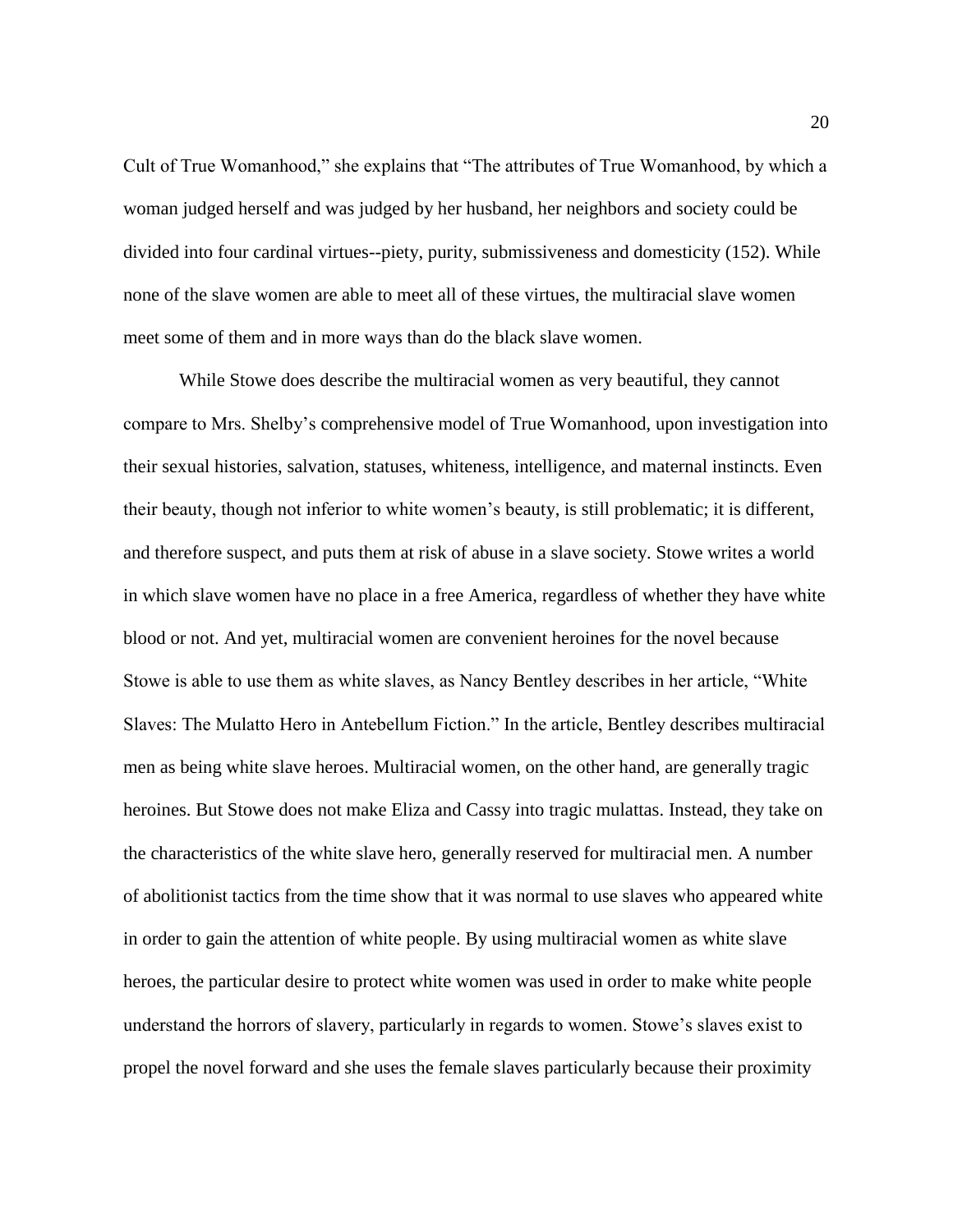to True Womanhood will gain white people's attention. In this way, Stowe uses the slave women for her own gain, much as a slave owner would. This is problematic because her argument is intended to help end slavery and to reach both Northern and Southern readers by highlighting both the horrors of slavery, as well as the more insidious patriarchal system.

Stowe discusses the multiracial slave women's feelings from the perspective of white women, when at all, and she discusses their rights only in relation to their freedom. The indignities upon their womanhood are there but missing Stowe's usual commentary, leading the reader to conclude that Stowe is unaware that she has written them into the story. Certainly, Stowe's intentions are admirable, but her creation and treatment of the multiracial women stems from a belief that salvation is the only thing that really matters in abolishing slavery and a belief in a natural order or a hierarchy amongst women of different races. Regardless of her motivations, Stowe puts the slave women into a category separate from white women and goes one step further with multiracial women, placing them in a category separate from both white and black women.

There are a number of multiracial slave women mentioned throughout the novel, but the two Stowe focuses on most are Eliza and Cassy. In this chapter, I will look closely at the two women, comparing them to Mrs. Shelby. In the second chapter, I will periodically compare these women to the black slave women in the novel in order to show that Stowe places multiracial women into their own category, or a liminal space while black women are kept firmly out of True Womanhood. This chapter's focus will be on how multiracial women are shown in comparison to white women because it is there that their lower status in the hierarchy is obvious.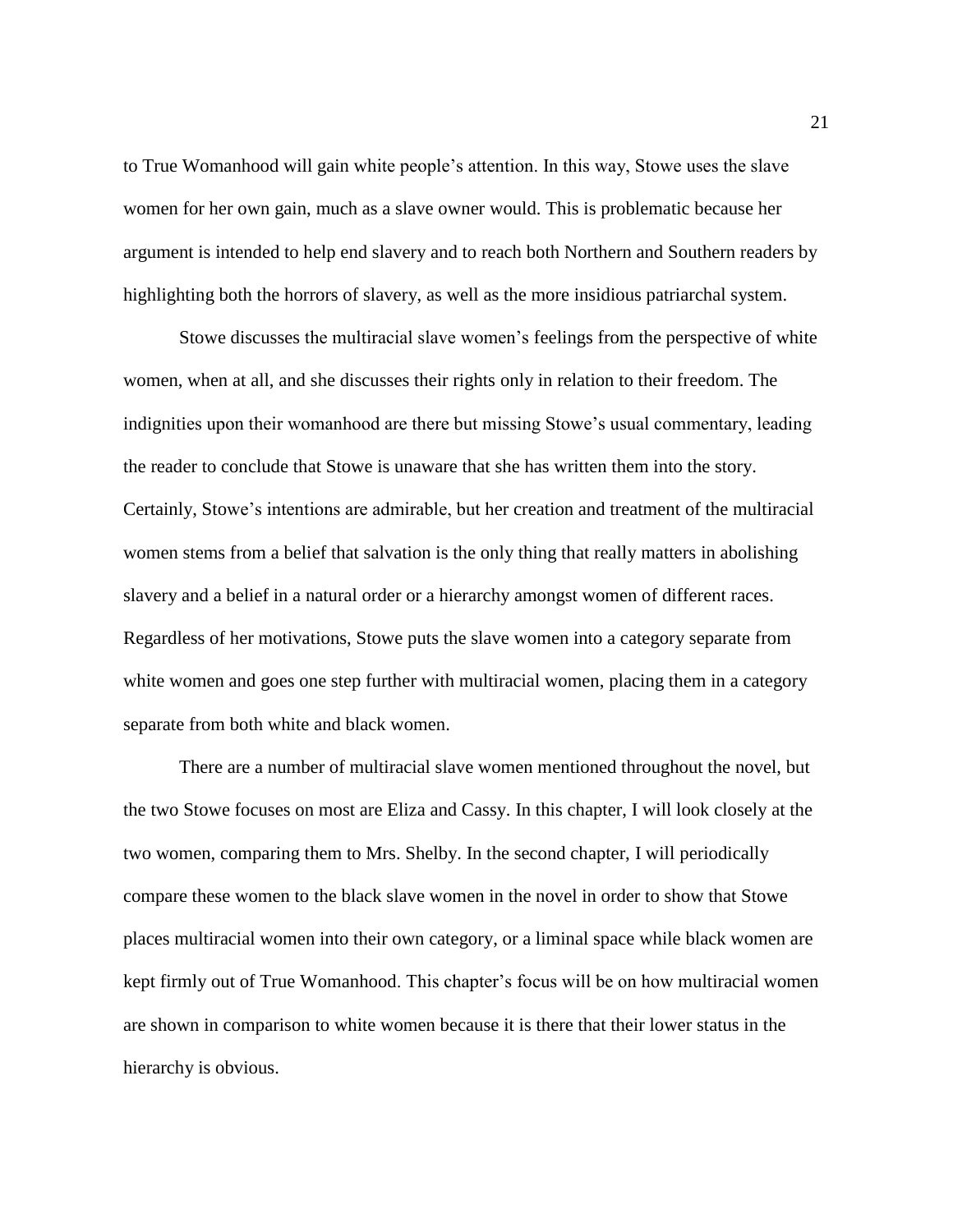Stowe herself uses Eliza and Cassy as sympathetic characters, writing them with heavy sentimentality and even portraying them differently from each other, based on how much whiteness they have. She uses the two women to appeal to white readers who could not conceive of black people being freed or even human, and she focuses many of the bigger story lines on them. Because of the link between their whiteness and their beauty, intelligence, and maternal instincts, the women are characters that would have seemed familiar to a white audience while still garnering sympathy due to their status as slaves. Similar to multiracial slave children who were used to gain white attention and sympathy during slavery, Eliza and Cassy are used to garner empathy from potentially hostile white readers. However, while Eliza's and Cassy's beauty and intelligence bring them closer to white women, these characteristics do not put them on an equal plane with those same white women. Rather, their relative closeness to white women makes the divide even clearer. Stowe writes both Eliza and Cassy as pleasant to be around and pleasant to look at, unable to ever rise to the superiority of white women, not only because of their slave status, but also because of their blackness or their particular role as multiracial slave women.

Ultimately, multiracial women are used to move the story along while gaining the reader's sympathy. They hold responsibility for everything, from making white readers see slaves as human to showing the evils of slavery. At the same time, they do all of this work with no compensation for it. In Joanne Pope A. Melish's review of Paul Goodman's book, *Of One Blood: Abolitionism and the Origins of Racial Equality*, she states, "African Americans appear in this book collectively as a catalyst for the conversion of whites to immediatism again, a crucial point; but thereafter, 'abolitionists' are white" (2). In the same way, Stowe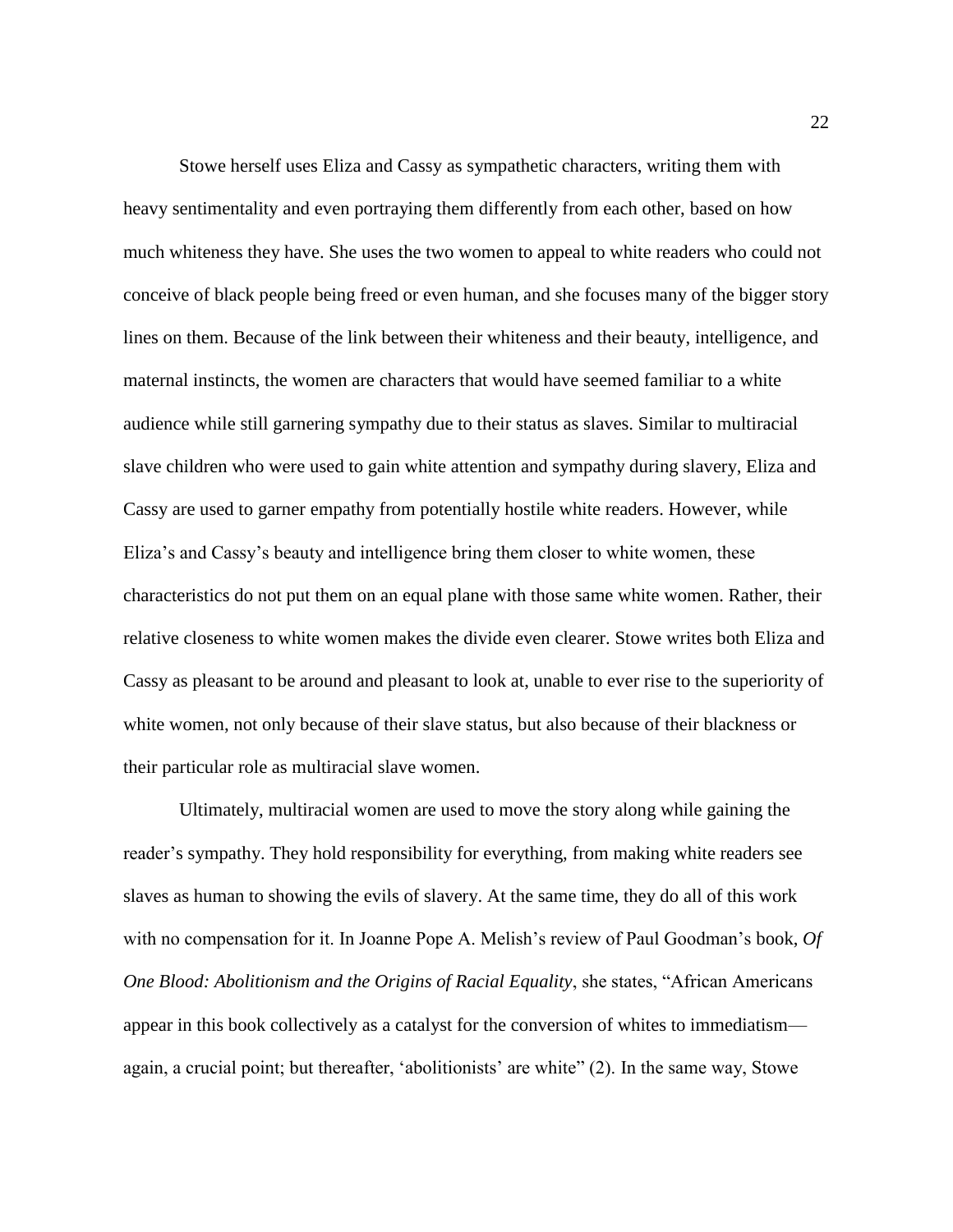uses the multiracial female slaves in the novel as a catalyst. They are a convenient way to explore the idea of who is affected by slavery and to attract white people's attention. However, in the novel's actual discussions of slavery and freedom, they are completely ignored. There is no acknowledgement that they may have something to say. They are largely silent characters used only for the stories that they can give.

Two novels that may have influenced Stowe when writing the multiracial women in *Uncle Tom's Cabin* are *The Quadroons*, published in 1842, and *Slavery's Pleasant Homes*, published in 1843. Both were written by Lydia Maria Child, an author who wrote stories about tragic mulattos and about quadroons who could only find peace in death. In *Uncle Tom's Cabin*, the mulatto and the quadroon only find peace in freedom and separation from white people. The resemblance is there, as is the patriarchal idea that women, even if they are "white slaves," cannot live without some sort of protection.

Unlike Child's stories, Stowe does not create a world in which mixed-race people must die. However, she does create an alternative by sending them to Liberia. Eliza and Cassy both leave the country after they obtain their freedom, which is an easy solution for white women who do not want to deal with the mixed-race evidence of the male sin of slavery. As Nancy Bentley explains in *"*White Slaves: The Mulatto Hero in Antebellum Fiction," "the two most volatile images in antebellum America, North and South" were "the terrorism symbolized by the Haitian revolution and the racial mixing symbolized by the Mulatto" (502). In an attempt to address the concerns of "racial mixing," Stowe's solution to the mulatto problem is relocation to Africa. Multiracial women like Eliza and Cassy are easy characters for Stowe to write because they create sympathy in the reader but they do not make the reader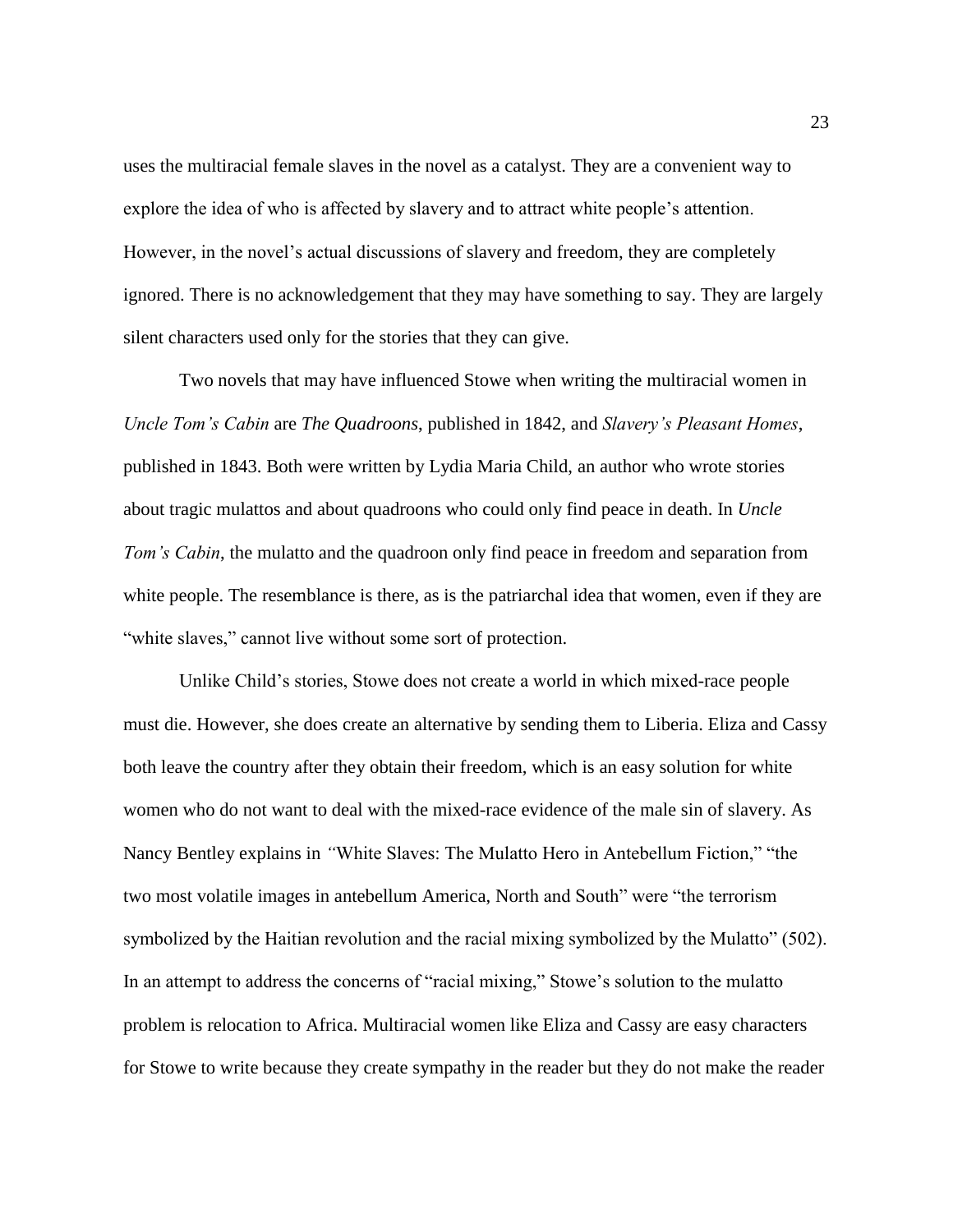uncomfortable. The two women are kept securely in subservient roles, transitioning smoothly from slavery to freedom.

In Josephine Donovan's article, "A Source for Stowe's Ideas on Race in *Uncle Tom's Cabin* she discusses Stowe's Colonizationist views throughout the novel and their impact on the African American characters. Donovan immediately addresses the fact that "Stowe's treatment of race in *Uncle Tom's Cabin* (1852) and the colonization scheme with which she ends the novel have long been its most controversial features" (24). She explains early reactions to the colonization message in the novel, citing the 1853 American and Foreign Anti-Slavery convention, which took place in New York and "condemned the novel's colonization ending" (24). And while Stowe "sent a note to the convention, in which she stated that she was not (or no longer) a colonizationist," Donovan questions the idea that merely changing the end of the novel would have solved the problem. The issues that plague slave women in the novel are rife with Stowe's personal beliefs and they affect the entire novel, not just the ending. Donovan states, "Stowe might readily have changed the ending of the novel, but her conception of Africans and African Americans as harbingers of a utopian future pervades *Uncle Tom's Cabin* and could not have been so easily erased" (24). Rather than providing an accurate description of the slaves as real people, Stowe makes their status as slaves into their identity. In doing so, the onus for a free American society is removed from white slave owners and placed onto the slaves. This sort of romantic racialism makes the slave characters less human and relieves white people of the guilt of slaveholding, which is contradictory to Stowe's goal to make slavery real for white people.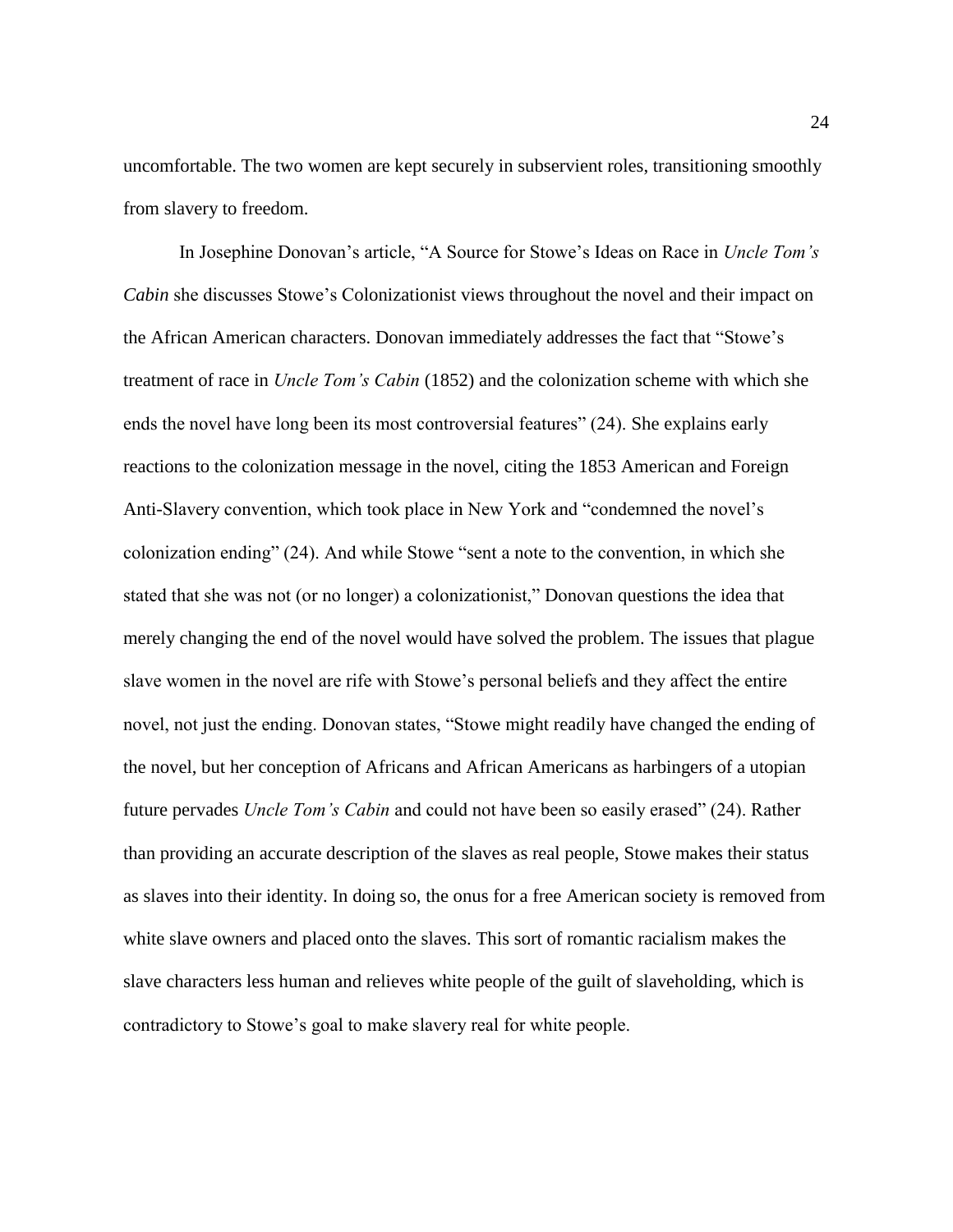Stowe's personal feelings on the colonization of Africa rely heavily on multiracial slave women to make the point throughout the novel that slaves cannot be a part of free American society. While they are similar to white women in their pursuit of True Womanhood, multiracial women are firmly in the slave category and their glimpses into whiteness seek to make the reader comfortable with the idea that while slaves can be human, they cannot be a part of American society.

Both Eliza and Cassy are considered beautiful, but that perception is as seen through a white lens, as decided by white people, in comparison to white women. They are beautiful, but their beauty is flawed. Because they are multiracial, Stowe describes them in ways that are typical of the time and the perceptions of multiracial women. Their skin is lighter than the slaves who are not mulattas or quadroons, they are beautiful (largely because of their skin color), and their manners are closer to those of white people than those of their fellow darkerskinned slaves. They are described as being similar to the white women in the novel, in terms of their beauty, with lengthy descriptions of their appearances. Their beauty is used consistently to make the point that they are a step closer to white women than the darker slave women are. At the same time, their looks are mentioned consistently and in such a way that they become much more sexual characters than the white women, noticed for their beauty and for what separates them from white women.

Both Eliza and Cassy are smart, and their intelligence is enough to make them human, but it is not enough to constitute a status equal to white women. Similar to the descriptions of both women's beauty, Stowe injects long speeches into the novel, describing their feelings and families. They make strong decisions, but only when influenced and supported by others.

25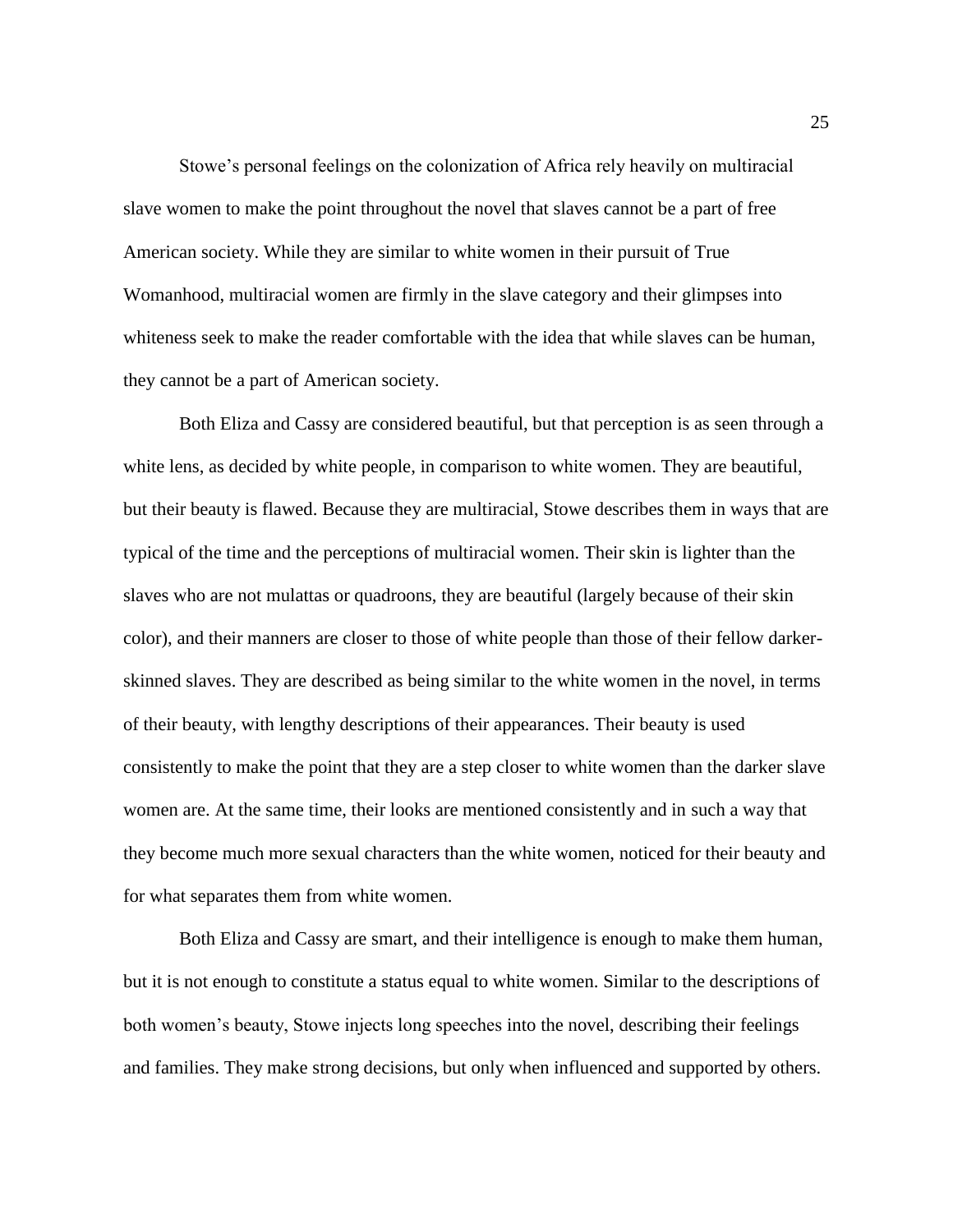They are used as proof of what a good upbringing and Christian love can do, but there is an uncomfortable current of belief that a good Christian upbringing can overcome their supposed natural place in the hierarchy.

Unlike some of the other slaves in the novel, Eliza and Cassy are allowed to have love and children, but their romantic and maternal feelings are not given much more credence than those of the black slave women, despite their closeness to white women in both physical space and perception. Unlike white women, multiracial slave women are not allowed the same maternal feelings automatically afforded to white women. Stowe and the white women in the novel seem to have no problem with allowing Eliza and Cassy to love and have children, but they cannot be aggressive or passionate about those things. They must rely on white women to provide a space where they can have love and comfort and be grateful for it. Their maternal instincts are not taken seriously and are sometimes seen as a bother and proof that they are naturally more passionate and emotional than white women.

Early in the novel, Stowe introduces Mrs. Shelby as a model of True Womanhood. She is used to both prove and disprove a similarity between herself, Eliza, and Cassy, because even as a slave-owner's wife, she is a good Christian and an intelligent wife and mother. She is able to keep the multiracial slave women at a crucial distance by proving that True Womanhood is essentially possible, but it is only possible in a different way for multiracial women than it is for white women. By using Mrs. Shelby in particular as a model of True Womanhood, Eliza and Cassy are unable to completely achieve it, but they come closer to it than do any of the black women in the novel.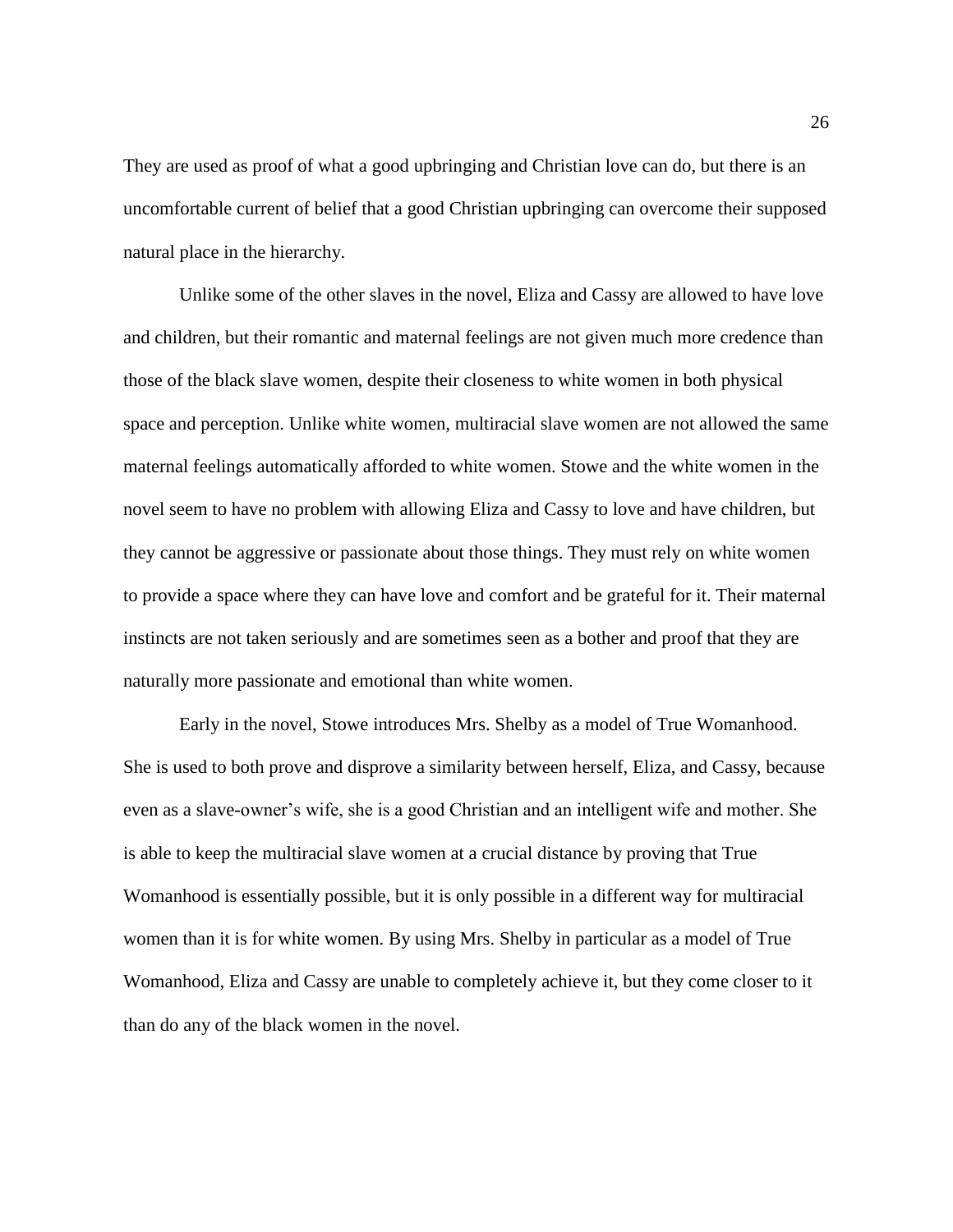Stowe uses Mrs. Shelby to reach self-proclaimed Christians who have been raised in those patriarchal churches where the Bible is used as proof that slavery is a Christian institution. But Mrs. Shelby is also a window into how white women would have seen a slave like Eliza. It is Mrs. Shelby's status as Eliza's mistress that hints at Stowe's ideas of the black woman's natural status. And Mrs. Shelby never stops being patronizing toward her slaves. She seems to love Eliza, but she underestimates her in the beginning, though she eventually desires for her to gain her freedom. All of Chapter 6 is devoted to Mrs. Shelby's attempts to get the other slaves to help her in stalling Haley. She is able to lead the charge to keep Eliza from being caught, while the slaves actually carry out the actions. As a white woman, she holds an amount of power that Eliza does not have as the slave being chased, but that the other slaves also do not have. While they are the ones actually stalling the search party, Mrs. Shelby is given the credit for instructing them to do so.

The relationship between Eliza and Mrs. Shelby is not only one of the main cues that the reader has of the depravity of slavery, regardless of its form, but it is also the plot line that shows Stowe's hierarchical whiteness and its pervasiveness, through the way Eliza is written. As Mrs. Shelby's son, George, explains at the end of the novel, his father bought Eliza as a child and his mother raised her: "'My mother had brought her up, and trained her as carefully, almost, as a daughter'" (451). Eliza is modeled after Mrs. Shelby who acts as an example of what a woman should be. Stowe describes her as "a woman of high class, both intellectually and morally" (22). She is also used in the first time that Stowe mentions that recurring theme of what is "natural." Stowe writes,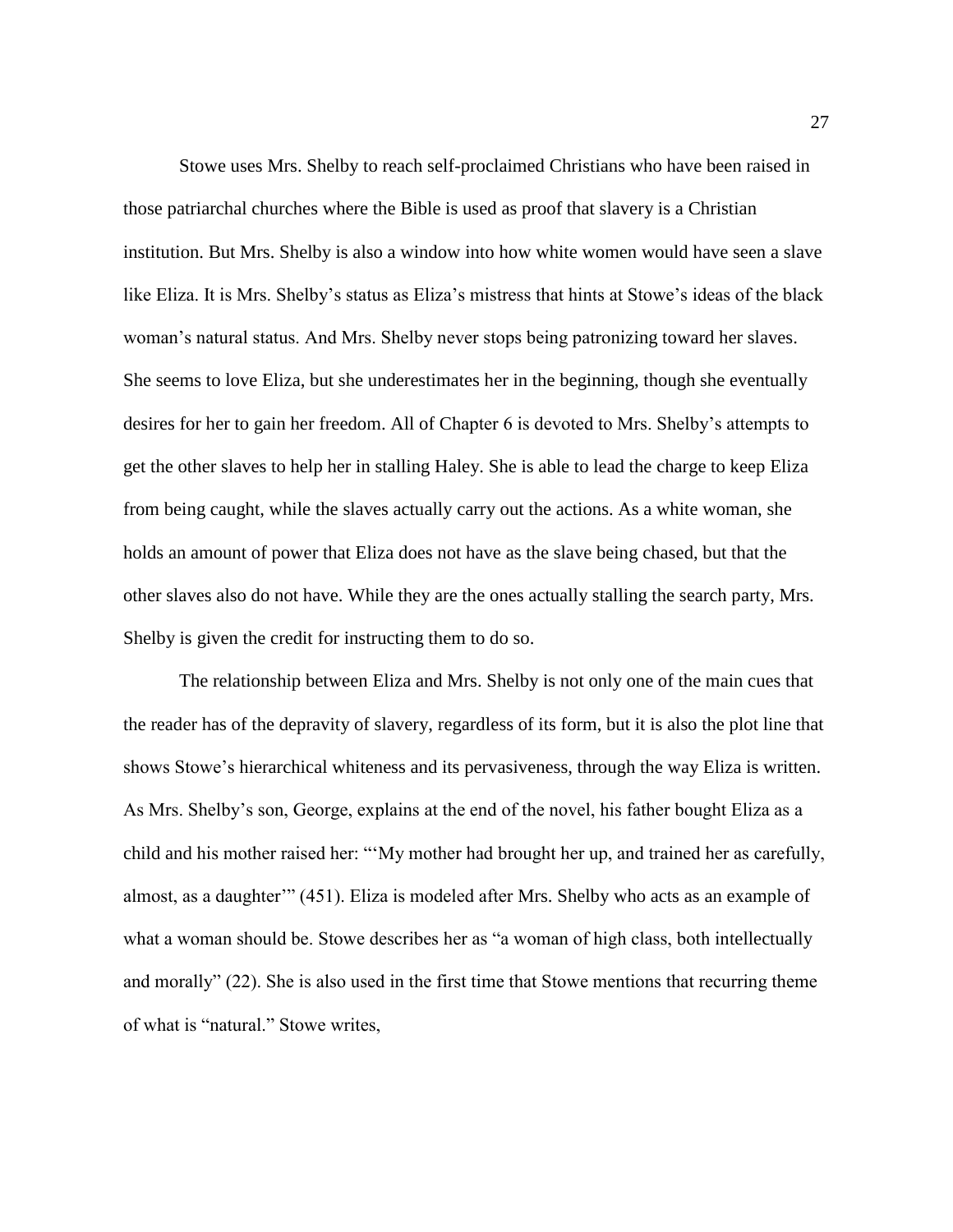To that natural magnanimity and generosity of mind which one often marks as characteristic of the women of Kentucky, she added high moral and religious sensibility and principle, carried out with great energy and ability into practical results. Her husband, who made no professions to any particular religious character, nevertheless revered and respected the consistency of hers, and stood, perhaps, a little in awe of her opinion. Certain it was that he gave her unlimited scope in all her benevolent efforts for the comfort, instruction, and improvement of her servants, though he never took any decided part in them himself. In fact, if not exactly a believer in the doctrine of the efficiency of the extra good works of saints, he really seemed somehow or other to fancy that his wife had piety and benevolence enough for two--to indulge a shadowy expectation of getting into heaven through her superabundance of qualities to which he made no particular pretension. (22)

Mrs. Shelby's "natural magnanimity and generosity of mind" are described as being a characteristic of the women of Kentucky, so Stowe states that those are natural to her, while her "high moral and religious sensibility and principle" are her own. She is not only a good example of a moral, Christian woman, but she is also an example to her husband and slaves. Eliza is not only modeled after her; she is also compared to her.

Both Eliza and Cassy are written similar enough to white women to inspire emotion and anti-slavery sentiment from readers, but they are not close enough to be real women, especially given that they are seen as converts to be won for Christ, rather than being born into Christianity, as women like Mrs. Shelby are. After she realizes that she really could lose Eliza to Haley, the slave buyer, Mrs. Shelby begins to question whether slavery can work with Christian beliefs. She questions Mr. Shelby about the trader who was at their home earlier, and he is clearly uncomfortable with her questions, due to his elevated opinion of her Christian morals and his own perceived shortcomings, like selling Tom and Harry. Here, early on in the novel, Mrs. Shelby shows she is a Christian woman with her disapproval of Mr. Shelby selling their slaves. In her frustration over the sale, she says,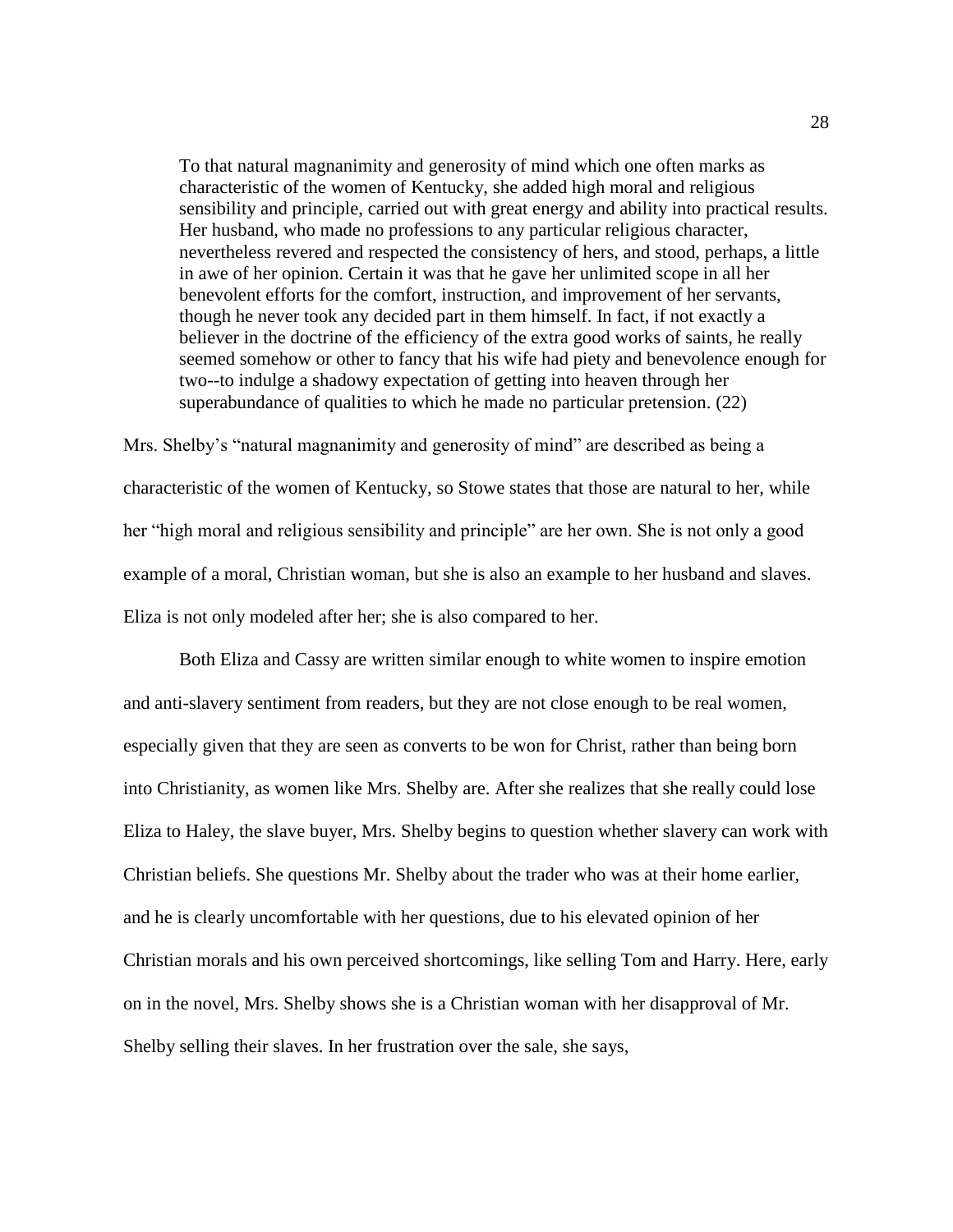This is God's curse on slavery!--a bitter, bitter, most accursed thing!--a curse to the master and a curse to the slave! I was a fool to think I could make anything good out of such a deadly evil. It is a sin to hold a slave under laws like ours,--I always felt it was,--I always thought so when I was a girl,--I thought so still more after I joined the church; but I thought I could gild it over,--I thought, by kindness, and care, and instruction, I could make the condition of mine better than freedom--fool that I was!" (47-48)

If the reader is to believe Mrs. Shelby, her naturally good soul has always known that the ownership and sale of human beings is wrong. Here, Stowe attempts to make the point that no amount of goodness or kindness can make up for sin. Mr. Shelby responds to this speech by telling her, "'Why, wife, you are getting to be an abolitionist, quite'" (48). Mrs. Shelby counters with a speech that solidifies her stance as a reluctant participant in the slave system in which she grew up: "Abolitionist! If they knew all I know about slavery, they might talk! We don't need them to tell us; you know I never thought that slavery was right--never felt willing to own slaves" (48). Here, the reader sees Mrs. Shelby's natural proclivity for abolitionist views, based purely on what she has seen. As other slave-owners have not come to the same conclusion, the reader is left to conclude that Mrs. Shelby's Christian beliefs have opened her eyes to the evils of slavery. In "Christian Revolution: Harriet Beecher Stowe's Response to Slavery and the Civil War," Hovet again quotes John L. Thomas, who states that it was "'the duty of the true reformer'" to educate others, "'making them models of good behavior" (537). And here again, Mrs. Shelby is put into an elevated position that Eliza can never reach. Mrs. Shelby is able to educate Eliza because of her position as a slave owner.

In order to further prove Eliza's whiteness and her resulting usefulness as a relatable character for white readers, she is described as a very beautiful quadroon. And yet, the details of her heritage are not mentioned initially, perhaps because simply stating that she is a quadroon lets the reader know she has white blood but removes the burden from anybody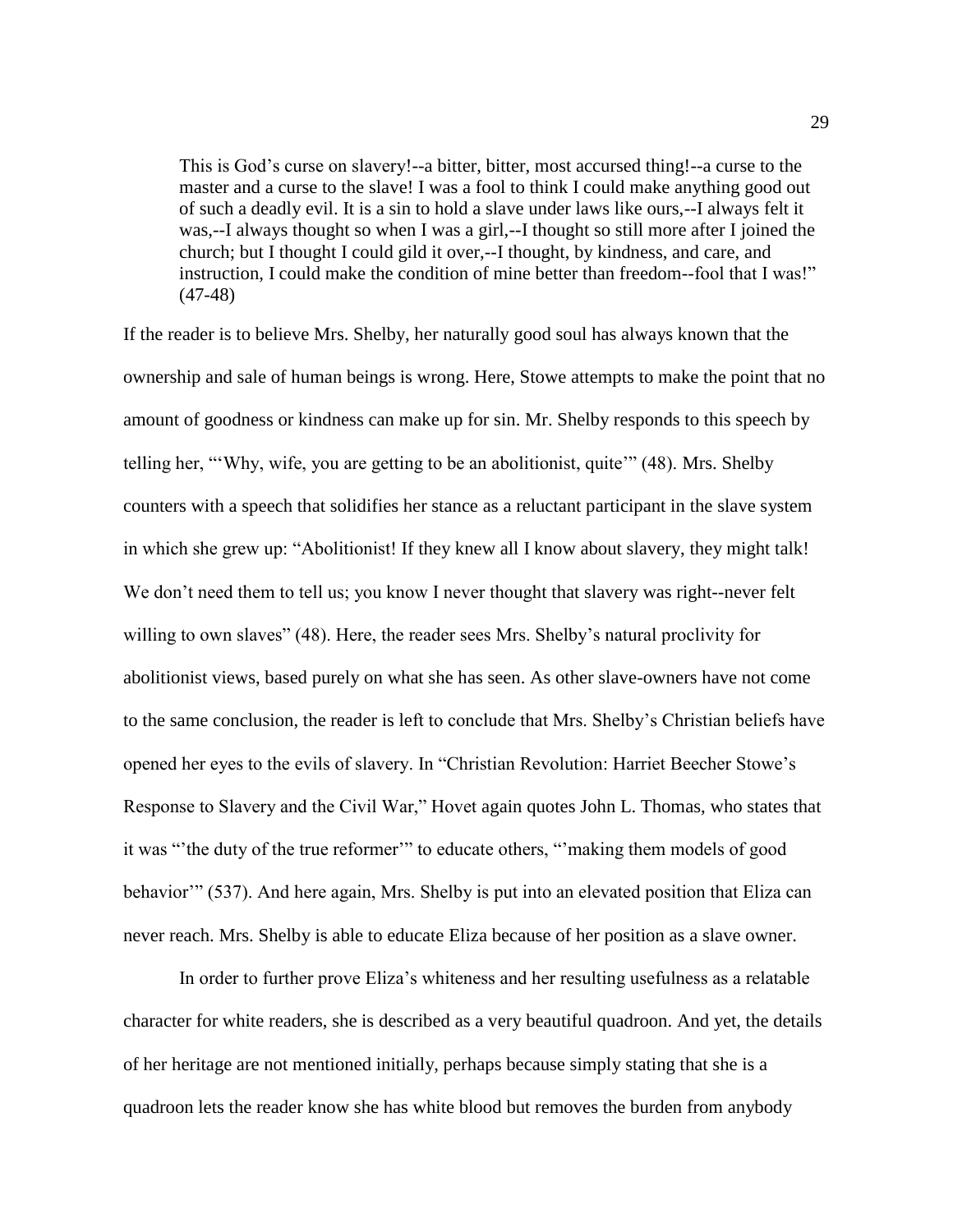closely related to the Shelbys or in the novel. Stowe describes her beauty again and again, and makes it clear that the reason for it is the fact that she looks white but has enough blackness to make her different from both white and black women. Stowe's description of Eliza is very close to Child's description of a young slave named Rosa, in "Slavery's Pleasant Homes." Similar to Eliza, Rosa is loved by her mistress and is described as very beautiful, which makes her mistress proud, rather than resentful or jealous. Child introduces Rosa by her beauty, just as Stowe does with Eliza. She describes Rosa as "a young girl, elegantly formed, and beautiful as a dark velvet carnation. The blush, so easily excited, shown through the transparent brown of her smooth cheek, like claret through a bottle in the sunshine ("Slavery's Pleasant Homes"). This passage shows the obsession that white abolitionist women have with the beauty of slave women and their desire to prove that white women and slave women can exist together in a hierarchical society. The first time Stowe brings Eliza into the novel, she interrupts a conversation between Mr. Shelby and Haley and is quickly assumed to be the mother of the little boy they are discussing. Instantly, the focus is on Eliza's beauty and her features, which mark her as black but not fully, black.

There was the same rich, full, dark eye, with its long lashes; the same ripples of silky black hair. The brown of her complexion gave way on the cheek to a perceptible flush, which deepened as she saw the gaze of the strange man fixed upon her in bold and undisguised admiration. Her dress was of the neatest possible fit, and set off to advantage her finely moulded shape;--a delicately formed hand and a trim foot and ankle were items of appearance that did not escape the quick eye of the trader. (16)

Here, Stowe uses the detached eye of a trader to describe Eliza's beauty, though the words seem to be Stowe's own, for although Haley is observing Eliza, he is not speaking during this passage. Stowe herself gives a categorical yet romanticized list of Eliza's appearance, focusing on her brown but light skin which flushes easily, the darkness of her wavy hair, and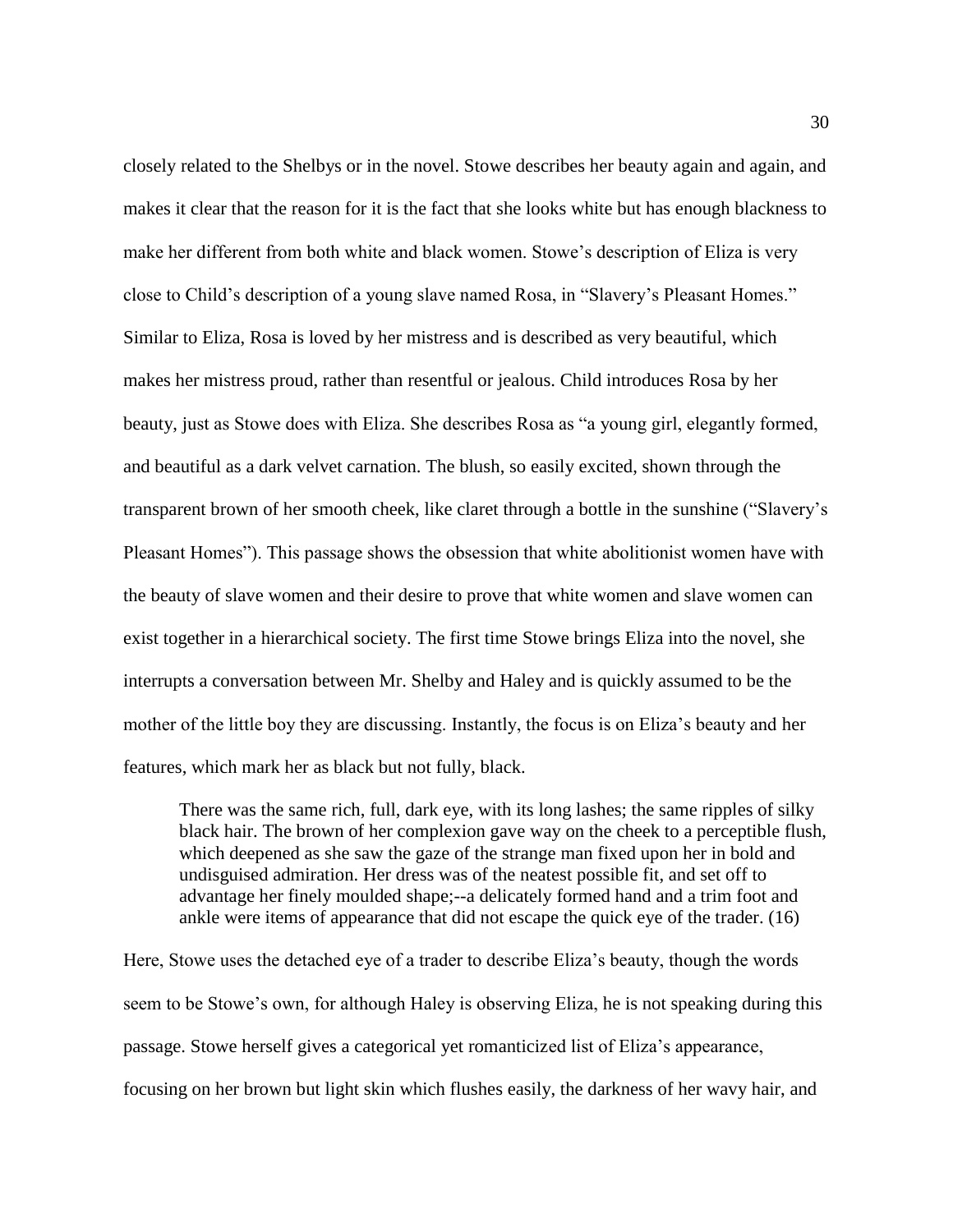the femininity of her body. This description is different from any descriptions of white women or black women, and the only other one that we see like it is when Cassy is introduced. The explanation of Eliza's unusual beauty exists to put her into an entirely different group of women, more beautiful than black women but too exotic to be a white woman. This separation from white women and this potential for sexualization creates a situation where even if Eliza met all the criteria for womanhood, it seems implausible that white women would accept her as a true woman.

Because of Eliza's appearance, she has attracted the "bold and undisguised admiration" of a man who would like to sell her and bring her to New Orleans. His attention is on her body and the characteristics that clearly make her a quadroon. He observes her with attention to her sexuality, and it is clear that this is his focus. So while her beauty takes away the invisibility that plagues the black slave women, it also sets her apart from white women whose appearance would not be considered as a point of sale and who would not be ogled so boldly. Stowe sets Eliza up to be seen as a slave who is loved and cared for by her masters because they accept her mixed race and her beauty and they shield her from the problems those things could cause. Yet, while Stowe is attempting to show that love for a slave cannot and does not pardon the sin of owning slaves, she seems unaware of her own participation in the system that holds up multiracial women as more beautiful than black women. She also seems unaware of the problems with the Shelbys' paternalistic attitude toward Eliza. The argument against slavery is so strong that there is no room for the argument against an attitude of ownership despite its strong presence in the relationship between Eliza and Mrs. Shelby.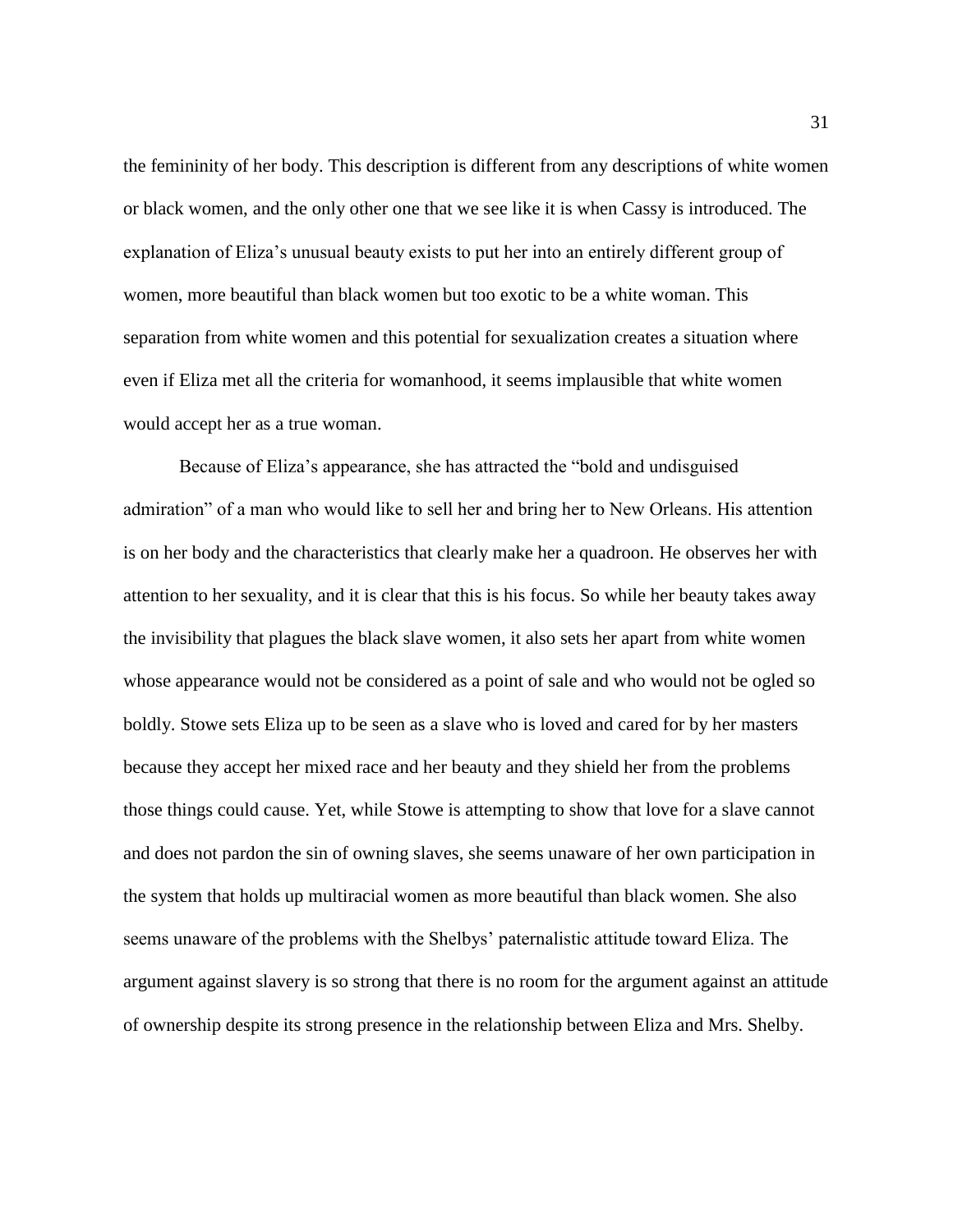Eliza's beauty is largely related to her whiteness, which the slave trader, Haley states clearly in this passage:

"Wal! white and handsome--well brought up. I'd a gin Shelby eight hundred or a thousand, and then made well on her."

"White and handsome--well brought up!" said Marks, his sharp eyes, nose and mouth, all alive with enterprise. "Look here, now, Loker, a beautiful opening. We'll do business here on our own account;--we does the catchin'; the boy, of course, goes to Mr. Haley,--we takes the gal to Orleans to speculate on. An't it beautiful?" (81)

Eliza's whiteness here is what makes her beautiful but it also presents a danger to her, causing men like Marks to look at her, "alive with enterprise." Stowe describes her beauty as something that attracts predators like the slave traders. Her whiteness has both allowed her to be well brought up, but it also means that none of those things matter as soon as a slave trader sees her.

Even in George Shelby's description of Eliza as a child, there is mention of her beauty. Though he says that Eliza was "about eight or nine years old," just a child, his father "paid an extravagant sum for her… I suppose, on account of her extraordinary beauty" (451). Eliza was bought in New Orleans, her looks and her status as a multiracial woman being important to the transaction. It seems that Stowe is determined to mention the beauty of multiracial women, which is problematic because despite making Eliza into a sort of white slave, she herself romanticizes and sexualizes her beauty. With Eliza, it is always mentioned in conjunction with her privilege, but Stowe does not address that. At some point, Stowe's aim becomes unclear as she describes a child as extraordinarily beautiful, without explicitly mentioning the threat that her looks would pose to her in this situation.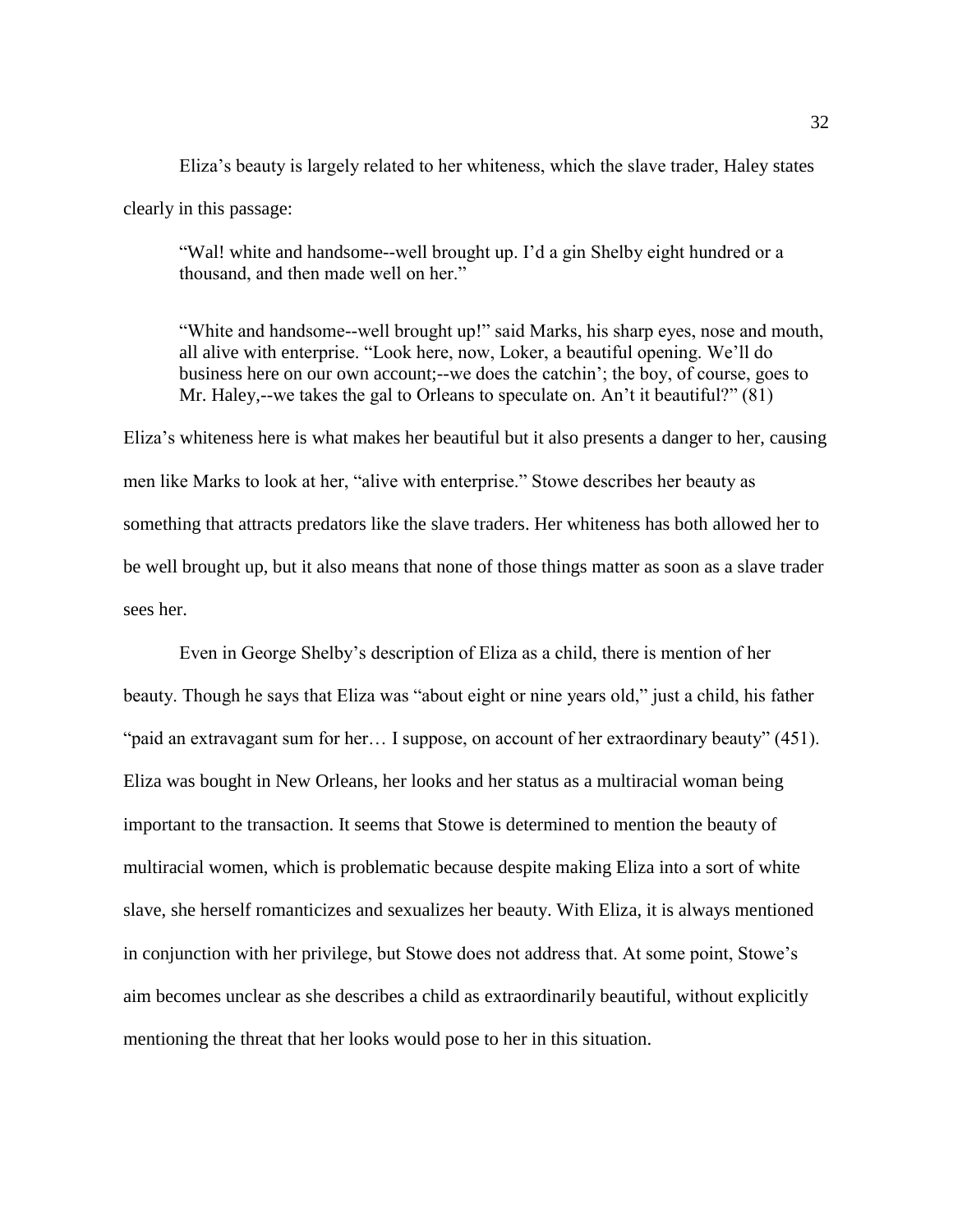And yet, unlike Cassy, Eliza is kept completely safe from any sort of sexual trauma. Also unlike Cassy, Eliza is one quarter black and is often described as looking white. Because Eliza is raised by a kind white family, and presumably because the reader would be upset by descriptions of an almost-white woman being sexually traumatized, she is safe from the ordeals that Cassy experiences. Stowe states that Eliza is a quadroon but conveniently makes it so that Eliza is bought from another slave owner at a young age, and therefore has no issues with her mistress concerning her parentage. Even though she leaves these issues out, Stowe replaces them with the portrayal of a natural maternal hierarchy between Mrs. Shelby and Eliza. Eliza's beauty puts her at risk any time she is away from a guardian like Mrs. Shelby. As a result, she can never be Stowe's ideal woman on her own strength.

The paternalistic whiteness affecting the relationship between Mrs. Shelby and Eliza is not only in Mrs. Shelby's ownership of Eliza, but also in the way that she treats Eliza like a favorite toy or a pet. It is because of Eliza's closeness to her in both appearance and behavior that Mrs. Shelby is so good to Eliza, and those reasons are why the reader is able to sympathize with Eliza. Mrs. Shelby acts as a sort of familiar friend who can recommend Eliza to the reader while reminding the reader that Eliza is not a full white woman. Eliza comes highly recommended to the reader because Stowe has put them at ease that there will be no competition or animosity between Mrs. Shelby and Eliza. Mrs. Shelby will always be the example of womanhood and Eliza will always be grateful and remember her place. This dynamic places Mrs. Shelby in True Womanhood, but keeps Eliza just outside of it. Though Mrs. Shelby is a sort of mother figure for Eliza, teaching her about Christianity, she cannot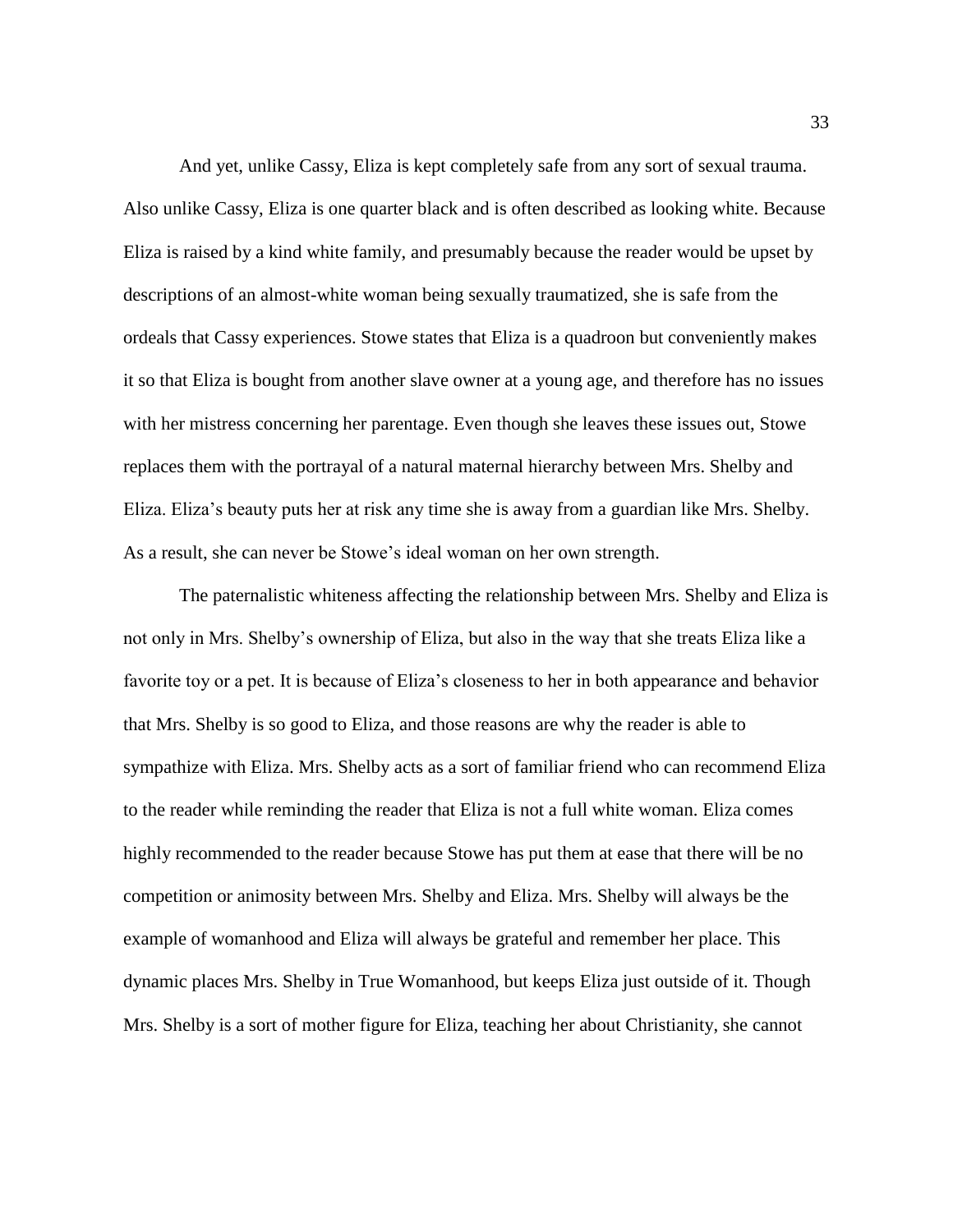and will not pull Eliza up into True Womanhood because no amount of teaching can make Eliza white.

Stowe does make it very clear that Eliza is a living being and not an object, but the beginning of the novel's second chapter states, "Eliza had been brought up by her mistress, from girlhood, as a petted and indulged favorite" (23). One of the marks of paternalistic slavery is a belief that the slave owner is helping the slave. Mrs. Shelby is no different. She, seeing herself as a mother figure for Eliza, teaches her Christianity, keeps her well dressed, and even helps her to get married. Stowe introduces Eliza by saying, "Safe under the protecting care of her mistress, Eliza had reached maturity without those temptations which make beauty so fatal an inheritance to a slave" (23). These descriptions show Mrs. Shelby to be loving and maternal toward Eliza out of true love. When Eliza is married, Mrs. Shelby's role is that of matchmaker and mother of the bride. The description of the wedding places her in the middle of the preparations, stating, "her mistress herself adorned the bride's beautiful hair with orange-blossoms, and threw over it the bridal veil" (25). All of this makes it easy to forget that Eliza is an adult woman and not Mrs. Shelby's child. Not only is she an adult and unrelated to Mrs. Shelby, but she is Mrs. Shelby's slave, not her friend. While Stowe does seem to be critiquing this relationship between Eliza and Mrs. Shelby, she does not address that a relationship like this is bad for multiracial women. She shows that it is bad for white women to be complicit in owning slaves, but Eliza is described as being blessed to have escaped the *real* cruelties of slavery. By writing multiracial women in this way, Stowe makes them closer to white women while still keeping them securely in the slave class.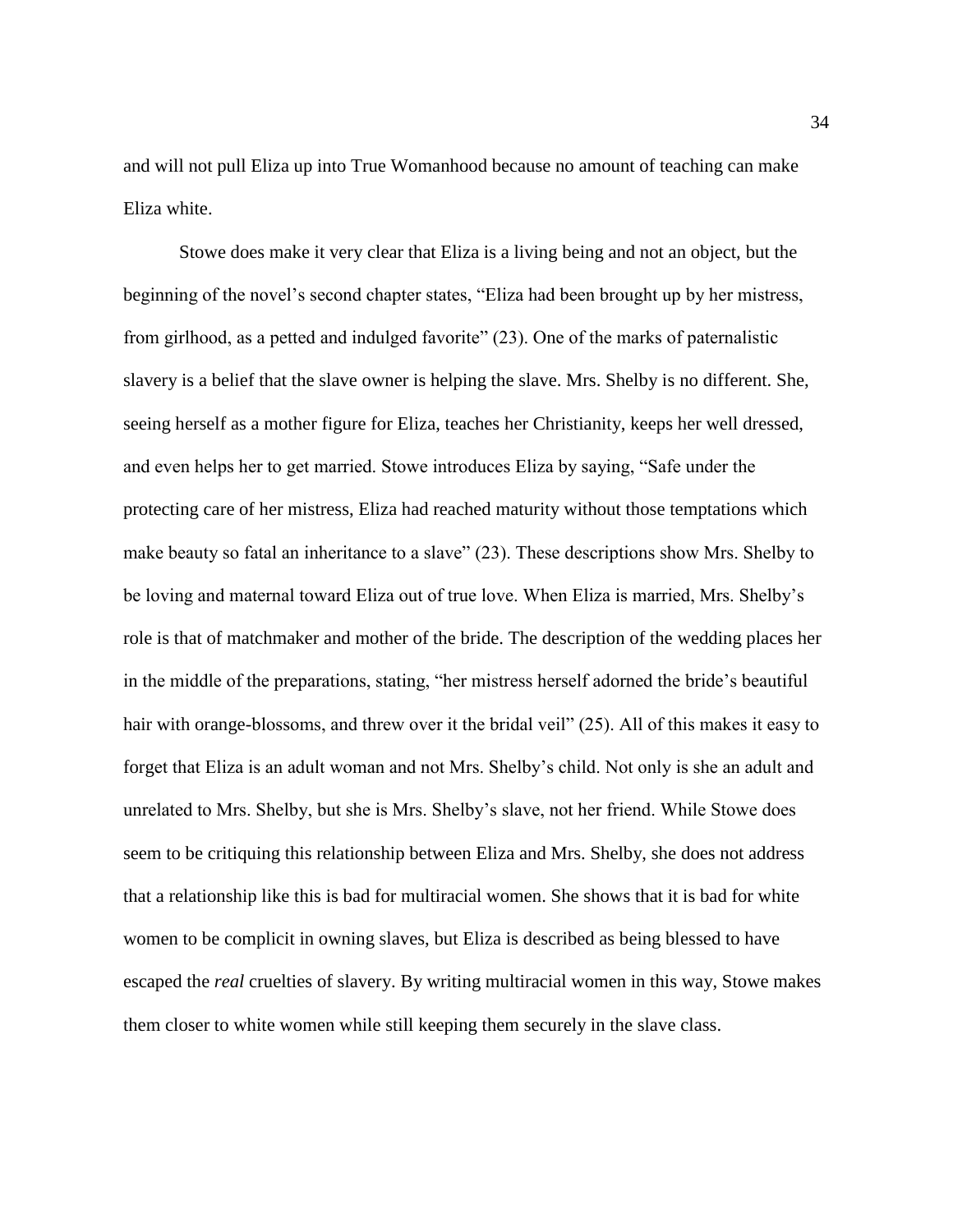At the same time, Stowe uses this scenario to show the natural childlike quality that she attributes to the slaves. This recurring problem is caused by Stowe's belief in romantic racialism. In Donovan's article, "A Source for Stowe's Ideas on Race in *Uncle Tom's Cabin*," she continues to discuss where Stowe picked up these ideas. Donovan states, "As Frederickson has shown, the direct source of many of Stowe's racial theories was Alexander Kinmont, a Swedenborgian minister" (26). And though Stowe's orthodox beliefs would have ruled out "the more heterodoxic aspects of Swedenborg's theology," Donovan points out that Stowe "clearly picked up his views about Africans" (26), believing them to be childlike and less likely to question religion. Particularly, "Kinmont believed that "there is more of the child, of unsophisticated nature, in the Negro race than in the European" (190)" (27). It is this treatment of the slaves that make it impossible to truly see Eliza as a woman. She will always be like a child in comparison to Mrs. Shelby and there is no way for her to escape that, as Stowe believes it to be part of her nature. So while Eliza is portrayed as naturally good and pious, she is also like a child in comparison to Mrs. Shelby, making Mrs. Shelby the only true woman in the relationship.

Similar to the quote describing the relationship between Mrs. Shelby and Mr. Shelby, Eliza is often the voice of reason for her husband, George Harris. When George goes to see Eliza to say that he will be running away to Canada, she tries to convince him not to do so, and they argue about trusting God in their circumstances (27). Like Mrs. Shelby, Eliza has a responsibility to be a Christian, moralizing influence on her husband and she attempts to do so. In Welter's article, "The Cult of True Womanhood," piety is among the "four cardinal virtues." Welter references Mrs. Frances Osgood's poem, "The Triumph of the Spiritual Over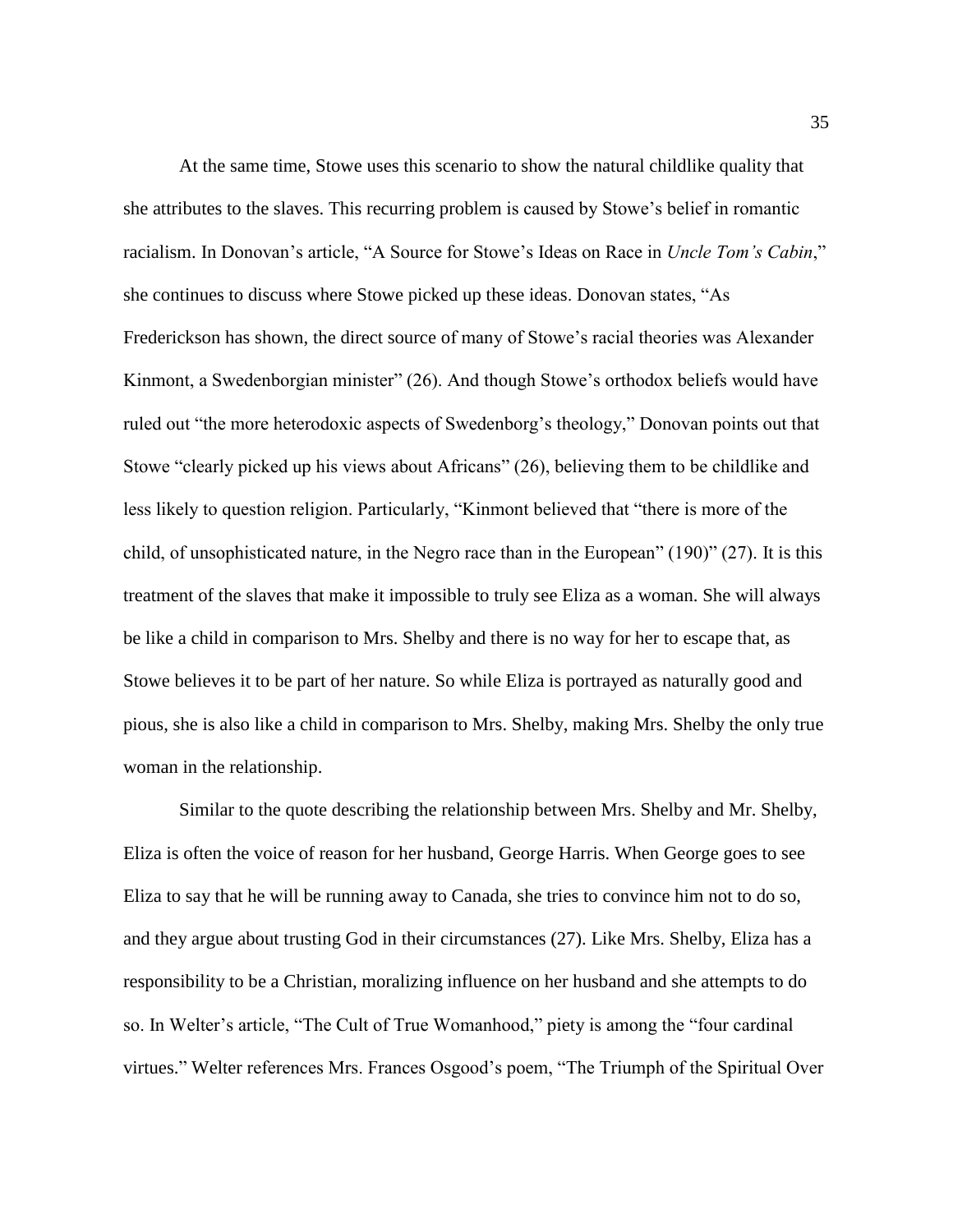the Sensual" to describe one of the main ideas of the time, that "woman's purifying passionless love" would bring "an erring man back to Christ" (152-153). Both Mrs. Shelby and Eliza are used to bring their husbands back to Christ, solidifying them as pious. However, Eliza's role as a pious wife is less obvious than Mrs. Shelby's.

Eliza does her duty to her husband and her religion by being pious and attempting to save her husband from his irreligion. As Welter states, "From her home woman performed her great task of bringing men back to God" (162). Eliza attempts to do this, just as Mrs. Shelby has, but Mrs. Shelby seems to have more of an influence over her husband, whereas George is intent on following his plans, despite Eliza's protests. Even when Eliza imitates Mrs. Shelby, she is never quite a true woman. The way that Stowe describes the interactions between Eliza and her husband lack the authenticity that the Shelbys have and Eliza is unable to muster up the maturity and influence that Mrs. Shelby wields over Mr. Shelby. In the relationship between Mr. and Mrs. Shelby, Mrs. Shelby lets Eliza run away and asks her husband repeatedly about their finances. It is clear that she has an amount of power to do these things and without making her husband angry. Though Eliza makes the decision and has the power to run away, she is forced to do so by the circumstances of her son being sold, and her power to leave is due to help from Mrs. Shelby.

Despite Eliza's place in the hierarchy, there are moments when she rises in intelligence above the role of the slave and over her fellow slaves. On the night that she overhears Mr. and Mrs. Shelby talking about selling Tom and Harry, she grows up immediately and decides to run away with Harry. She goes to Tom and Chloe's cabin and tells them, "'I'm running away--Uncle Tom and Aunt Chloe--carrying off my child--Master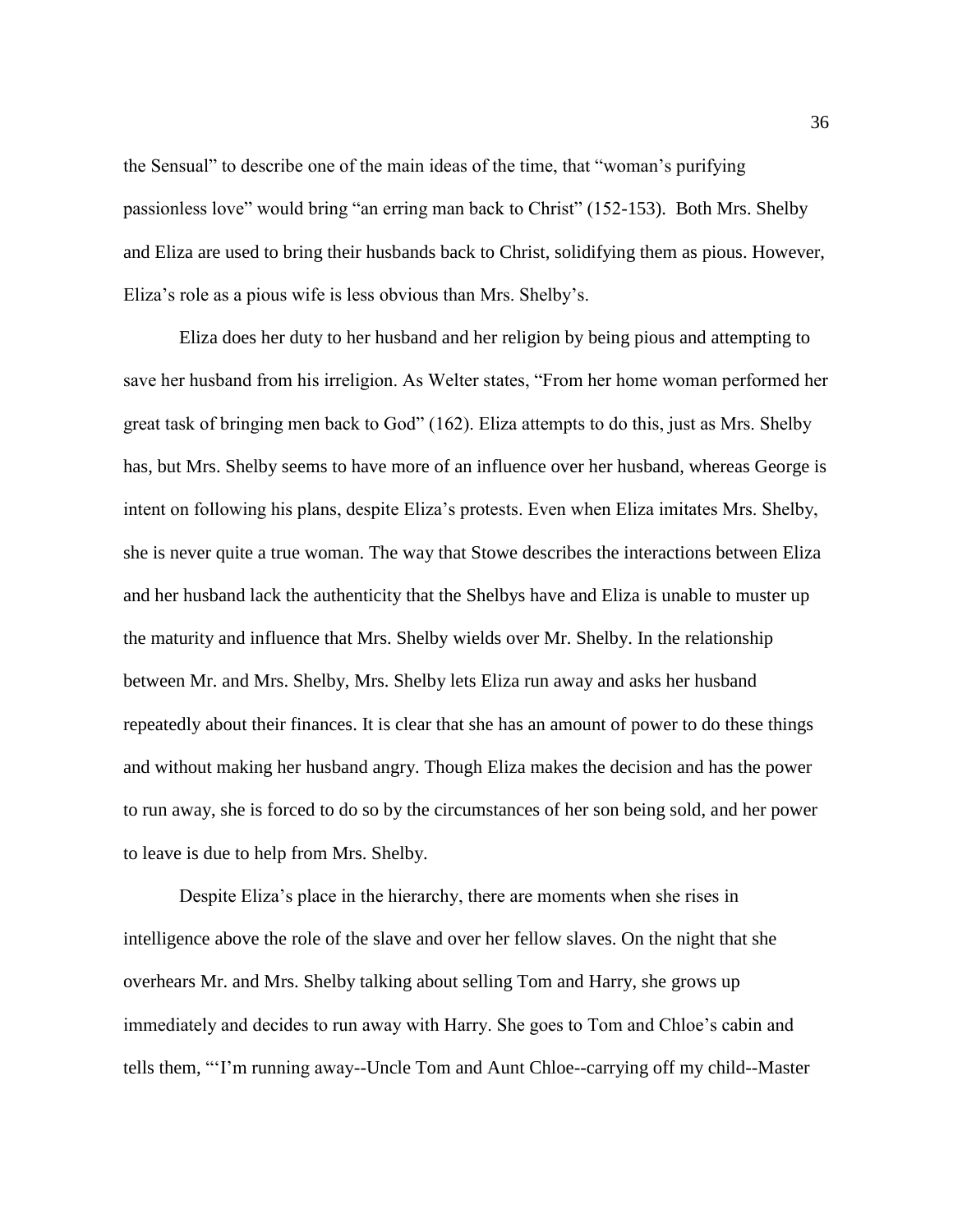sold him!'" (51). She goes on to explain that Tom has been sold as well, but Tom cannot be persuaded to join them in running away, and Eliza leaves on her own. The change in her occurs literally overnight, as she goes from defending her mistress to George to "leaving the only home she had ever known, and cutting loose from the protection of a friend whom she loved and revered" (63). When she stays with the Quakers, Stowe writes,

It was plain to see how old and firm the girlish heart was grown under the discipline of heavy sorrow; and when, anon, her large dark eye was raised to follow the gambols of her little Harry, who was sporting, like some tropical butterfly, hither and thither over the floor, she showed a depth of firmness and steady resolve that was never there in her earlier and happier days. (148)

Whereas Eliza was flighty and trusting before running away, she really becomes a woman the night that she leaves. Here, we see the culmination of her maternal instincts, intelligence, and beauty turning her into a possible true woman. In contradiction to other problematic hierarchical examples, here it seems that Stowe is advocating for Eliza's True Womanhood through a display of independence and ultimately, freedom. Here, we get a glimpse back to Stowe's original abolitionist argument that freedom will bring True Womanhood. The problem is that these glimpses are too far apart and they are surrounded by textual evidence that Stowe does not believe that slave women will ever be true women in the same way that white women are.

Even after Eliza is married, she loses two babies, and Mrs. Shelby's response is "gentle remonstrance," and she attempts, "with maternal anxiety, to direct her naturally passionate feelings within the bounds of reason and religion" (25). Mrs. Shelby is unable to see Eliza as an adult with her own adult problems that cannot be fixed with reminders about Christian reason. This line also invites the reader into Stowe's line of thought, which shows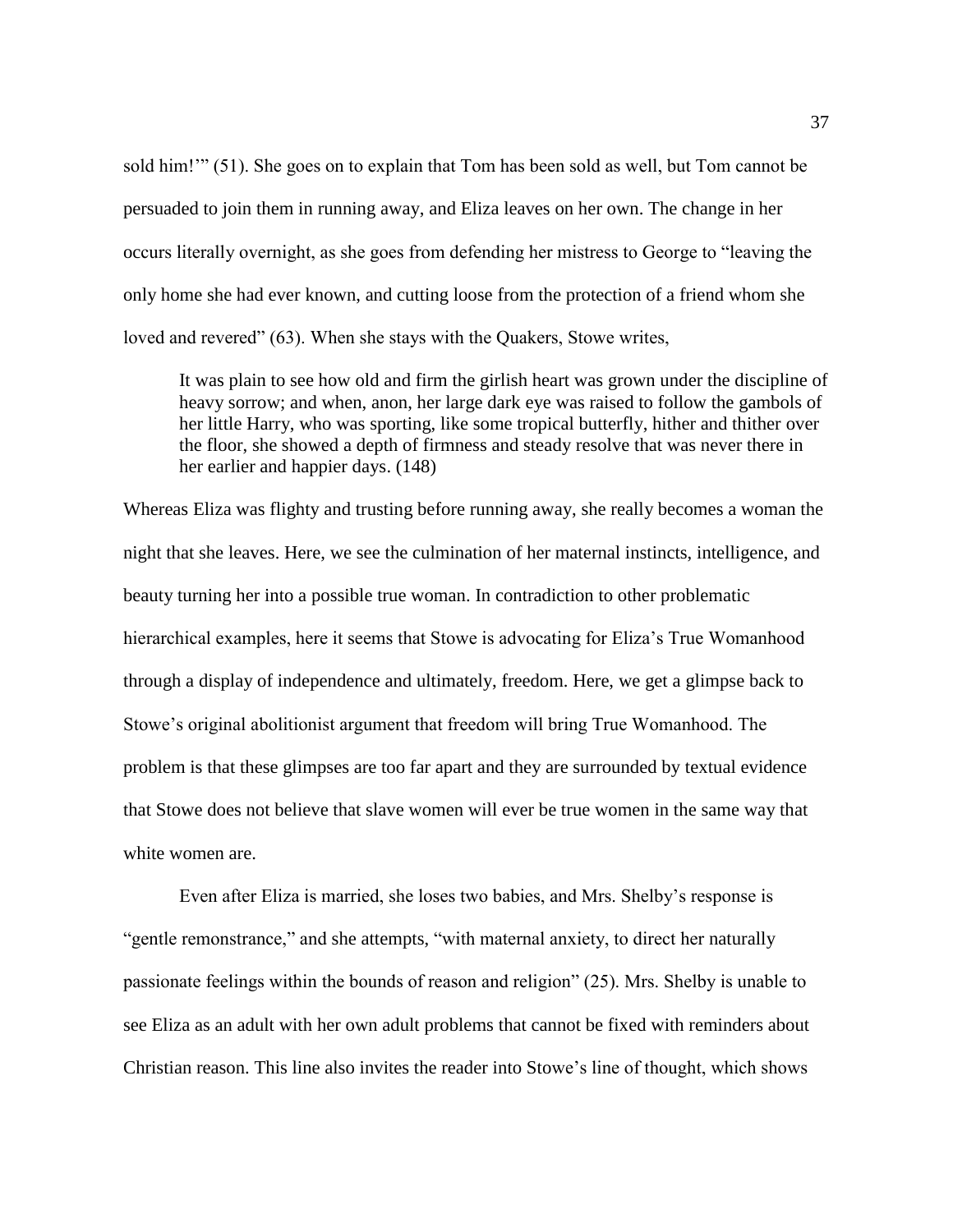multiracial women to be "naturally passionate," dismissing the fact that Eliza has lost two babies. Mrs. Shelby downplays the loss and is patronizing of Eliza's grief. This is particularly condescending because as Brown points out in "Getting in the Kitchen with Dinah: Domestic Politics in Uncle Tom's Cabin," at one point, Mr. Shelby "admonishes her for feeling "too much" about their slaves" and "Mrs. Shelby asserts the predominance of the emotions of the heart over the masculine economics of the mind: "Feel too much! Am I not a woman,--a mother" (I, 110)?" (516). While Brown makes the point that Stowe is advocating for the importance of maternal instincts and their place in a Christian home, it is too ironic to avoid that Mrs. Shelby's role as a mother to slaves is more real to her than Eliza's role as a mother to two children she has miscarried.

Slave women are not only property which cannot have property of their own, but they are also robbed of the same womanhood and feelings that white women in the novel assume to be their birthright whenever, wherever, and in whatever situation they feel like claiming it. It is interesting when looking at that quote about the two babies Eliza lost that Stowe does not linger on it. Given what we know of her writing style and her heavy-handed reminders to the reader, it would seem that this would be a good place to discuss the loss that slave mothers so often faced. And while we can be sure that Stowe did place that piece of information in there on purpose, there is something missing. The compassion and romantic appeal that we come to expect from her are conspicuously gone. Even after Harry is born, Stowe's treatment of Eliza is flippant: "After the birth of little Harry, however, she had gradually become tranquillized and settled; and every bleeding tie and throbbing nerve, once more entwined with that little life, seemed to become sound and healthful, and Eliza was a happy woman" (25). The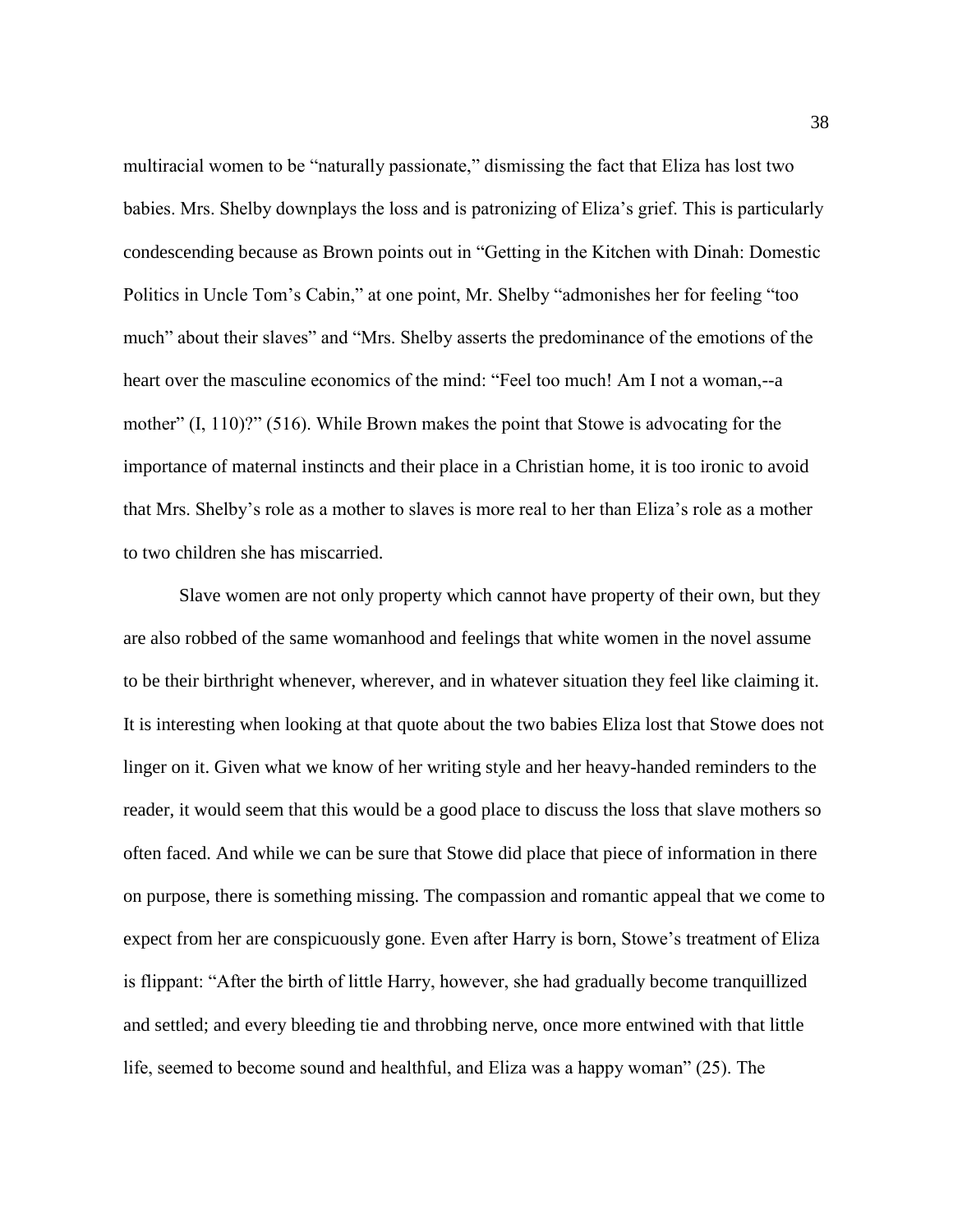miscarriages have been forgotten and Eliza is back on track to being pleasant. However,

Stowe describes her as being obsessed with the child.

When Eliza goes to Mrs. Shelby to discuss the possible sale of her son, she is

reprimanded for her perceived arrogance concerning her child. When she asks questions about

her master selling Harry, Mrs. Shelby laughs at her for her concern and says that she is

becoming too proud where he is concerned:

"Why, Eliza, child! what ails you?! said her mistress.

"O! missis, missis," said Eliza, "there's been a trader talking with master in the parlor! I heard him."

"Well, silly child, suppose there has."

"O, missis, *do* you suppose mas'r would sell my Harry?" And the poor creature threw herself into a chair, and sobbed convulsively.

"Sell him! No, you foolish girl! You know your master never deals with those southern traders, and never means to sell any of his servants, as long as they behave well. Why, you silly child, who do you think would want to buy your Harry? Do you think all the world are set on him as you are, you goosie? Come, cheer up, and hook my dress. There now, put my back hair up in that pretty braid you learnt the other day, and don't go listening at doors any more."

"Well, by, missis, you never would give your consent to--to--"

"Nonsense, child! to be sure, I shouldn't. What do you talk so for? I would as soon have one of my own children sold. But really, Eliza, you are getting altogether proud of that little fellow. A man can't put his nose in the door, but you think he must be coming to buy him". (21-22)

Once again, Stowe makes no comment on Mrs. Shelby's attitude toward Eliza, other than the

obvious one that Mrs. Shelby has put herself into a situation where she trusts her husband

completely and is in no position to tell Eliza what will or will not happen. What she says to

Eliza is not addressed in the novel. So while Mrs. Shelby feels comfortable taking on a

maternal role in regards to Eliza, whom she owns, she does not take Eliza's role as a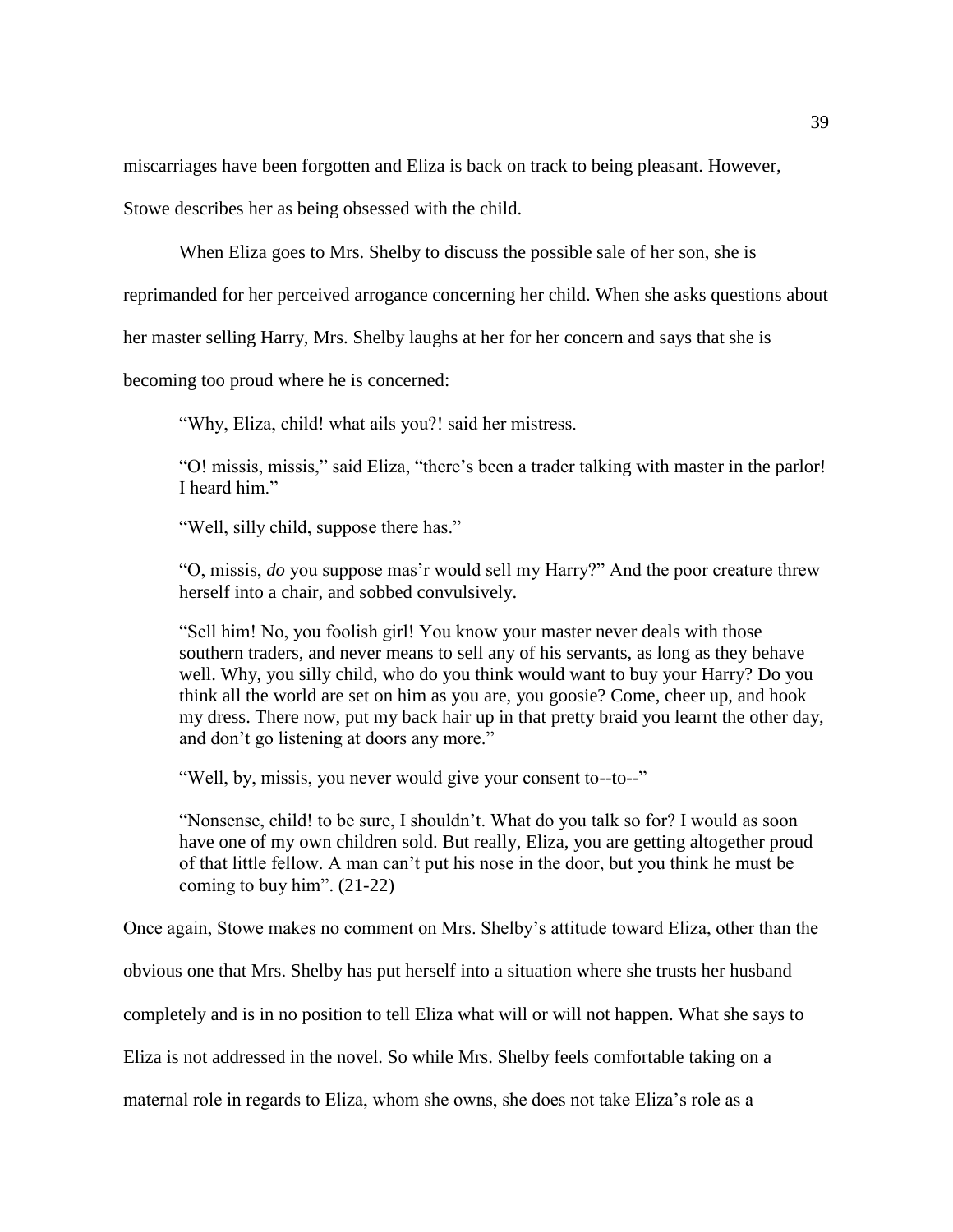biological mother to her child seriously. She calls Eliza a "foolish girl," a "silly child," and a "goosie," and insists that Eliza is "getting altogether proud" of her son. Eliza's feelings are made out to be a joke, with no acknowledgement of her as an adult who would have strong feelings for her child who may be sold from her. This is especially interesting because one of Stowe's main techniques for gaining white sympathy is the picture of mothers losing their children. In the first chapter of the novel, the slave-trader, Haley describes how some slave traders separate the mother and children in slave sales: "'I've seen 'em as would pull a woman's child out of her arms, and set him up to sell, and she screechin' like mad all the time;--very bad policy--damages the article--makes 'em quite unfit for service sometimes'" (17). Eliza, while capable of this depth of feeling, is not tested on it, as she is able to escape with Harry before he is taken.

It seems that Stowe wants to make the point that slave women should not have their children taken away from them, and as this is a part of slavery, slavery should be abolished. She attempts to put white women into the slave women's shoes, saying,

If it were *your* Harry, mother, or your Willie, that were going to be torn from you by a brutal trader, to-morrow morning,--if you had seen the man, and heard that the papers were signed and delivered, and you had only from twelve o'clock till morning to make good your escape,--how fast could *you* walk? How many miles could you make in those few brief hours, with the darling at your bosom,,--the little sleepy head on your shoulder,--the small, soft, arms trustingly holding on to your neck? (64)

Here, Eliza goes from being chastised by her mistress for being too affectionate toward her son to reverting to the role of a slave woman who might lose her mind over the loss of her child. Stowe seems to be unsure of what role to use for Eliza, white woman or black slave woman. This goes back to the fact that while Eliza is a good character to move the story forward and to embody Stowe's beliefs and main points, she is unbelievable as a real woman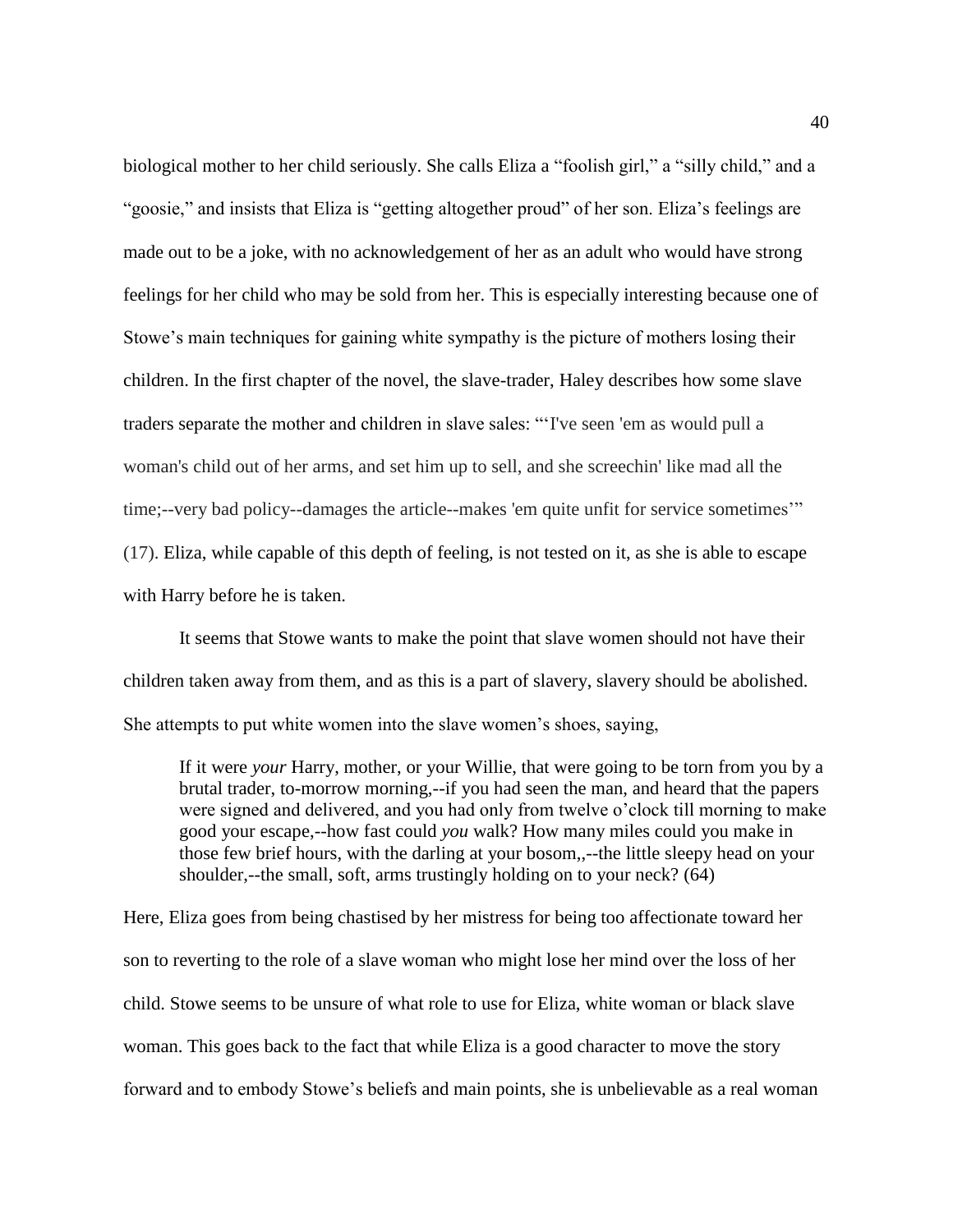because the descriptions surrounding her are coming from white women. While Stowe is able to see the importance of motherhood, she seems unable to attach that role completely to Eliza.

Descriptions of Cassy show similarities to Eliza, but Cassy is used by Stowe to discuss the sexual abuse and mulatta stereotypes that Stowe does not address in Eliza. Stowe's own hierarchical attitude toward Cassy is immediately seen in the way that she stereotypically describes the woman's beauty and sexuality. In Chapter 33, when Stowe introduces Cassy, Tom notices her right away:

It was a woman, tall and slenderly formed, with remarkably delicate hands and feet, and dressed in neat and respectable garments. By the appearance of her face, she might have been between thirty-five and forty; and it was a face that, once seen, could never be forgotten,-- one of those that, at a glance, seem to convey to us an idea of a wild, painful, and romantic history. Her forehead was high, and her eyebrows marked with beautiful clearness. Her straight, well-formed nose, her finely-cut mouth, and the graceful contour of her head and neck, showed that she must once have been beautiful… (373)

Like Eliza, Cassy's beauty is explained in detail, with attention to her build, as well as her features. From the beginning, Stowe introduces Cassy as "it": "It was a woman…" Later, she writes, "it was a face that, once seen, could never be forgotten" (373). Stowe does not say that hers was a face that could not be forgotten, but rather "it… could never be forgotten." This sort of casual dehumanization is a problem in a novel where one of the author's intentions is to show the humanity of the slaves. Cassy is beautiful, but it's the sort of beauty that only shows what might be done to her because of it. This beauty is a source of pain and abuse and does nothing to make Cassy more human or to align her with the default for womanhood, which is a white woman. Rather, it places her firmly in the space that mulattos and quadroons share, separate from white women and black women, and doomed to be used for their looks.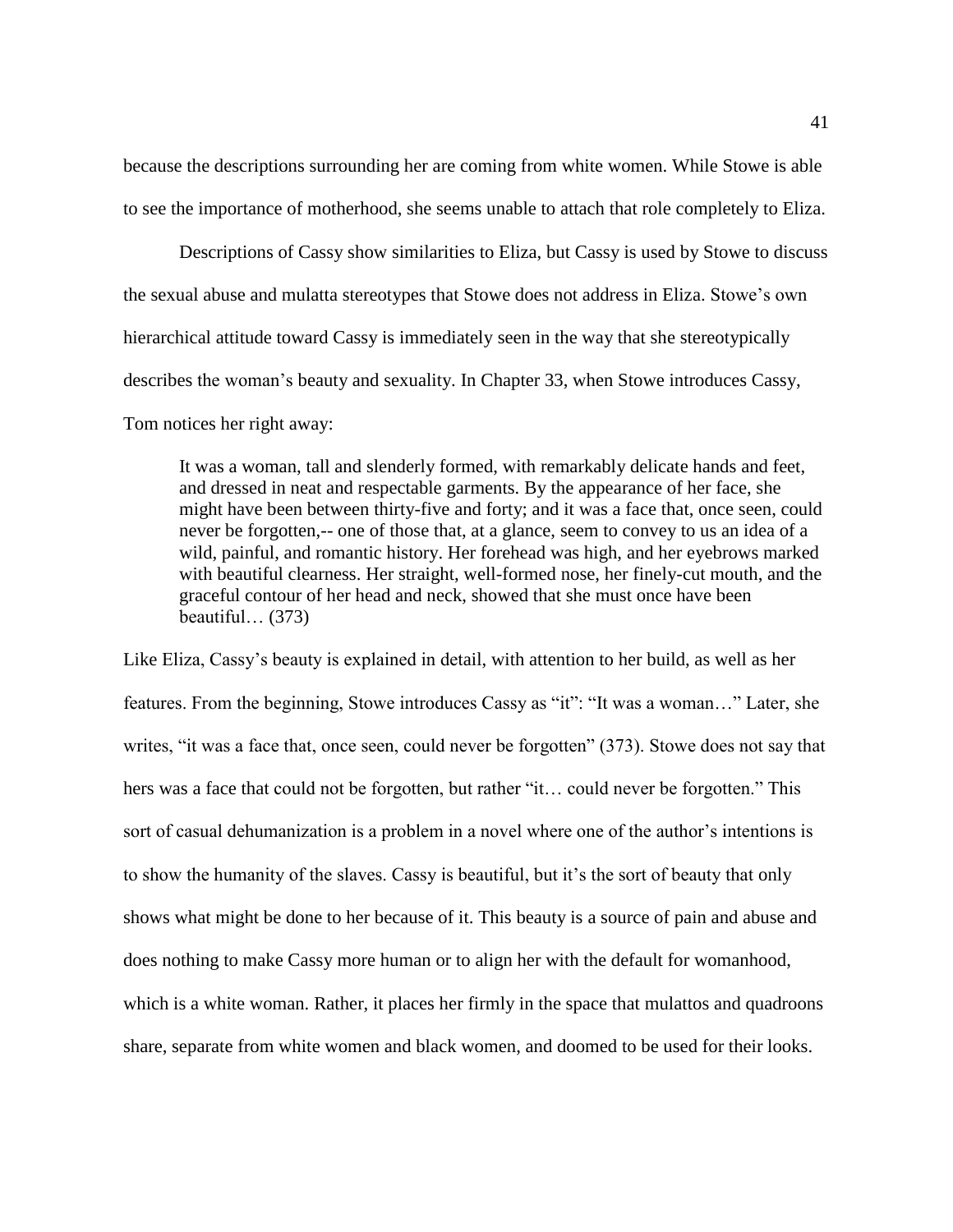Similar to the first description of Eliza, Cassy's beauty is clearly in contrast to the black slave women in the novel. Her features are "delicate" and her clothes are "neat and respectable." Stowe uses her facial features to indicate her proximity to whiteness, stating, "Her straight, well-formed nose, her finely-cut mouth, and the graceful contour of her head and neck, showed that she must once have been beautiful" (373). The description of her facial features is an obvious nod to her whiteness. But there is also the dated categorization of her high forehead and the "graceful contour of her head and neck." All of these details serve to separate Cassy from the black slaves in the novel. And yet, because she is a mulatta with a sexual past, she cannot be in the same category as white women. This is interesting because while Stowe acknowledges that this is a consequence of the way that slavery treats women who look like Cassy, she seems to consider it a natural part of the relationship between black and white people. Cassy is written as more of a partner in the system than as its victim.

In reference to the single-minded focus on the bodily abuse that Cassy has suffered, it soon becomes clear that she is never able to achieve True Womanhood because of her sexual past. In a story that the reader would largely see as abuse today, Stowe often toes the line on pitying Cassy and trying to make her accountable for what happened to her. In a novel about why slavery should be abolished, Cassy's sexual history is one of the important areas to look at when considering Stowe's attitude toward the multiracial slave women she writes and thinking about what role she believes they do and will play in American society.

Cassy's sexual history is recorded in a way that Eliza's is not, with Stowe lapsing into a fascination for the love lives of mulattos. More importantly, her sexuality is discussed casually, in a way that the white women are not subjected to. While Cassy has a tragic sexual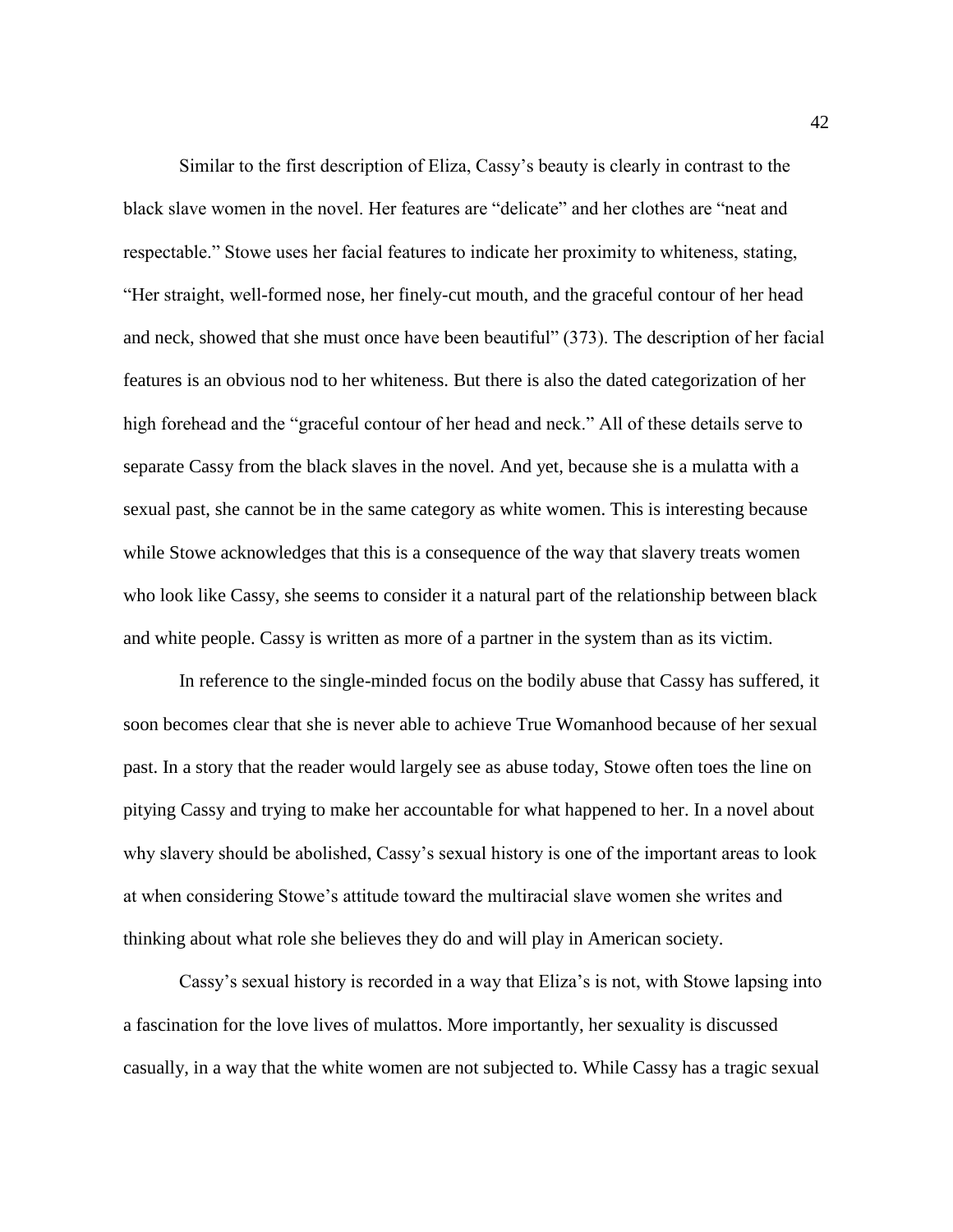history, Stowe describes Eliza early in the novel, saying "Safe under the protecting care of her mistress, Eliza had reached maturity without those temptations which make beauty so fatal an inheritance to a slave" (23). So while Eliza's appearance could be just as fatal as Cassy's is to her, her owners protect her. In "White Slaves: The Mulatto Hero in Antebellum Fiction," Bentley argues that "In the case of the Mulatta heroine, if the problem of racial identity could not be resolved it could be displaced" (504). While Stowe provides no answers for how Cassy is supposed to identify, she does delve into the reasons that she believes are responsible for the abuse. In discussing mulattas, Bentley writes, "For her, miscegenation leads to a special species of slavery. As the logic of antislavery fiction has it, the sexual oppression that produces her Europeanized "beauty" also makes her the victim of the next cycle of abuse" (514). In a culture fascinated with multiracial women and their sexuality, Cassy's abuse is easy to understand and is expected. Because of miscegenation, Cassy is expected to endure more abuse throughout her lifetime. Despite Stowe's belief that it is wrong, she provides no other options for Cassy than to leave.

This is the main reason that Stowe provides for Cassy's abuse. Because of the circumstances of her birth and her life, she has almost none of the privilege that Eliza grew up with. And so, sentimental again, Stowe's first description of Cassy shows her face as being able "to convey to us an idea of a wild, painful, and romantic history" (373). The wording here is problematic because Stowe wants to convince the reader that looking at someone's face can convey something of their personal history, specifically of their "romantic history." There is really nothing about Cassy's face, other than perhaps pain in her expression, which would show the viewer the details of her past. The idea that something in her appearance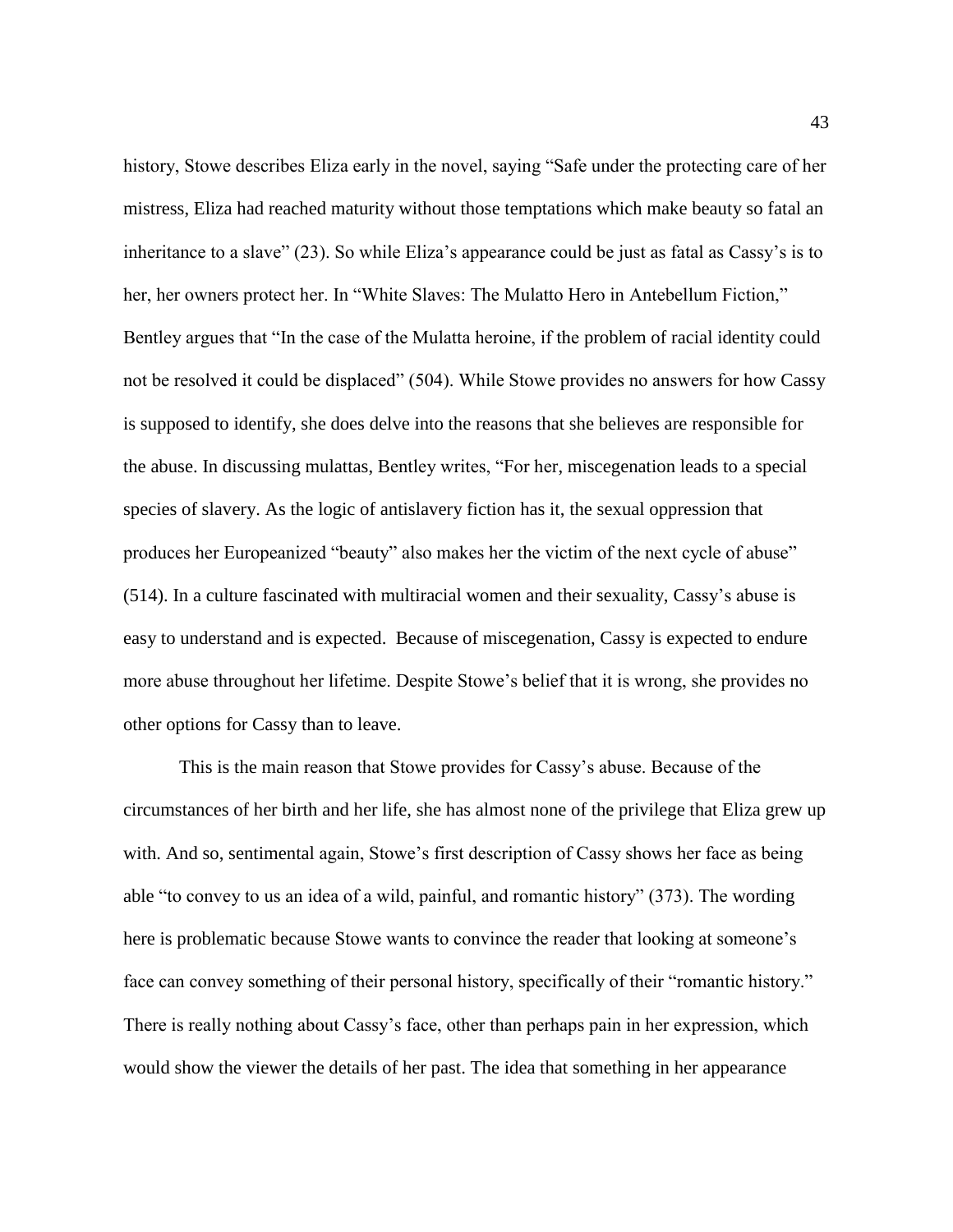would give hints to a "wild" or "romantic" past is one that oversexualizes a slave woman purely for her beauty and the assumes that a multiracial slave woman's beauty is something "wild" and "romantic." Also, given what we know of Cassy's history, the idea that any of it is romantic is a disturbing one. No white women are lied to, raped, or sold in this novel. They are kept safe from sexual trauma, while a mulatto woman like Cassy is expected to have some sort of traumatic history that is also scintillating to a white reader. This idea of mulatta passion is then used as proof that multiracial women are naturally different from white woman and can only be tamed through Christianity.

In the chapter after Tom and Cassy meet, Cassy tells him her story. She tells Tom about the young lawyer who bought her, stating, "in short, though he didn't tell me, he had paid two thousand dollars for me, and I was his property,--I became his willingly, for I loved him" (385). Black women in the novel are never described in this way, becoming sexual slaves to white men, so it is assumed that they are not as desirable to white men. White women are not seen as sexual at all as appearing nonsexual is a part of True Womanhood. Cassy describes how she wanted to marry the young lawyer who bought her, but he eventually sold her and their children. Even when Cassy belongs to Legree, Stowe describes her as having once had "smouldering embers of womanly feeling" for him before he bought Emmeline. Here, Stowe insinuates that though Cassy was a slave of both the lawyer and Legree, she had sexual passion for both of them at different times. By doing this, Stowe cuts Cassy completely out of True Womanhood, ensuring that the reader sees her as a passionate and willing accomplice to the sexual side of her slavery, at least for a time. Stowe particularly sexualizes Cassy, making her complicit in her own abuse at times. She also relies heavily on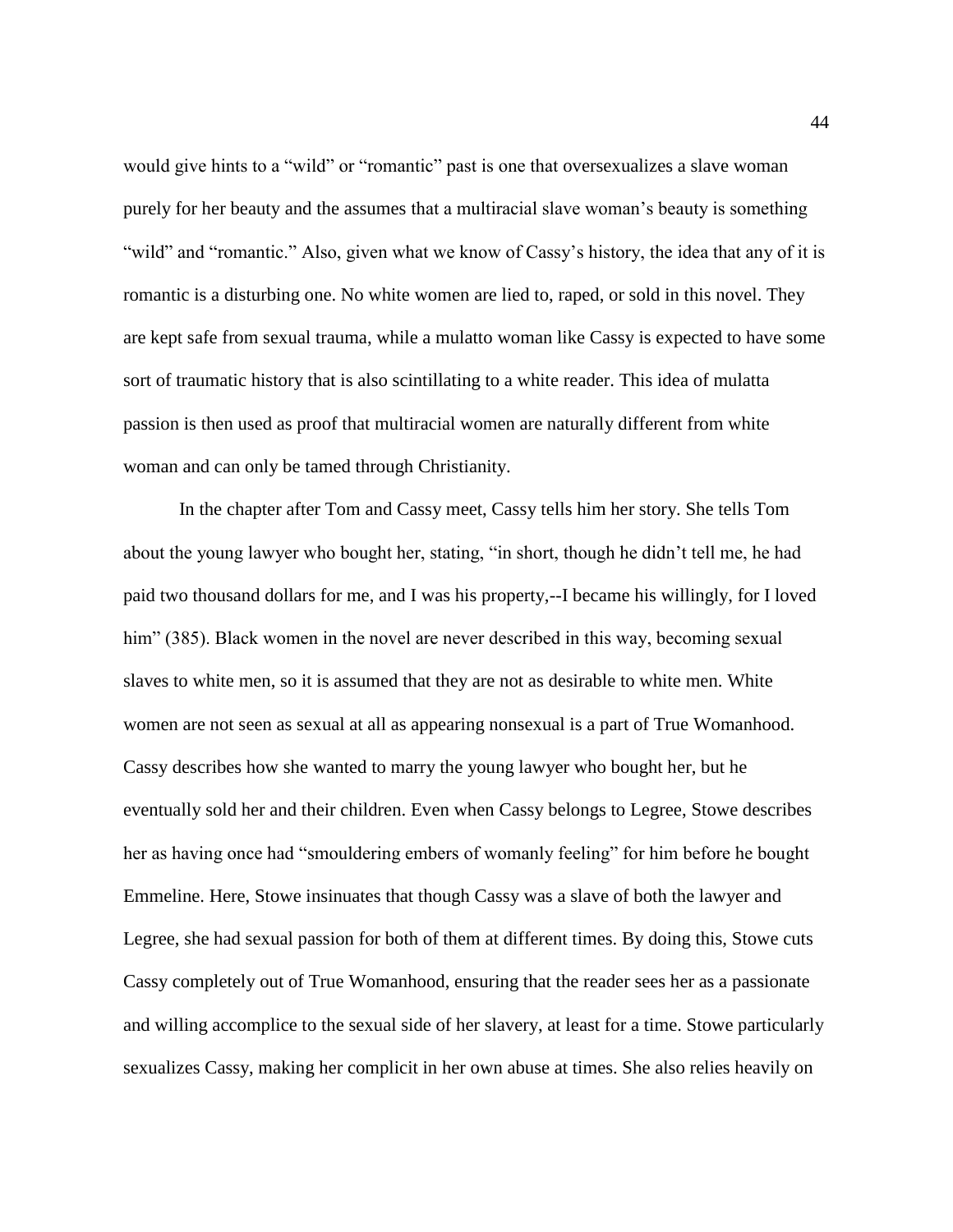stereotypes and problematic ideas concerning multiracial women, and Cassy is a casualty in that the reader is forced to see her as a sexual slave, rather than as an abused woman.

When the reader first meets Cassy, unlike Eliza, she gives her own account of her life and Stowe describes the rest. Here, she loses a bit of her status from the beginning. While Eliza is like a gentlewoman with history and breeding, Cassy is on her own, with no protectors and no family. From the beginning, the focus is on what has happened to her body, not necessarily her soul. Uncle Tom redirects all concern for her soul to the fact that she is not a Christian. As Bentley explains, "Keeping body and soul together, as it happens, is never the first priority in antislavery fiction (in marked contrast to the lives of most real enslaved African Americans" (505). Stowe is no different. Cassy's soul is important to Stowe but only in that she needs to accept Christ as her savior and that focus creates an unrealistic character, leaving the reader to believe that "body and soul" were not important to real slaves either. Bentley goes on to say, "By definition, the tragic Mulatta is granted her most pronounced symbolic power by virtue of her worldly suffering" (505). By writing what white readers expect to see for Cassy, Stowe is able to avoid the question of miscegenation and what to do with multiracial women while endearing them to her. Unlike the black women in the novel, Cassy's suffering has to do with "sexual exploitation" (505) and is what the audience expects to see. This way, Stowe is able to convince the reader to sympathize with her and to see themselves in her.

Cassy's privilege is different from Eliza's, possibly because she is a mulatta, and therefore, has less white blood than Eliza has, being half black, rather than a quarter black. When Cassy is introduced in Chapter 33, she is not compared to anyone in particular. She is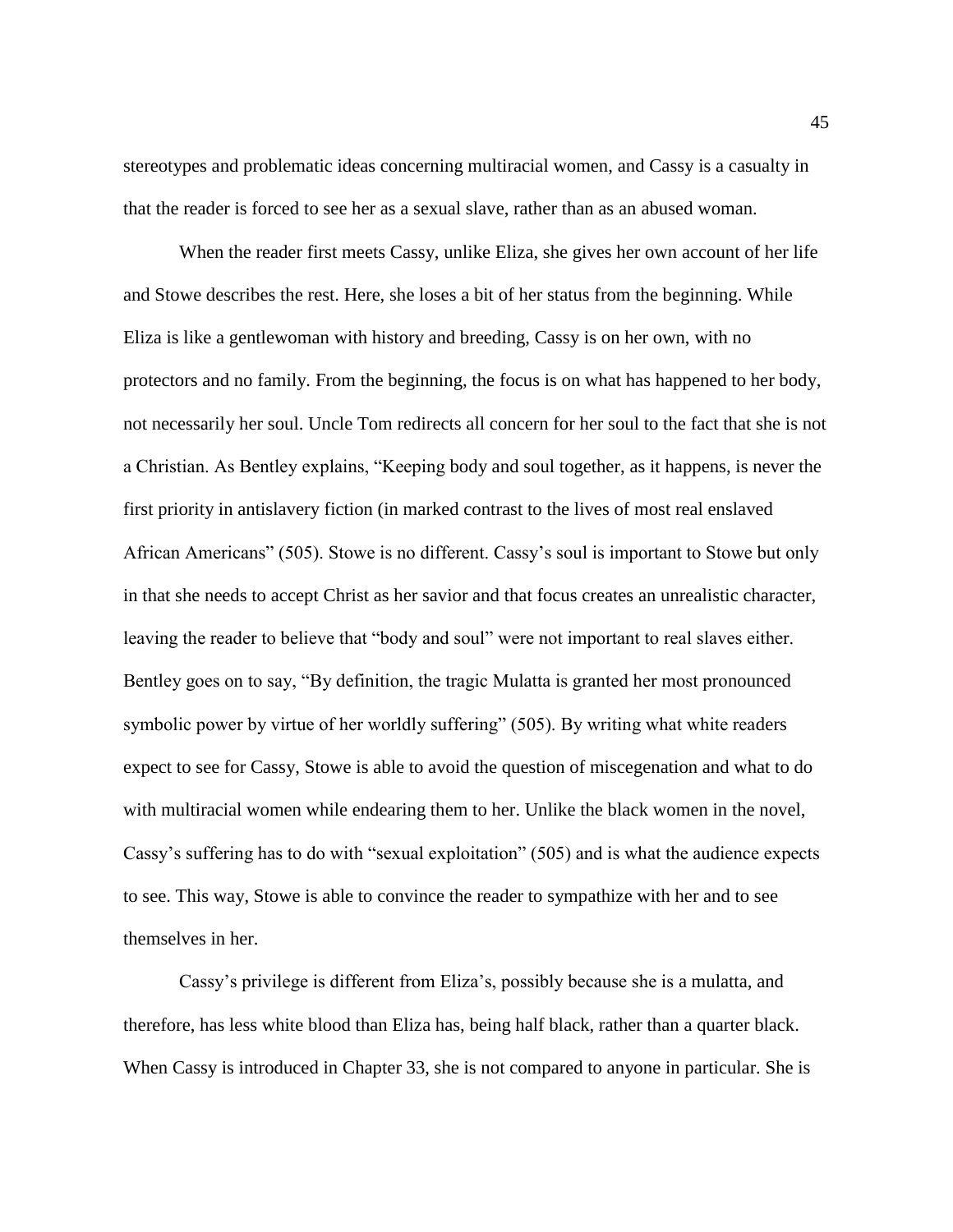shown as being in worse straits than Eliza because she has had no one to look after, care for her, or stand up for her. Mrs. Shelby can still be used as an overall example of True Womanhood and what Cassy is supposed to be, but Cassy's circumstances are largely a result of being alone in a world of slave traders and masters. Her status is low because of her role as a slave woman, but also because she is a multiracial slave woman whom Stowe describes as being subject to indignities from which black slave women also suffer. After describing Cassy's beauty, Stowe writes,

her face was deeply wrinkled with lines of pain, and of proud and bitter endurance. Her complexion was sallow and unhealthy, her cheeks thin, her features sharp, and her whole form emaciated. But her eye was the most remarkable feature,--so large, so heavily black, overshadowed by long lashes of equal darkness, and so wildly, mournfully despairing. There was a fierce pride and defiance in every line of her face, in every curve of the flexible lip, in every motion of her body; but in her eye was a deep, settled night of anguish,--an expression so hopeless and unchanging as to contrast fearfully with the scorn and pride expressed by her whole demeanor. (373)

Despite Stowe's assertion that Cassy has lost her beauty because of "pain" and "bitter endurance," she describes her in a way that uses outdated ideas that physical features are proof of a person's social class. Though outdated, this description is similar to what Stowe might say about a white woman. By describing Cassy in this way, Stowe is emphasizing Cassy's whiteness. And yet, there is never any similar description for the black slave women, so it becomes clear that this is part of what Stowe sees as Cassy's white birthright; her beauty. Stowe describes her mouth and the contour of "her head and neck," and says that there is a "scorn and pride expressed by her whole demeanor" (373), showing that Cassy is born with an amount of status purely for her looks. While black slaves like Chloe are described as almost jolly, Stowe describes Cassy as a woman who is broken by her circumstances as only a white woman or a nearly white woman could be.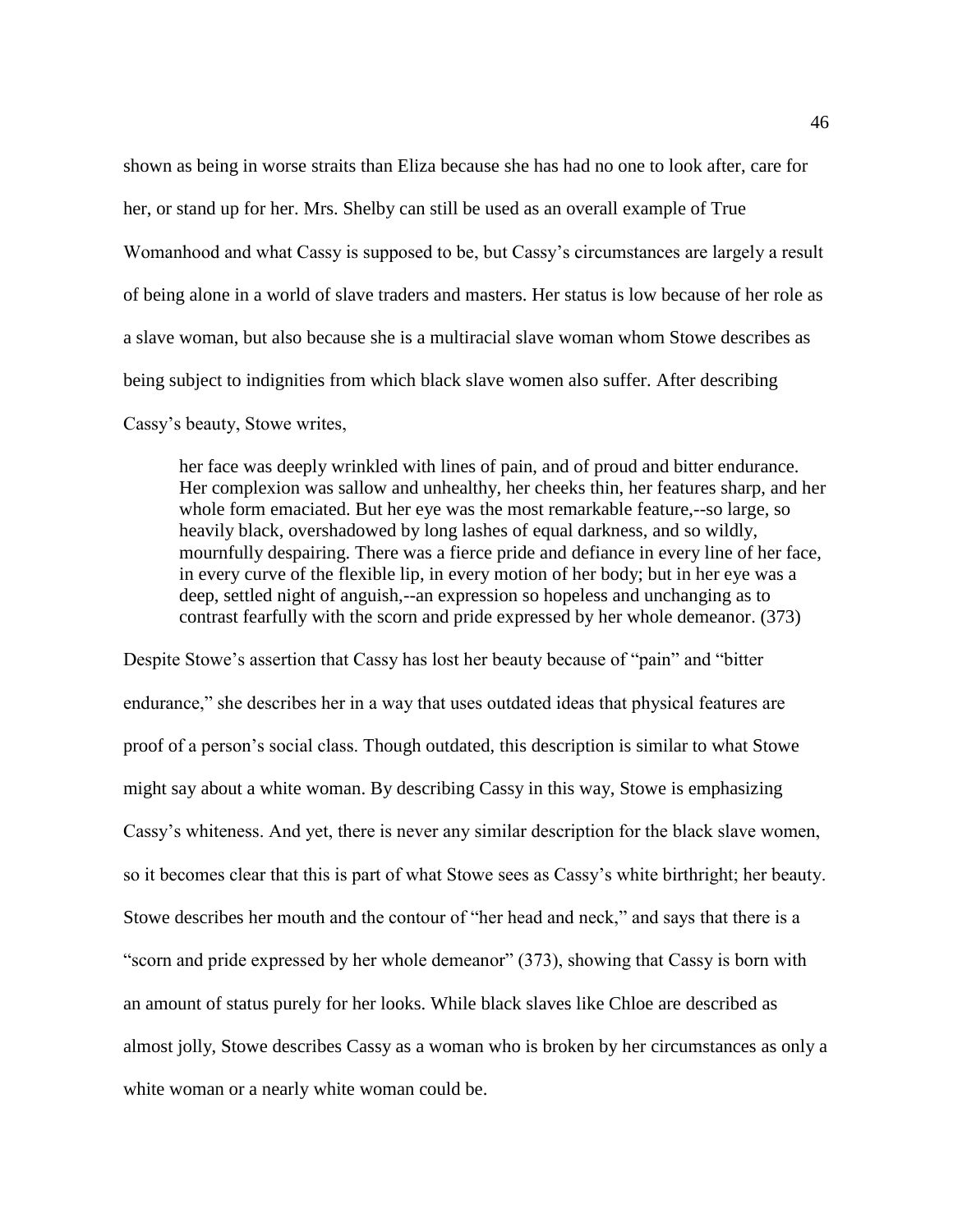Unlike Eliza, Cassy does not come highly recommended. She has a master, but no mistress, and nobody has ever truly loved her. Rather, the lack of love and attention in her life has resulted in her lowered status. Because there is not and never has been any mistress in her life to teach and care for her, she has been abused and left to deal with all that the world of slavery could deal to her without protection. Stowe has created a narrative where female slaves need white women slave owners to teach them and guide them onto the right path toward womanhood. When Cassy is introduced, she just appears with no background and no warning. Stowe writes that even Tom is confused, stating,

Where she came from, or who she was, Tom did not know. The first he did know, she was walking by his side, erect and proud, in the dim gray of the dawn. To the gang, however, she was known; for there was much looking and turning of heads, and a smothered yet apparent exultation among the miserable, ragged, half-starved creatures by whom she was surrounded. (373)

From the first introduction, Cassy is introduced as being very visible, with everyone knowing who she is. And yet, she has no friends or confidants amongst the other slaves because of her specific role as Legree's sexual slave. Whereas Eliza is introduced by her connection to Mrs. Shelby, Cassy is alone and therefore, does not have the automatic status that Eliza has. And while Eliza is a friend to the Shelbys' other slaves, Cassy's fellow slaves do not like her, have pity on her, or want to help her. Instead, they are happy that she has had to come out to the field with them. She is separate from them like a white woman, "erect and proud," but she is scorned by them because technically, she is one of them, though she has never had to do the type of work that they do. Stowe paints a picture in which Cassy's sexual servitude, which stems from her white heritage and looks, has given her some leverage over the other slaves and saved her from starving and field work, which they resent, given their "smothered yet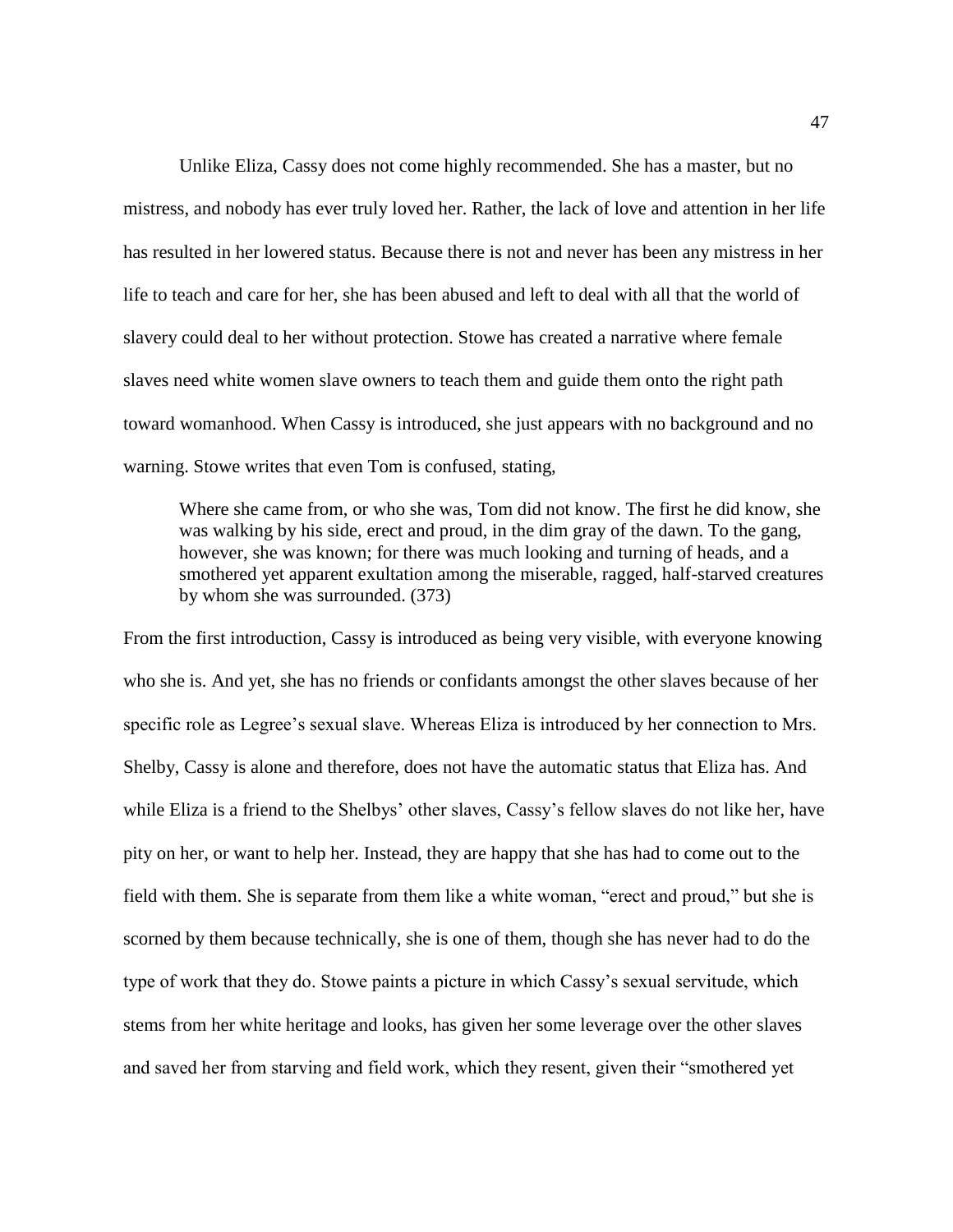apparent exultation." Cassy's status is earned through her bloodline, but unlike Eliza, she is hated for it because she has no white people in her life to be her voice or to protect her. Without a white woman as a mother figure, she is defined by the white men who abuse her, rather than taking care of her.

The other slaves go on to taunt Cassy, insinuating that her status as Legree's sexual slave has made her too arrogant for fieldwork among the rest of them. She therefore has no protection from her own people. In this first description of Cassy, she is clearly in the field for the first time, possibly ever. The slaves working in the field clearly know who she is and have no respect for her. Unlike Eliza, Cassy is separated from the other slaves because of her role as Legree's personal slave and possibly because of the nature of that role. And yet, she maintains an aloof attitude toward the slaves who do not accept her. She does not try to bond with them and she does not complain about their treatment of her. She shows herself to be naturally above them:

The woman took no notice of these taunts, but walked on, with the same expression of angry scorn, as if she heard nothing. Tom had always lived among refined and cultivated people, and he felt intuitively, from her air and bearing, that she belonged to that class; but how or why she could be fallen to those degrading circumstances, he could not tell. The woman neither looked at him nor spoke to him, though, all the way to the field, she kept close at his side. (374)

Right away, because Tom had kind masters before being sold to Legree, he recognizes and believes Cassy to be above him and the rest of the slaves in the hierarchy of slaves, with the "air and bearing" of a white woman. Stowe says nothing to disprove this idea and describes Cassy as if she is not only above the other slaves, but as if hierarchies and class are things that are natural and inherent. Cassy, as a multiracial woman, is part of that higher class, though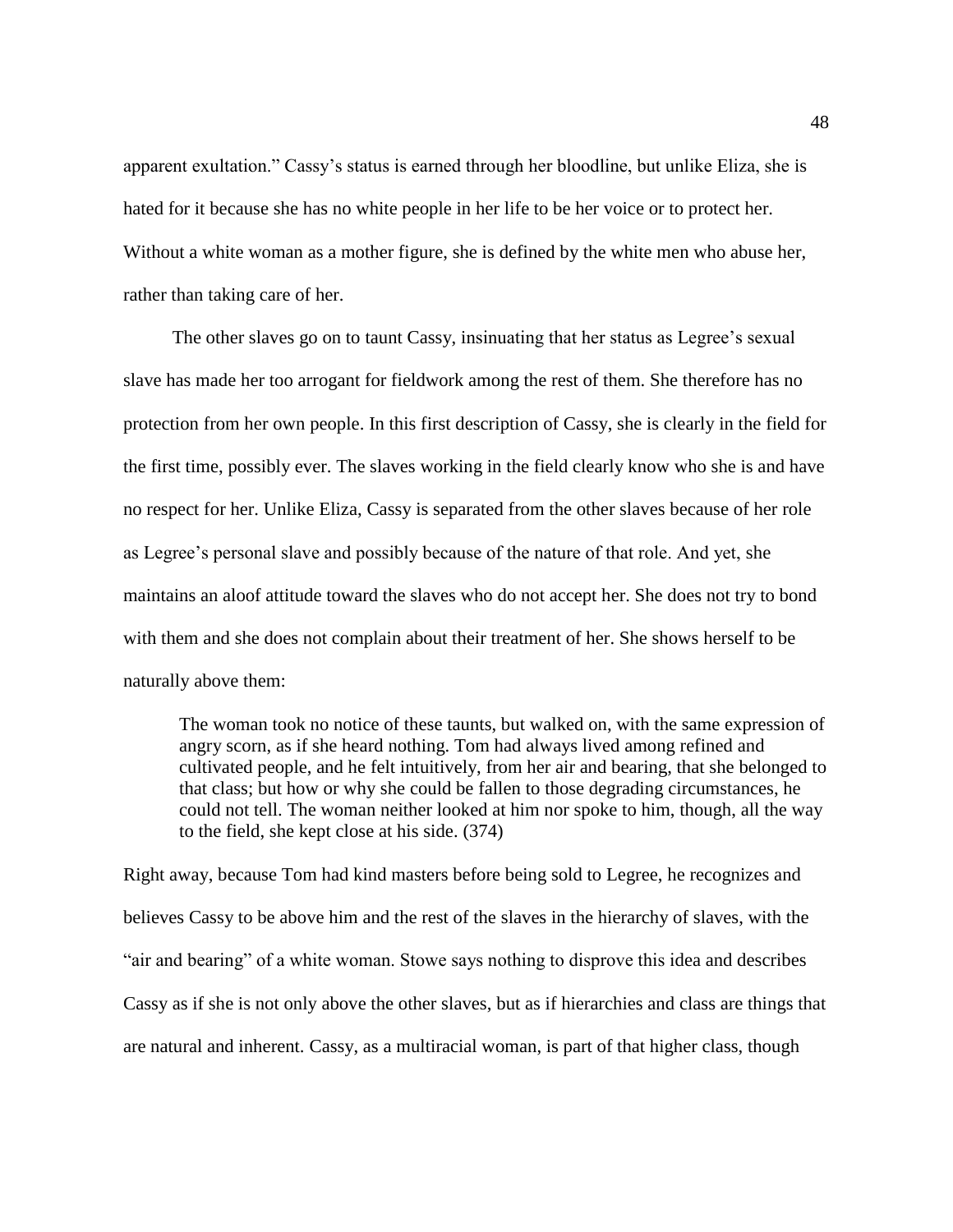that is not enough to boost her into the white class or True Womanhood. Here again, Stowe is describing a role or a class that is unique to multiracial women.

Cassy's status becomes clear not only in her role as Legree's personal slave but also in her appearance or her ability to "pass." When Cassy and Emmeline run away from Legree, she poses as a Creole Spanish lady. On the other hand, Eliza walks directly on the road when she runs away because "she was also so white as not to be known as of colored lineage, without a critical survey, and her child was white also," so "it was much easier for her to pass on unsuspected" (65). Cassy, on the other hand, cannot pass for white, but she can pass as a woman who is not necessarily an African slave: "Cassy was dressed after the manner of the Creole Spanish ladies,--wholly in black. A small black bonnet on her head, covered by a veil thick with embroidery, concealed her face. It had been agreed that, in their escape, she was to personate the character of a Creole lady" (448). Like Eliza, Cassy is able to escape, often in broad daylight, on her way to freedom. Her looks do not allow her to be confused for a white woman, as Eliza's sometimes do, but they are enough to get her away from slavery in a manner that is not available to the black slaves. While Cassy's appearance provides her with an amount of privilege in the hierarchy between slaves, she is already ruined in the eyes of many antebellum readers, completely cutting her out of True Womanhood.

Later, when Cassy goes to help Tom after he is beaten, he asks her read the Bible to him. When she does, he says, "'I can see that, some how, you're quite 'bove me in everything; but there's one thing Missis might learn even from poor Tom… The Lord han't forgot us,--I'm sartin' o' that ar'" (383). Stowe shows Cassy as being above Tom, even before she accepts salvation. This is where her hierarchical thinking becomes clear. She attempts to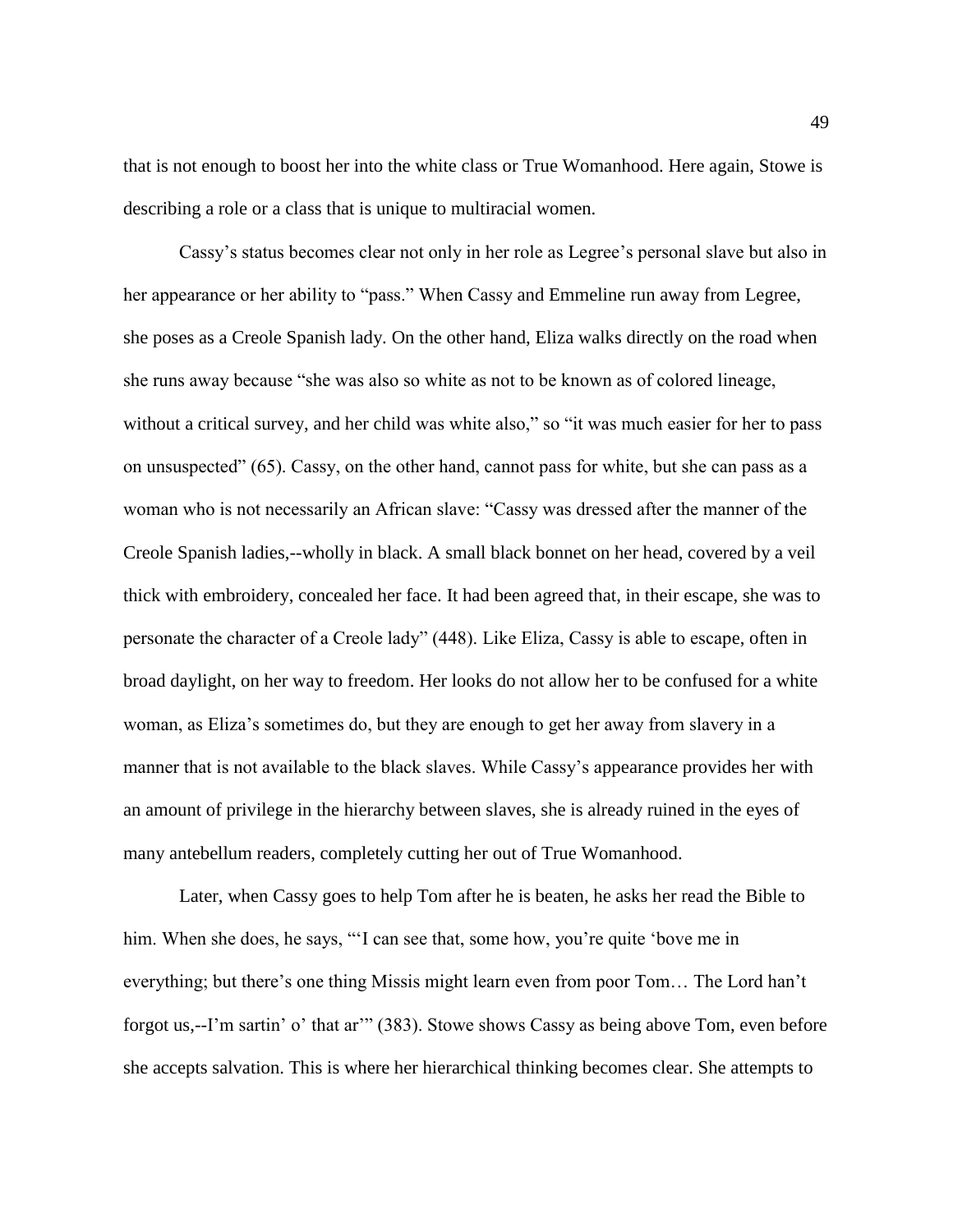say that the only differences between the slaves are their upbringings, education levels, and whether or not they know God.

Cassy's intelligence is seen in the way that she plans her escape. Her escape is similar to Eliza's in that she leaves all of the slaves except one other multiracial woman. While Eliza takes Harry, Cassy takes Emmeline because they could all safely leave without arousing too much suspicion. And just like Eliza, Cassy leaves Tom, who makes it clear that he believes the two women are not meant to live in slavery. From there, she creates a plan all by herself to use Legree's fear that the garret is haunted in order to eventually get away. All throughout chapter 39, Cassy builds the story of the haunted garret. Finally, she still does not run away, but makes it look as though she has, and while she and Emmeline wait in the garret, the search party gives up. Finally, after pretending to haunt Legree, she and Emmeline actually run away. Stowe uses Cassy's intelligence to make her into a sort of model slave who proves that the slaves do want their freedom and that they are able to think for themselves. But it is problematic that only Cassy and Eliza seem able and willing to make escape plans and to carry them out. It is never even considered that any of the other slaves would join them, except for Uncle Tom, and he refuses each time.

Because of Stowe's prejudice against Cassy's sexuality, used when describing her background, Cassy is never able to come as close to True Womanhood as Eliza does. Only later in the novel does she regain some of her womanhood, being rejoined with her daughter, Eliza, and Eliza's family. Here, like Eliza, Cassy is able to have another significant piece of True Womanhood by regaining her status as a mother. After a few days with the family, Stowe writes of Cassy, "And, indeed, in two or three days, such a change has passed over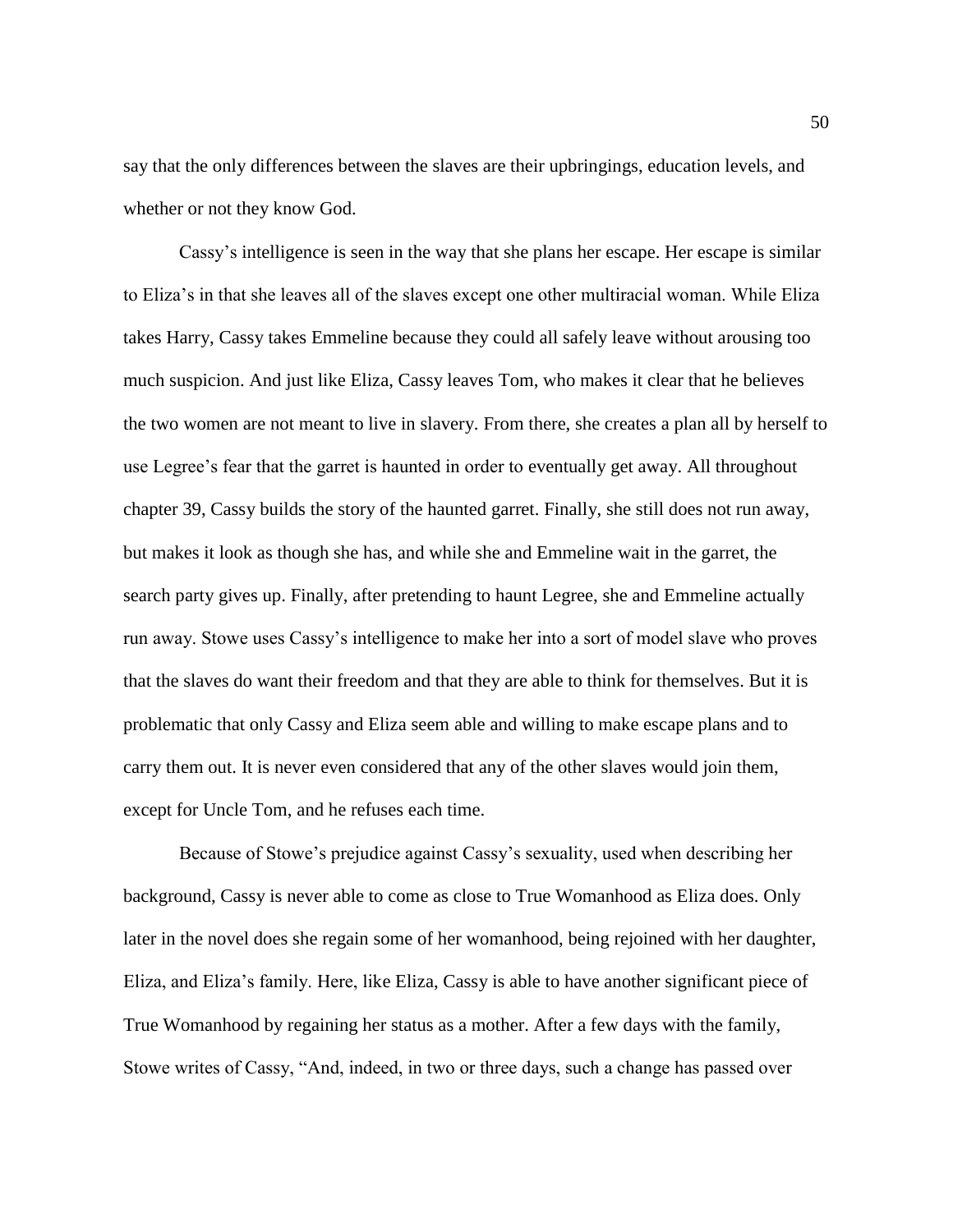Cassy, that our readers would scarcely know her. The despairing, haggard expression of her face had given way to one of gentle trust" (456). After years of abuse and disappointment, it seems that Cassy is able to have her life back. And yet, she does not truly have her womanhood. The same passage states, "Indeed, her love seemed to flow more naturally to the little Eliza than to her own daughter; for she was the exact image and body of the child whom she had lost" (456). Despite the fact that Stowe generally shows what has happened to Cassy as abuse, she writes an ending in which Cassy is still unable to fully regain what she lost as a mother and a woman.

Slaves like Eliza and Cassy challenge Stowe's picture of a matriarchal domestic utopia. Berman writes about the New Orleans culture of racial mixing and what that meant for slaves in her article, "Creole Family Politics in "Uncle Tom's Cabin" and "Incidents in the Life of a Slave Girl"." She writes that, "French fathers were more likely than their English counterparts to treat their slave mistresses as wives and their mulatto children as their children by freeing them and giving them an inheritance" (337). This meant that women like Cassy could have potentially been treated as an equal part in the system, during or after slavery. For Stowe, this would have endangered her picture of an Edwardian system where every person has a role within the hierarchy. Berman writes,

For Stowe, this French colonial tendency to enfranchise mixed-race slaves went handin-hand with the history of French slave rebellion. Mulatto slaves challenged the domestic ideology of the "patriarchal institution" when they claimed a birthright not as figurative but as biological children of their father/slaveowners. (338)

While Stowe wants to rid the United States of the patriarchal institution of slavery, she does not want the slaves challenging the status quo within her domestic matriarchy. Stowe is quick to point out the multiracial children's biological rights to claim white fathers with her long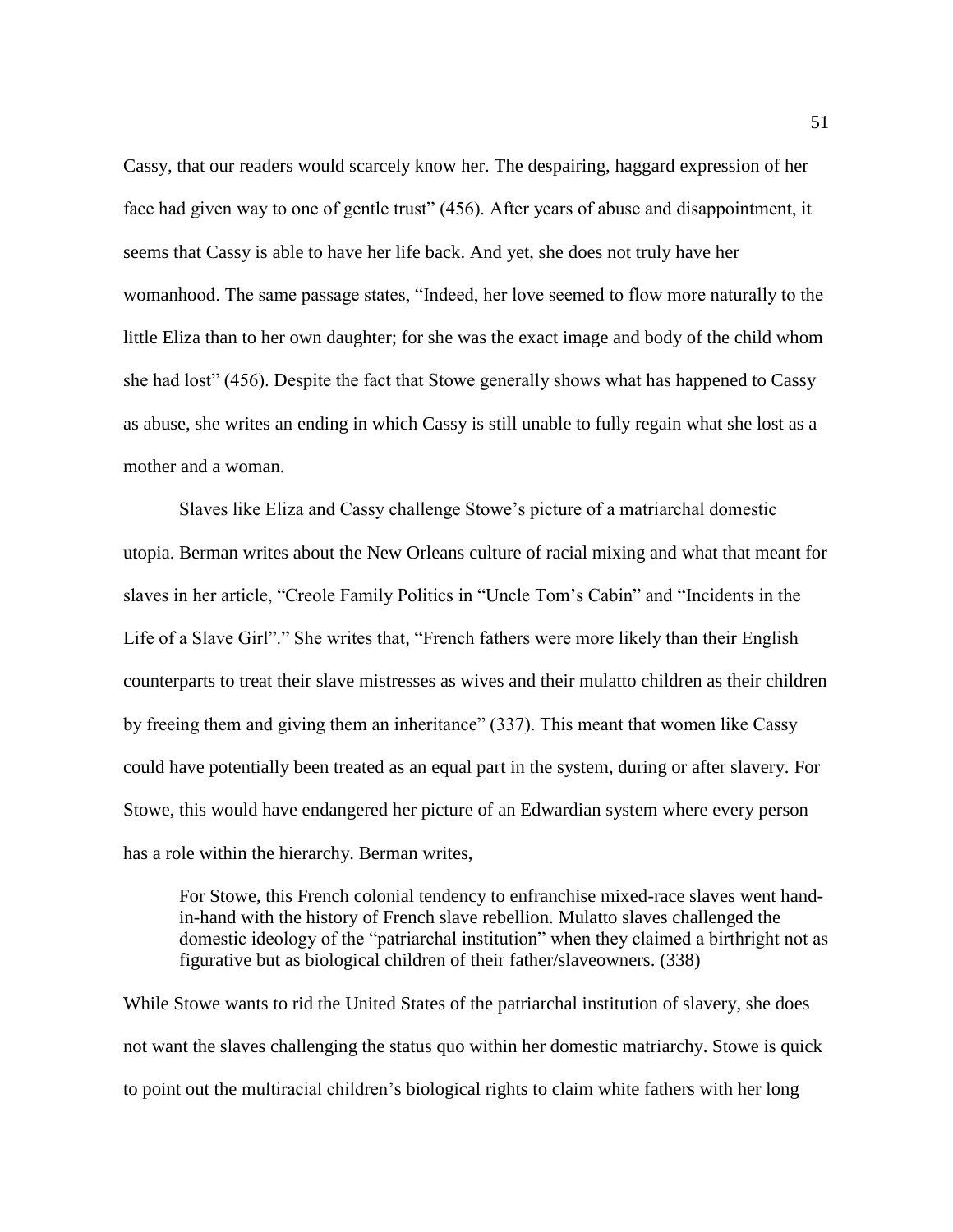and descriptive classifications for multiracial slaves, but she is worried about a Haitian-styled uprising. By claiming their rights as sons and daughters, rather than staying in their place as illegitimate children, slaves like Eliza and Cassy would be able to carve an equal place for themselves in the system and Stowe's hierarchy would fall apart as the women eventually demanded True Womanhood by being equal to white women. In response to this fear, Stowe makes sure that there is no place for them in the hierarchy and sends them to Africa.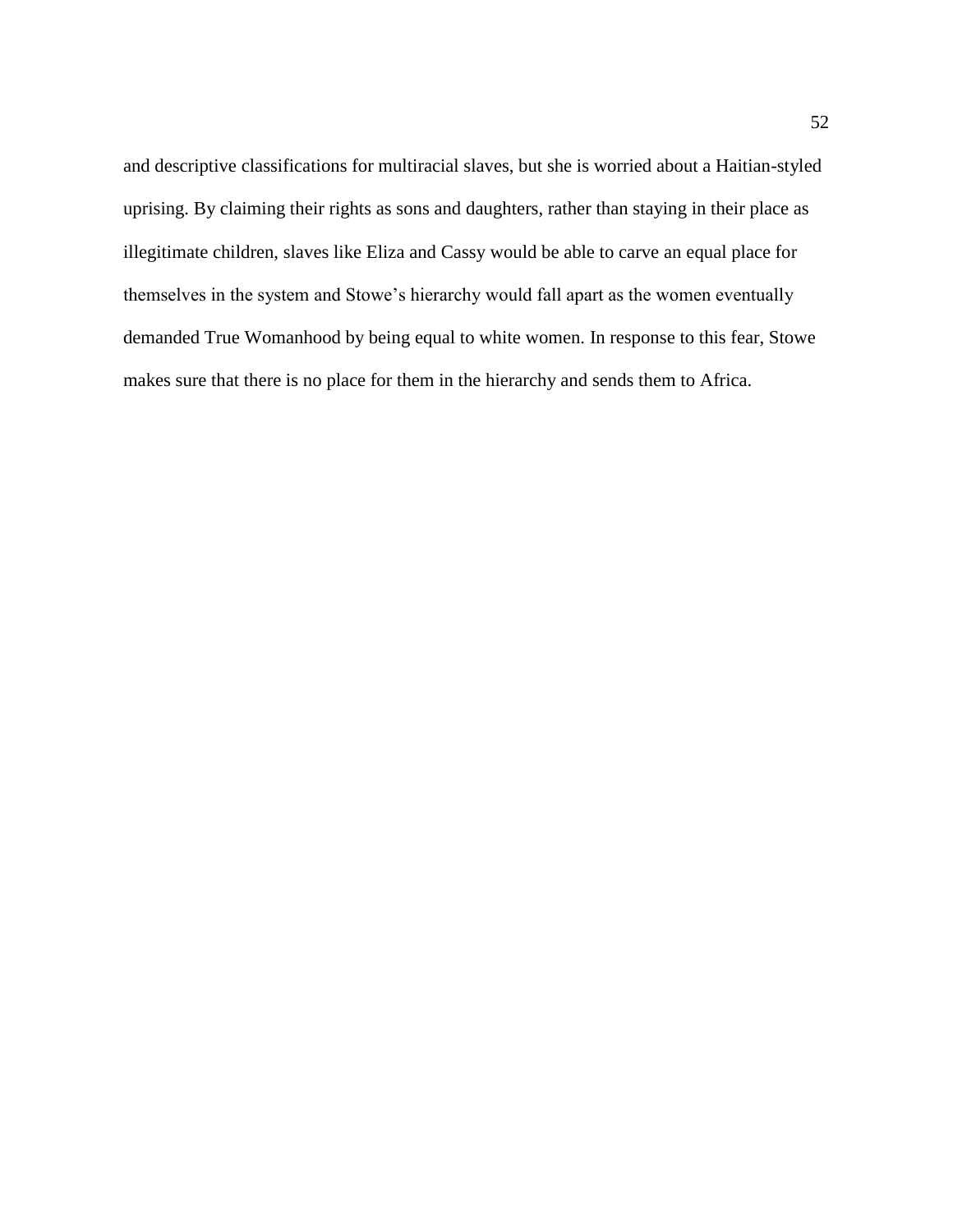## **Chapter 2: Stowe's Black Women: The Impossibility of True Womanhood**

Stowe dehumanizes female black characters by using romantic racialism consistently in her descriptions of them and making them into characters, rather than people. Unlike multiracial slave women, black slave women have no proximity to whiteness and therefore, have no way to achieve True Womanhood. Describing them in this way ultimately erodes Stowe's goal to make the slaves' stories believable and to make the slaves seem human to white readers. In some ways, it is confusing that Stowe uses black slave women as main characters, given the difference in their descriptions compared to the multiracial slave women. However, the black slave women exist to show the horrors and atrocities of slavery. They are recognizable characters for white readers who have preconceived notions about slaves, and they exist to elicit sympathy from those readers. Through the black slave women, Stowe can talk about the gruesome side of slavery in ways that she cannot do with the multiracial slave women, for fear that the white reader will not be able to differentiate between them and white women. Black slave women are used as the lowliest characters in the novel, their needs being nonexistent. When Stowe writes her letter to Frederick Douglass, she makes it clear that she needs stories from slaves. When she actually writes the novel, black women are seen only through the lens of slavery. They are never portrayed as realistically or as fully as the other women in the novel because while the reader can get close to them, entering their homes and slave spaces, the women's inner selves are closed off as if they do not exist.

In Welter's article, "The Cult of True Womanhood," she outlines the virtues of a true woman, and the black slave women have even less of a chance of achieving it than the multiracial slave women have. Once again, Welter writes, "The attributes of True Womanhood, by which a woman judged herself and was judged by her husband, her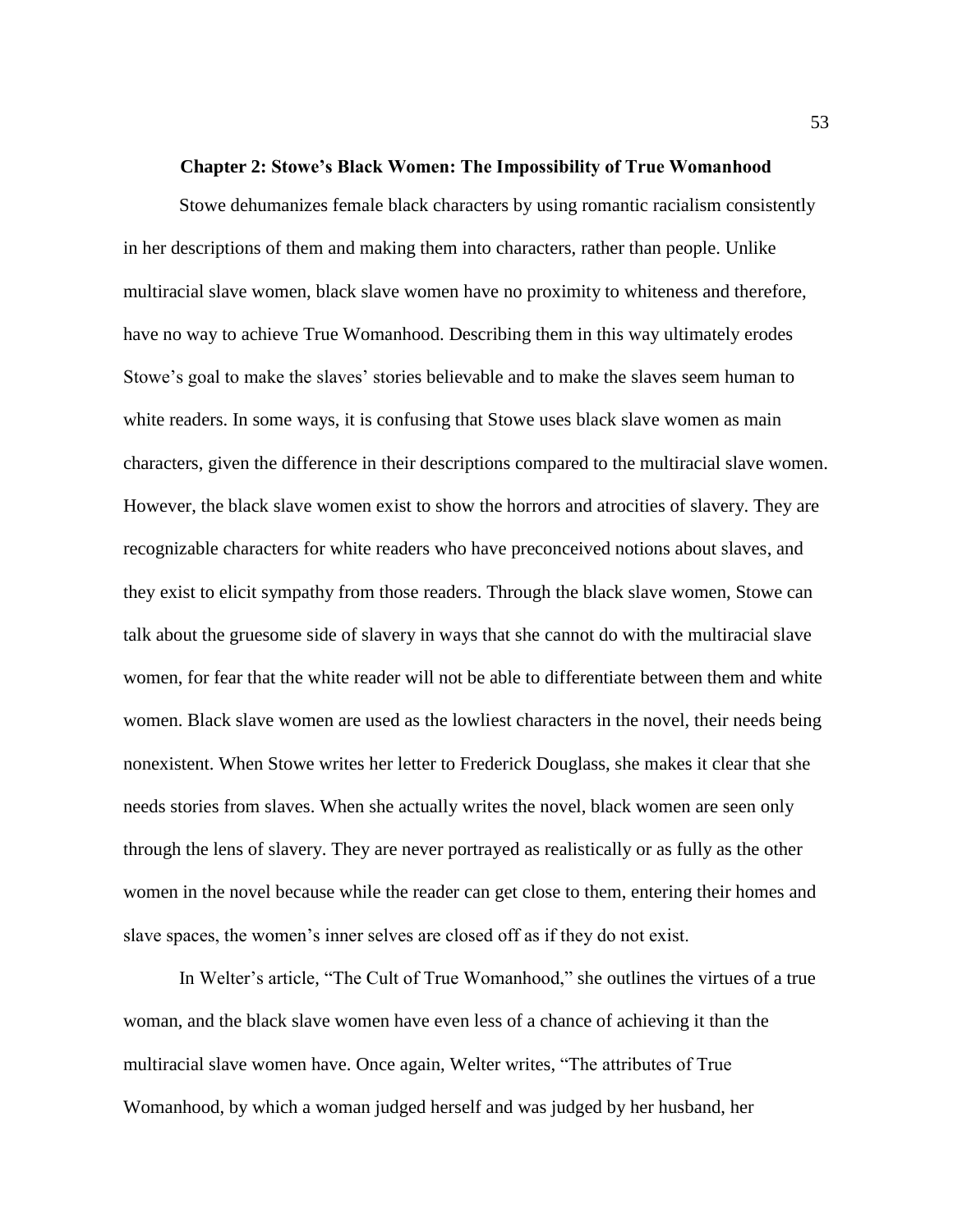neighbors and society could be divided into four cardinal virtues—piety, purity, submissiveness and domesticity" (152). Unlike multiracial slave women, black slave women in the novel often have no chance for domesticity and ultimately, no chance at True Womanhood. The other three virtues are attainable for these women but in ways that are different from how white and multiracial women practice them.

In this chapter, I will be discussing Chloe and Topsy, the two main black slave women in the novel, and how they are affected by Stowe's paternalistic whiteness in regards to their womanhood. Miss Ophelia and Rachel Halliday are the two white women that Chloe and Topsy are set against, while as we have seen in chapter one, Mrs. Shelby acts as the overarching backdrop of True Womanhood with respect to Eliza and Cassy. Both Ophelia and Rachel Halliday are used to model True Womanhood as well as to aid Stowe in discussing her ideas of matriarchal domesticity. And yet, despite the model that these white women provide, neither Chloe nor Topsy are able to achieve True Womanhood. In some ways, they have more of the tools to be successful than Eliza and Cassy have, but their blackness keeps them securely in their roles as slaves. These very slaves who could be Stowe's best case for abolition end up seeming like an afterthought. They endure some of the worst conditions of slavery in the novel and yet, are unable to move past those conditions, despite Stowe's desire to humanize them for the reader.

While Stowe advocates for abolition, she is not advocating for black women's equality with white women. Despite the fact that Cassy and Topsy are used as the lowliest of the women—their blackness, their womanhood, and their places as slaves working against them—Stowe does not attempt to pull them out of that role. Topsy particularly shows Stowe's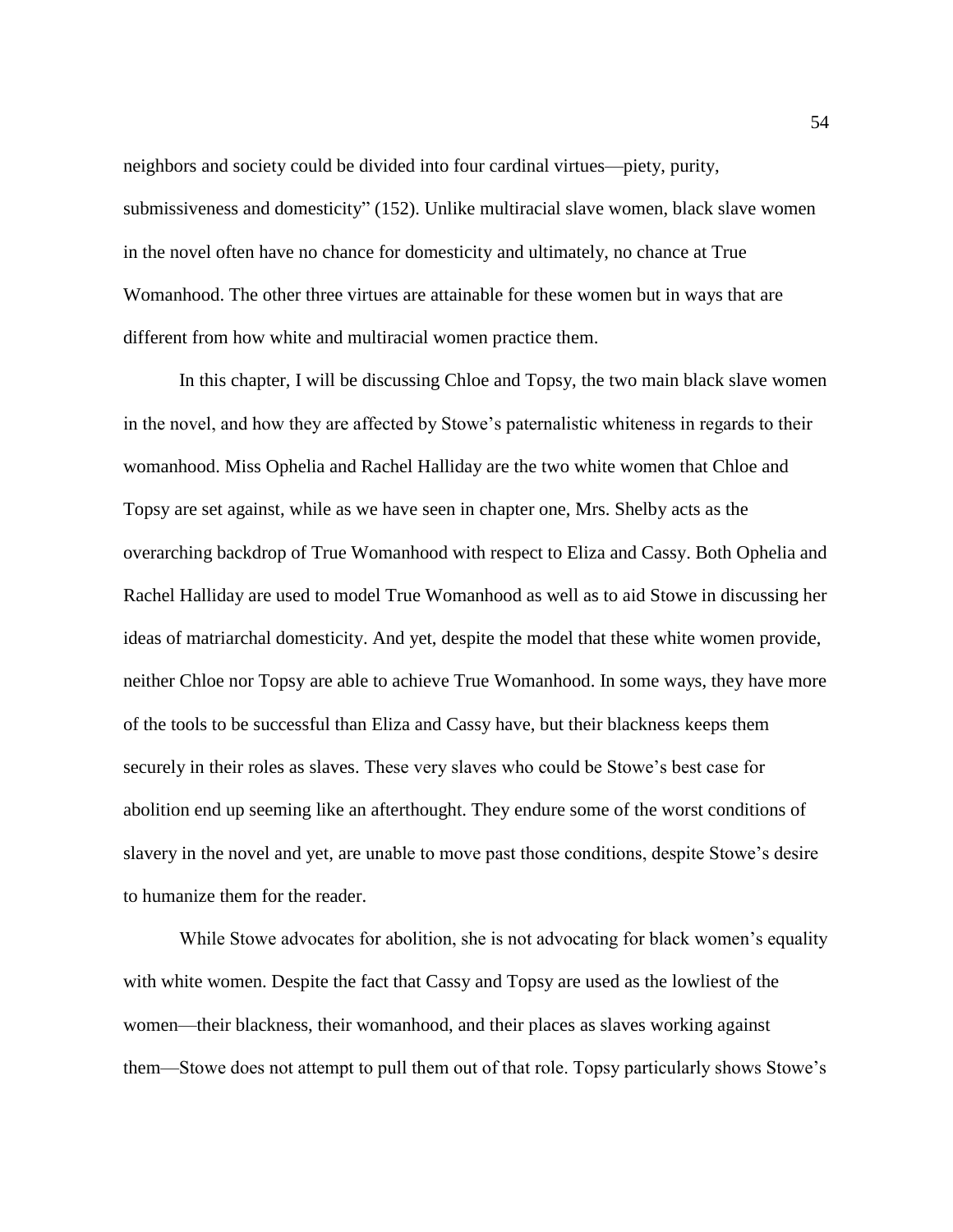ultimate goal, which is to create black Christian women and send them out to evangelize to the rest of the world, particularly Africa, which Stowe still sees as their proper home.

In order to understand the hierarchy that Stowe creates with the women in the novel and how it particularly affects black women, it is important to dismantle her use of white feminism. Much of what is considered to be racist in the novel is a result of white feminism, through which Stowe feels the need and the right to disregard patriarchy any time that she feels it threatens white women. As a result, black families like Chloe's suffer for the good of white women. Stowe writes that this will benefit everybody though it does not.

Part of the reason that women like Chloe and Topsy are at the bottom of the hierarchy is due to their lack of whiteness. In Stowe's world, there is no place for black women because they belong to black men, whom she perceives to be a potential problem in the patriarchy if they gain power. Therefore, she has to move them outside of the United States after white women have done their Christian duty to educate them. In the end, women like Chloe are inevitably dispensable. Chloe and Topsy are both dispensable because they have no whiteness to endear them to white people or to ultimately save them from Stowe's romantic racialism. They are not described as beautiful, and although their lack of sexuality is one of the marks of True Womanhood, it also keeps them from having realistic marital relationships. They are capable of salvation, but unlike Eliza, who has an understanding of Christianity, their relationship to religion is overshadowed by Stowe's romantic racialism. Black women have no status within the hierarchy as they are too far from white women and placed into a separate category from multiracial women. Throughout the novel, they lack both the intelligence and maternal instincts of multiracial or white women. Unlike Eliza and Cassy, Chloe and Topsy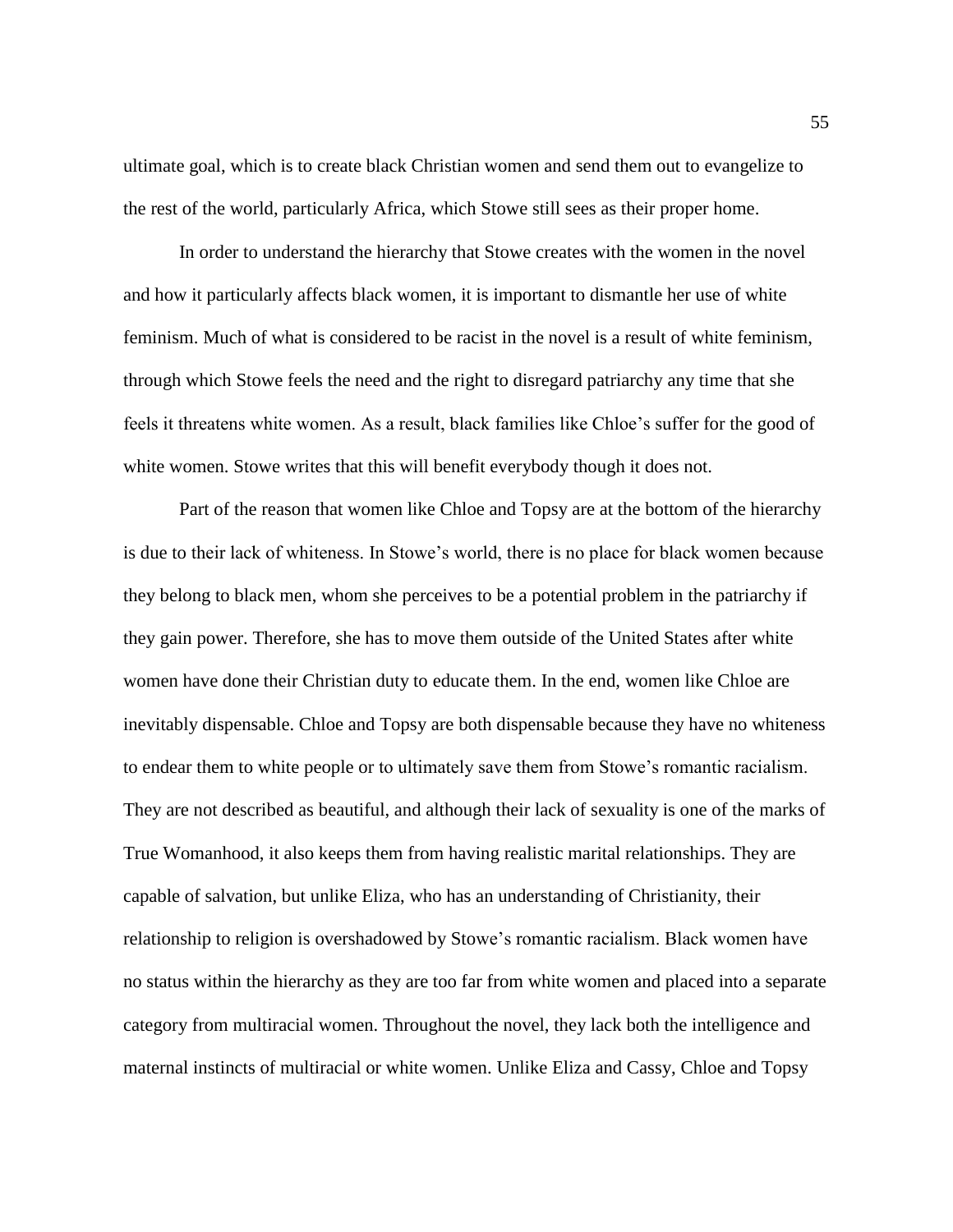are not traditionally maternal and are even further removed from the white standard of Christianity and femininity.

In many ways, Stowe's glowing portrayal of multiracial women and the eternal hope that they might reach True Womanhood makes the black slave women even less human. Nicholas G. Herbert's article, "Uncle Tom's Cabin, 1852-1952" states the predicament simply: "The core of the Southern defense of slavery, like Aristotle's, was always that the slave was not as other men are; he was a child or a brute" (144). Stowe uses black slave women like Chloe and Topsy to paint a well-known, though inaccurate picture of slaves. By making the two into child-like figures, she can reach readers who are still skeptical of her claims that slaves are human as well. As children, they can still be human but they can also be non-threatening to white readers.

In "(In) Famous Spirituality: Harriet Beecher Stowe's Uncle Tom," Irene Visser looks at the character of Uncle Tom alongside an excerpt from W.E.B. Du Bois's "The Souls of Black Folk." In response to Du Bois's famous quotation concerning the double self of the black man, Visser questions whether Uncle Tom ever realized a "fullness of self" and if Stowe believed that the "integrated sense of self" was possible. When applying these ideas to Aunt Chloe and Topsy, the slave women who have the most in common with Uncle Tom, the same questions can be asked. In comparison to Eliza and Cassy, Aunt Chloe and Topsy's freedom looks different. This is problematic since Eliza and Cassy's freedom is essential to their closeness to True Womanhood. Unlike Eliza, Aunt Chloe loses her husband before she gains her freedom. And unlike Cassy, Topsy's rescuer is a white woman who must teach her how to be a Christian before Topsy is free to leave.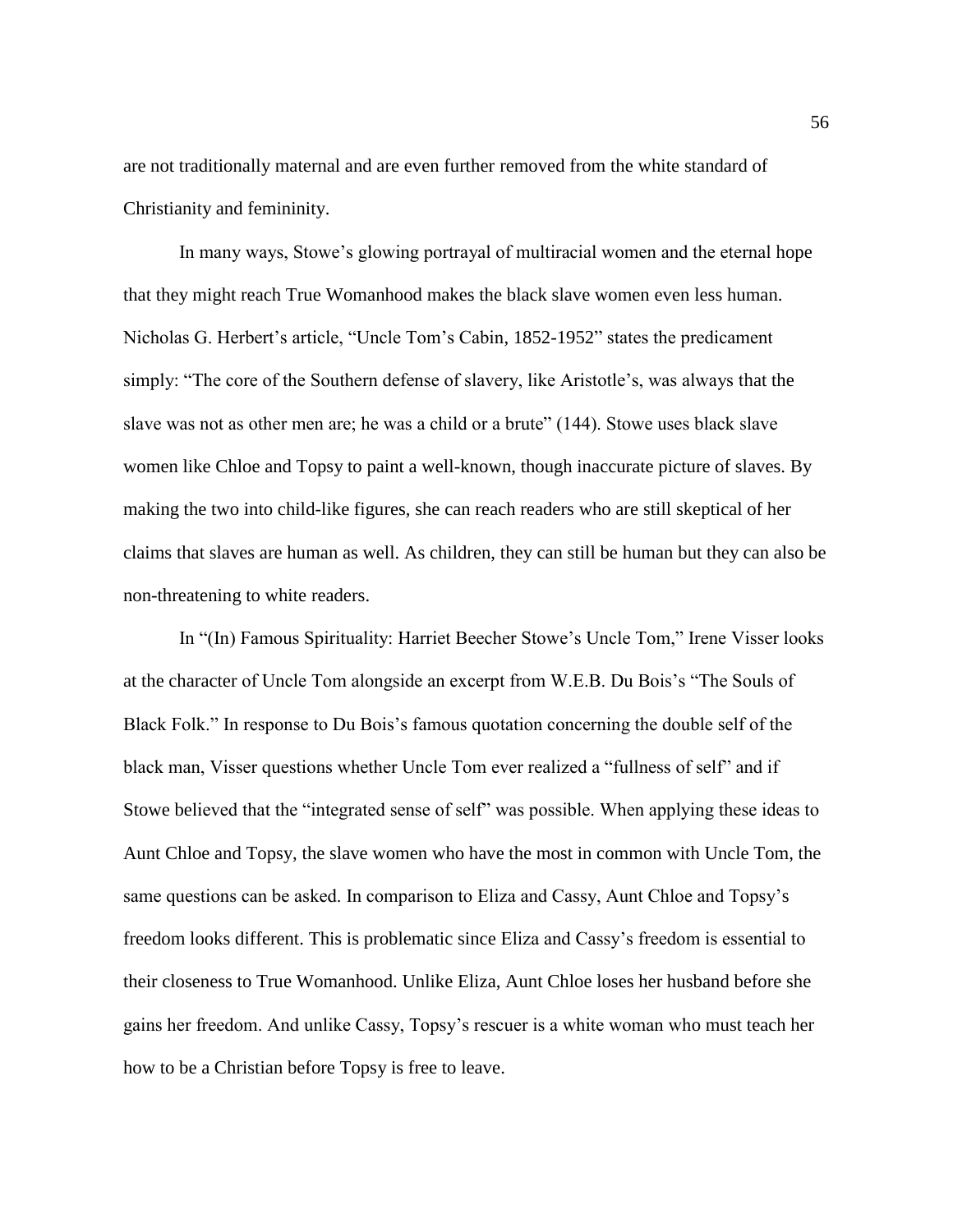In all of the descriptions of Chloe and Topsy, Stowe leaves out the other self—the inner self. The only self that the reader is allowed to see is the slave's outer performance, which takes away humanity and womanhood from both characters. This is particularly problematic because Stowe does not only differentiate between slave women and white women. Multiracial slave women are described in terms of their whiteness, putting them alongside True Womanhood, though not in it. Black slave women are written as completely different beings. In contrast to their slave sisters, they are found wanting, whereas the multiracial slave women are only found wanting in comparison to white women. With the introduction of black slave women and the comparison of their experiences to multiracial slave women's, Stowe is clearly using a hierarchy based not only on status, but also on shades of skin color. In a system like this, black slave women's freedom is still paramount, but the attention to their souls is almost completely missing, except in terms of salvation, which is already easier for Africans as they are defined by patronizing romantic racialism. Therefore, salvation is not a criterion of True Womanhood for the black slave women.

In contrast to Eliza and Cassy, who are described in great detail to show their similarity to white women, both Chloe and Topsy are described briefly, made to sound like caricatures or racist antebellum dolls. Their skin is black, not fair or flushed. At times, they are described as being shiny, resembling food or ceramic dolls, or as being heathenish, like devils or demons. The admiring overtones used so liberally with Eliza and Cassy are completely missing when Stowe describes Chloe and Topsy. While Eliza and Cassy are compared constantly to white women, most of the descriptions for Chloe and Topsy are in relation to their own blackness, like their glittering eyes and wooly hair. Beautiful is not a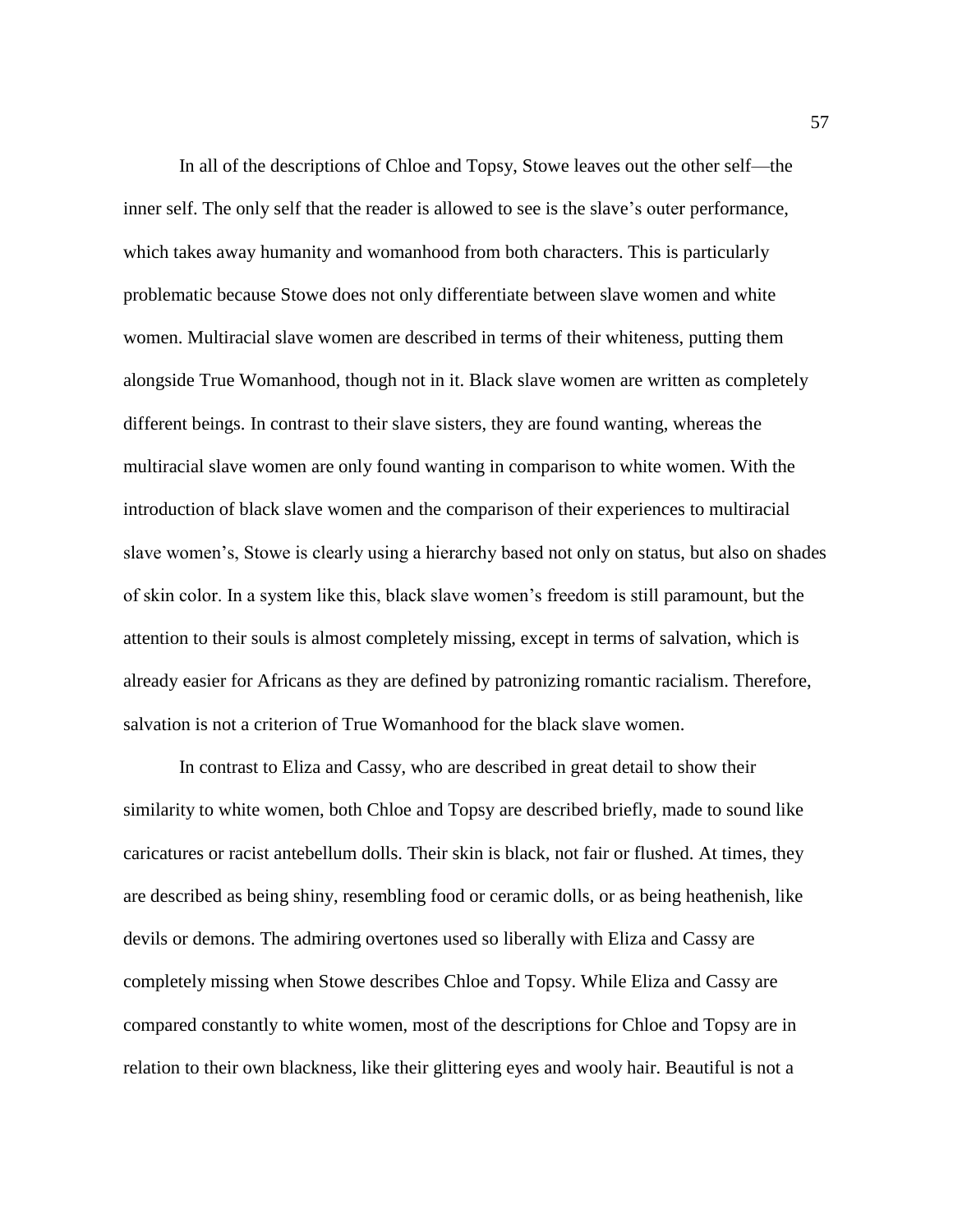word that is ever used to describe either one; rather, they are made to sound sneaky or intimidating. Stowe also creates a direct link between the women's lack of beauty and the fact that neither woman has any sort of sexual history or romantic scenes in the book, despite the fact that Chloe is both a wife and a mother. The novel does return to Topsy after she has grown up, but she becomes a missionary, and unlike the three other women I discuss, she never has a husband or children. As a result, both women are viewed through a lens of romantic racialism with Stowe assuming that their African heritage makes them oppressed (rather than white people oppressing them) and ultimately more childlike, with a greater propensity for accepting Christianity.

Unlike Eliza and Cassy, Chloe and Topsy have no real status in the novel. Chloe does believe herself to hold a higher place in the hierarchy, but it is still due to her circumstances, not herself. Topsy eventually works her way up the hierarchy, but she is only able to do so because of Miss Ophelia and the opportunities afforded to her through that relationship. Only the graciousness of white women and Christian salvation can bring them a sort of status and peace. Through the salvation and the guidance of their white patrons, they are also both able to achieve an amount of intelligence. However, neither one is ever described as having the same sort of maternal instinct that comes naturally to the white and multiracial women in the novel. This places them completely outside of Stowe's criteria for the ideal woman.

Similar to Mrs. Shelby, Miss Ophelia is a white woman who shows a possibility for change and the need for it, even amongst abolitionists and northerners. Coming from Vermont, Ophelia is an abolitionist, but having never been around black people, she turns out to be racist toward them and disgusted by them, as she learns from her interactions with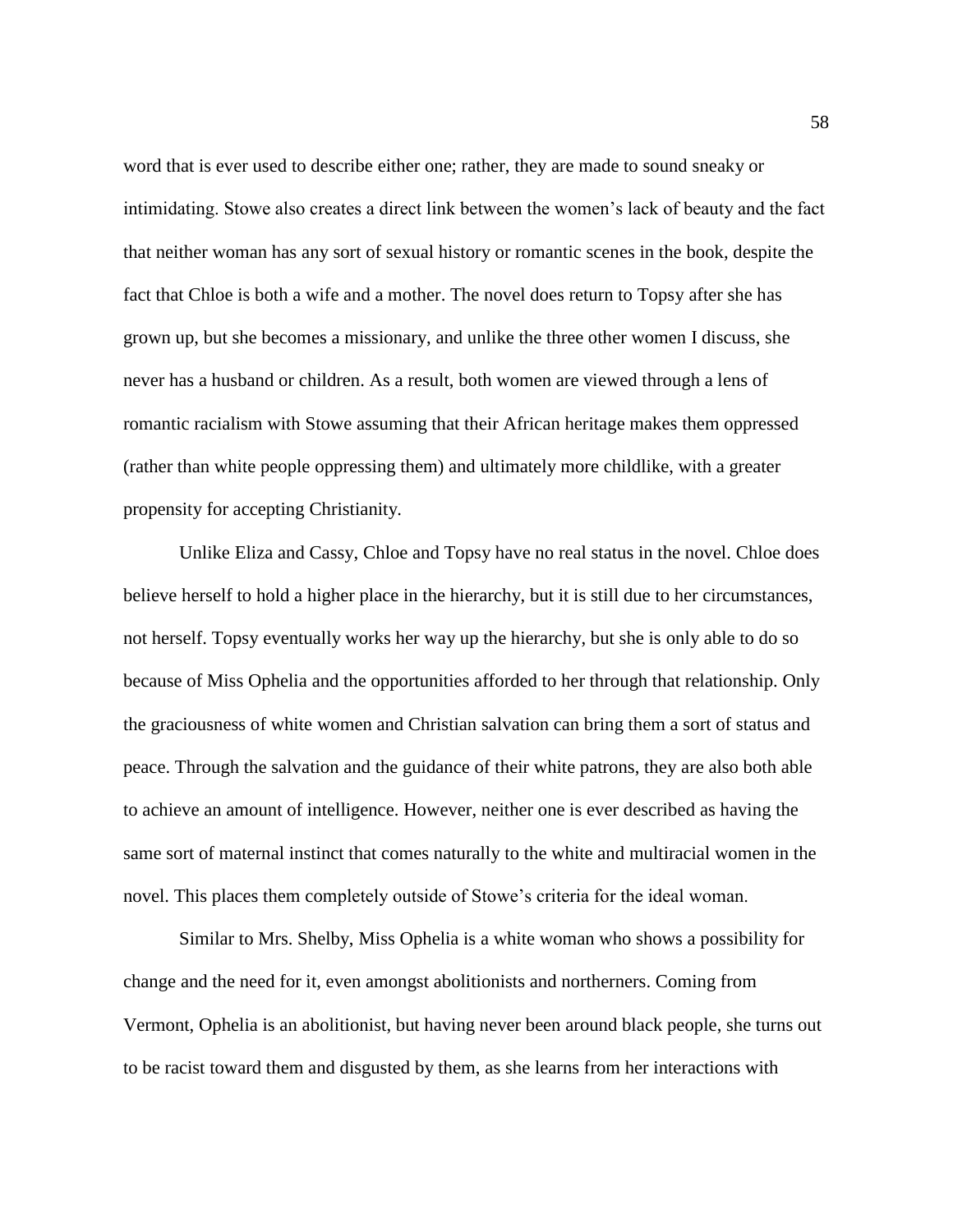Topsy. From the time that she meets Topsy, Ophelia is disgusted by the girl and is only persuaded to help her by St. Clare's ideas of "missionary work" (255). She attempts to teach Topsy how to be respectable, but the lessons are unsuccessful until Eva talks with Topsy and Topsy reveals that she knows she disgusts Ophelia. She states, ""No; she can't bar me, 'cause I'm a nigger!—she'd 's soon have a toad touch her!" (300). Overhearing this, Ophelia is chastised by St. Clare, who tells her ""It puts me in mind of mother… It is true what she told me; if we want to give sight to the blind, we must be willing to do as Christ did,—call them to us, and *put our hands on them*"" (301). Ophelia responds by admitting, ""I've always had a prejudice against negroes… and it's a fact, I never could bear to have that child touch me; but I don't think she knew it"" (301). Ophelia is Stowe's concession to some of the hidden racism even in the abolitionist community. In this passage, Stowe uses patriarchal slave rhetoric from St. Clare to remind Ophelia of her Christian duty. And yet, the reasoning is not questioned and Stowe once again does not seem to be critiquing the patriarchal attitude.

Initially, Topsy is given to Ophelia as a slave, signed over to her by St. Clare so that Ophelia can teach her all of the things she should have learned in order to be a good Christian. At this point, Ophelia has seen the love of Christ in Eva and is determined to be more like her in her attitude toward Topsy. Eva is used as the truest example of white womanhood and everyone, including Ophelia, wants to be like her. She is not only an example of True Womanhood, despite her status as a child, but she is gracious to the slaves and they aspire to be like her as well. But despite Ophelia's good intentions, she becomes a replacement for Eva as the white female Christ figure in Topsy's life. This scene in the novel is generally understood to be Ophelia's transformation, as only the love of Christ can transform. However,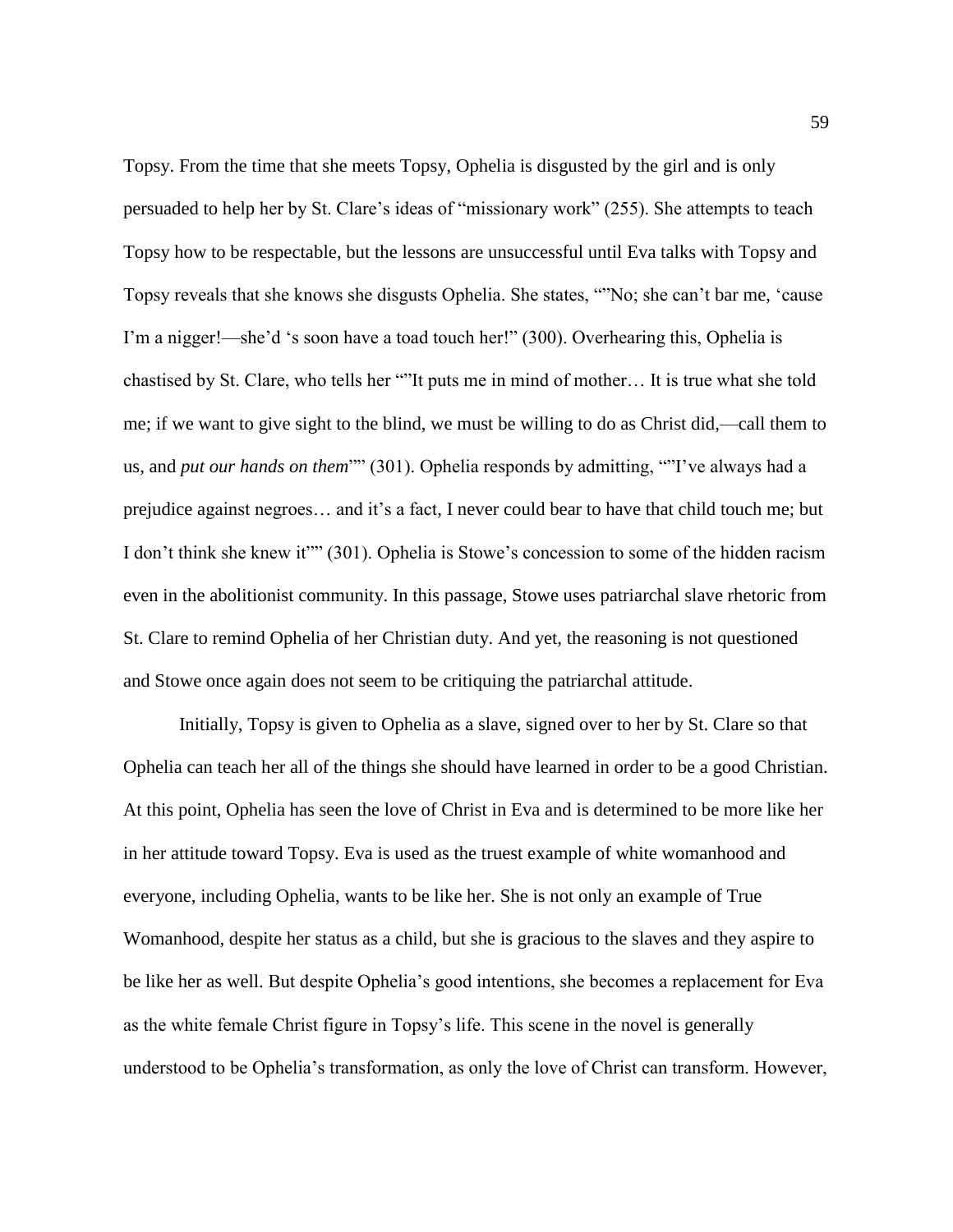concern for Topsy always comes back to the crime that she was not taught Christianity by the white people who should have taught her. Her only value comes when she believes in Christianity, which is explained to her and maintained in her by white people. Even upon being freed, she must rely on Ophelia to be her guardian and continue to teach her how to be a Christian. From there, she becomes such a good student that she is sent away to Africa as a missionary; another one of Stowe's casualties to the colonization of Liberia.

The relationship between Ophelia and Topsy is a major part of the novel that shows Stowe's ignorance of her own paternalistic tendencies, particularly when Ophelia is reformed and changes her attitude toward Topsy. While Stowe's intentions are undoubtedly inspired by her faith and her concern for the way white people are practicing it, her approach is problematic. It is possible for Ophelia to desire Topsy's freedom and it is possible for Topsy to gain her freedom. But Stowe is unable to imagine Topsy as a full woman without Christianity and without the spiritual guidance of a white woman.

By the end of the novel, Ophelia is a model Christian woman and takes Topsy home with her, doing such a good job in raising her that Topsy becomes a perfect Christian and is sent as a missionary to Africa. Here, Stowe introduces a new kind of whiteness that allows Topsy to be technically free but still reliant on Ophelia to be her guardian and Christian mentor before Topsy can be independent. While the idea of an abolitionist buying and freeing a slave is not racist, the fact that Ophelia must buy Topsy in order to make her into a Christian shows a lack of understanding for how black people would become not only free, but independent. And just as Mrs. Shelby did with Eliza, Ophelia takes Topsy on as a responsibility for the purpose of saving her and sending her to Africa. Once again, Stowe is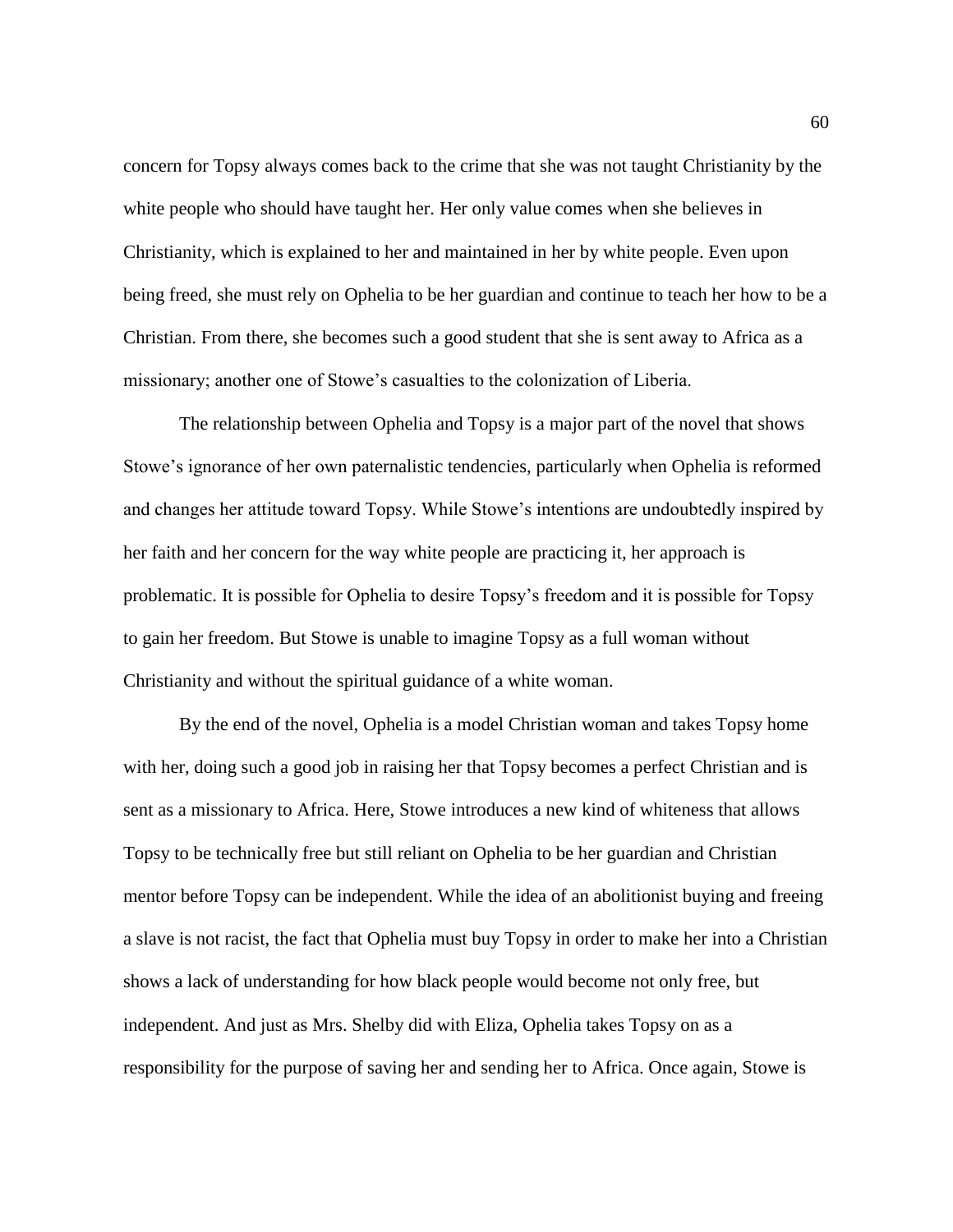very clear on Ophelia's early faults, but she is unaware of the flaws that still show up after Ophelia is reformed. At the end of chapter 25, Ophelia is so moved by Eva's love for Topsy that she states, ""Well she's so loving! After all, she's no more than Christ-like… I wish I were like her. She might teach me a lesson" (301). And yet, earlier, when St. Clare gives Topsy to Ophelia, she accepts, but only in order to be a missionary to Topsy. Even when they leave the South, before Topsy is actually freed, Ophelia continues to raise her in Vermont, in a situation very similar to slavery. Ophelia's new status as a slave owner and eventually guardian is described as a maternal sort of care for the girl, but the fact is that Topsy is still not independent for years.

In comparison to Ophelia, both Chloe and Topsy are incapable of ever fully achieving True Womanhood. Ophelia is the personification of respectability politics and how they affect black women. And yet, Stowe does not seem to be making that point. She shows the problem without realizing it.

From the beginning of the novel, it is clear that Chloe is not in the same category as Eliza and she is nowhere near Mrs. Shelby either physically or in terms of womanhood. Her entire appearance is like nothing the reader has seen yet in the novel, but it is very familiar to readers who have seen minstrel shows. In descriptions of Chloe's looks, Stowe seems to be unaware of her prejudice and of the unflattering way in which she describes her. In the very first description, Stowe writes Chloe in food and blackface metaphors:

A round, black, shining face is hers, so glossy as to suggest the idea that she might have been washed over with white of eggs, like one of her own tea rusks. Her whole plump countenance beams with satisfaction and contentment from under her wellstarched checked turban, bearing on it, however, if we must confess it, a little of that tinge of self-consciousness which becomes the first cook of the neighborhood, as Aunt Chloe was universally held and acknowledged to be. (34)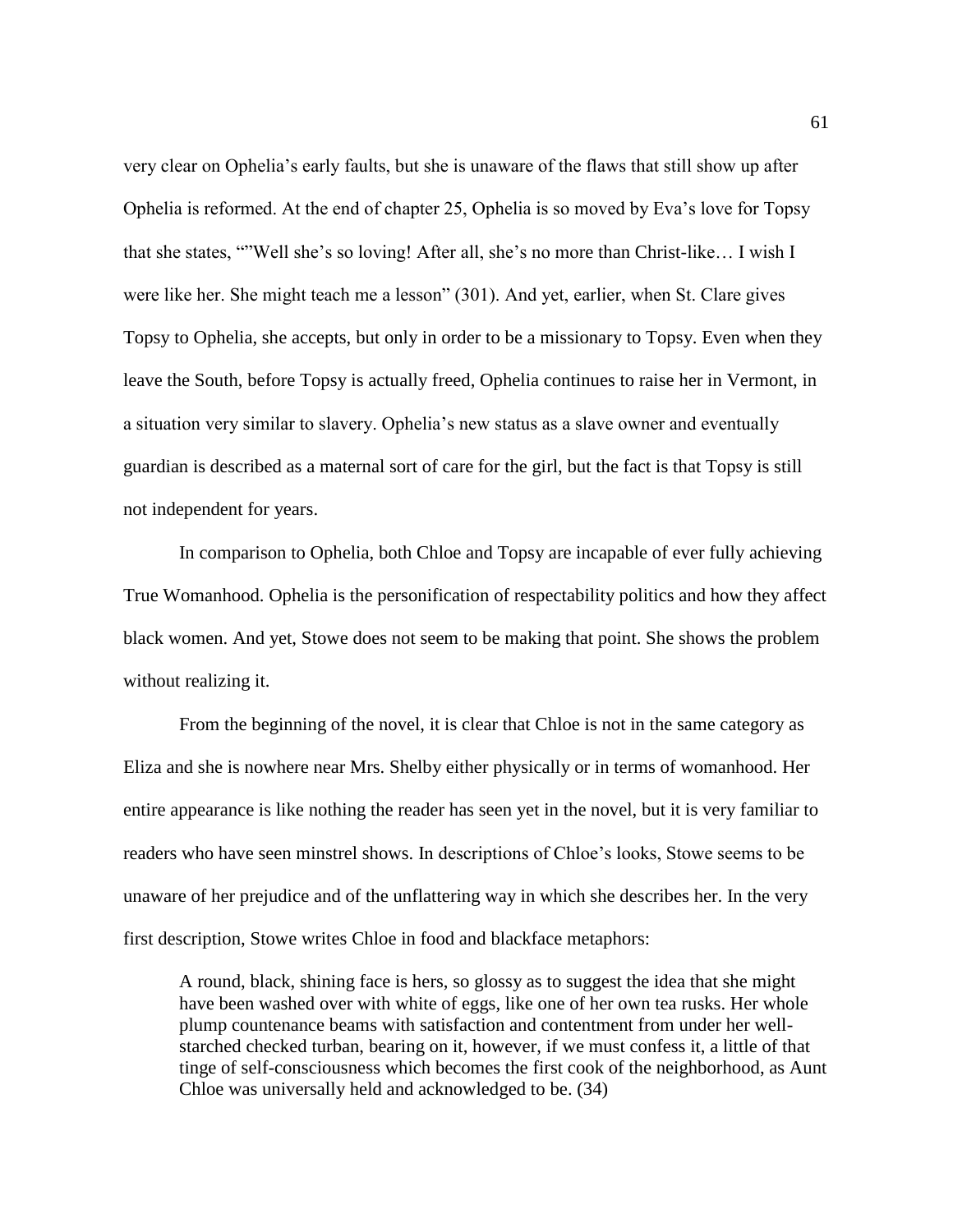In comparison to the descriptions of the white women and of the multiracial slave women, Chloe can barely be seen as a woman. It sounds as if Stowe is describing a mammy figurine, "black" and "shining." She is large, and though she is a slave, she "beams with satisfaction and contentment." From the reader's first introduction to her, it is as though Chloe has no feelings at all. But Stowe makes sure that she is presentable, with her "well-starched checked turban." Chloe is oddly vacant and resembles home-cooked food in her appearance. Her entire being is like comfort food, easy for white readers to swallow. In opposition to the goal of making slaves seems human, Chloe seems almost empty. It is as if Stowe doesn't understand that slaves often put on a mask in front of white people for their own protection. And yet, she does refer to a mask of sorts, with Chloe's face being "so glossy as to suggest the idea that she might have been washed over with white of eggs." While True Womanhood does not have descriptions of beauty, the ideal woman is clearly beautiful in a Eurocentric way, as the reader can deduce from the descriptions of characters like Eliza, Cassy, and Mrs. Shelby. Chloe is described in a way that is not feminine and is barely even human.

Other than the fact that Chloe is married and has children, there is no discussion of her sexuality. Instead, she is described in an asexual sort of way, neither beautiful nor sexual. In theory, this should bring her closer to True Womanhood, as sexuality is a hindrance to it. In reality, the lack of sexuality and beauty stems from Stowe's use of romantic racialism when describing Chloe. Because Chloe is more of a childlike character, sexuality is not even an option for her, taking away her adult qualities.

Similar to Eliza and Cassy, Chloe has some amount of status within the slave hierarchy. However, she is not in competition with either multiracial woman or with Mrs.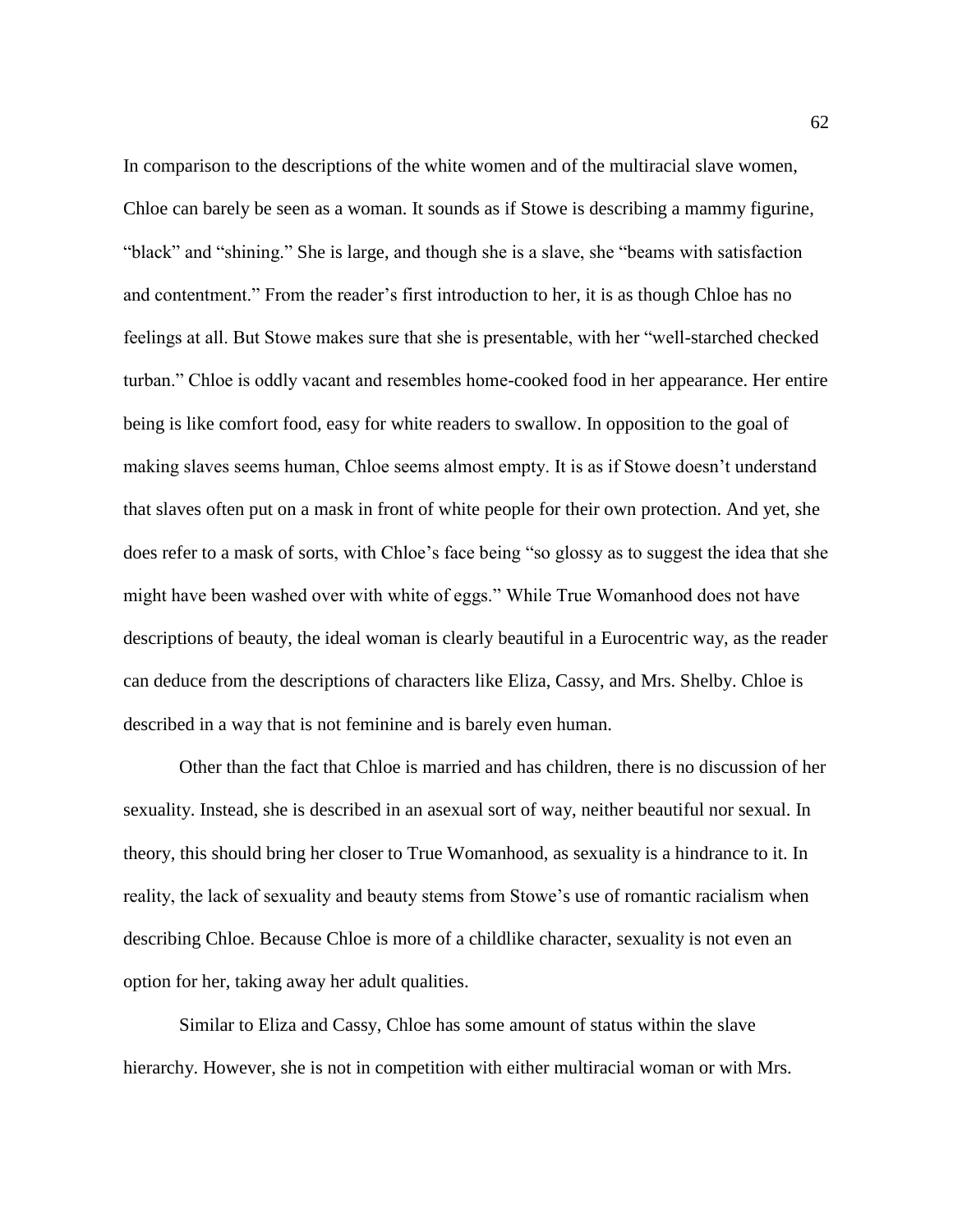Shelby, the only white woman in her life. Instead, Chloe is in a hierarchy with the other black slaves. Her status comes from her role as the plantation's cook. The first time she is introduced in the novel, the reader sees her home first. Then they are informed of her role as a slave, and finally, her appearance is described.

Before the reader sees Chloe, Stowe writes about the cabin that she and Uncle Tom share. In the article, "At War with Herself: Harriet Beecher Stowe as Woman in Conflict Within the Home," Kelley uses another one of Stowe's novels, *The Minister's Wooing*, to state the importance Stowe placed on the home and what that means for the status of women. Following the model of "The Angel in the House," Stowe believes that the home is "the "appointed sphere for woman, more holy than cloister, more saintly and pure than church and altar… Priestess, wife, and mother there she ministers daily in holy works of household peace"" (23). According to this Victorian idea, women were meant to stay in the home, making it a peaceful and moral place for their husbands to return to. However, Chloe's home is not her own. Stowe describes it as being very lovely and having "a neat garden-patch, where, every summer, strawberries, raspberries, and a variety of fruits and vegetables, flourished under careful tending" (33). And yet, the abundance of food and the comfortable cabin do not put Chloe above her fellow slaves. Instead, her status as the cook, toiling for other people and living in a cabin that her master owns, means that she has no real life of her own. She puts the master's family above her own, and there is an understanding that despite all of her domestic work, nothing is her own, taking another element of womanhood away from her.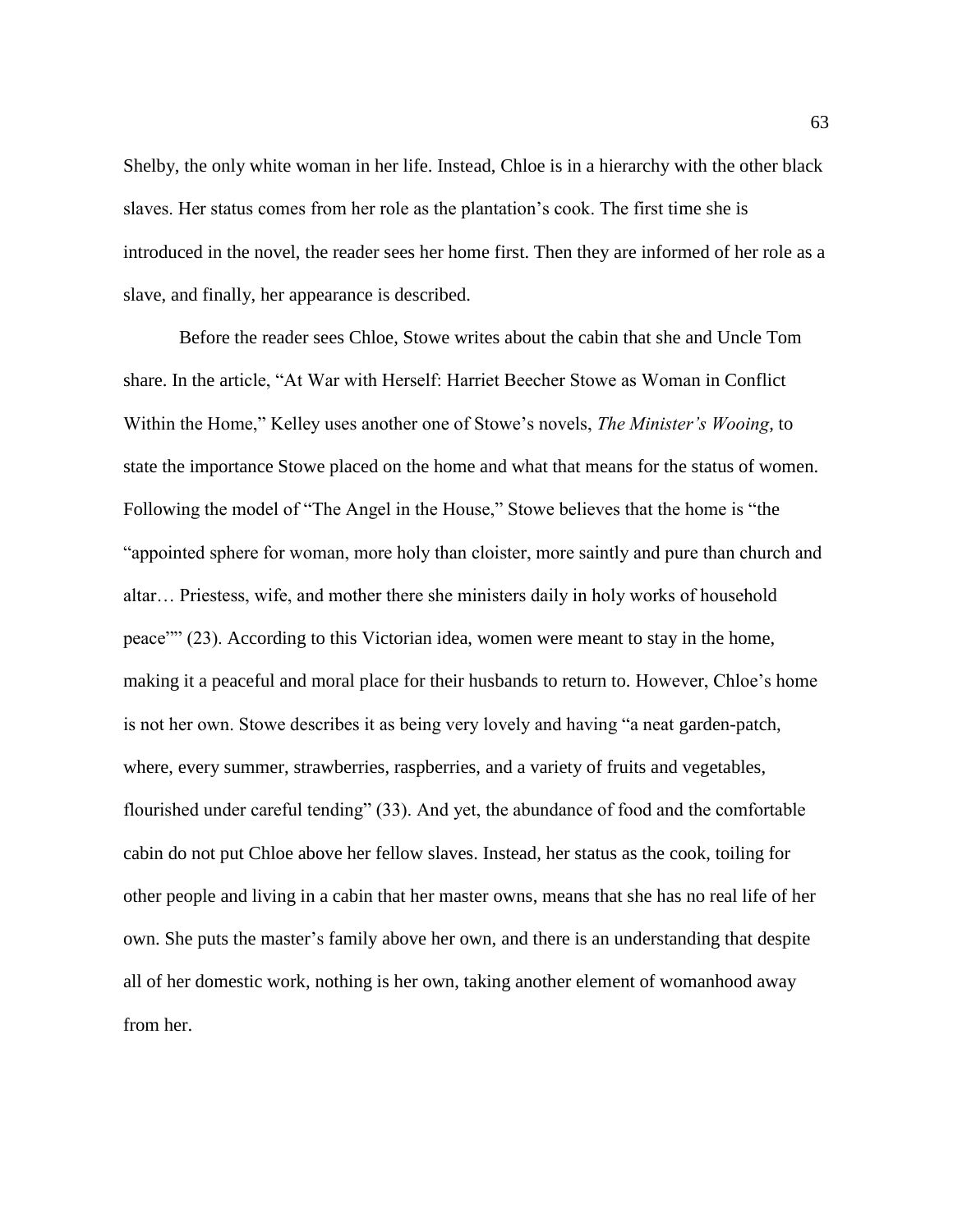Stowe goes on to describe the cabin in flowery language despite its humbleness. In total, the description of Tom and Chloe's cabin comes to 11 lines, while the description of Chloe herself comes to 8 lines. And yet, it seems that the description of the cabin may also be a description of Chloe. Stowe writes,

The whole front of it was covered by a large scarlet bignonia and a native multiflora rose, which, entwisting and interlacing, left scarce a vestige of the rough logs to be seen. Here, also, in summer, various brilliant annuals, such as marigolds, petunias, four-o'clocks, found an indulgent corner in which to unfold their splendors, and were the delight and pride of Aunt Chloe's heart. (33)

The cabin itself is made of "rough" logs but is so covered with flowers that the logs are barely visible. Similarly, Chloe is not described as beautiful, but she is clean and presentable. This cabin is used to give her an amount of dignity while also keeping her firmly in the slave class. While it is true that she is a slave, Stowe's use of the cabin as an extension of Chloe's status comes up empty and leaves the reader feeling that without the protection of her masters, Chloe would be even lower. While Eliza and Cassy gain status from their beauty, Chloe gains it from the lifestyle that she has been given. Similar to her descriptions of the multiracial women in the novel, Stowe describes the cabin that Chloe does not own in sentimental language, while her description of Chloe is neither beautiful nor substantial.

Along with the descriptions of Chloe's surroundings and appearance, her status as a slave is dependent on her role as the cook:

A cook she certainly was, in the very bone and centre of her soul. Not a chicken or a turkey or duck in the barn-yard but looked grave when they saw her approaching, and seemed evidently to be reflecting on their latter end; and certain it was that she was always meditating on trussing, stuffing and roasting, to a degree that was calculated to inspire terror in any reflecting fowl living. (34)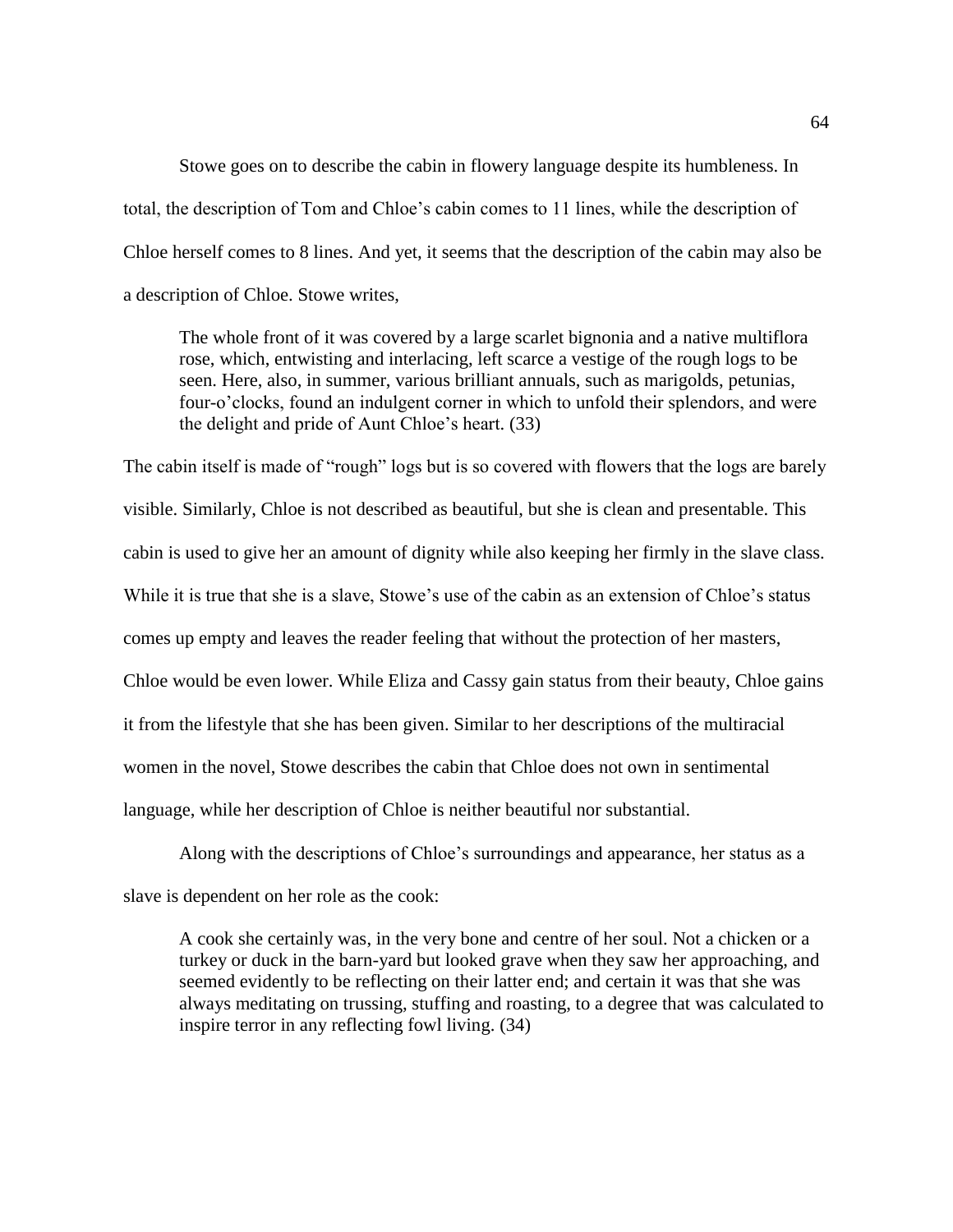Here, Stowe attempts to be funny, describing how Chloe is "always meditating on trussing, stuffing and roasting" the fowl in the yard, "to a degree that was calculated to inspire terror in any reflecting fowl living." And yet, in a passage meant to describe who Chloe is, in "her soul," a mockingly humorous description of her thoughts on what she can cook and how is jarring. Whereas Stowe provides pages of descriptions on Eliza's thoughts and feelings, Chloe seems to be written like a humorous interlude, at least in the way Stowe introduces her.

While Eliza is privy to a discussion early on in the novel about the sale of Henry and Tom, Chloe is physically left out of the picture. While this is likely and probable, given that Eliza is a house slave and Chloe is the cook, it still places Chloe outside of the circle of womanhood made up of Mrs. Shelby and Eliza. This description also places Chloe immediately into the role of slave. While we know that she is a slave, this is interesting given the fact that she is in her cabin, the one place that Stowe might have been able to take her away from the prying eyes of white people. Instead, she is still defined by her role as the cook. Even as she is cooking for her family, the slave-owning family's son is free to come into her cabin and make demands concerning the meal that was meant for Chloe's family. So her role as a slave becomes her identity, giving her status amongst the black slaves, but stripping her of an identity as a woman in her own right.

Christina Zwarg's article, "Fathering and Blackface in *Uncle Tom's Cabin*," explains why even Chloe's kitchen in the Shelby's home cannot bring her status:

Aunt Chloe's "kitchen" in the big house provides something of the same kind of subversive space; Chloe knows, for example, that she is "in the right" (73) when she dismisses Mrs. Shelby from her kitchen. Nevertheless, Chloe's kitchen is too subsumed by its function within the larger slave-owning community to be the ultimate model for Stowe. From her kitchen Chloe actually "serves" the capitalist system. (276, 277)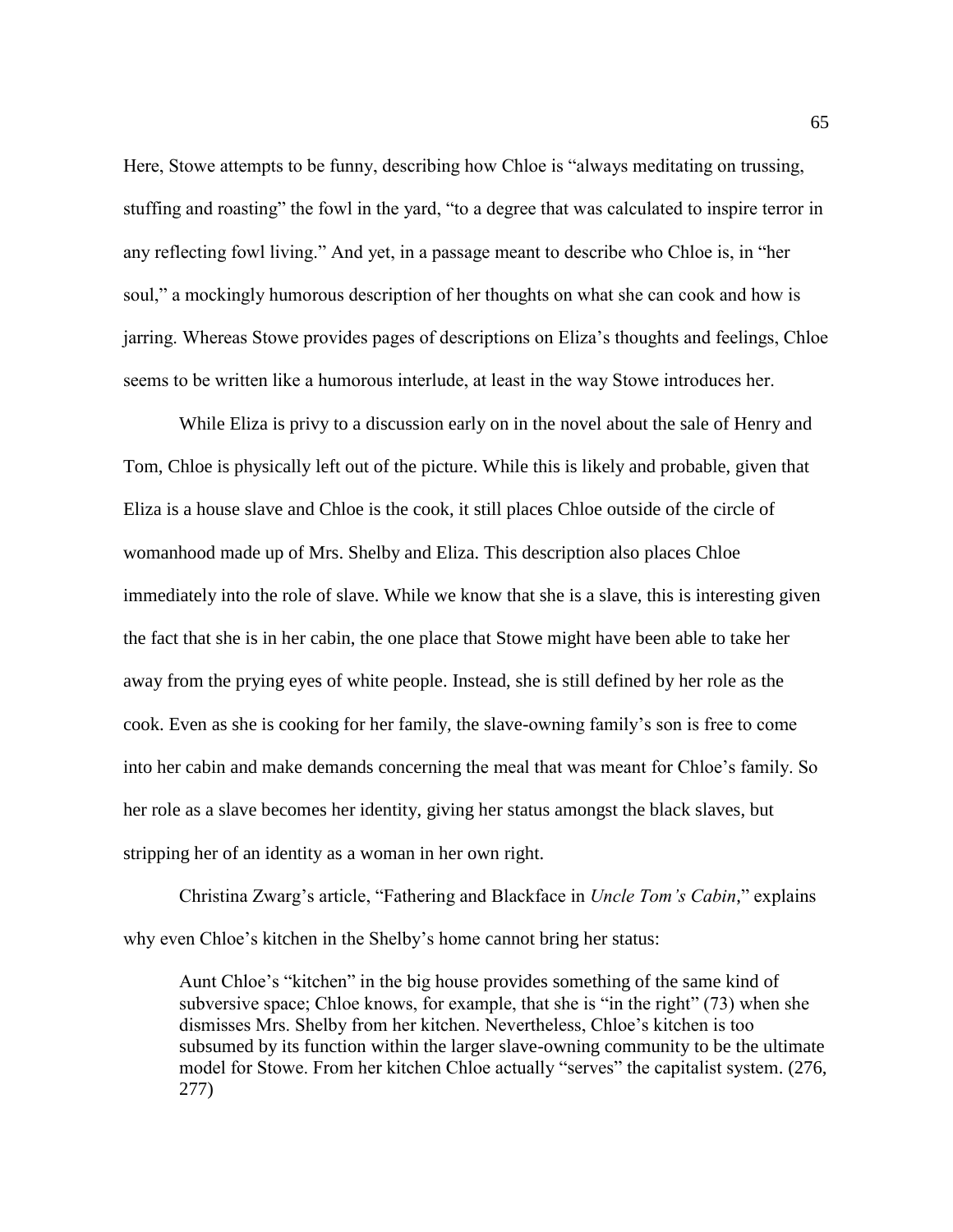If Chloe's role as the cook gives her status, it is expected that her kitchen is the place where she is truly a woman. However, there is no way out of the fact that she is a slave to the system. This seems obvious, but Stowe seems to try and give Chloe a role, a sense of purpose, and a sense of self through her role as the cook. If "her" kitchen is not her own and is actually the site where she serves the slave system, then Chloe has nowhere to be herself and Stowe has not written any sort of reprieve into the novel for her.

Stowe goes on to describe Chloe's soul, but it is still in reference to her job. After describing Chloe's cooking and baking, Stowe states,

The arrival of company at the house, the arranging of dinners and suppers 'in style,' awoke all the energies of her soul; and no sight was more welcome to her than a pile of travelling trunks launched on the verandah, for then she foresaw fresh efforts and fresh triumphs. (34)

Here, Stowe attempts to displays Chloe's femininity through her domestic role. However, she ignores the fact that this is Chloe's job. This is not her home and the guests are not her guests. "Fresh efforts" do not lead to "fresh triumphs" (34) when the efforts are not for her own home.

The description of the interior of Chloe's home is much more humble and comes across as mocking. Stowe describes the humble home with "a piece of carpeting" by the bed. She states,

On this piece of carpeting Aunt Chloe took her stand, as being decidedly in the upper walks of life; and it and the bed by which it lay, and the whole corner, in fact, were treated with distinguished consideration and made, so far as possible, sacred from the marauding inroads and desecrations of little folks. In fact, that corner was the drawingroom of the establishment. (34)

While Eliza's room is written in a normal tone of voice, it seems here that Stowe is mocking Chloe. Chloe has attempted to make the one-room shack into more than what it is and Stowe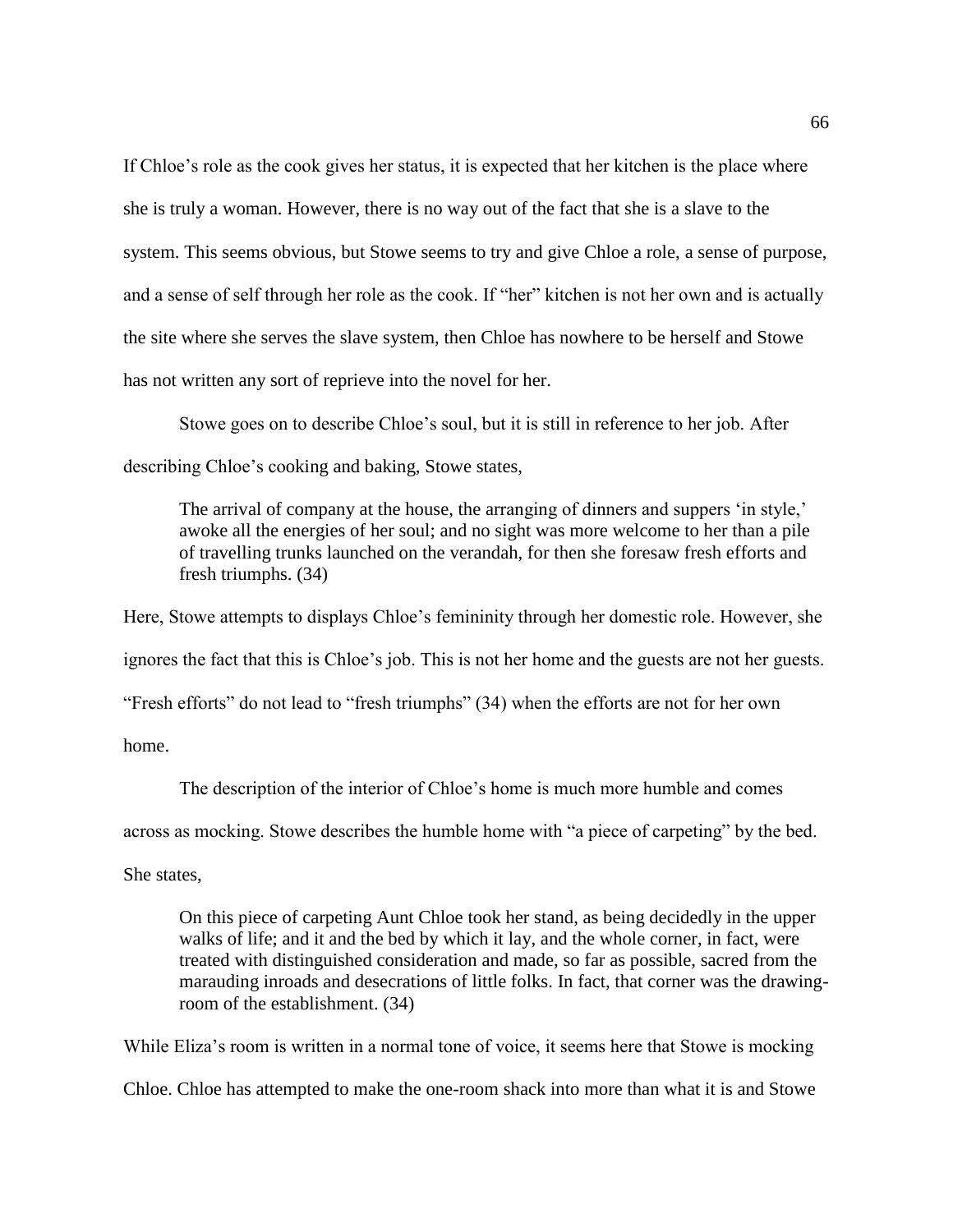invites the reader to laugh with her about it. The carpet and the imaginary drawing room are a remnant of someone else's life and an attempt at rising out of their station. And yet, the unrealistic nature of the drawing room is what puts Chloe squarely back in her place. She can only dream and seems content to do so, with no aspirations for a cabin of her own. Here, Stowe provides a glimpse into Chloe's thoughts, but the reader can still only guess at her motivations and feelings. Rather than marking the difference between the two women's living situations, Stowe mentions them but treats Chloe as if she is unaware of her circumstances, stating that Chloe believes herself to be "decidedly in the upper walks of life" (34). It is clear from the descriptions of Mrs. Shelby's living quarters and Eliza's rooms that Chloe is not in the upper walks of life, so the reader is left to wonder if Stowe believes that this is good enough for Chloe or if she is making fun of the woman's ignorance.

Unlike Eliza and Cassy, Chloe is not white. Stowe makes sure to describe her as black and nothing else. Correspondingly, she does not have a close relationship with any white women. However, Stowe does write a few scenes where Chloe and Mrs. Shelby have conversations and she also uses Rachel Halliday as a white version of Chloe. As Ammons describes in "Heroines in *Uncle Tom's Cabin*," "For Stowe, Rachel Halliday's beauty issues from her perfection as a mother and from the way she uses her power in what is in practice a matriarchal (because completely home-centered) community" (166). Stowe is able to see beauty in Rachel Halliday, despite the fact that she is not as physically beautiful as Eliza. With Rachel, Stowe shows the importance of the matriarchy and of maternal figures. And yet, Chloe, the woman most like Rachel, is never described as beautiful. Instead, she is found severely wanting next to Rachel's example. Here again, where Stowe could have made one of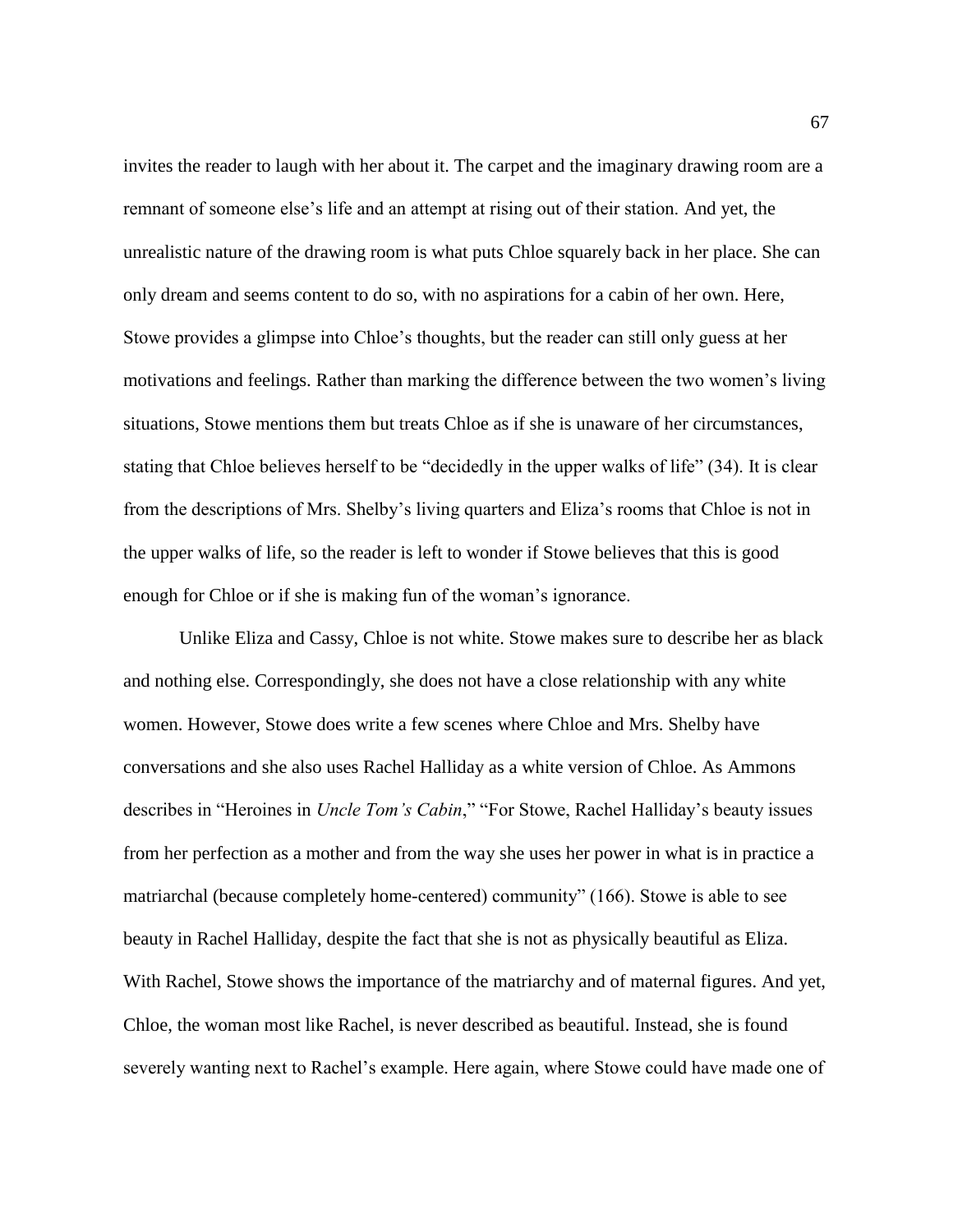the slave characters human and believable and equal to a white character, Stowe very purposely makes Chloe look foolish next to Rachel, who should have been her counterpart.

Brown's article, "Getting the in the Kitchen with Dinah: Domestic Politics in *Uncle Tom's Cabin*," describes the "ideal kitchen," according to Stowe's sister, Catherine Beecher, author of *Treatise of Domesticity*. Using Beecher's book, Brown explains that "The ideal kitchen in *Uncle Tom's Cabin* functions smoothly under the aegis of "motherly loving kindness" (I, 196)" (512). Rachel Halliday runs a kitchen that best reflects Beecher's ideal domesticity: "Rachel embodies and dispenses that spirit of love, 'diffusing a sort of sunny radiance' over meal preparations (I, 204)" (512). It is the "abundance and generosity" in Rachel's kitchen, in conjunction with the "Christian 'spirit of love'" (512), that makes her kitchen an example of Christian domesticity. Brown also compares Rachel Halliday to Ophelia, referring back to Stowe's *Key to Uncle Tom's Cabin*, where Stowe explains that "despite her 'activity, zeal, unflinching conscientiousness, clear intellectual discriminations between truth and error, and great logical and doctrinal correctness,'" she "'represents one great sin': the lack of the Christian 'spirit of love'" (512). However, I would like to compare Rachel Halliday to Chloe. Chloe has some of the abundance and some of Rachel's kindness, but not a true Christian spirit of love. She is childish, uninterested in God, and she holds grudges in her kitchen. Stowe makes a comparison between her and Rachel Halliday, but does not acknowledge that Chloe's experience is different. While Rachel Halliday lives in Stowe's dream-like "utopian domestic economy" (512), and runs her own kitchen, Chloe is a slave, managing Mrs. Shelby's kitchen. And while Stowe has written Chloe as lacking in realistic feeling, she holds her to the same standard that Rachel Halliday represents. Here, Chloe is

68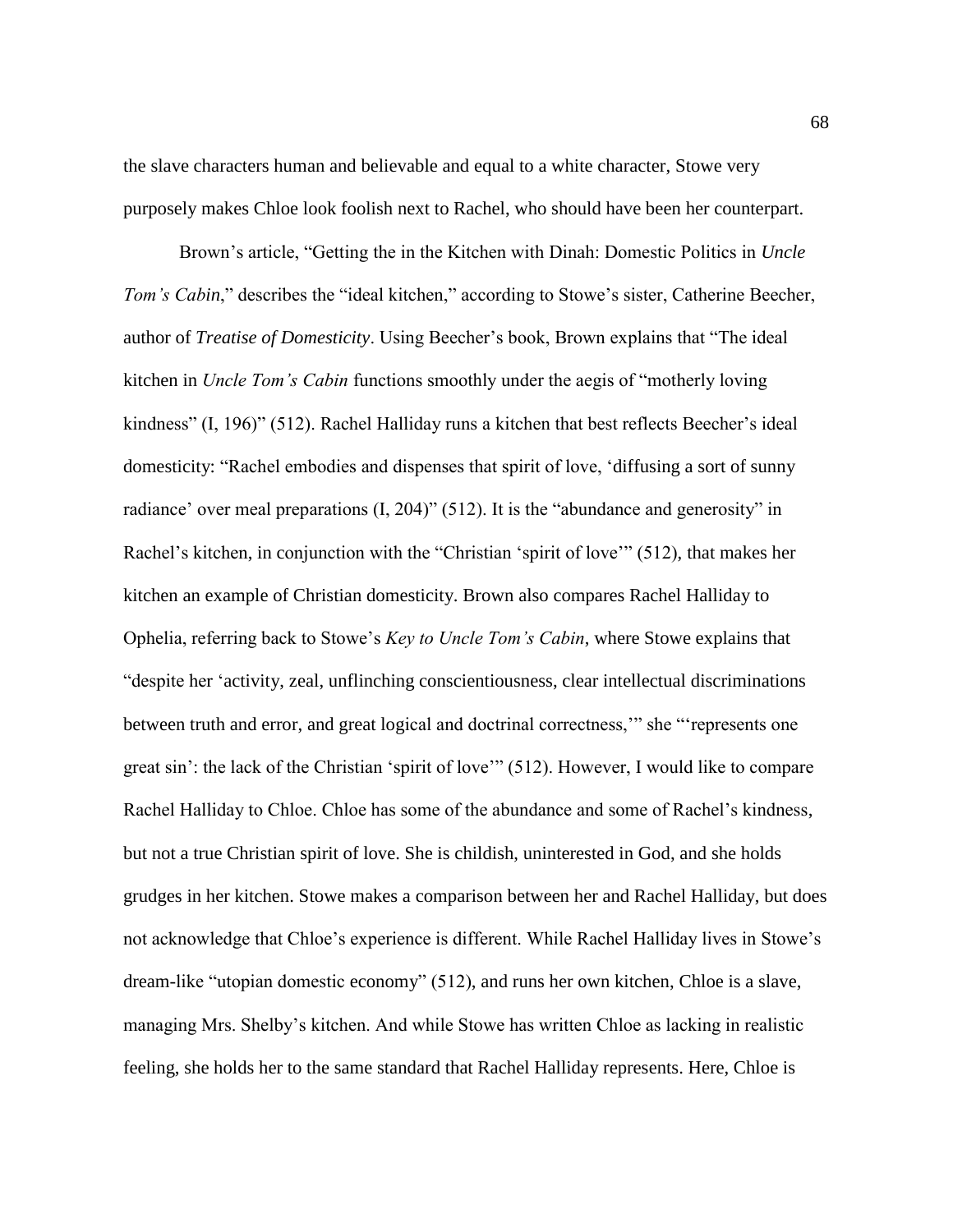failing at True Womanhood in the same area that she defines herself by, which is her role as a cook and her comfortable home with abundant food and beauty. Because she cannot reach Rachel Halliday's status, she is pushed back to the bottom of the hierarchy while Stowe continues to write, seemingly unaware of the problems within the narrative.

Salvation is a continuous, recurring problem with Chloe. While the true woman is expected to be pious, Chloe struggles with piety. Her actions are often not pious, and her husband continuously reminds her that her attitude is not Christian either. When Eliza runs away, Chloe takes on the attitude of Mrs. Shelby in despising Mr. Haley and refusing to help hurry the search:

Though Mrs. Shelby had promised that the dinner should be hurried on table, yet it was soon seen, as the thing has often been seen before, that it required more than one to make a bargain. So, although the order was fairly given out in Haley's hearing, and carried to Aunt Chloe by at least half a dozen juvenile messengers, that dignitary only gave certain very gruff snorts, and tosses of her head, and went on with every operation in an unusually leisurely and circumstantial matter. (67)

While the other slaves are treating the scenario as a joke, Chloe is serious about her duty in refusing to do anything that might help Mr. Haley. And yet, once again, it seems as though Stowe is mocking her seriousness, just as she did with the so-called drawing room in Chloe's cabin. Here, Chloe takes control of her domestic duties, refusing to do them quickly on principle, but also to aid in Mrs. Shelby's cause. She is also very un-ladylike, with her "very gruff snorts, and tosses of her head." It is difficult here to know if Stowe will do anything for a laugh from her readers or if she truly does not see how much of a caricature Chloe is, even in serious moments.

Soon, Chloe has an audience in the kitchen, as she begins to relate the Bible to Mr. Haley. When little Jake says that Haley will "go to torment, and no mistake" (68), Chloe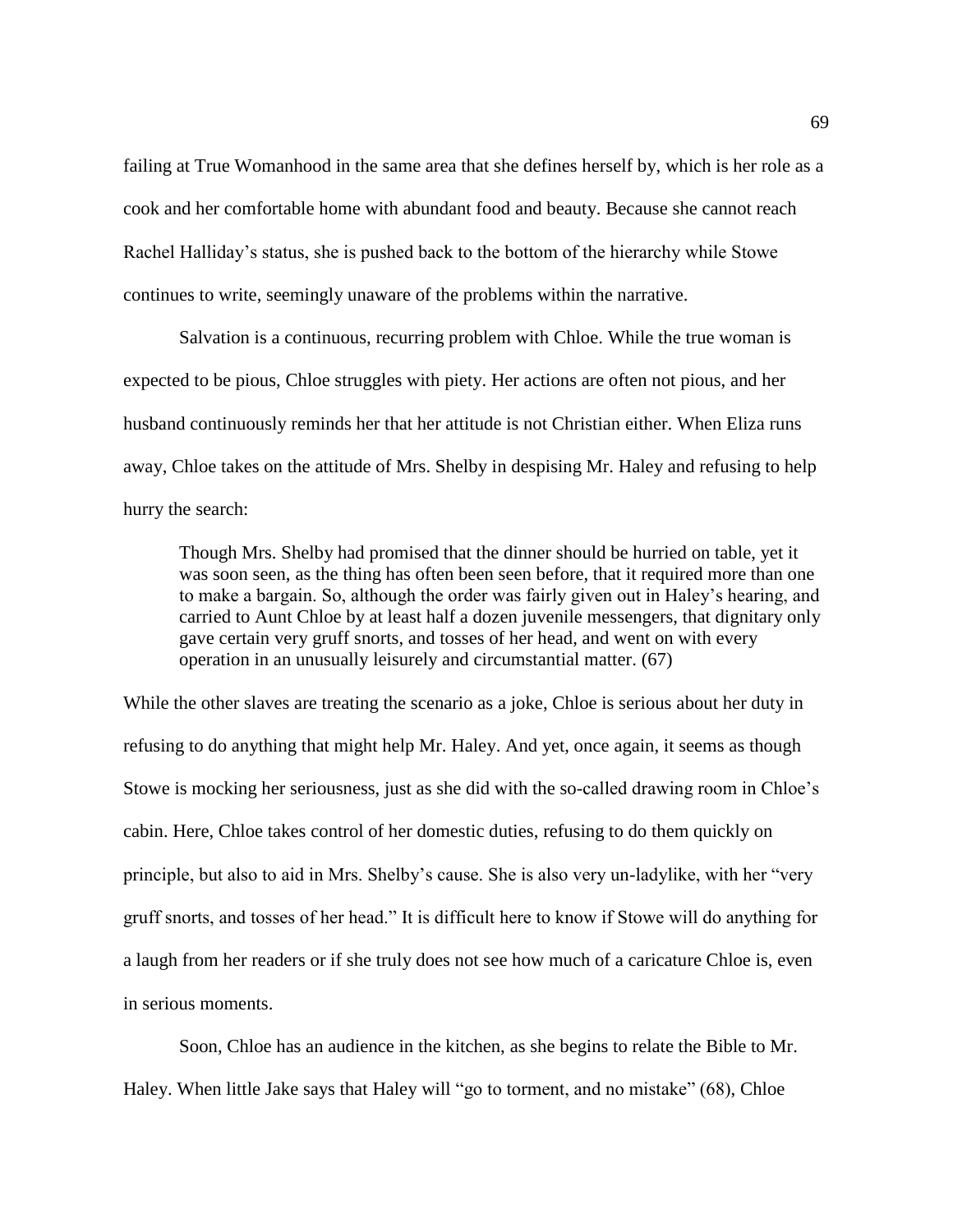replies by stating, ""He desarves it!" and ""he's broken a many, many, many heart,—I tell ye all!"... "it's like what Mas'r George reads in Revelations,—souls a callin' under the altar! and a callin' on the Lord for vengeance on sich!—and by and by the Lord he'll hear 'em—so he will!"" (68). Upon hearing this, Uncle Tom enters the kitchen and tells everyone there, including Chloe, that they shouldn't wish that on anyone. Chloe argues with him and cries, only for Tom to say, ""Pray for them that 'spitefully use you, the good book says"" (68). Unlike Mrs. Shelby or even Eliza, Chloe's husband chastises her and he is the one to remind her of how Christianity requires her to act. In a reversal from those wives and their husbands, Chloe is the one to tell her husband that forgiveness is too difficult while he continues to remind her that they must do it.

On the day that Uncle Tom is taken away, Chloe once again must be reminded by him to trust God. She is the one who begins to complain about him being taken away and makes pointed statements about what is expected of them as slaves while also questioning the idea that they should accept it. Bringing God into the conversation twice, she asks how the Lord expects her to "be resigned."

"S'pose we must be resigned; but oh Lord! how ken I? If I know'd anything whar you's goin', or how they'd sarve you! Missis says she'll try and 'deem ye, in a year of two; but Lor! nobody never comes up that goes down thar! They kills 'em! I've hearn 'em tell how dey works 'em up on dem ar plantations". (107, 108)

Tom tells her, ""There'll be the same God there, Chloe, that there is here"" (108). She responds by saying that "'de Lord lets drefful things happen, sometimes. I don't seem to get no comfort dat way'" (108). The two argue about the Lord for another page, with Tom once again playing the role that a wife is supposed to play in True Womanhood, bringing his wife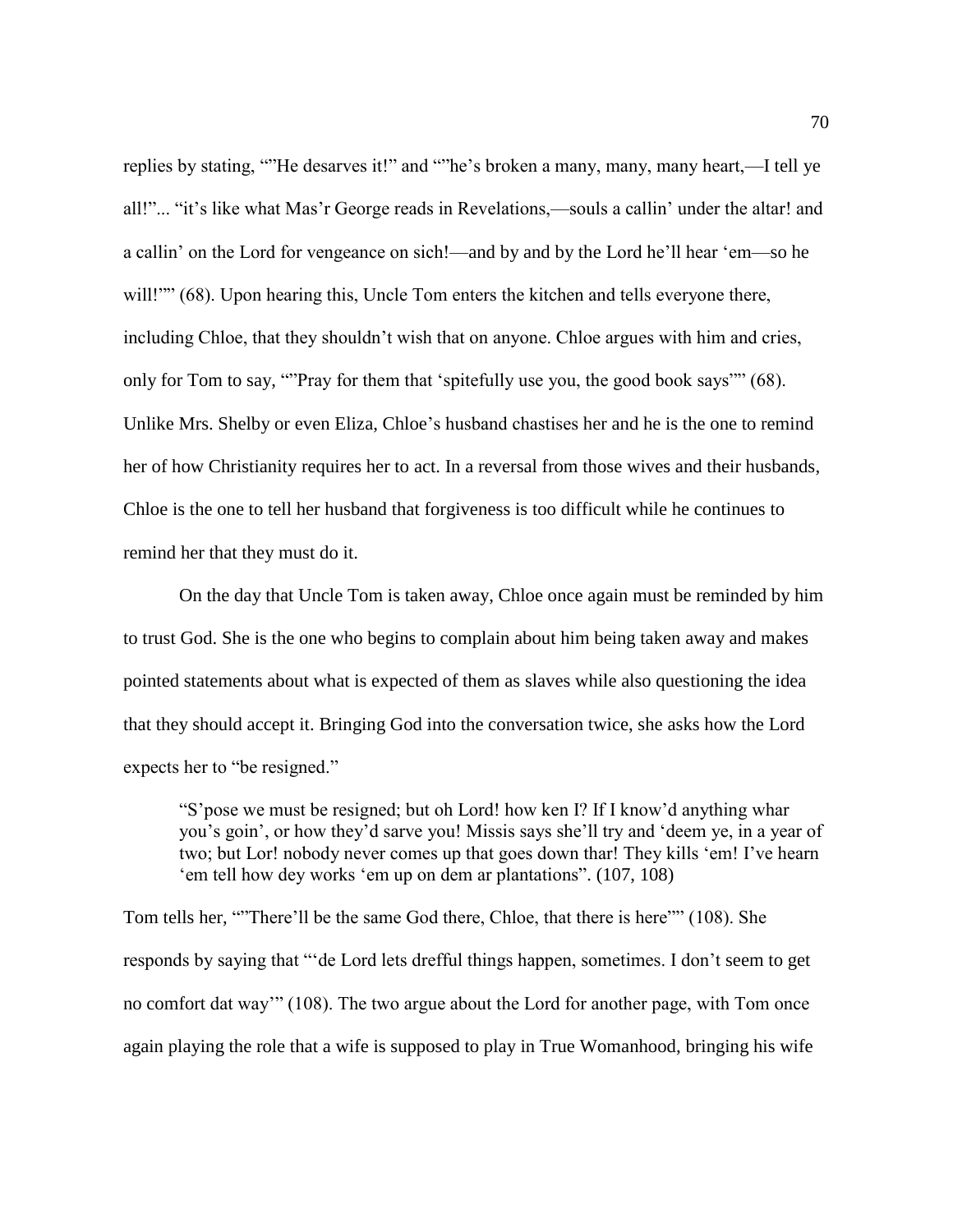consistently back to Christianity and piety. Here, though the reader is given a glimpse into Chloe's real thoughts, Tom's reprimand renders those opinions useless and un-Christian.

At the end of the novel, when young George tells Mrs. Shelby and Chloe that Tom has died, Mrs. Shelby is the one to remind Chloe of Christ. After Chloe goes to leave the room, Mrs. Shelby draws back and Chloe apologizes for crying on her: "'O Missis! 'scuse me, my heart's broke,—dat's all!" (464). Instead of treating Chloe as a woman who has just lost her husband due to the Shelbys' own money problems, Mrs. Shelby tells her, "'I know it is… and *I* cannot heal it, but Jesus can. He healeth the broken hearted, and bindeth up their wounds" (464). While there is nothing wrong with Mrs. Shelby's statement in terms of Christian belief, it once again ignores that Chloe is a real woman. Chloe is reminded again to turn to Jesus, with no apology for what the Shelbys' sin of slave owning has cost her. She is found wanting once again when compared to Mrs. Shelby and to her now-deceased husband. Here, Stowe's concern for the status of white women is most clear. Stowe is completely unaware that it is wrong for Chloe to have to appease or comfort Mrs. Shelby, instead of the other way around.

As a black woman, Chloe is treated in much the same way that her children or the younger Topsy are treated. As a result of her childlike identity, she is told what to do by almost everybody, leaving the reader no room to imagine how Chloe would fare if slavery were abolished. Even young George is able to invade Chloe's home and time, while Stowe gives her no agency or legitimate emotion. Stowe portrays a world that is unrealistic by allowing young George into Chloe's home, but describing no displeasure from her. Instead, Chloe welcomes "young Mas'r George, a smart, bright boy of thirteen" (35) into her home during her family's dinnertime, although she has already made dinner for the masters' house.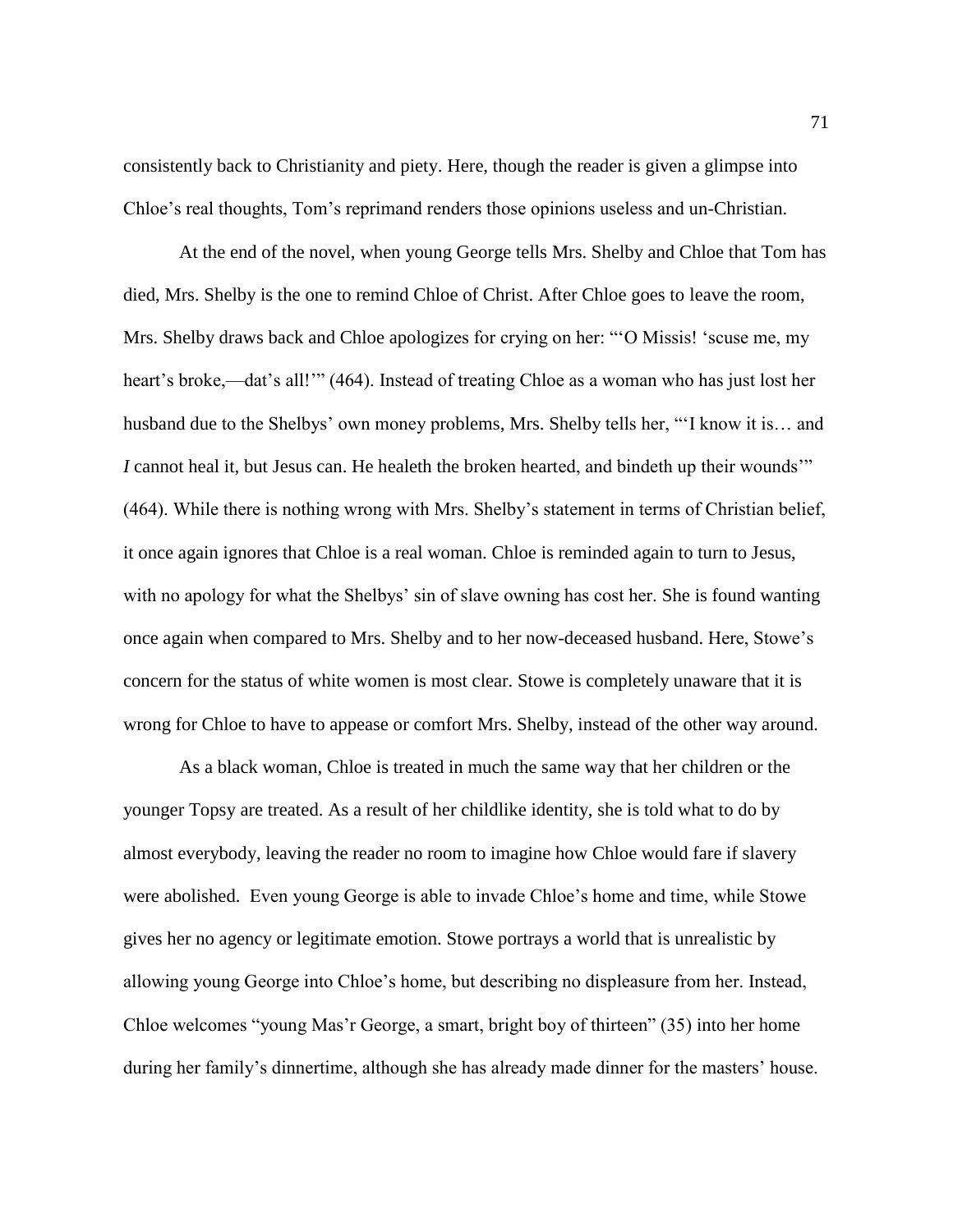George stays to teach Uncle Tom to write, eat dinner, and lead a prayer meeting, while Chloe dotes on him above her own children and husband. Despite the fact that she is supposed to be making dinner for her family, when George asks about dinner being ready, she tells her children, "'Here you, Mose and Pete! get out de way, you niggers! Get away, Mericky, honey,—mammy'll giver her baby some fin, by and by'" (36). Then she tells him, "'Now, Mas'r George, you jest take off dem books, and set down now with my old man, and I'll take up de sausages and have de first griddle full of cakes on your plates in less dan no time'" (36). Stowe makes clear points about the amount of power that the child of a slaveholder has, but ignores the possibility that Chloe would have an opinion on a child master invading her home and time with her family. In general, Chloe has few opinions of her own, though she does make a few comments about slavery, only to be reprimanded by Tom, who tells her to act more Christian.

Even as George is helping Tom with the alphabet, both Tom and Chloe marvel at how smart he is. Chloe even says, "How easy white folks al'us does things!" (35). She goes on to praise George, saying, "'The way he can write, now! and read, too! and then to come out here evenings and read his lessons to us,—it's mighty interesting!'" (35). The mood in this scene is uncomfortable, as Stowe does not attempt to correct anything that Chloe is saying. There is no mention of Chloe having her own feelings or being at work, as she would likely be. Instead, this attitude is written as if these are her real feelings. It becomes unclear what Stowe is trying to accomplish here by writing Chloe, an adult woman, as a doting slave in awe of a white child.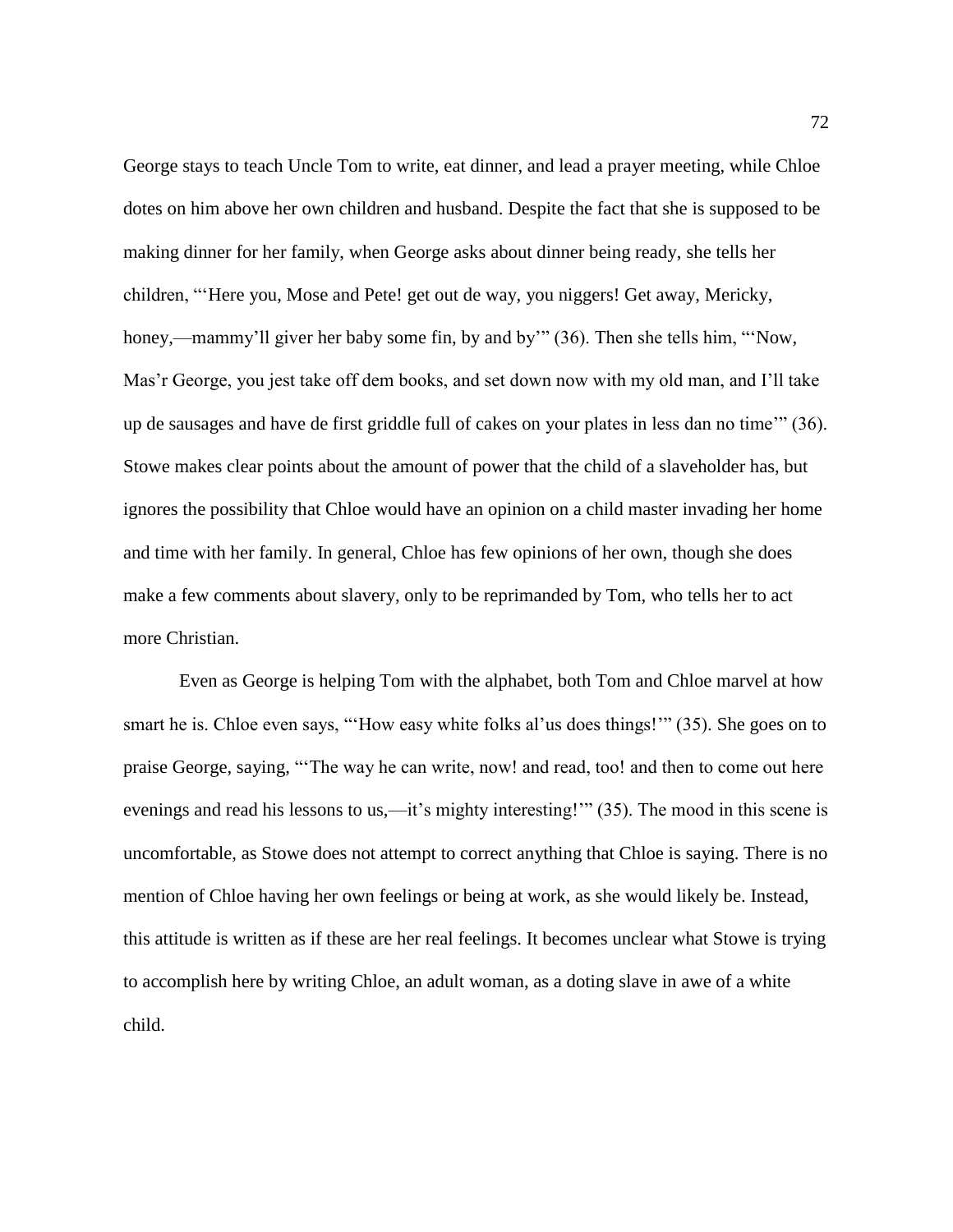In "Heroines in *Uncle Tom's Cabin*," Ammons quotes Alice C. Crozier, saying that, "the novel characterizes mothers as "the real saviors of society," and writes about Stowe's focus on maternal characteristics and their relatedness to Christian characteristics. However, Chloe is the only mother in the novel who does not display the maternal instinct seen in the other women. From the beginning of the novel, when Chloe's boys are running wild and she pays little mind to them to the conversation when she asks Mrs. Shelby if she can be hired out, her children are never a major concern. It is Mrs. Shelby who asks Chloe if she minds leaving her children, and Chloe insists that they're old enough to take care of themselves, despite the fact that they are just children. By Stowe's definition, Chloe's carelessness as a mother means that she is not a full woman, as she is not fulfilling her most important duty as a woman and a Christian. She fails as a woman because Stowe writes Mrs. Shelby as the mother figure over Chloe, while Chloe is set up for failure. She will always act like the child, rather than an adult woman and mother.

In the article, "Imitation Nation: Blackface Minstrelsy and the Making of African American Selfhood in *Uncle Tom's Cabin*," Richards argues that the entire introduction to Chloe and her children constitutes blackface. If so, it makes sense that Chloe would never be able to be truly maternal. Her own children "represent the irrepressible, disorderly minstrel slave" (207). The only complete scene in Chloe's house with her family is a minstrel show. In the reader's first introduction to Chloe as a mother, she is a joke.

The article by Ammons shares Stowe's definitions of femininity and womanhood, all hinging on motherhood. Ammons uses the argument that Chloe and Mrs. Shelby work together as maternal figures to save Eliza. But white women in the novel are described more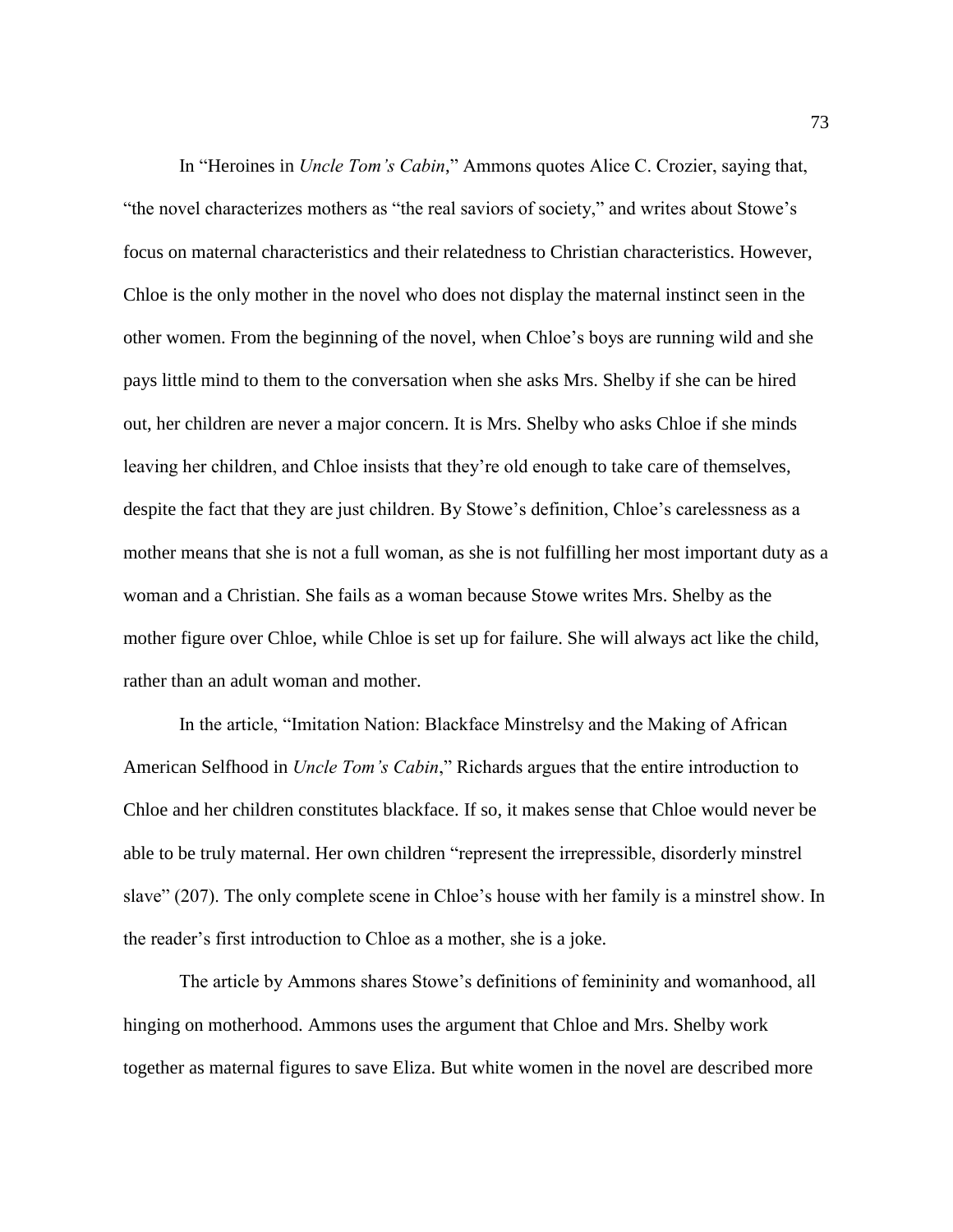fully and more positively than the slave women. While Chloe works with Mrs. Shelby to save Eliza, the act begins when Mrs. Shelby orders it. Mrs. Shelby is always in charge of the slave women on the plantation, no matter how Christian her actions.

From that first time Stowe introduces Chloe in her cabin with George there, Chloe takes care of him before her own children, making her seem to be less of a mother than Eliza, who puts her son before everyone else. Chloe feeds George first and then feeds her children only after he is finished:

Master George had arrived at that pass to which even a boy can come (under uncommon circumstances, when he really could not eat another morsel), and therefore, he was at leisure to notice the pile of wooly heads and glistening eyes which were regarding their operations hungrily from the opposite corner. (39)

Apparently, during the long conversation about Chloe's cooking and George eating until he cannot eat anymore, Chloe's own children have not been fed from the meal she is supposed to be cooking for them. From there, it is George, not Chloe, who feeds the boys, "breaking off liberal bits, and throwing it at them; "'you want some, don't you? Come, Chloe, bake them some cakes"" (39). It becomes clear that Chloe has allowed George to eat all of the food with no concern for her own children. Then she allows him to treat them like dogs, throwing his scraps of food to them. The entire time, Stowe gives no glimpse into realistic maternal thoughts happening in Chloe's head. Finally, Chloe feeds the baby and the boys, but the boys prefer the food thrown to them by George. This passage is full of stereotypes and it is uncertain what Stowe is trying to accomplish. Stock character descriptions flow throughout the passage, unchecked, while the difference between Chloe's mothering and Eliza's is fresh in the reader's mind.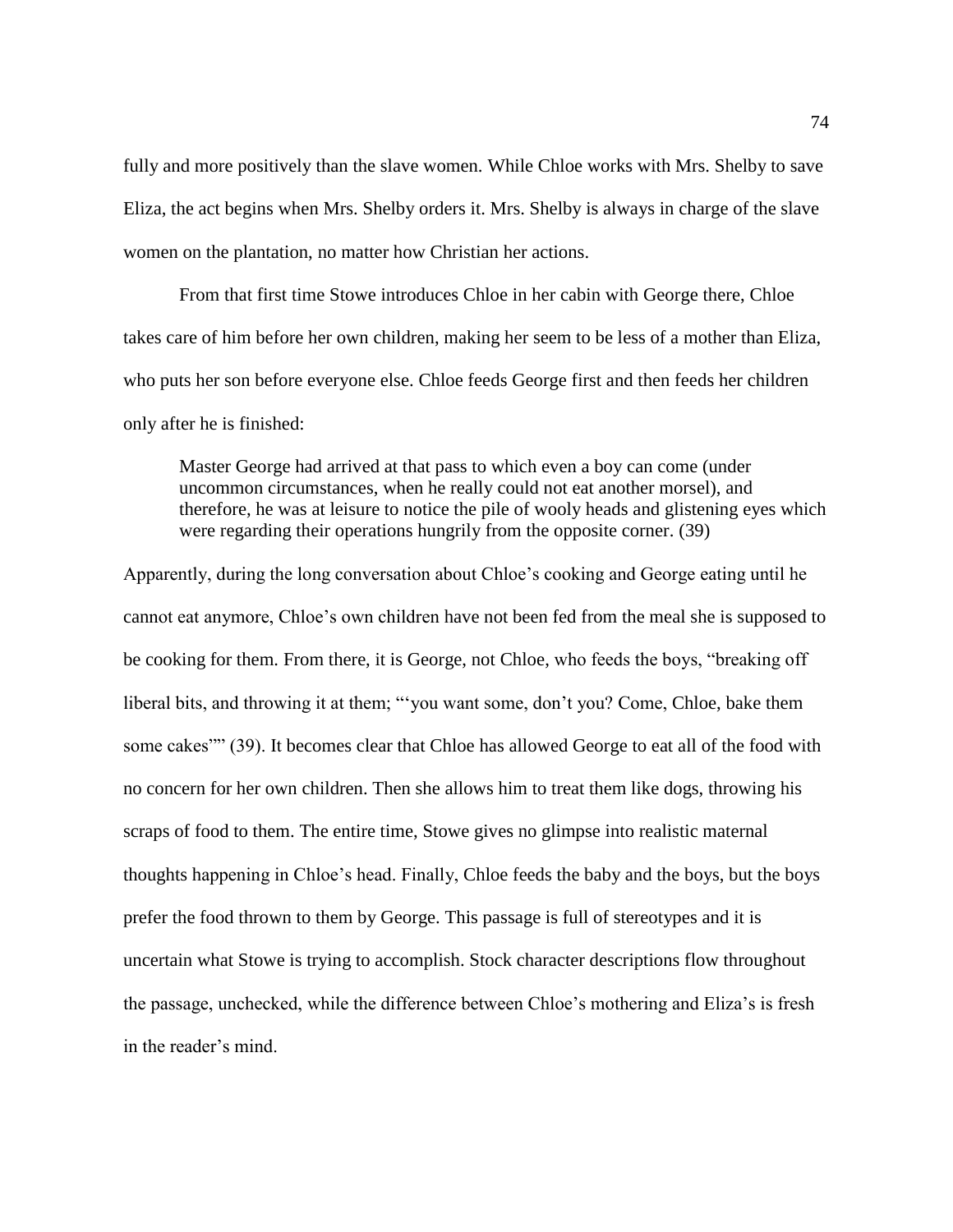As the night wears on, George is invited to the meeting, but Chloe tells her own children to go to bed. Only when George tells her to let them stay does she allow it. The boys are rowdy as they get ready for the meeting and Chloe tells them, "'Come now, be decent, can't ye?'" (41). But George joins the boys in laughing and "the maternal admonition seemed rather to fail of effect" (41). It is clear at this point that George has more control of the situation with Chloe's children than she herself does.

The other character written like Chloe is Topsy. She is also a black slave, but unlike the other women I have described, Topsy is introduced as a child and much later, as a woman. Topsy is written as a slave to her race who can only be saved by Christianity. Stowe's descriptions of her are as a heathen, but the proof for that is often in her appearance: her blackness and her physical body. In Visser's article, Topsy is mentioned as being "transformed" like Tom is in reproductions of the novel, like the plays that often took artistic license with the original text. Visser argues that in these reproductions,

Topsy was reduced to a clownesque, ridiculous type, without any psychological resemblance to Stowe's original Topsy, who attains a sense of belonging and selfhood despite her initial sense of alienation, memorably expressed by her words, "never had no father nor mother, nor nothin'... I spect I grow'd". (Visser)

But this sort of description attempts to simplify and redeem Stowe without real proof. The argument is not about whether Stowe is racist, but rather, whether there are racial problems in the novel and how they show a sense of paternalistic whiteness toward the slaves. Stowe's description of Topsy *is* "a clownesque, ridiculous type," with her redeeming quality being a willingness to accept Christianity and take it to Africa. It is Stowe's willingness to write Topsy in this way at all that is troubling to modern readers because it shows Stowe's Christ complex as a white woman who could only imagine saving the slaves because Christianity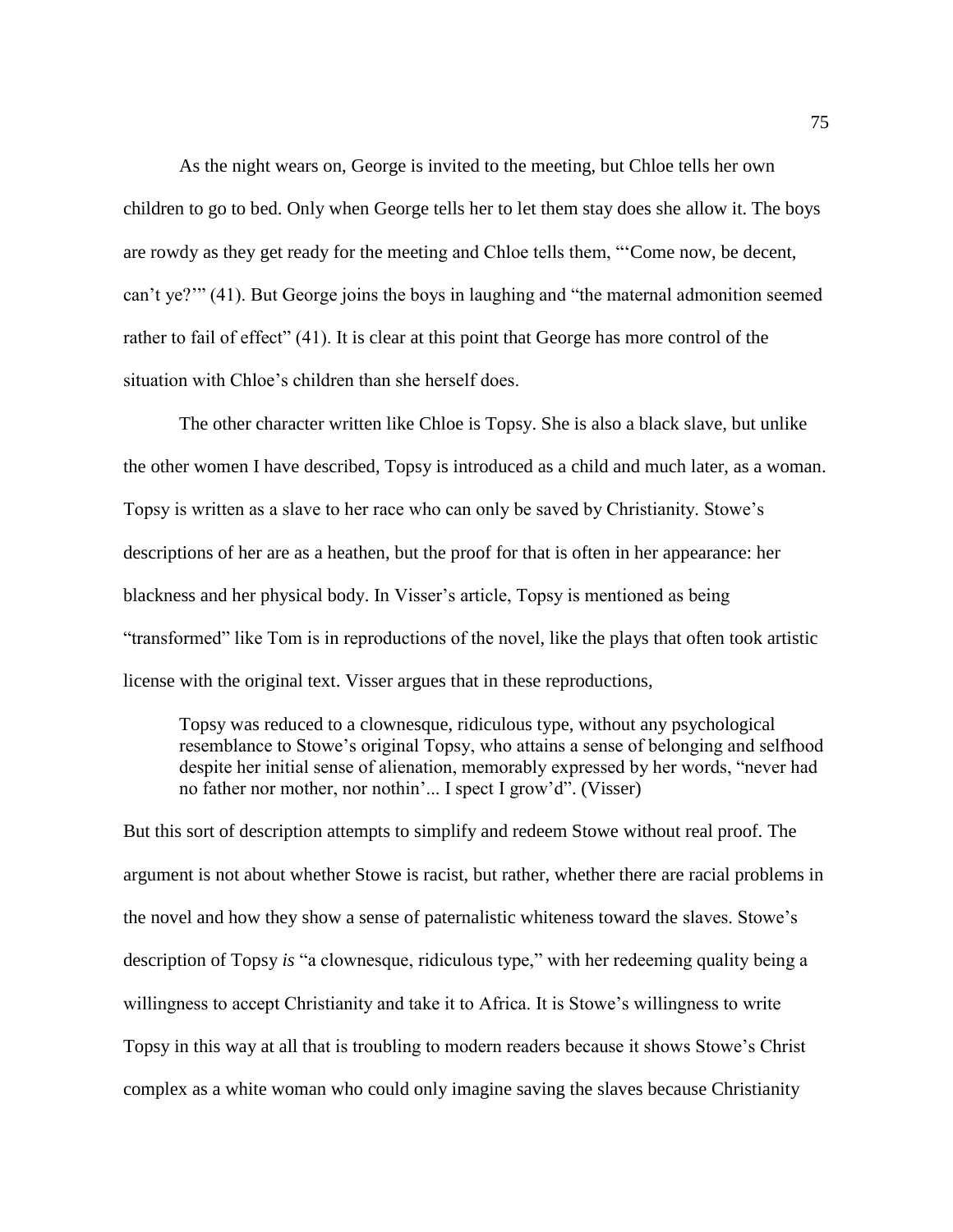demanded that she do it and because only Christianity could save them from their wild and heathen nature.

Chapter 20 begins with St. Clare introducing Topsy as a gift for Ophelia. Stowe's description of the girl is different from descriptions of every other woman in the novel, including Chloe. Stowe writes,

She was one of the blackest of her race; and her round, shining eyes, glittering as glass beads, moved with quick and restless glances over everything in the room. Her mouth, half open with astonishment at the wonders of the new Mas'r's parlor, displayed a white and brilliant set of teeth. Her wooly hair was braided in sundry little tails, which stuck out in every direction. The expression of her face was an odd mix of shrewdness and cunning, over which was oddly drawn, like a kind of veil, an expression of the most doleful gravity and solemnity.

In this passage, Stowe introduces Topsy by her blackness and goes on to describe her as more of an object than a human girl. Her eyes are "glittering as glass beads" showing no emotion. Stowe even describes her teeth, which is an interesting choice, given that slave traders also checked eyes and teeth for signs of health before buying both slaves and animals. Finally, even Topsy's expression is lacking signs of human life, with "a kind of veil" over it. Instead of giving a description of Topsy's inside thoughts, Stowe addresses her vagueness but makes it a part of her, rather than a fault with the writing. Stowe goes on to use words like "odd and goblin-like" and "heathenish" (253) to describe Topsy's appearance. It becomes clear that she is described as wild because of her lack of Christian values, mimicking the minstrel character most incapable of thought and least likely to have a conscience. There is no acknowledgement from Stowe that her character is taken straight from a minstrel show. Instead, Topsy is used as an example of what black people are like without Christian guidance from white people. It is very clear here where modern readers have found fault with Stowe and with the novel. But to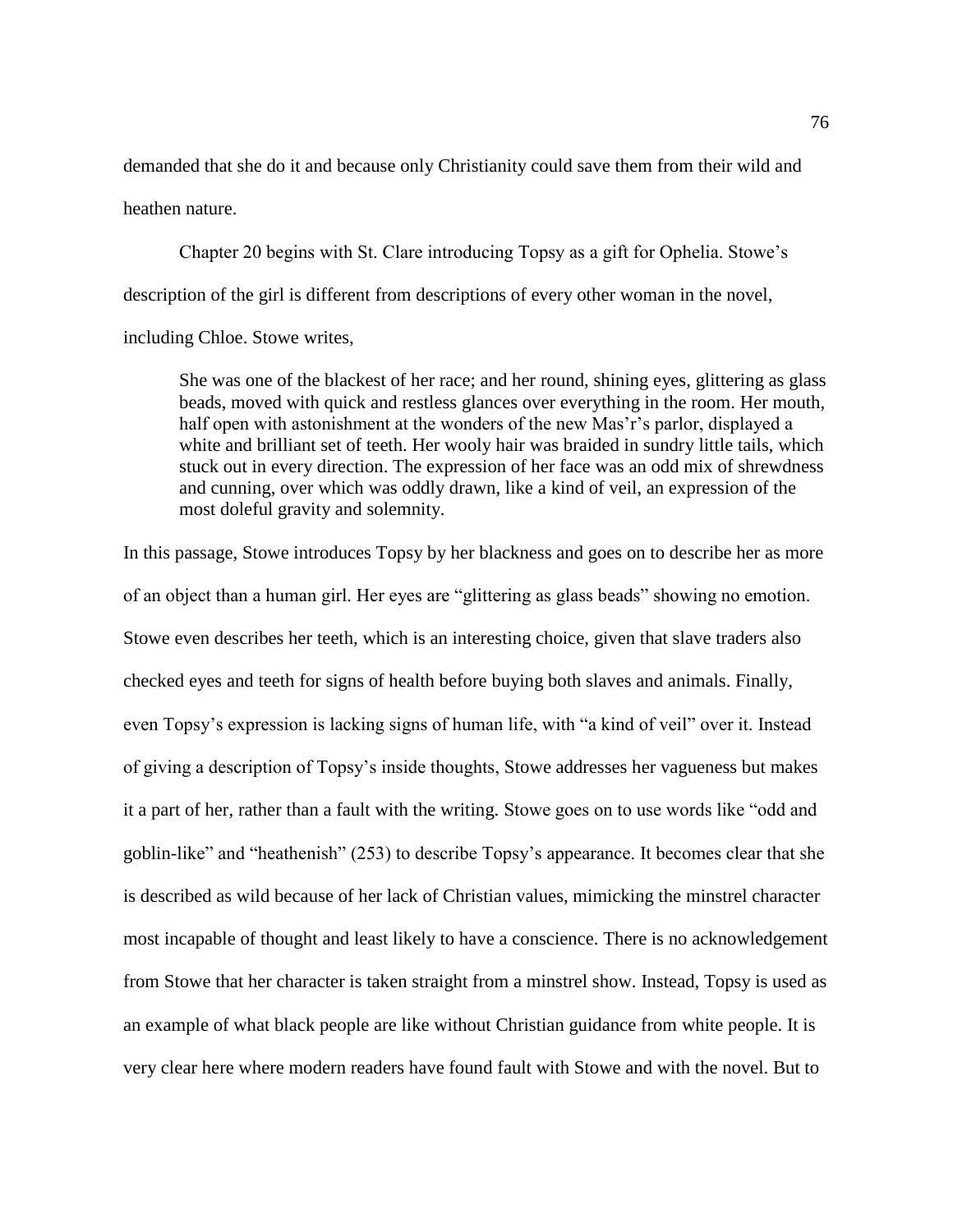describe this passage as simply racist ignores the fact that this was an acceptable and recognizable way of seeing slaves at the time. It actually feels more familiar than the long, drawn-out descriptions of the multiracial women, in which Stowe spends paragraph after paragraph describing their beauty and their relation to whiteness. Here, it feels as though Stowe became lazy, which is problematic when describing a main character with whom readers are expected to relate and understand. The descriptions are so stereotypical that it is hard to believe that the reader will read deeper into them after having descriptions of the multiracial women handed to them and explained by Stowe.

Similar to descriptions of Chloe, Topsy is never described as beautiful. After her initial description, there are consistent references to her looks being heathenish and evil. The next belabored passage describing Topsy's appearance puts her next to Eva:

There stood two children, representatives of the two extremes of society. The fair, high-bred child, with her golden head, her deep eyes, her spiritual, noble brow, and prince-like movements; and her black, keen, subtle, cringing, yet acute neighbor. They stood the representatives of their races. The Saxon, born of ages of cultivation, command, education, physical and moral eminence; the Afric, born of ages of oppression, submission, ignorance, toil, and vice! (261)

This is the first time that Topsy has been treated like a child, despite the fact that Stowe says in the beginning of the chapter that she is "about eight or nine years of age" (253). In contrast to Eva, Stowe once again writes that Topsy is not beautiful. Where Topsy is "black," Eva is "fair," not white. Where Topsy is "keen," Eva is "high-bred." Topsy is "subtle," but Eva is "high-bred." And Topsy is "cringing, yet acute" while Eva is described by her beauty and her "noble brow" (261). The descriptions of the two are not parallel where they should be parallel, and Eva's beauty is described while Topsy's lowliness is described. Stowe also includes an interestingly inaccurate opinion on white and black people's origins, stating that white people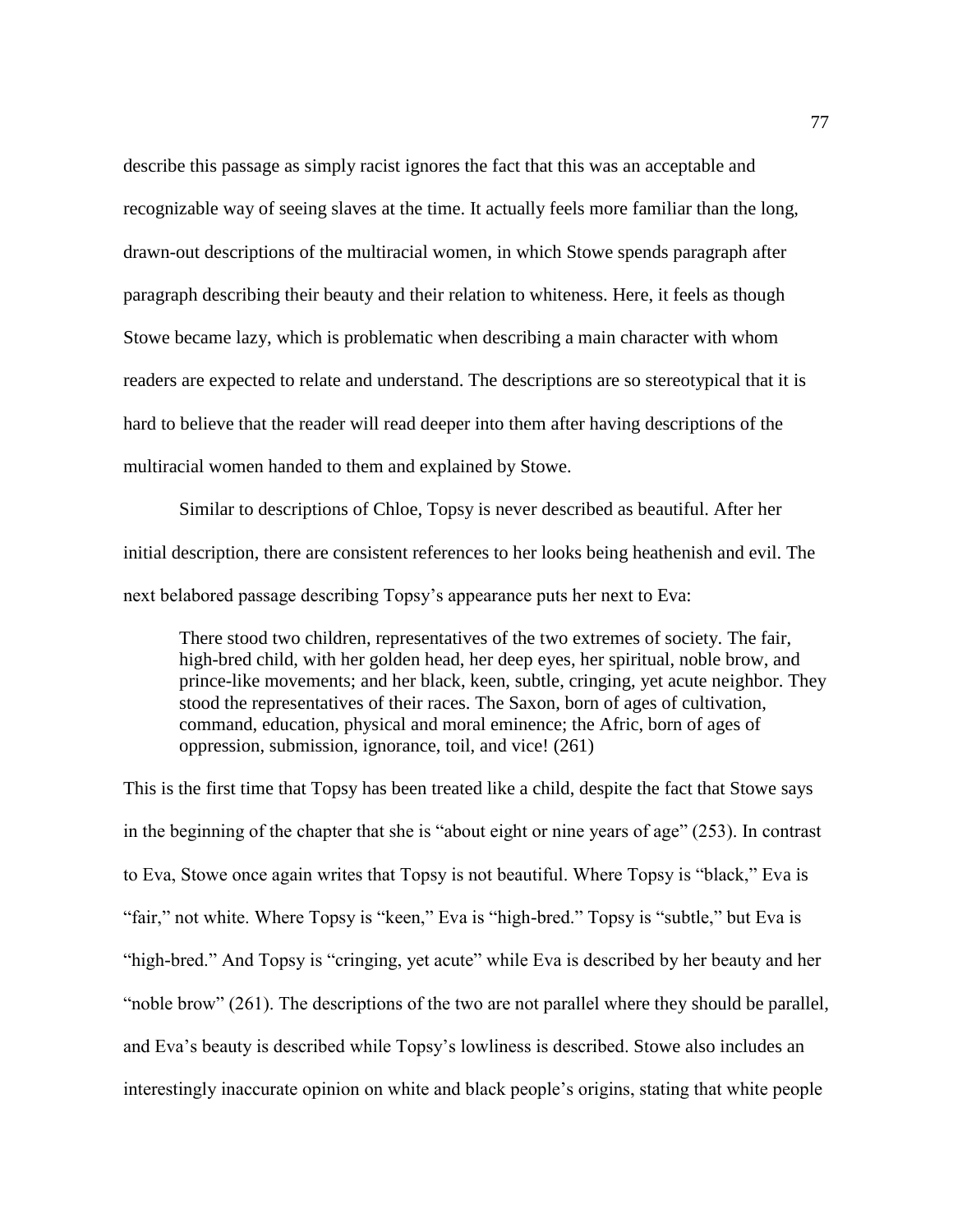are "born of ages of cultivation, command, education, physical and moral eminence." This phrase places no time frame on the claim that white people have always been physically and morally superior and ignores Stowe's entire argument that white people need to fix the sin of slavery. She goes on to describe black people as being "born of ages of oppression, submission, ignorance, toil, and vice." She seems to have no understanding that black people existed before slavery and they had their own societies, cultures, and traditions. This is one of the most blatantly racist statements in the novel, assuming that Africans were inferior in every way before white Christians took them in as slaves. Stowe also describes Topsy as a product of slavery, once again completely disregarding Africans as people with their own cultures and heritages outside of slavery.

After Eva's kindness to Topsy, Stowe writes that these were "the first words of kindness the child had ever heard in her life; and the sweet tone and manner struck strangely on the wild, rude heart, and a sparkle of something like a tear shone in the keen, round, glittering eye; but it was followed by the short laugh and habitual grin" (262). Like an animal, Topsy is described as having a "keen, round, glittering eye" and a "short laugh and habitual grin." She resembles a hyena here, with nothing approachable or realistic behind her face. Unlike the description of Cassy, where her wild face represented a tortured soul inside, Topsy has a "wild, rude heart." There is nothing human or approachable about her. While Stowe is trying to make the point that Topsy has never felt love, she still compares her to Eva with beautiful descriptions of Eva's nature and ugly descriptions of Topsy's nature and appearance.

In one of the novel's most famous scenes, Eva is talking to Topsy about Jesus, with Eva being like an angel or Christ and Topsy being the heathen. When St. Clare and Miss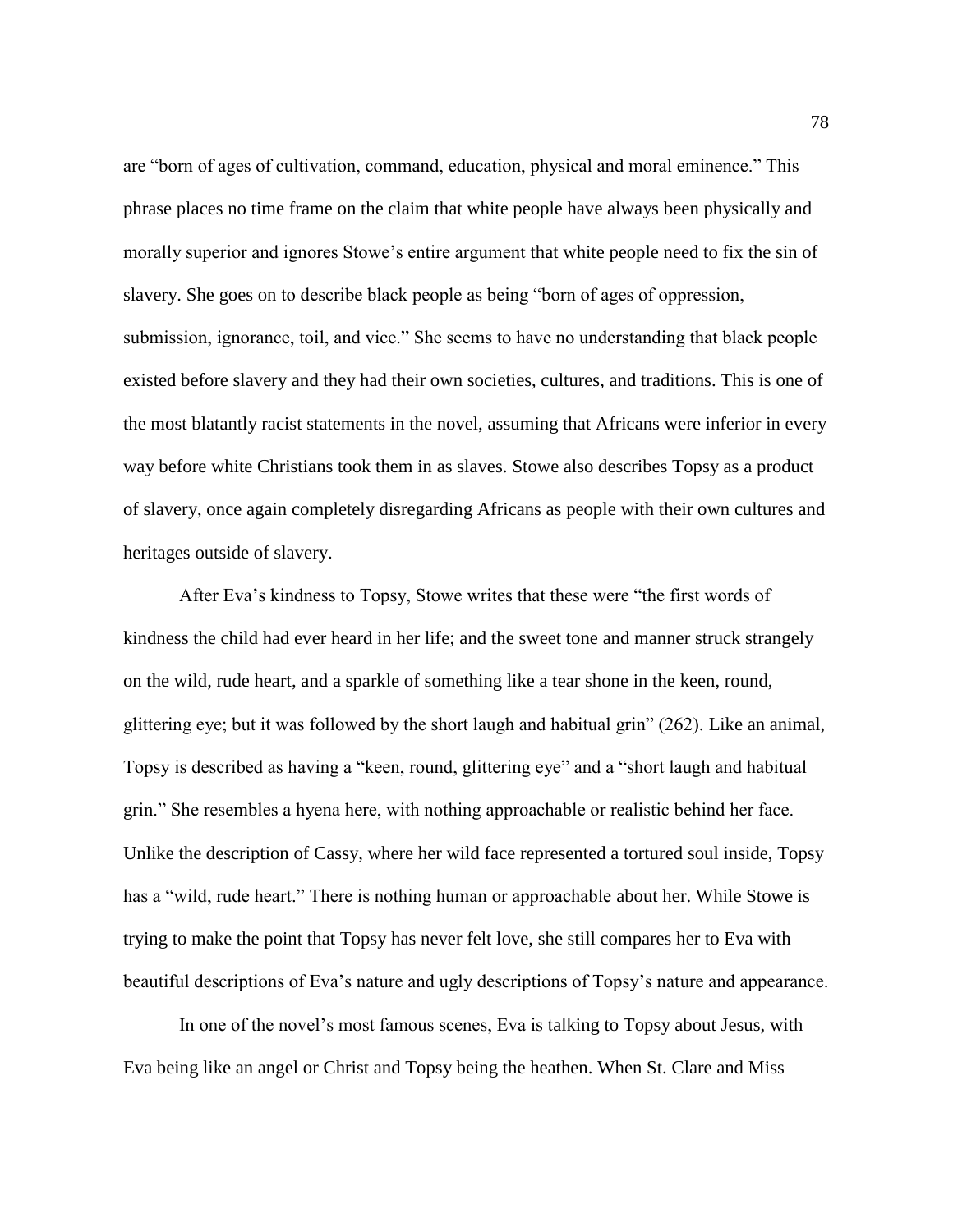Ophelia look in on the two girls, Stowe describes them first by their appearance: "There sat the two children on the floor, with their side faces towards them. Topsy, with her usual air of careless drollery and unconcern; but, opposite to her, Eva, her whole face fervent with feeling, and tear in her large eyes" (300). After expressing her love for Topsy, Eva expresses sympathy for her and tells her about Jesus. After Topsy tells her, ""Couldn't never be nothin' but a nigger, if I was ever so good… If I could be skinned, and come white, I'd try then" (300), Eva responds to this with Christian platitudes, disregarding Topsy's despair. Stowe ignores the immediate problem that the two girls are not treated equally and that Topsy has been made out to be a heathen:

"Poor Topsy!" said Eva, "don't you know that Jesus loves all alike? He is just as willing to love you, as me. He loves you just as I do,— only more, because he is better. He will help you to be good; and you can go to Heaven at last, and be an angel forever, just as much as if you were white. Only think of it, Topsy!— you can be one of those spirits bright, Uncle Tom sings about. (301)

While Eva does make reference to Topsy being equal to white people, it only happens in heaven, where Topsy's deceased self would be allowed to achieve angel status, just like white people. Here, we see Stowe making no distinction between white people and Christians, an occurrence that happens several times throughout the novel.

Everything that Stowe writes in her descriptions of Topsy's appearance is negative and a source of concern for the white women around her. In addition to having no discernable femininity, beauty, or intelligence, Topsy's shortcomings are all described as being due to her lack of Christian training. She is described as droll because of her blackness, while all the descriptions of feeling and emotion go to Eva.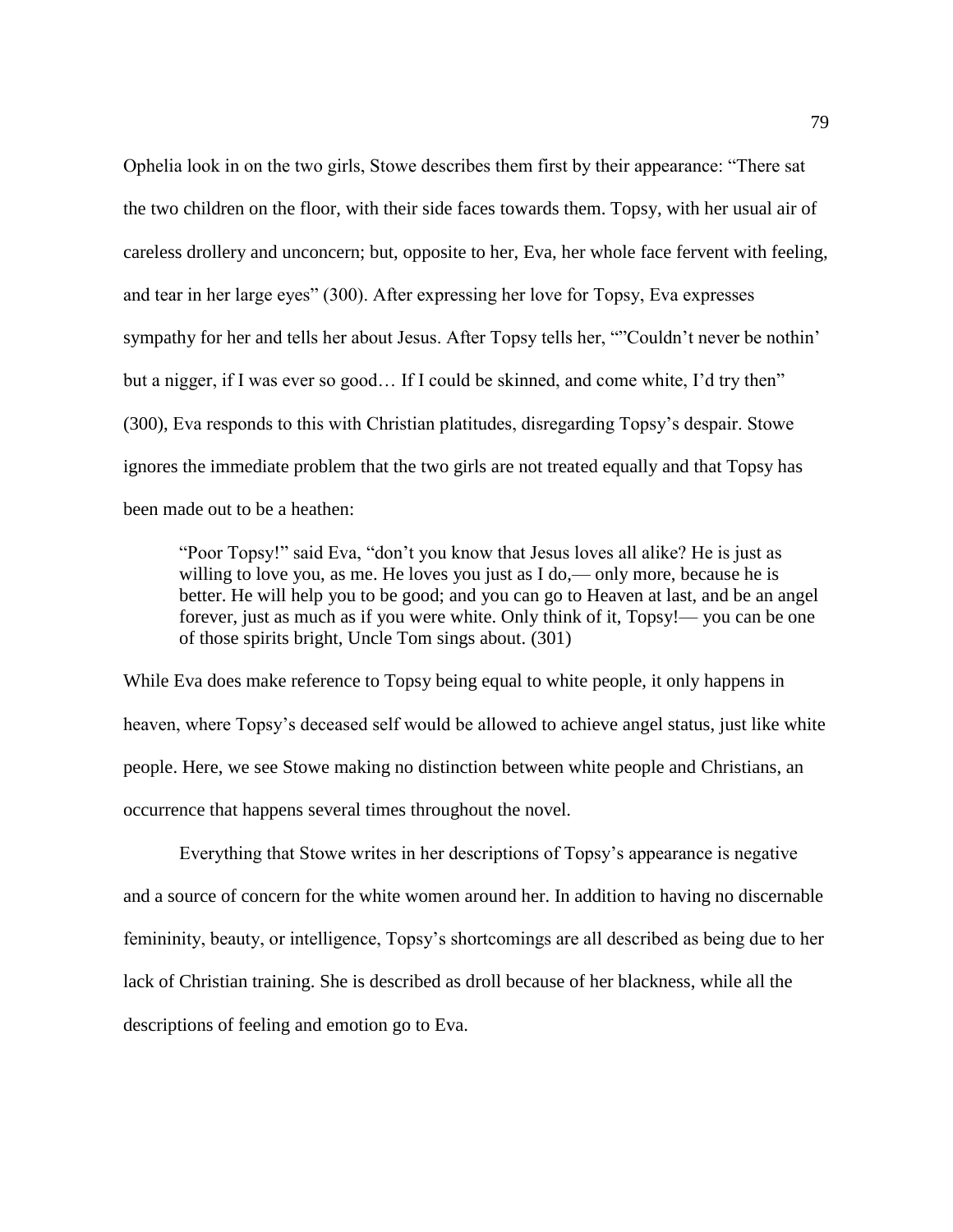From the very beginning of Topsy's part in the story, Stowe makes it very clear to the reader that Topsy has no whiteness in her and she is completely separate from white people. From the description of her appearance to Ophelia's reaction to her, Topsy is a racist caricature taken from the minstrel shows. In contrast to the white people around her, Topsy's actions seem irredeemable. While it can be argued that Stowe is attempting to prove that slavery dehumanizes people, there is still no glimpse that Topsy is a real person at all. She has apparently been so affected by slavery as to believe that she is worthless and inherently wicked, Stowe even places Topsy inside the joke with Mr. St. Clare, who Stowe describes as "a mischievous fellow," and who gives Topsy to Ophelia because he "appeared to enjoy her astonishment" (254). He uses Topsy as a sort of prank on Ophelia, and while Stowe's disgust is apparent, Topsy is the one who suffers. As a main character in the story, she is used as the butt of a joke in a novel meant to make white people think. But they are not thinking about her. They are thinking about the debased man who would find this bad behavior amusing.

Unlike Eliza, Cassy, and even Chloe. Topsy has no one to give her status. She is one of the lowliest characters in the novel, but St. Clare rescues her because he feels sorry for her. Unlike the other characters, she has no pretensions of being part of higher class, and no one else attaches any sort of status to her. Instead, they are either disgusted by her or feel sorry for her. When St. Clare explains to Ophelia why he bought her, her says,

"Why, the fact is, this concern belonged to a couple of drunken creatures that keep a low restaurant that I have to pass by every day, and I was tired of hearing her screaming, and them beating and swearing at her. She looked bright and funny, too, as if something might be made of her;—so I bought her, and I'll giver her to you. Try, now, and give her a good orthodox New England bringing up, and see what it'll make of her". (255)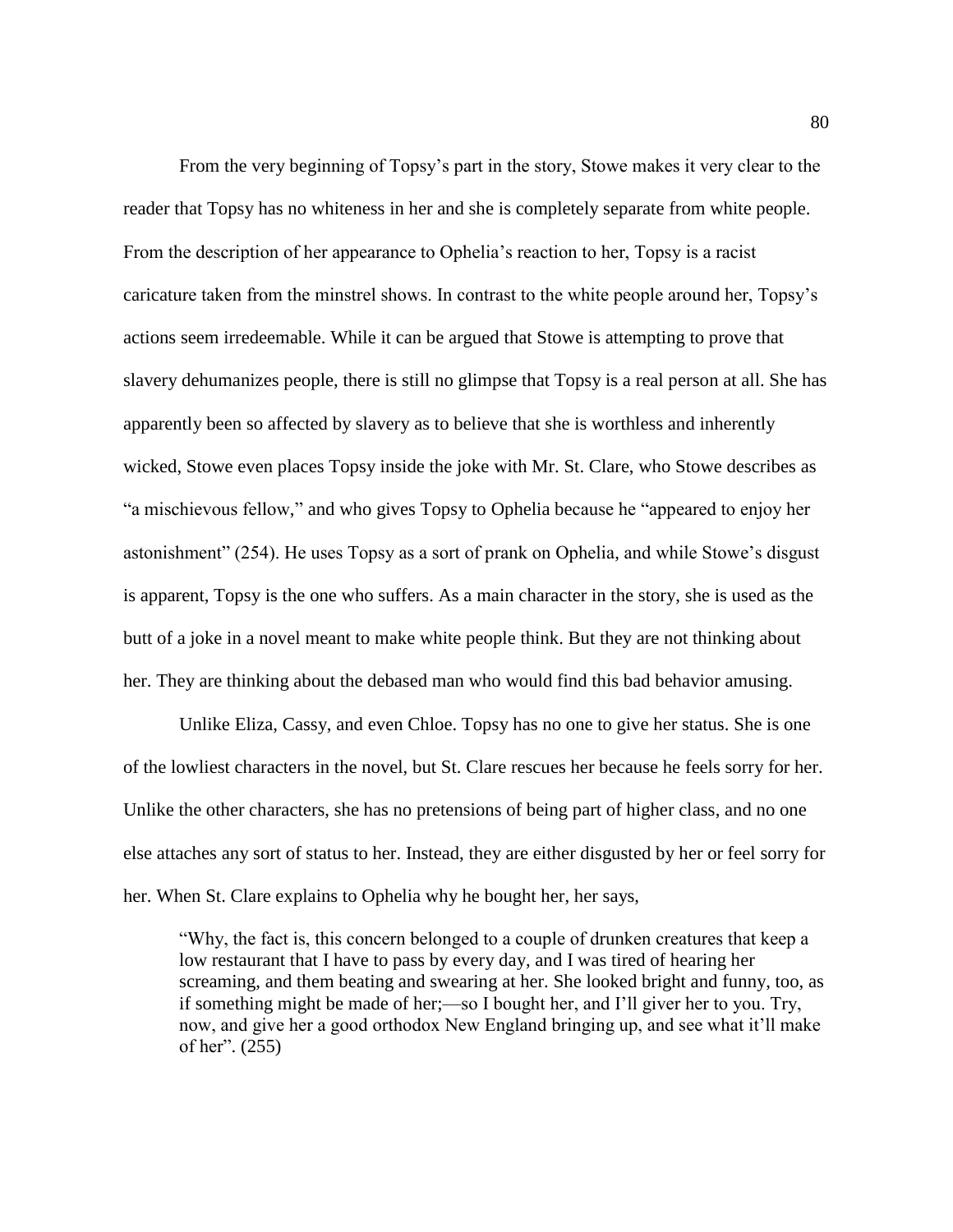Here, we see Stowe's intent to bring even the lowliest black slaves out of slavery. Unlike other slaves, Stowe seems to find no beauty or even humanity in Topsy. Instead, she is "bright and funny." And the real crime is the way that the "drunken creates" treat her. It seems that Stowe is unable to find many redeemable qualities in slaves like Topsy, so she puts the responsibility on white people to have sympathy for the slaves.

Even Miss Ophelia cleans her up; Topsy is described in a way that none of the other slaves are ever described. It seems to be Stowe's intention to draw attention to the horrific indignities that she has faced, but it merely succeeds in stripping more dignity from Topsy. In one of her personal interjections, Stowe tells the reader, "It is not for ears polite to hear the particulars of the first toilet of a neglected, abused child" (256). She spares the white reader the real indignities of Topsy's condition but attempts to frame it as giving Topsy her dignity. However, her focus is "ears polite," meaning that her concern is for white people who are not participating explicitly in slavery and will be unused to the horrific results of neglect. And yet, Stowe goes on to talk about "great welts and calloused spots, ineffaceable marks of the system under which she had grown up thus far" (256). Here, Topsy is more of a symbol than a real child. There are none of the tears that spring up sporadically throughout the novel, and everyone reacts more in disgust than in real pity.

Another problem that separates Topsy from all the other slaves is that she has no idea where she came from. She tells Ophelia, "Never was born,'" and "'never had no father nor mother, nor nothin'. I was raised by a speculator, with lots of others'" (257). Jane goes on to explain to Ophelia, "'Laws, Missis, there's heaps of 'em. Speculators buys 'em up cheap, when they's little, and gets 'em raised for market'" (257). Here, Stowe resorts again to writing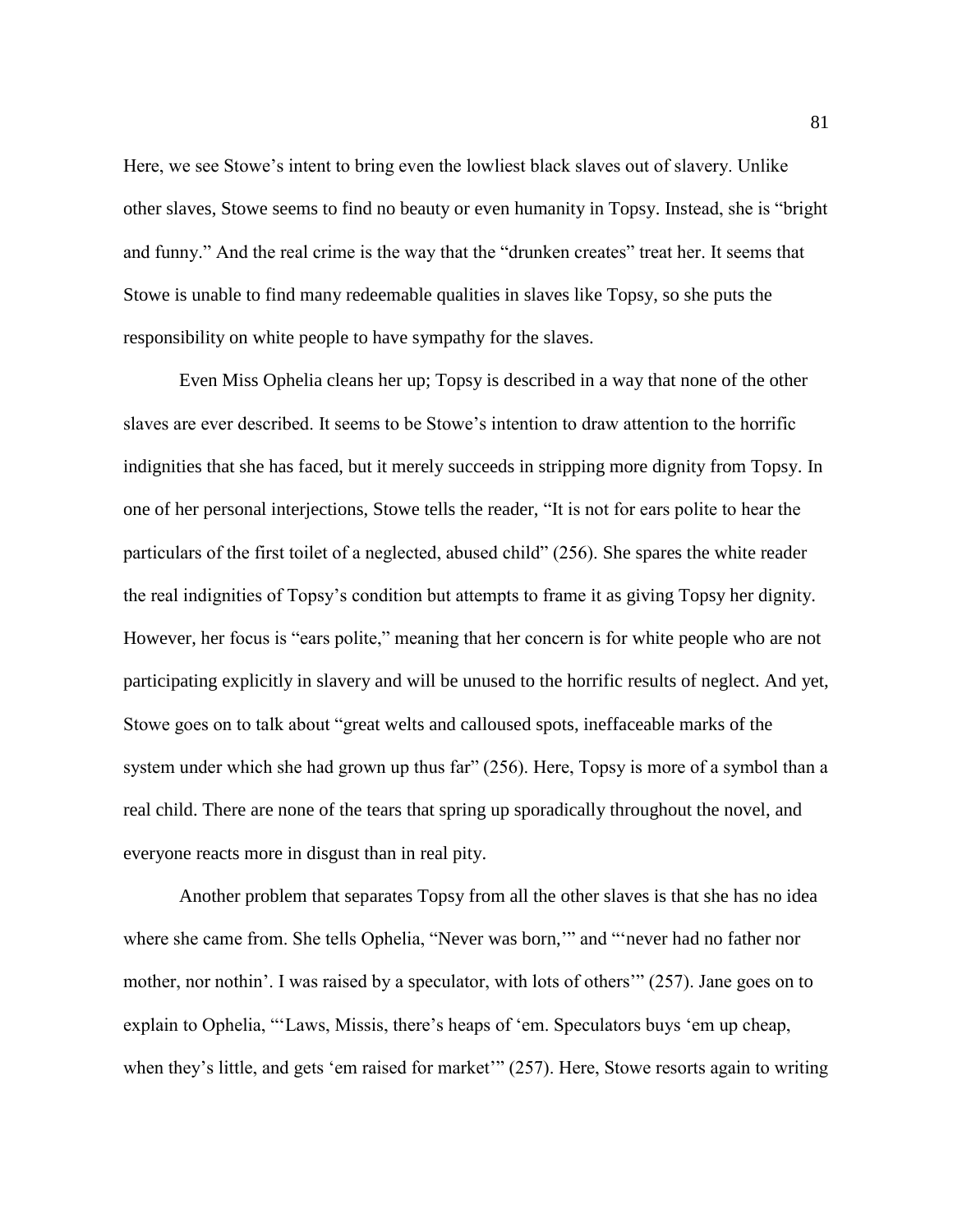in the style of a slave owner, using Topsy shamelessly to prove her point that slave owners have abused and degraded the slaves. And yet, to do so, she writes Topsy as being completely ignorant of what has happened to her, with none of her own feelings about it and only Jane to speak up for her and to tell what has happened to her.

Topsy's status and lack of Christian training are closely related throughout the novel. Upon first meeting Topsy, Ophelia asks St. Clare why he has given Topsy to her. He tells her, "'For you to educate—didn't I tell you? You're always preaching about educating. I thought I would make you a present of a fresh-caught specimen, and let you try your hand on her, and bring her up in the way she should go'" (254). From the beginning, Ophelia is placed in the position of good Christian woman and educator. And Topsy is wicked because of a lack of training. But once again, Topsy is described as an animal, St. Clare describing her as "a freshcaught specimen." The way that Stowe continues to describe her as an animal and something to be contained makes it seem as though this is a natural state for her, not something that has been imposed on her. Instead of bringing out the good in Topsy, Ophelia will have to create it. After Ophelia has cleaned the girl up, she asks,

"Have you ever heard anything about God, Topsy?"

The child looked bewildered, but grinned as usual.

"Do you know who made you?"

"Nobody, as I knows on," said the child, with a short laugh.

The idea appeared to amuse her considerably; for her eyes twinkled, and she added,

"I spect I grow'd. Don't think nobody never made me" (257).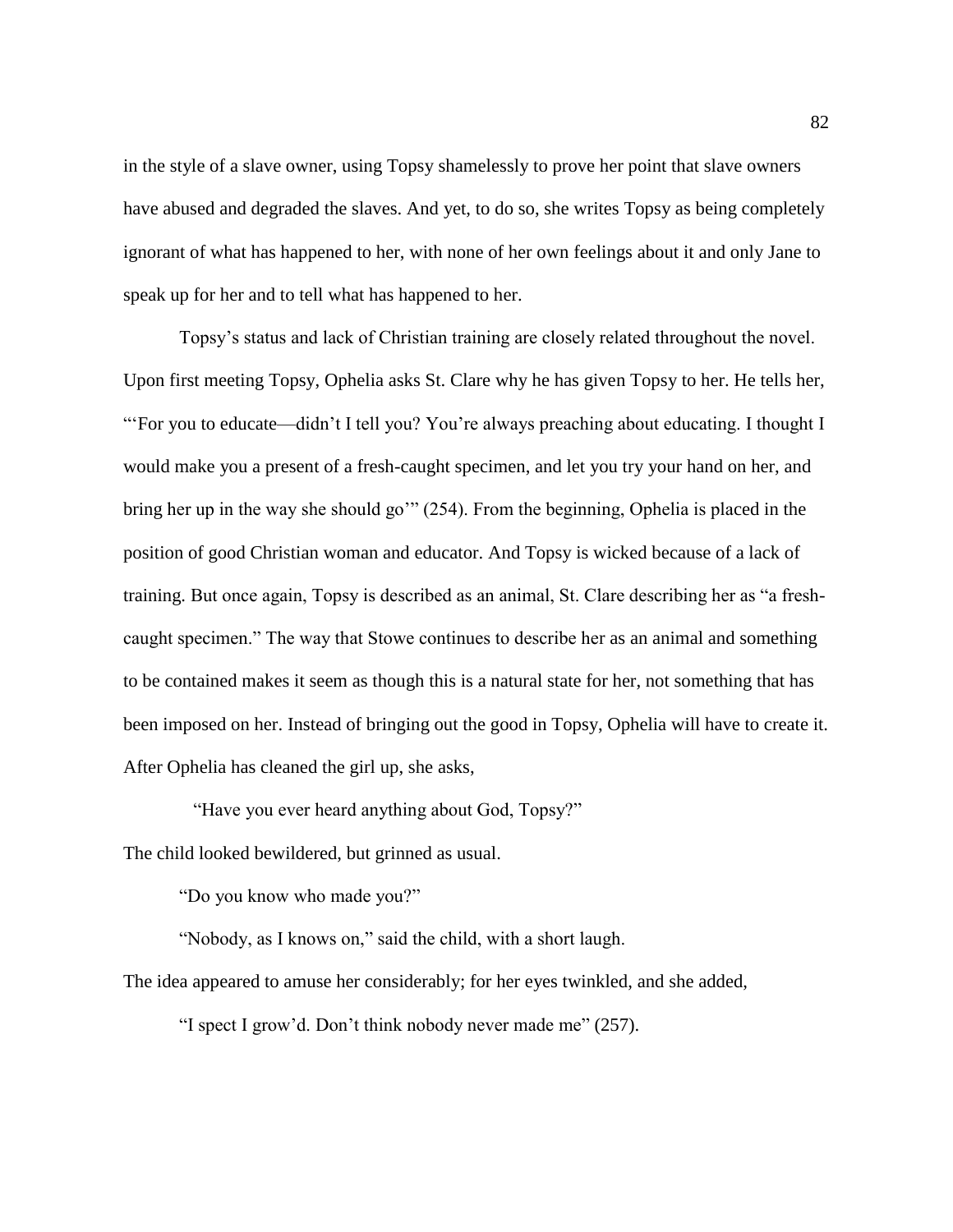Here, Topsy is described as being a sort of heathen, from Miss Ophelia's point of view. She is not only ignorant of the concept of family, but Stowe is also making a point that she doesn't understand Christian beliefs at all, with the comment that, "'nobody never made me'" (257). After Ophelia realizes that Topsy has no training or upbringing at all, St. Clare tells her, "'You find virgin soil there, Cousin; put in your own ideas,—you won't find many to pull up'" (257). Because of this, Topsy is able to be Stowe's success story. Instead of addressing the realistic human issues that come from abuse and violence, Stowe chooses to make Topsy empty. A little girl who had been abused would be very tragic and might have irreparable damage. But an empty child would be ripe for salvation, if only good white women like Ophelia would put in the time. In this way, Topsy is described as a pet who can be trained, rather than as a child who can be taught and educated.

Topsy does have a form of intelligence, but it is not the kind of intelligence that respectable white people would have approved of. Upon that first meeting, St. Clare and Topsy are described as working together to pull a prank on Ophelia. When St. Clare gives her to Ophelia, the woman is horrified and shocked. St. Clare tells Topsy, "'Topsy, this is your new mistress. I'm going to give you to her; now see that you behave yourself'" (254). In response, Topsy says, "'Yes, Mas'r,'... with sanctimonious gravity, her wicked eyes twinkling as she spoke" (254). Stowe at times tries to show the soul of a person purely through the expression on their face, as she does with Cassy. And here, she says that Topsy's "wicked eyes" are "twinkling" (254). The reader is left to conclude that Topsy truly is wicked all the way to her soul. So, while she may have a sort of intelligence, it is wickedness, in Stowe's opinion.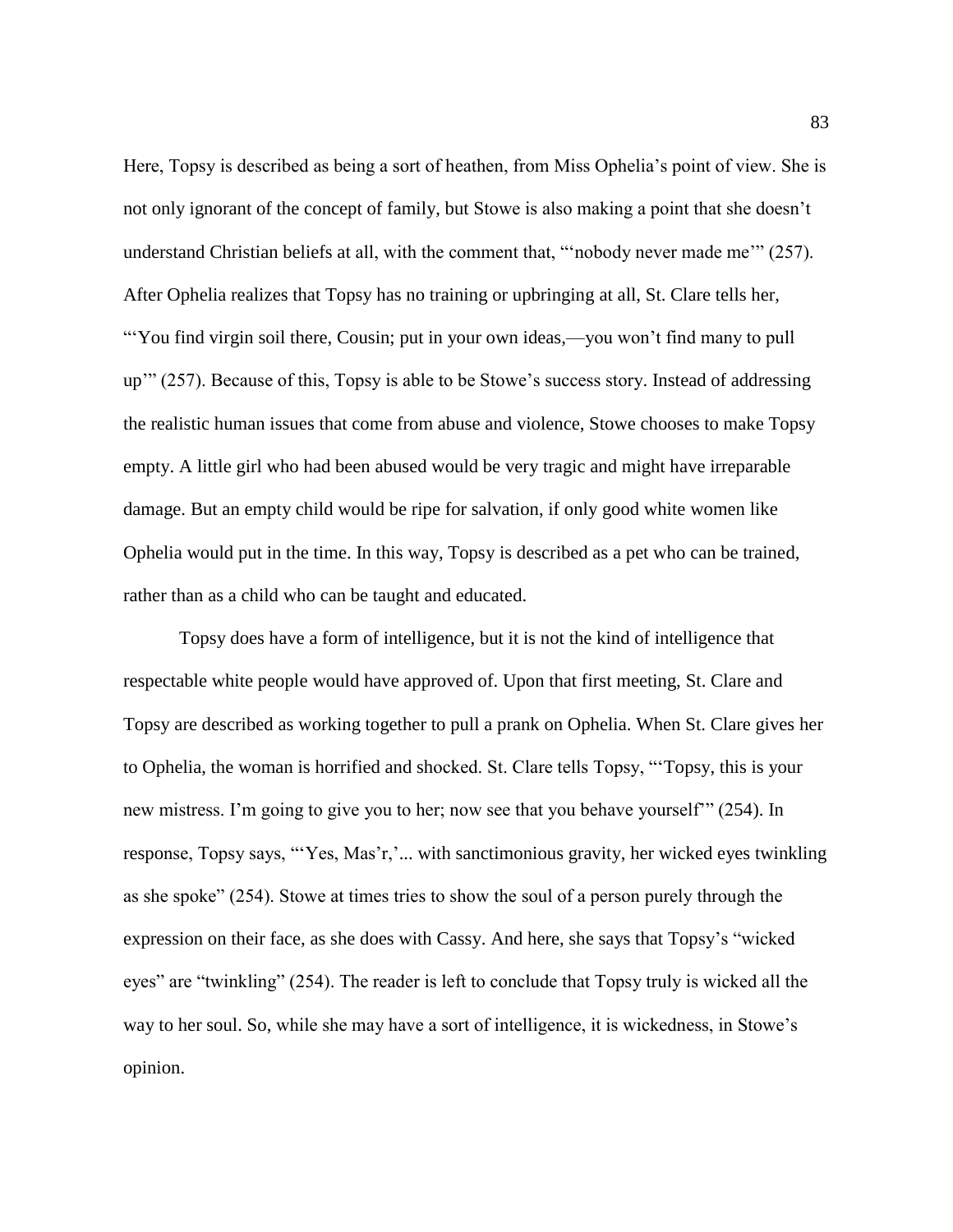Even when Topsy attempts to steal Ophelia's things, she suddenly changes from a quiet and almost confused child to being very smart. After putting the glove and ribbon into her sleeve, the ribbon hangs out of one sleeve and Miss Ophelia sees it. Suddenly, Topsy has excuses and reasons, and she is more cunning than she has been up to this point. She responds by saying, "'Laws! why, that ar's Miss Feely's ribbon, an't it? How could it a got caught in my sleeve?'" (259). Even after Ophelia tells her that she is lying, Topsy insists that she did not steal the ribbon, saying she "'never seed it till dis yer blessed minnit'" (259). So while Stowe paints Topsy as a child who does not know any better, she is actually capable of telling elaborate lies, making her more dangerous to Ophelia than the simple child that St. Clare says she is.

Stowe's descriptions of Topsy's intelligence tend to come across as veiled criticisms or backwards compliments. While she works with Ophelia, she is described as "smart and energetic in all manual operations, learning everything that was taught her with surprising quickness" (264). But a page earlier, Stowe says that Topsy was quick to learn to read, "but the sewing was a more difficult matter" (263). She describes Topsy as being

lithe as a cat, and as active as a monkey, and the confinement of sewing was her abomination; so she broke her needles, threw them slyly out of windows, or down in chinks of the walls; she tangled, broke, and dirtied her thread, or, with a sly movement, would throw a spool away altogether. Her motions were almost as quick as those of a practised conjourer, and her command of her face quite as great. (263)

Stowe perceives Topsy to be quick and smart like a monkey. While she has a quick mind, it is only used for mischief. Right away, Topsy fails at sewing, which is one of women's primary domestic duties. If Topsy not only fails at sewing, but also has no interest in it, she cannot be the ideal woman. Though Stowe makes it clear that she believes Topsy's personality and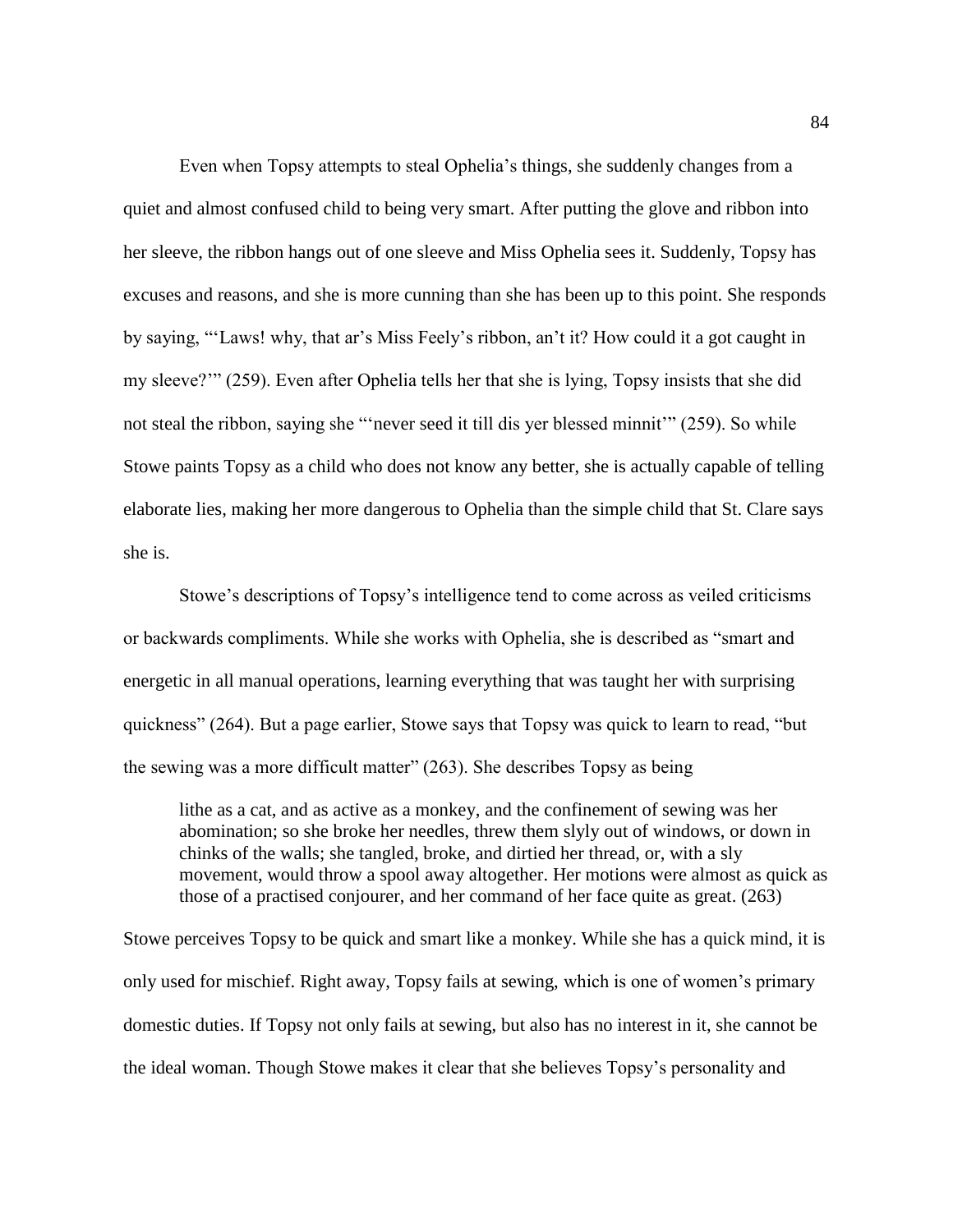actions to be a result of neglect and abuse, she forgets that humans are humans, regardless, and people do not have to be taught to feel. By writing Topsy in a way that compares her to an animal and literally calling her a monkey, Stowe makes it impossible for skeptical readers to see deeper into the possible soul of Topsy, as Stowe has not written one for her. After Topsy is caught cutting Ophelia's bonnet into dolls' jackets, St. Clare does call her a monkey, while being "amused at the child's expression," her eyes being full of "apprehensiveness and their usual odd drollery" (299). Stowe uses Topsy's upbringing or lack of it, to make her appear inhuman, which in turn makes Topsy's transition to adult woman almost unbelievable. Stowe wants to tell the reader that education and Christianity have the power to transform people, but instead, she uses the slave owners' argument that slaves like Topsy aren't really people anyway. In "Harriet Beecher Stowe and the Question of Race," Graham writes that, "The Topsy story also illustrates her insight into the subtleties of racial oppression, for Topsy's predicament is not simply a result of brute oppression; it is also caused by her internalization of the valuations made by the master" (619). While this sounds plausible, it only makes sense if the reader believes that the way a person is treated can strip them of their humanity and soul.

Eventually, Topsy is able to gain a form of womanhood. The end of the novel states that after Miss Ophelia took her back to Vermont, she was trained up as a Christian and "rapidly grew in grace and favor with the family and neighborhood" (460). Stowe states that

At the age of womanhood, she was, by her own request, baptized, and became a member of the Christian church in the place; and showed so much intelligence, activity and zeal, and desire to do good in the world, that she was at last recommended, and approved, as a missionary to one of the stations in Africa; and we have heard that the same activity and ingenuity which, when a child, made her so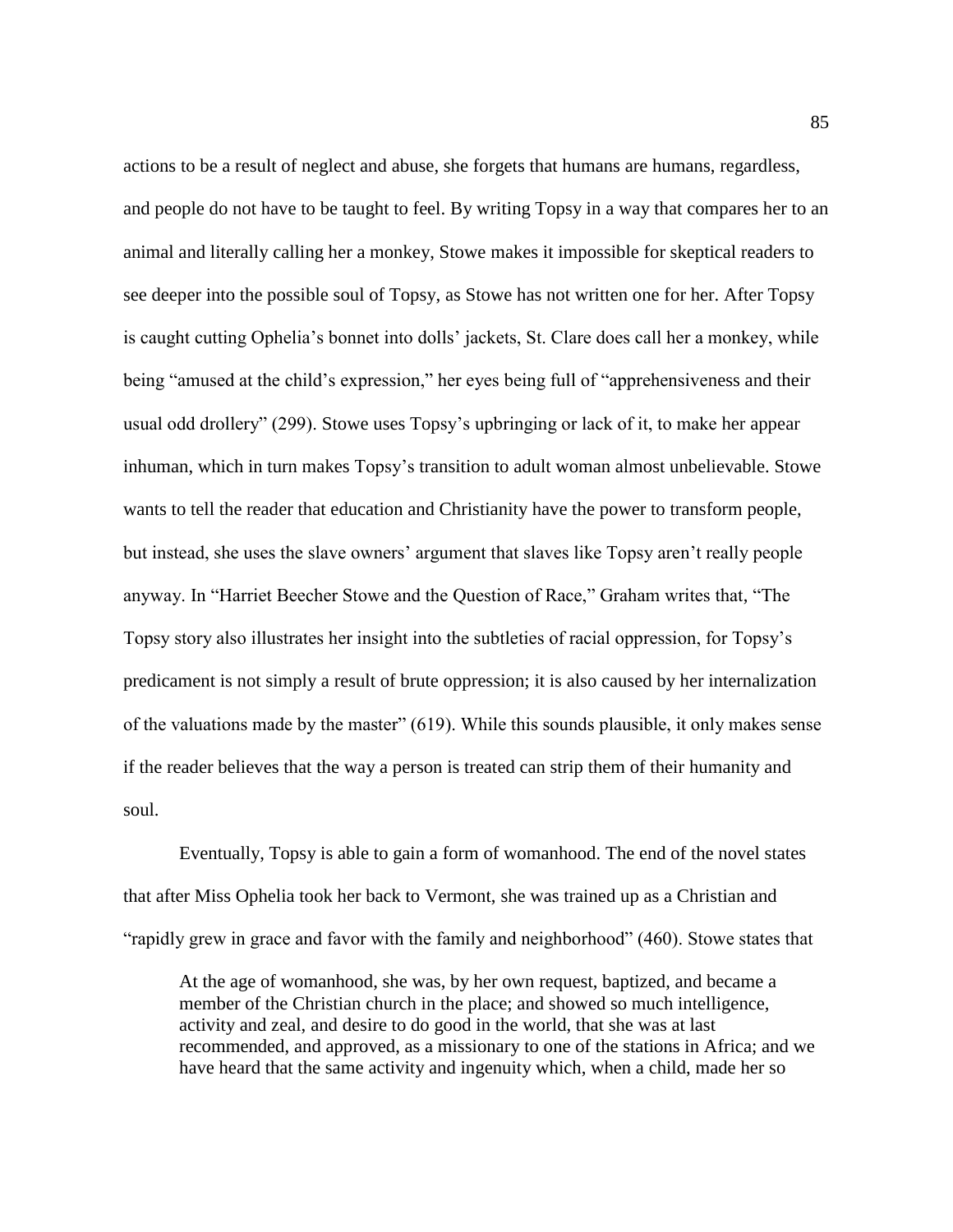multiform and restless in her developments, is now employed, in a safer and wholesomer manner, in teaching the children of her own country. (460)

While Topsy does reach "the age of womanhood," Stowe never says that she actually reaches True Womanhood. Instead, Topsy is "baptized" and becomes "a member of the Christian church." Stowe immediately moves on to Topsy's salvation when she cannot make claims about True Womanhood. She goes on to describe how Topsy has never lost the habits of her childhood, but has instead reformed them to work within her new Christian status. All of her "intelligence, activity and zeal, and desire to do good in the world" are related back to her calling as a missionary. But the subject of womanhood is completely forgotten. Also, by calling Topsy's new home in Africa "her own country," Stowe shows that Topsy and slaves like her were unable to achieve True Womanhood as it pertained to white women. Only in returning to a country they had never seen could the slaves be put in their place, leaving white women content that they had fulfilled their Christian duty to teach.

Stowe effectively removes the voices from Chloe and Topsy, forcing the reader to read both characters through the eyes of white women and the lens of white feminism and True Womanhood. In taking away their voices, Stowe employs romantic racialism and defeats her own purpose to make them seem more real to white readers. While she makes it clear that she believes the two are human, she portrays them in a way that is so far below white people that it seems impossible for them to be human in the same way that white women are human. Neither Chloe nor Topsy inspires deep sympathy or personal connection and they are used to describe a system of oppression, but they are not written as distinct and individual women. By using black slave women as emblems of slavery, Stowe effectively cuts them out of womanhood, making them into a separate group.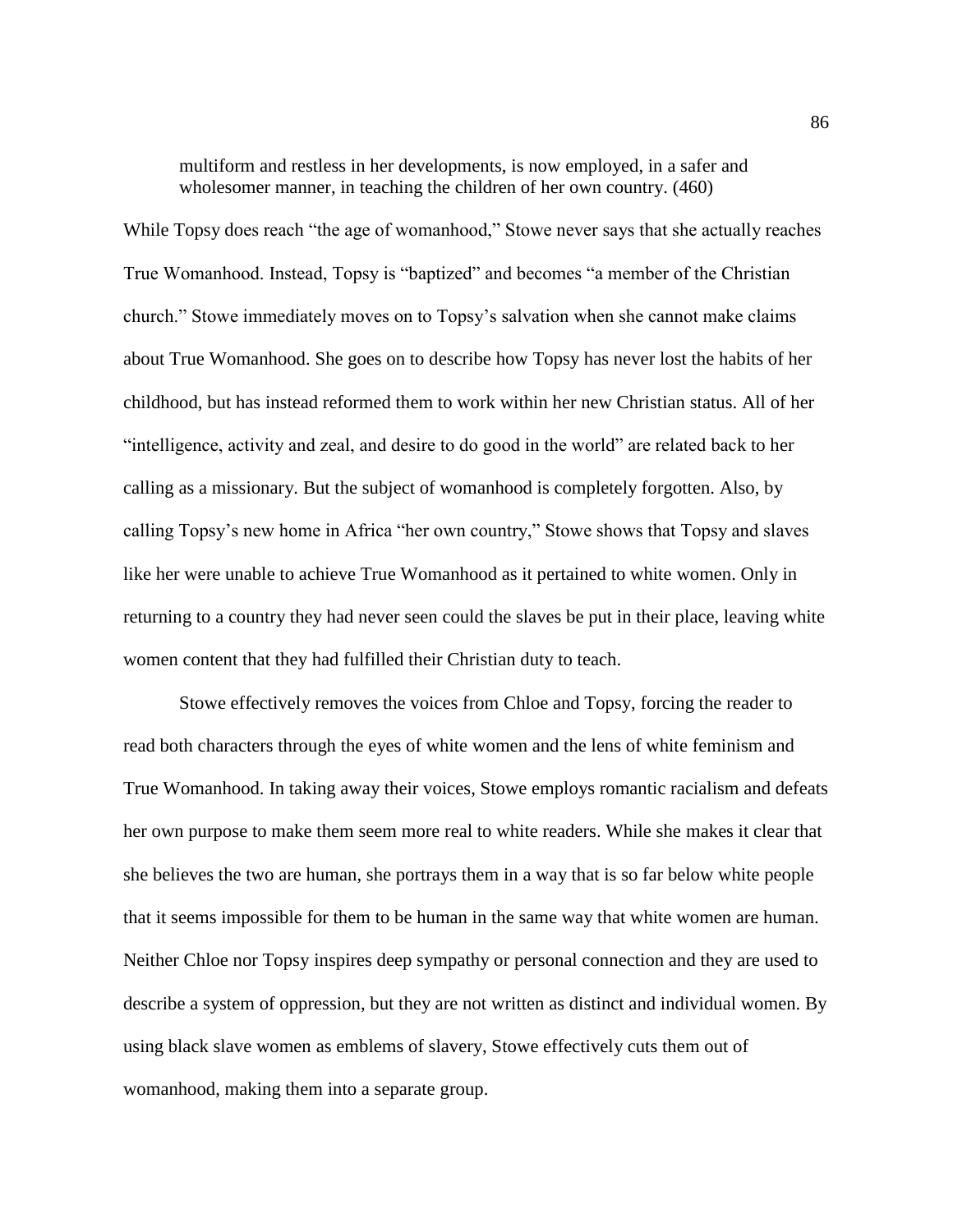Ultimately, Stowe leaves the reader wanting more from the slave women. For readers wanting a peek into the reality of slave life, Chloe and Topsy are a disappointment. While Stowe provides detailed descriptions of the main white characters and multiracial characters to a point, reading Chloe and Topsy feels like watching a minstrel show and being told that this is what black people were like during slavery. The biggest disappointment is that Stowe lives in a time when she could ask any number of slaves or former slaves about their experiences. But she relies on descriptions of the system of slavery, rather than true experiences from the slaves. More so, she relies on memories from a day trip to Kentucky and an unproved previous connection to a spot on the Underground Railroad to tell her all she thinks she needs to know about black people. In "The Origins of Uncle Tom's Cabin," Charles Nichols writes, "it is well known that she exaggerated the extent of her personal contact with slavery. Her trip to Kentucky was a one-day excursion. Although Harriet gave the impression that the Stowe household in Cincinnati was a stop on the Underground Railroad, the evidence is lacking" (329). It never occurs to Stowe that black people may hide emotions, feelings, and thoughts from white people as a form of self-preservation. And yet, she claims to have credibility in knowing and understanding them. By portraying black people as lacking in real human emotion and feeling, Stowe's purpose folds in on itself until the only thing remaining is a call to free the slaves in order to rescue the otherwise tainted and damned souls of white people.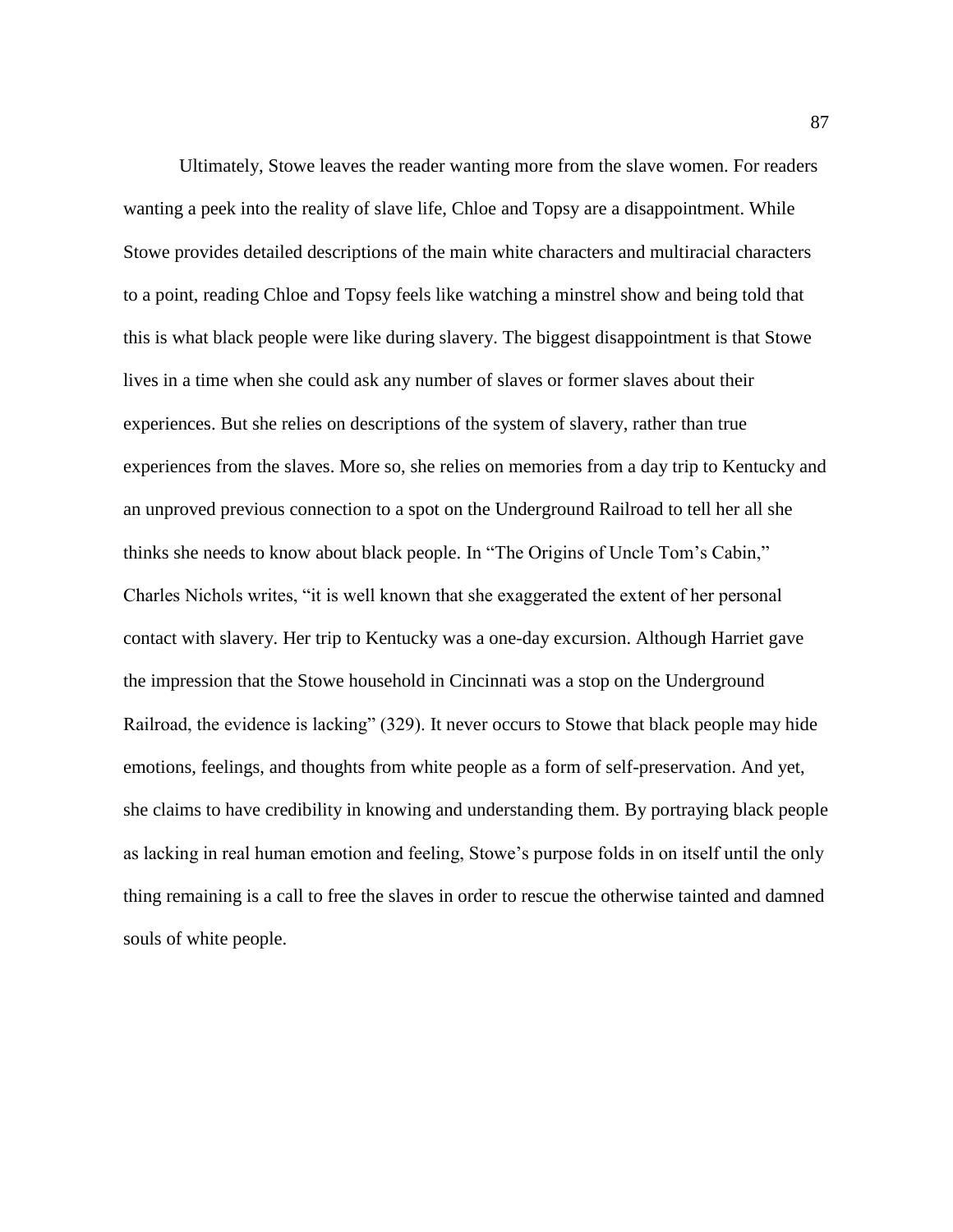## **Works Cited**

- Ammons, Elizabeth. "Heroines in Uncle Tom's Cabin." *American Literature* 49.2 (1977): 161. *EBSCO MegaFILE*. Web. 25 Jan. 2015.
- Bentley, Nancy. "White Slaves: The Mulatto Hero in Antebellum Fiction." *American Literature* 1993: 501. *JSTOR Journals*. Web. 25 Jan. 2015.
- Berman, Carolyn Vellenga. "Creole Family Politics in 'Uncle Tom's Cabin' and 'Incidents in the Life of a Slave Girl'." *NOVEL: A Forum on Fiction* 2000: 328. *JSTOR Journals*. Web. 27 May 2015.
- Brown, Gillian. "Getting in the Kitchen with Dinah: Domestic Politics in Uncle Tom's Cabin." *American Quarterly* 1984: 503.*JSTOR Journals*. Web. 27 May 2015.
- Child, Lydia Maria. "The Quadroons." *The Online Archive of Nineteenth-Century U.S. Women's Writings*. Web. 7 Feb. 2015.
- Child, Lydia Maria. "Slavery's Pleasant Homes." *The Online Archive of Nineteenth-Century U.S. Women's Writings.* Web. 7 Feb. 2015
- Donovan, Josephine. "A Source for Stowe's Ideas on Race in 'Uncle Tom's Cabin'." *NWSA Journal* 1995: 24. *JSTOR Journals*. Web. 27 May 2015.
- Duvall, Severn. "Uncle Tom's Cabin: The Sinister Side of the Patriarchy." *The New England Quarterly* 1963: 3. *JSTOR Journals*. Web. 27 May 2015.
- Earle, Jonathan. "The Making Of The North's 'Stark Mad Abolitionists': Anti-Slavery Conversion In The United States, 1824-54." *Slavery & Abolition* 25.3 (2004): 59- 75. *EBSCO MegaFILE*. Web. 27 May 2015.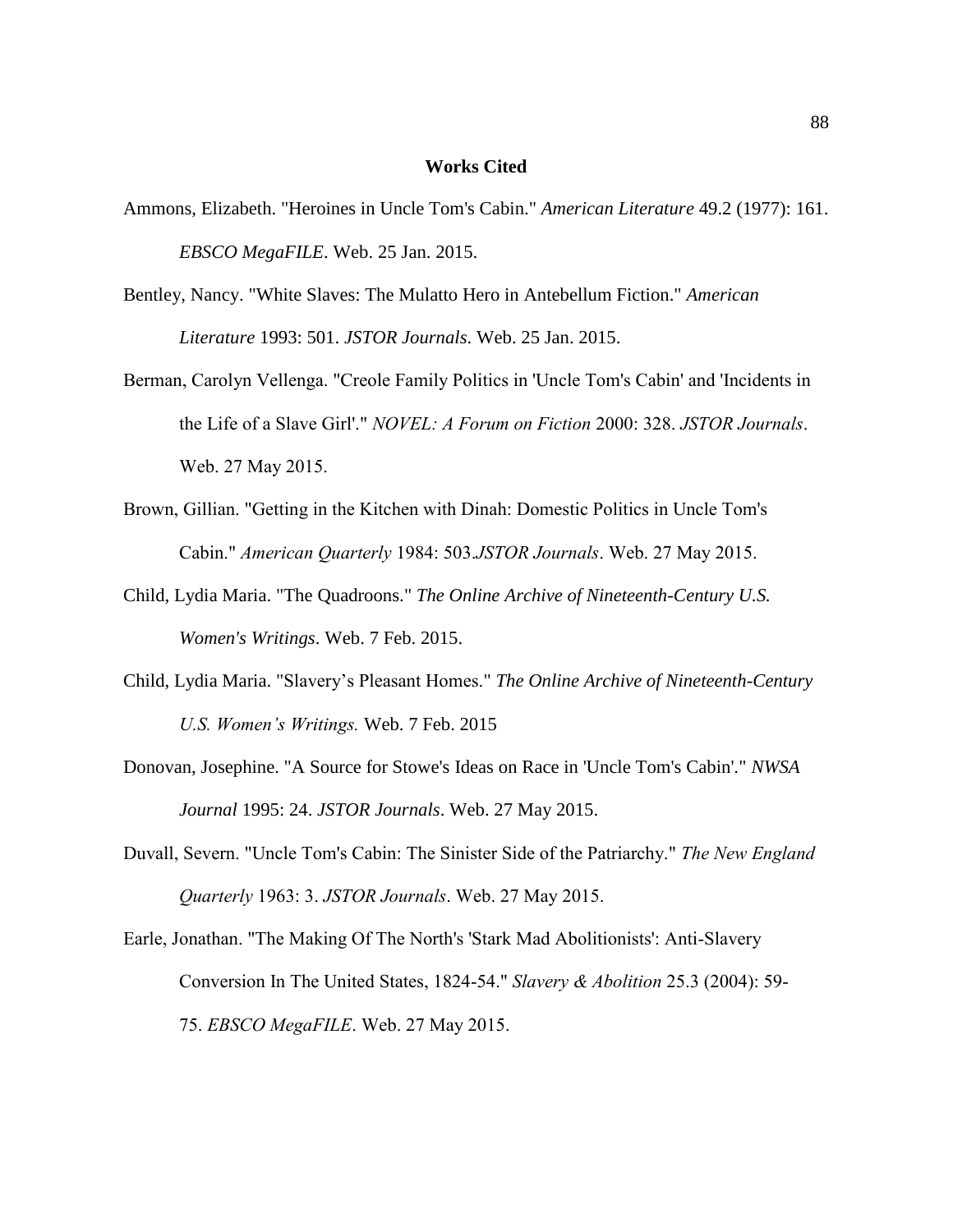Goldner, Ellen J. "Arguing with Pictures: Race, Class, and the Formation of Popular Abolitionism through Uncle Tom's Cabin." *Journal of American & Comparative Cultures* 24.1/2 (2001): 71-84. *EBSCO MegaFILE*. Web. 25 Jan. 2015.

- Graham, Thomas. "Harriet Beecher Stowe and the Question of Race." *The New England Quarterly* 1973: 614. *JSTOR Journals*. Web. 27 May 2015.
- Hovet, Theodore R. "Christian Revolution: Harriet Beecher Stowe's Response to Slavery and the Civil War." *The New England Quarterly* 1974: 535. *JSTOR Journals*. Web. 10 Feb. 2015.
- Kelley, Mary. "At War with Herself: Harriet Beecher Stowe as Woman in Conflict within the Home." *American Studies* 1978: 23. *JSTOR Journals*. Web. 10 Feb. 2015.
- Magno, JoJo. "Education and Access to Christian Thought in the Writing of Harriet Beecher Stowe and Anna Julia Cooper." *Forum on Public Policy Online* 2009.2 (2009): *ERIC*. Web. 25 Jan. 2015.
- Melish, Joanne Pope. "Of One Blood: Abolitionism & the Origins of Racial Equality (Book)." *H-Net Reviews in the Humanities & Social Sciences* (2000): 1. *EBSCO MegaFILE*. Web. 27 May 2015.
- Nichols, Charles. "The Origins of Uncle Tom's Cabin." *The Phylon Quarterly* 1958: 328. *JSTOR Journals*. Web. 27 May 2015.
- Nicholas, Herbert G. "Uncle Tom's Cabin, 1852-1952." *The Georgia Review* 1954: 140. *JSTOR Journals*. Web. 27 May 2015.